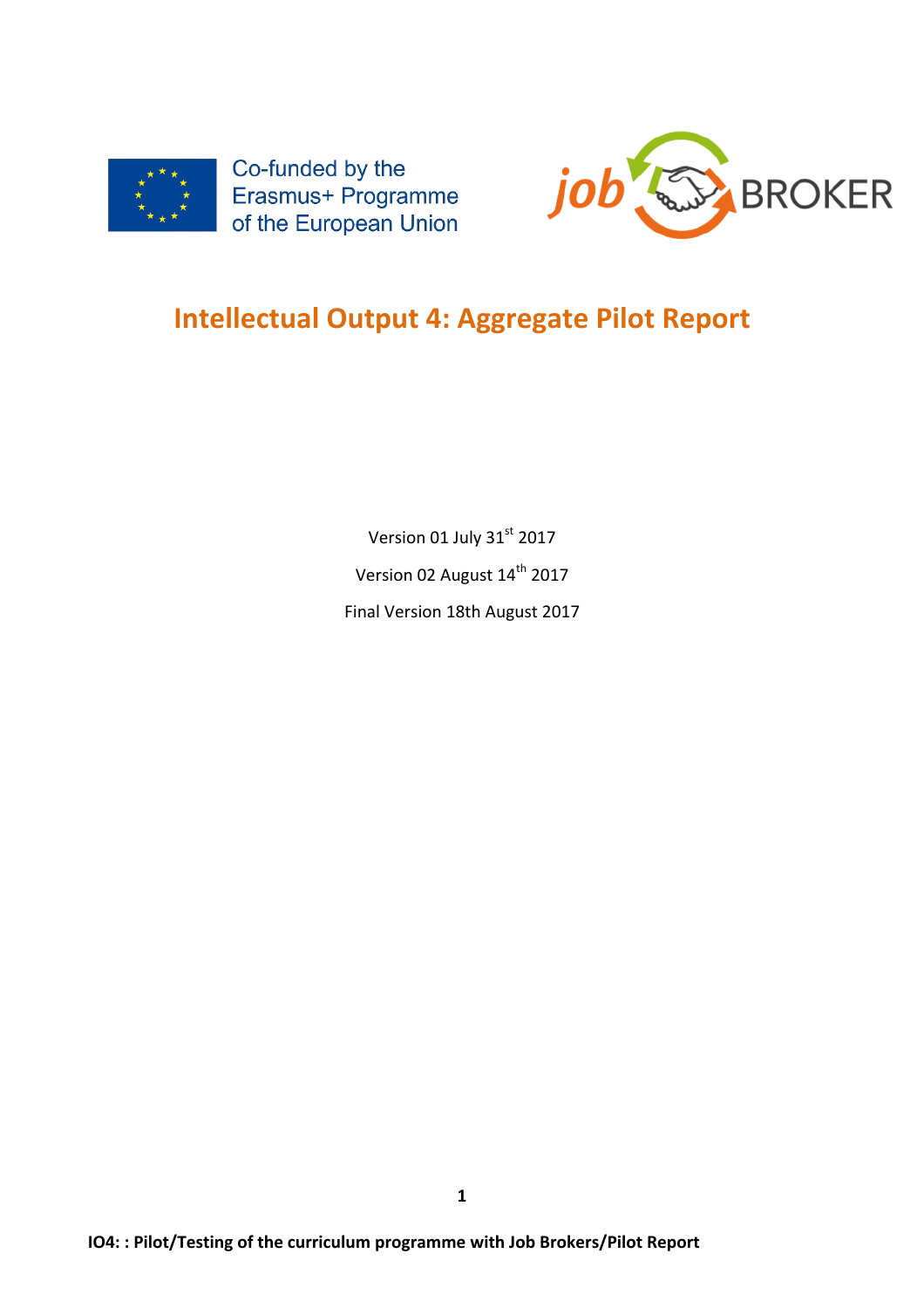The objective of this report is to provide a consolidated view of the pilot so as to draw some useful *conclusions to be used for the implementation of Intellectual Output 5 and to inform the revision of learning material content and, where appropriate, structure, in IO6. The first section of the report* presents the pilot details. The following sections present:

- the results of the training needs analysis and the learning plan developed
- *the strong points identified*
- the *issues* that need improvement

In each of the above sections a comparison between the countries is provided together with the results of the countries as presented in their own country report.

The Conclusions section provides the conclusions of the pilot to be used for the development of *intellectual output 5.*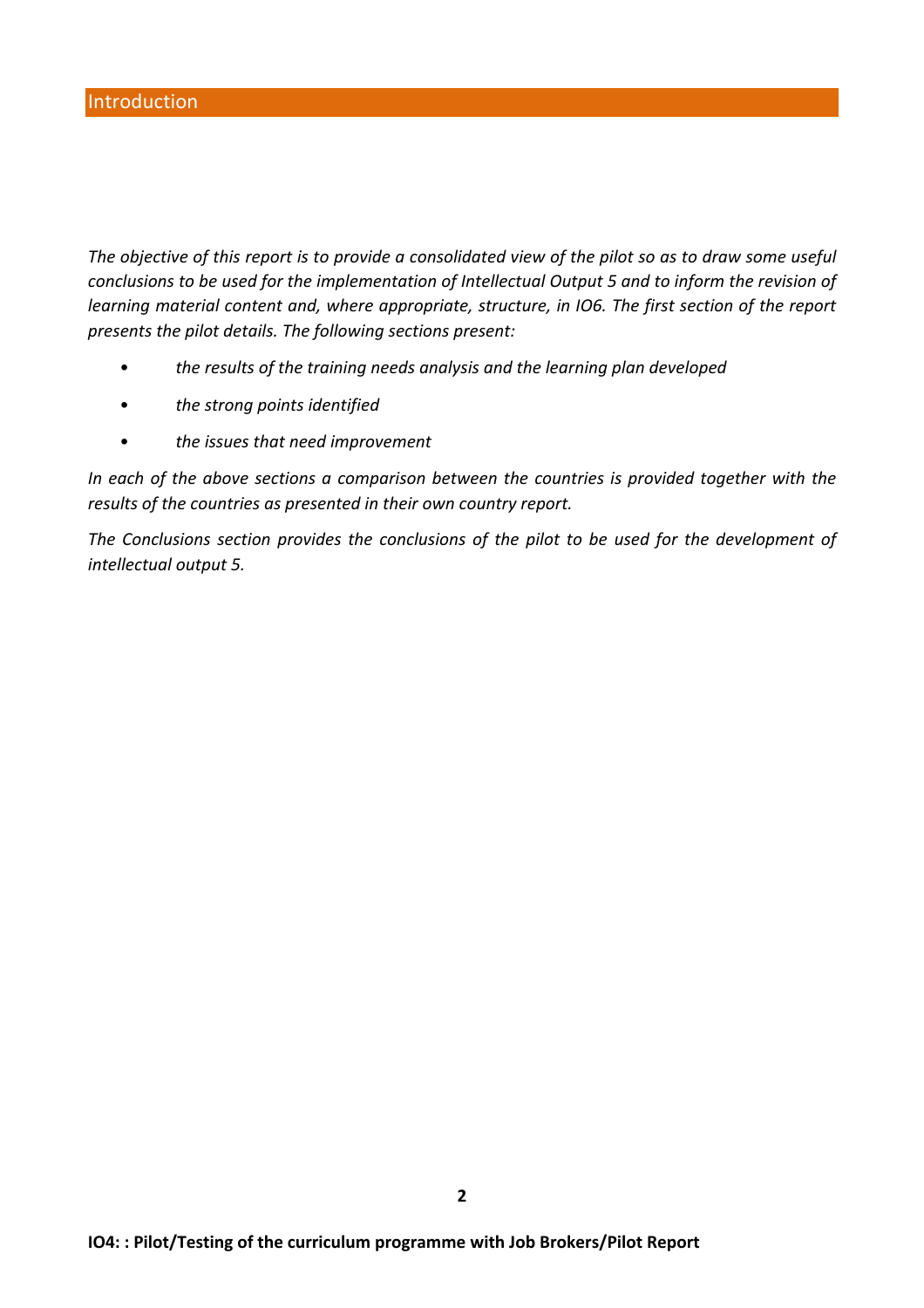| Table of contents                                                                                   |
|-----------------------------------------------------------------------------------------------------|
|                                                                                                     |
|                                                                                                     |
|                                                                                                     |
|                                                                                                     |
|                                                                                                     |
|                                                                                                     |
|                                                                                                     |
|                                                                                                     |
|                                                                                                     |
|                                                                                                     |
|                                                                                                     |
|                                                                                                     |
|                                                                                                     |
|                                                                                                     |
|                                                                                                     |
| Results of the Training Needs Analysis and the learning plans as stated by the partners in the      |
|                                                                                                     |
|                                                                                                     |
|                                                                                                     |
|                                                                                                     |
|                                                                                                     |
|                                                                                                     |
|                                                                                                     |
|                                                                                                     |
|                                                                                                     |
|                                                                                                     |
|                                                                                                     |
| The strengths of the training materials as stated by the partners in the national pilot reports  31 |
|                                                                                                     |
|                                                                                                     |
|                                                                                                     |
|                                                                                                     |
|                                                                                                     |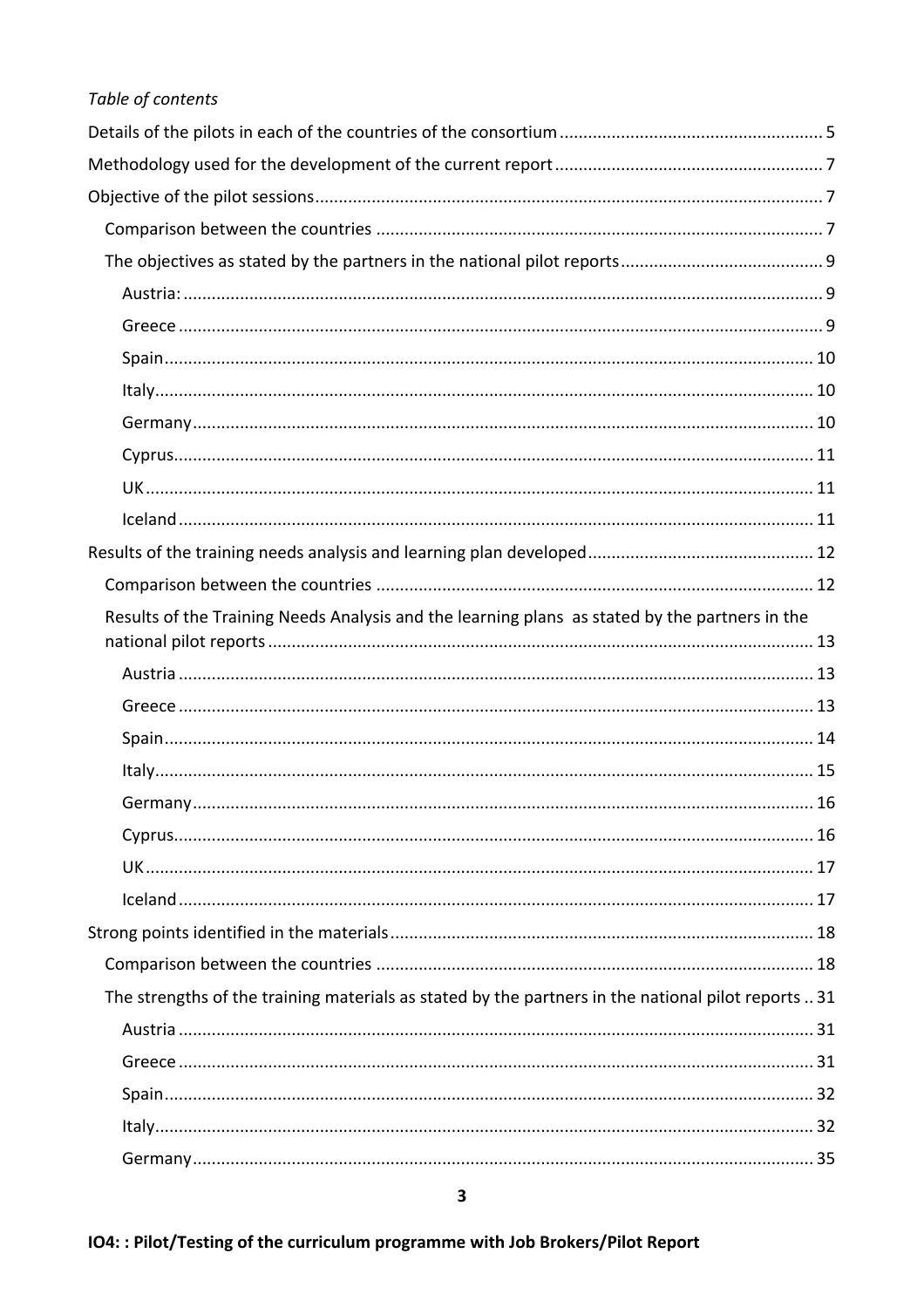| Issues that need review or improvement (Areas of improvement)  Error! Bookmark not defined.    |
|------------------------------------------------------------------------------------------------|
| Areas of improvement of the training materials as stated by the partners in the national pilot |
|                                                                                                |
|                                                                                                |
|                                                                                                |
|                                                                                                |
|                                                                                                |
|                                                                                                |
|                                                                                                |
|                                                                                                |
|                                                                                                |
|                                                                                                |

# List of tables

| Table 5: Comparison of strengths and Areas of Improvements on different dimensions (overall). 86 |  |
|--------------------------------------------------------------------------------------------------|--|
|                                                                                                  |  |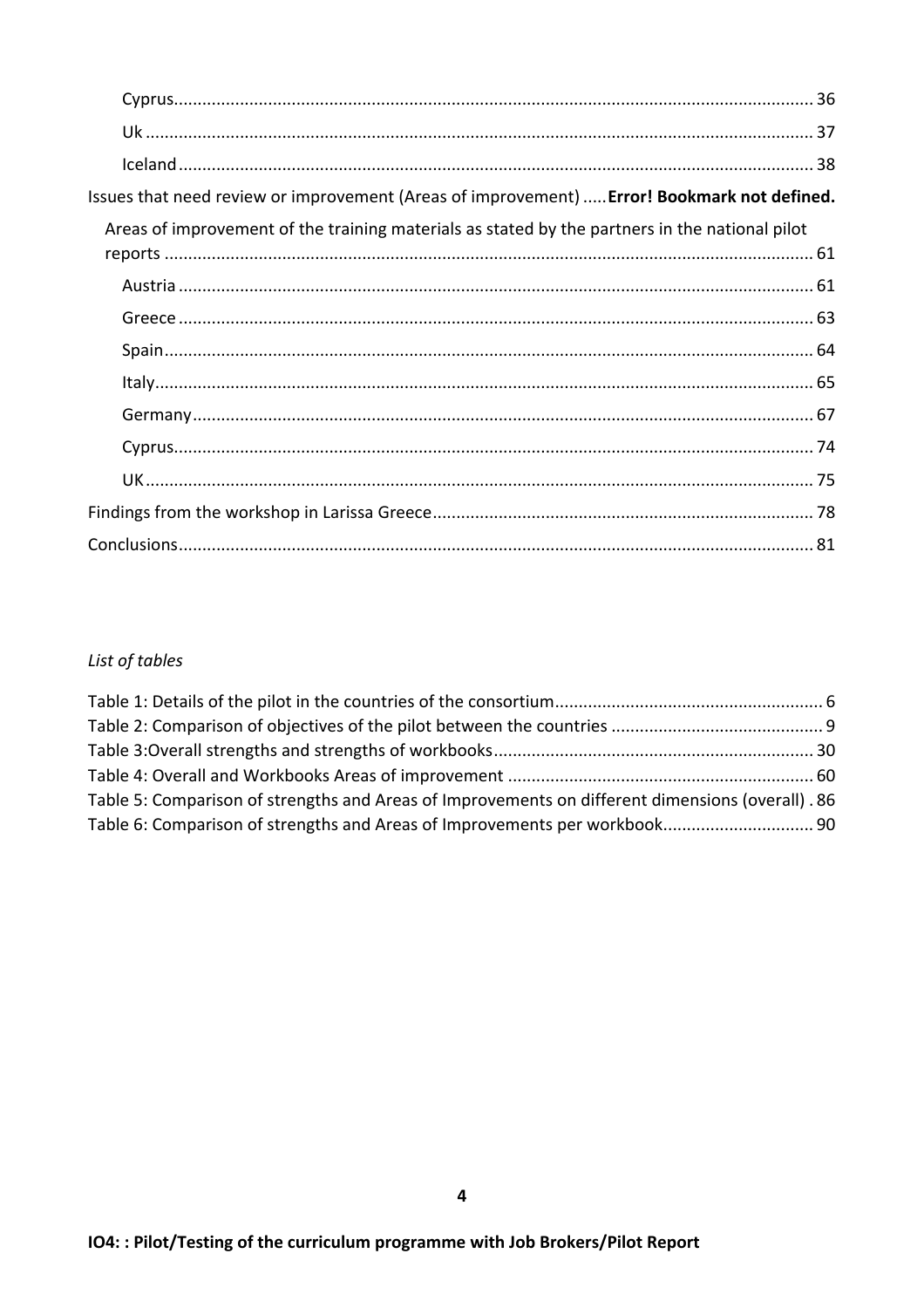# Details of the pilots in each of the countries of the consortium

The following table presents the details of the pilots as these were implemented in each of the partner countries:

|                                               | <b>AUSTRIA</b>                                                                               | <b>DIMITRA</b>                                                                                                                           | <b>SPAIN</b>                                                                                                                                                                                                                              | <b>ITALY</b>                                                                                                                                         | <b>GERMANY</b>                                                                                                               | <b>CYPRUS</b>                                                                 | <b>UK</b>                                                                                                     | <b>ICELAND</b>                                                                                                                  |
|-----------------------------------------------|----------------------------------------------------------------------------------------------|------------------------------------------------------------------------------------------------------------------------------------------|-------------------------------------------------------------------------------------------------------------------------------------------------------------------------------------------------------------------------------------------|------------------------------------------------------------------------------------------------------------------------------------------------------|------------------------------------------------------------------------------------------------------------------------------|-------------------------------------------------------------------------------|---------------------------------------------------------------------------------------------------------------|---------------------------------------------------------------------------------------------------------------------------------|
| Partner<br>Country<br>and<br>Partner          | ABIF                                                                                         | <b>GREECE</b>                                                                                                                            | <b>DOCUMENTA</b>                                                                                                                                                                                                                          | <b>ERIFO</b>                                                                                                                                         | <b>GSUB</b>                                                                                                                  | <b>MMC</b>                                                                    | <b>RINOVA</b>                                                                                                 | <b>VMST</b>                                                                                                                     |
| of<br>Number<br>pilot sessions                | $\overline{3}$                                                                               | 3                                                                                                                                        | 3                                                                                                                                                                                                                                         | $\overline{7}$                                                                                                                                       | 3                                                                                                                            | 3                                                                             | 3                                                                                                             | 3                                                                                                                               |
| of<br>Number<br>pilot<br>participants         | 39<br>8,<br>(23,<br>8<br>respectively)                                                       | 46<br>(14, 13, 19)<br>respectively)                                                                                                      | different   $70$<br>15<br>people from 9<br>different<br>organizations                                                                                                                                                                     |                                                                                                                                                      | 25<br>9,<br>(8,<br>8<br>respectively)                                                                                        | 26<br>(8,<br>7,<br>11<br>respectively)                                        | 22<br>(7, 7)<br>7,<br>8<br>respectively)                                                                      | 20                                                                                                                              |
| Dates<br>and<br>times of<br>pilot<br>sessions | 25/04/2017,<br>17:00-18:30<br>18/05/2017,<br>$15:00 - 18:00$ /<br>08/06/2017,<br>15:00-18:00 | Thursday<br>01/06/2017,<br>$16:00 - 19:00$<br>Wednesday<br>14/06/2017,<br>$16:00 - 19:00$<br>Wednesday<br>28/06/2017,<br>$16:00 - 19:00$ | May 31st (from<br>to 11:30),<br>9:00<br>7th (from<br>June<br>9:00<br>11:30)<br>to<br>June 14th<br>and<br>9:00 to<br>(from<br>12:30)<br>those<br>were the official<br>times<br>we<br>included in<br>the<br>for<br>leaflet<br>dissemination | <b>Florence</b><br>Monday<br>22/05/2017<br>$(9.30 - 13.30)$<br>Monday<br>29/05/2017<br>$(14.00 - 18.30)$<br>Monday<br>05/06/2017<br>$(9.30 - 13.30)$ | Thursday<br>$4/5/2017$ ,<br>09:00-13:00;<br>Wednesday<br>24/5/2017,<br>10:00-14:00;<br>Wednesday<br>31/5/2017<br>13:00-17:00 | Friday<br>23/6/2017,<br>Wednesday<br>$28/6/2017$ and<br>Wednesday<br>5/7/2017 | Thursday<br>15th<br>June<br>$10-1$ pm,<br>22nd<br>Thurs<br>$10 -$<br>June<br>1pm, Thurs<br>29 June 10-<br>1pm | Friday<br>$7/4/2017$ ,<br>14:00-<br>16:00,<br>Tuesday<br>$30/5/2017$ ,<br>13:00-<br>15:00,<br>Thursday<br>$15/6/17$ ,<br>13:00- |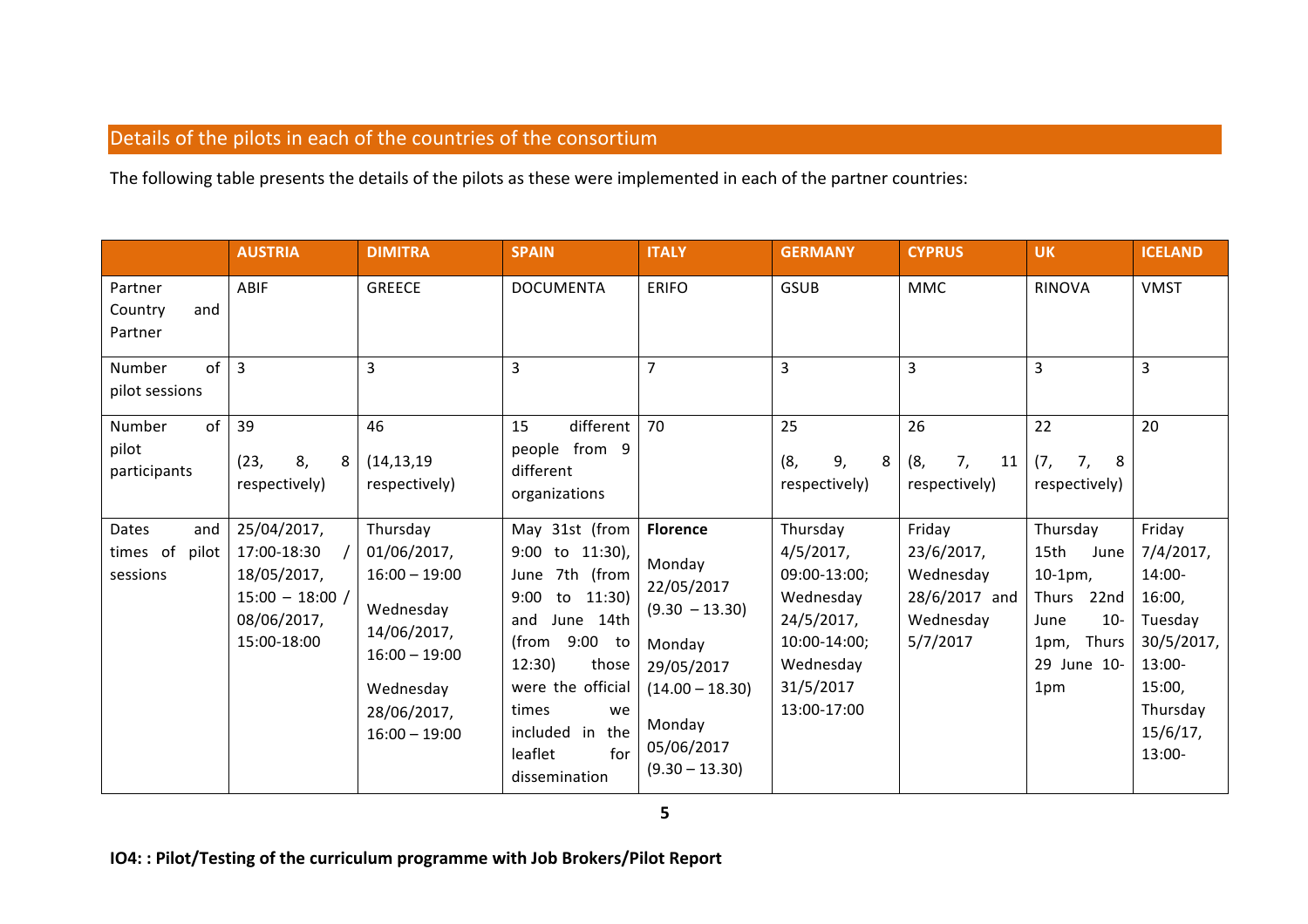|                        | <b>AUSTRIA</b>              | <b>DIMITRA</b>         | <b>SPAIN</b>                                          | <b>ITALY</b>                                                                                                                                                                                                                                                                                           | <b>GERMANY</b> | <b>CYPRUS</b>       | <b>UK</b>   | <b>ICELAND</b>        |
|------------------------|-----------------------------|------------------------|-------------------------------------------------------|--------------------------------------------------------------------------------------------------------------------------------------------------------------------------------------------------------------------------------------------------------------------------------------------------------|----------------|---------------------|-------------|-----------------------|
|                        |                             |                        | but all of them<br>lasted<br>until<br>$12:30 - 13:00$ | Pistoia<br>Thursday<br>08/06/2017<br>$(14.00 - 18.30)$<br>Monday<br>12/06/2017<br>$(14.00 - 18.30)$<br>Thursday<br>15/06/2017<br>$(14.00 - 18.30)$<br>Rome<br>Wednesday<br>31/05/2017<br>$(14.00 - 18.30)$<br>Thursday<br>01/06/2017<br>$(14.00 - 18.30)$<br>Friday<br>16/06/2017<br>$(14.00 - 18.30)$ |                |                     |             | 15:00                 |
| Lead<br>Job<br>Broker: | Andrea Egger-<br>Subotitsch | Vaso<br>Anastasopoulou | Javier<br>Farto<br>Lopez - Gema<br>Diaz Dominguez     | Stefano Bini                                                                                                                                                                                                                                                                                           | Dubravko Gršić | Theodoros<br>Kouros | Alex Walker | Soffía<br>Gísladóttir |

Table 1: Details of the pilot in the countries of the consortium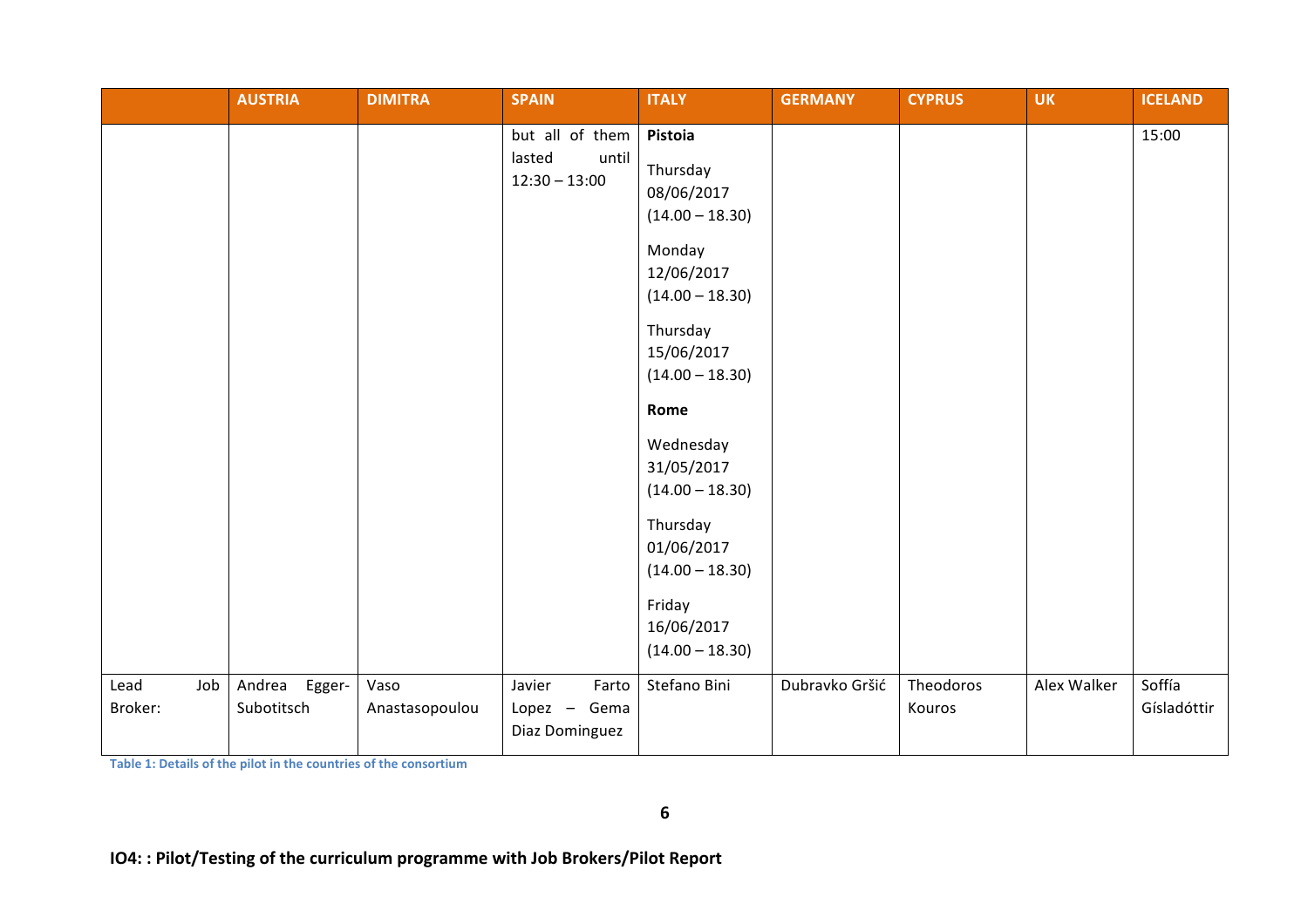### Methodology used for the development of the current report

In order to develop the current report the following was taken into consideration:

- 1. The national reports from the pilots
- 2. The workshop that took place in Larissa and the findings of that workshop

Both findings are reflected in the current report and where necessary the source of the findings is clearly noted.

#### Objective of the pilot sessions

### **Comparison between the countries**

The table below presents a summary view of the objectives as presented by the partners in the different countries through the national reports. It is evident that there is a general convergence (i.e. partners having same or similar objectives from the pilots) with two objectives being mentioned by all partners namely the need to present the project and test the materials in order to provide feedback.

| <b>Objective</b>                                                                                                                                                                                                             | <b>AUSTRIA</b> | <b>GREECE</b> | SPAIN        | <b>ITALY</b> | GERMANY      | CYPRUS       | $\leq$       | <b>ICELAND</b> | <b>TOTAL</b> |
|------------------------------------------------------------------------------------------------------------------------------------------------------------------------------------------------------------------------------|----------------|---------------|--------------|--------------|--------------|--------------|--------------|----------------|--------------|
| To present the project to the<br>participants and make sure<br>that they understand what it<br>is about                                                                                                                      | $\mathsf{X}$   | $\mathsf{X}$  | $\mathsf{X}$ | $\mathsf{X}$ | $\mathsf{x}$ | $\mathsf{X}$ | $\mathsf{x}$ | $\mathsf{x}$   | 8            |
| Present the key results of the<br><b>Broker</b><br>$IO-01$<br>(Job<br>Transnational Research Study<br>- Policies, Systems and Needs<br>Analysis) highlighting the role<br>of Job Broker in the labour<br>market and services |                |               | X            | X            | X            |              |              |                | 3            |
| Present and review the IO-02<br>(Development<br>0f<br>Occupational Profile and a set<br>of Standards for the Job<br>Broker) "area of activities"<br>and contents (reflection of<br>the sustainability of the IO)             |                |               | X            | X            | X            |              |              |                | 3            |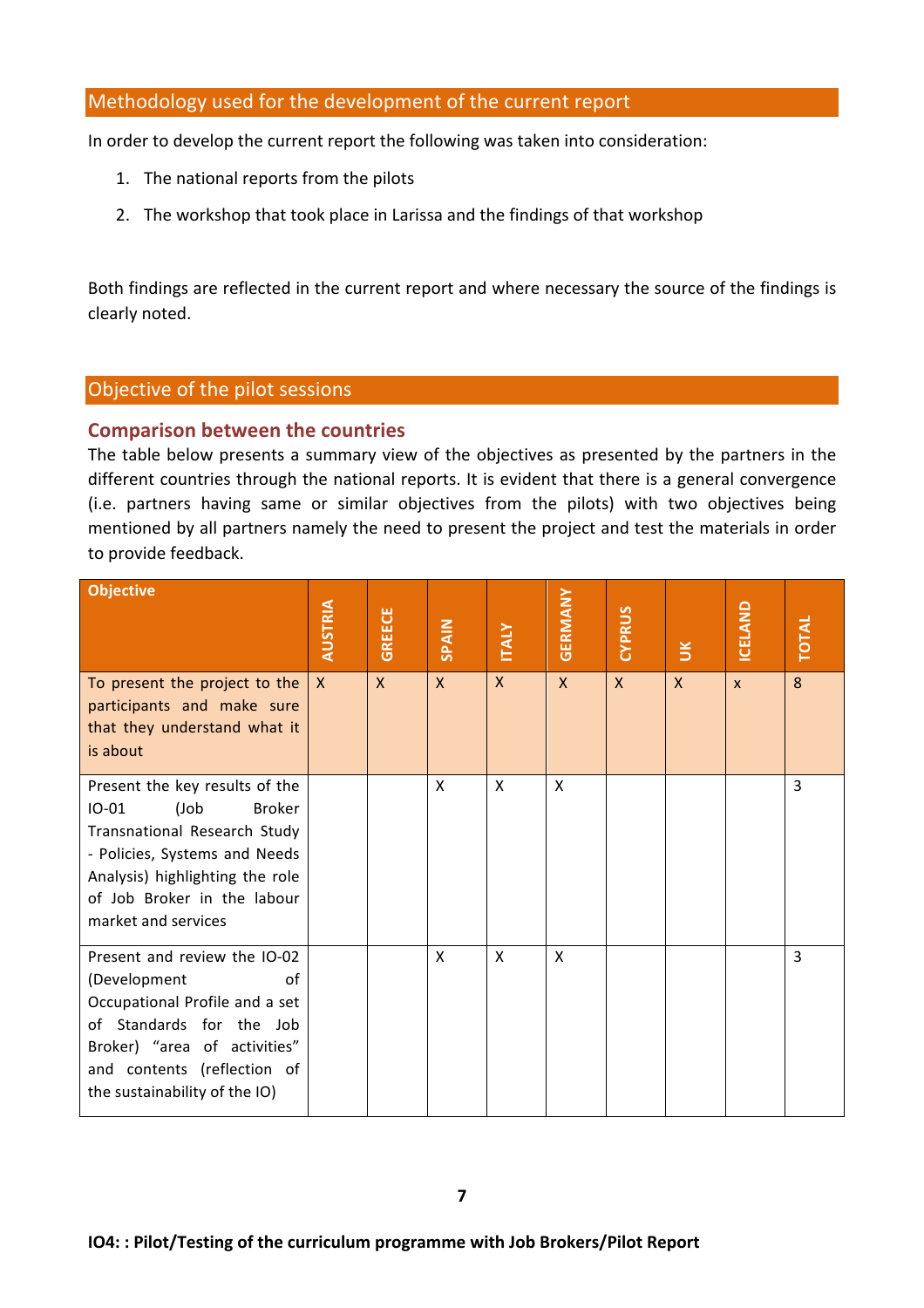| <b>Objective</b>                                                                                                                                                                   | AUSTRIA      | <b>GREECE</b>      | <b>SPAIN</b> | <b>ITALY</b>              | GERMANY                                                                                           | CYPRUS                    | $\leq$                                                                                    | ICELAND                                                                                                                                                                              | <b>TOTAL</b>   |
|------------------------------------------------------------------------------------------------------------------------------------------------------------------------------------|--------------|--------------------|--------------|---------------------------|---------------------------------------------------------------------------------------------------|---------------------------|-------------------------------------------------------------------------------------------|--------------------------------------------------------------------------------------------------------------------------------------------------------------------------------------|----------------|
| Inform<br>about the Working<br>members'<br>Group<br>roles<br>through Job Broker activities                                                                                         |              |                    | $\mathsf{x}$ | $\mathsf{X}$              | $\mathsf{x}$                                                                                      |                           |                                                                                           | $\mathsf X$                                                                                                                                                                          | $\overline{4}$ |
| the<br>materials<br>test<br>To<br>produced by Job Broker/<br>in-depth look at the material/<br>Get feedback for the JOB<br>BROKER curriculum in order<br>to revise if/where needed | $\mathsf{X}$ | $\mathsf{X}$       | $\mathsf{X}$ | $\boldsymbol{\mathsf{X}}$ | $\mathsf{X}$<br>(RELEV<br><b>ANCE</b><br>TO THE<br><b>GERM</b><br><b>AN</b><br><b>MARKE</b><br>T) | $\mathsf{X}$              | $\mathsf{X}$<br>(RELEV<br><b>ANCE</b><br><b>TO THE</b><br><b>UK</b><br><b>MARKE</b><br>T) | $\mathsf{x}$<br><b>Discuss</b><br>ing the<br>situatio<br>in<br>n.<br>Iceland<br>and<br>the<br>possibil<br>ities to<br>use the<br>trainin<br>g<br>progra<br>mme<br>in<br>practic<br>e | 8              |
| To familiarize the participants<br>with the European Profile of<br>the JOB BROKER                                                                                                  | X            | X                  | X            |                           | X                                                                                                 | X                         |                                                                                           |                                                                                                                                                                                      | 5              |
| To use the training needs<br>analysis tool and guide them<br>in order to be able to develop<br>their learning plan                                                                 |              | $\pmb{\mathsf{X}}$ | X            | X                         | $\pmb{\mathsf{X}}$                                                                                |                           |                                                                                           |                                                                                                                                                                                      | 4              |
| To present the JOB BROKER<br><b>CURRICULUM</b>                                                                                                                                     | $\mathsf{X}$ | X                  | X            |                           |                                                                                                   | $\boldsymbol{\mathsf{X}}$ |                                                                                           |                                                                                                                                                                                      | $\overline{4}$ |
| Introduce<br>them<br>to<br>the<br>Moodle platform/ Review the<br>learning platform for ease of<br>use, access and navigation                                                       |              | X                  | X            | X                         |                                                                                                   | X                         | X                                                                                         |                                                                                                                                                                                      | 5              |
| To let the JOB BROKERS use<br>the self learning material                                                                                                                           | X            | X                  | $\mathsf{x}$ |                           |                                                                                                   |                           |                                                                                           |                                                                                                                                                                                      | 3              |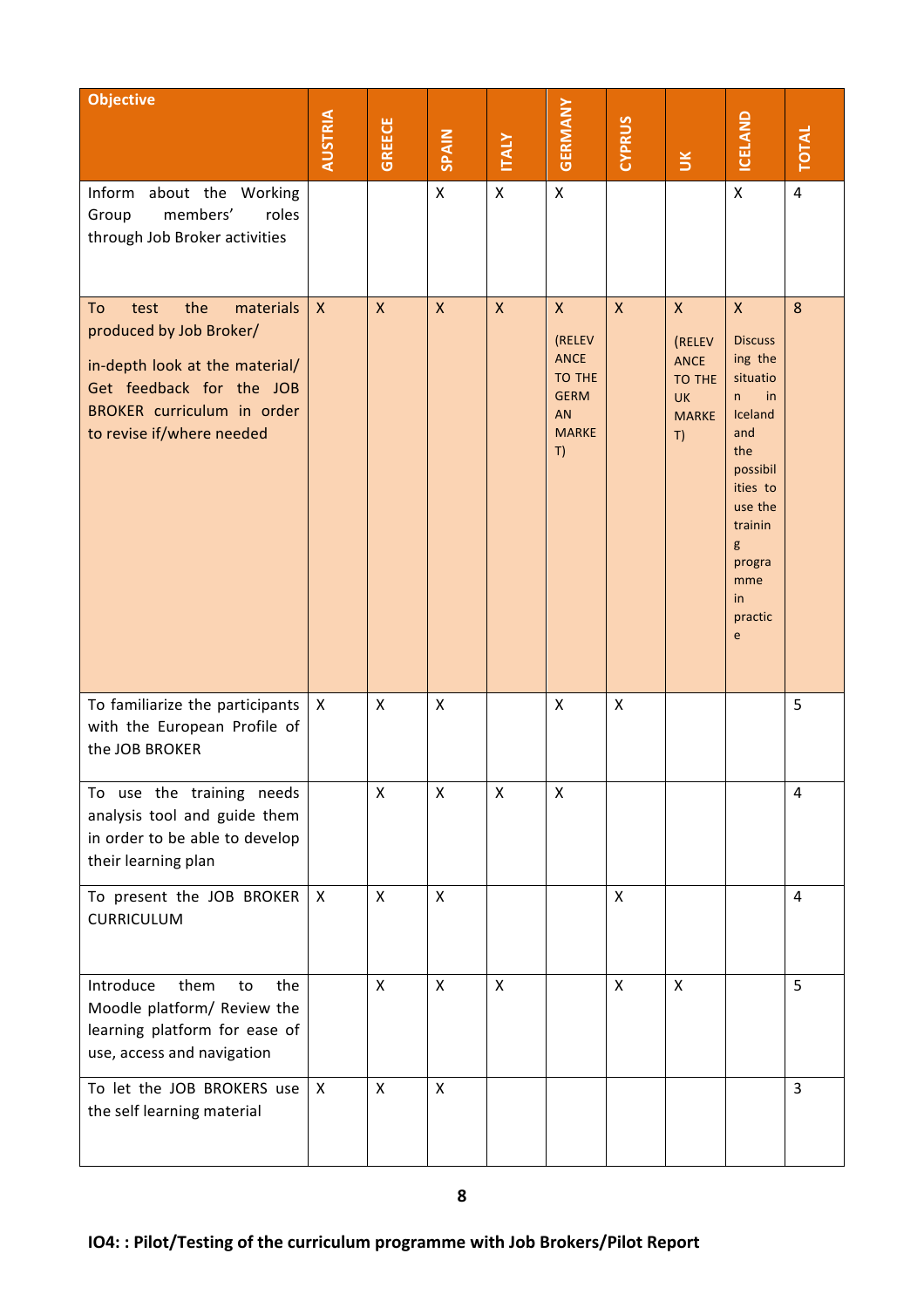| <b>Objective</b>                                                                                                                                             | <b>AUSTRIA</b> | <b>GREECE</b> | <b>SPAIN</b> | <b>ITALY</b> | <b>GERMANY</b> | CYPRUS | $\leq$ | <b>ICELAND</b> | <b>TOTAL</b> |
|--------------------------------------------------------------------------------------------------------------------------------------------------------------|----------------|---------------|--------------|--------------|----------------|--------|--------|----------------|--------------|
| Use action Learning activities/<br>acquire<br>To<br>skills<br>knowledge,<br>and<br>competences as Job Brokers<br>through the training materials<br>developed | X              | X             | X            |              |                | X      |        |                | 4            |
| Investigate any possibility of<br><b>VET</b><br>regional<br>impact on<br>systems by Job Broker profile<br>development                                        |                |               |              | X            |                |        |        |                | $\mathbf{1}$ |

**Table 2: Comparison of objectives of the pilot between the countries** 

## The objectives as stated by the partners in the national pilot reports

### *Austria:*

The first session aimed to present the curriculum to a wider audience to attract additional members for the pilot/working group. Some of the interactive activities of the curriculum were conducted with the participants.

The second and third pilot session were dedicated to an in-depth look at the materials to receive concrete feedback from the pilot group. For this reason, members of the pilot/working group were provided with the curriculum work book and the access of the e-learning platform. They were asked to do the TNA and to work through the curriculum in a self-directed way. The actual pilot session was used to conduct interactive activities and also to receive feedback in a focus group like setting in addition to feedback questionnaires.

### *Greece*

To get the participants to know each other and create a basis for a local network

- To let the participants know about the outcomes of the research
- To familiarize the participants with the European Profile of the JOB BROKER
- To use the training needs analysis tool and guide them in order to be able to develop their learning plan
- To present the JOB BROKER CURRICULUM
- Introduce them to the Moodle platform
- To let the JOB BROKERS use the self learning material
- Use action Learning activities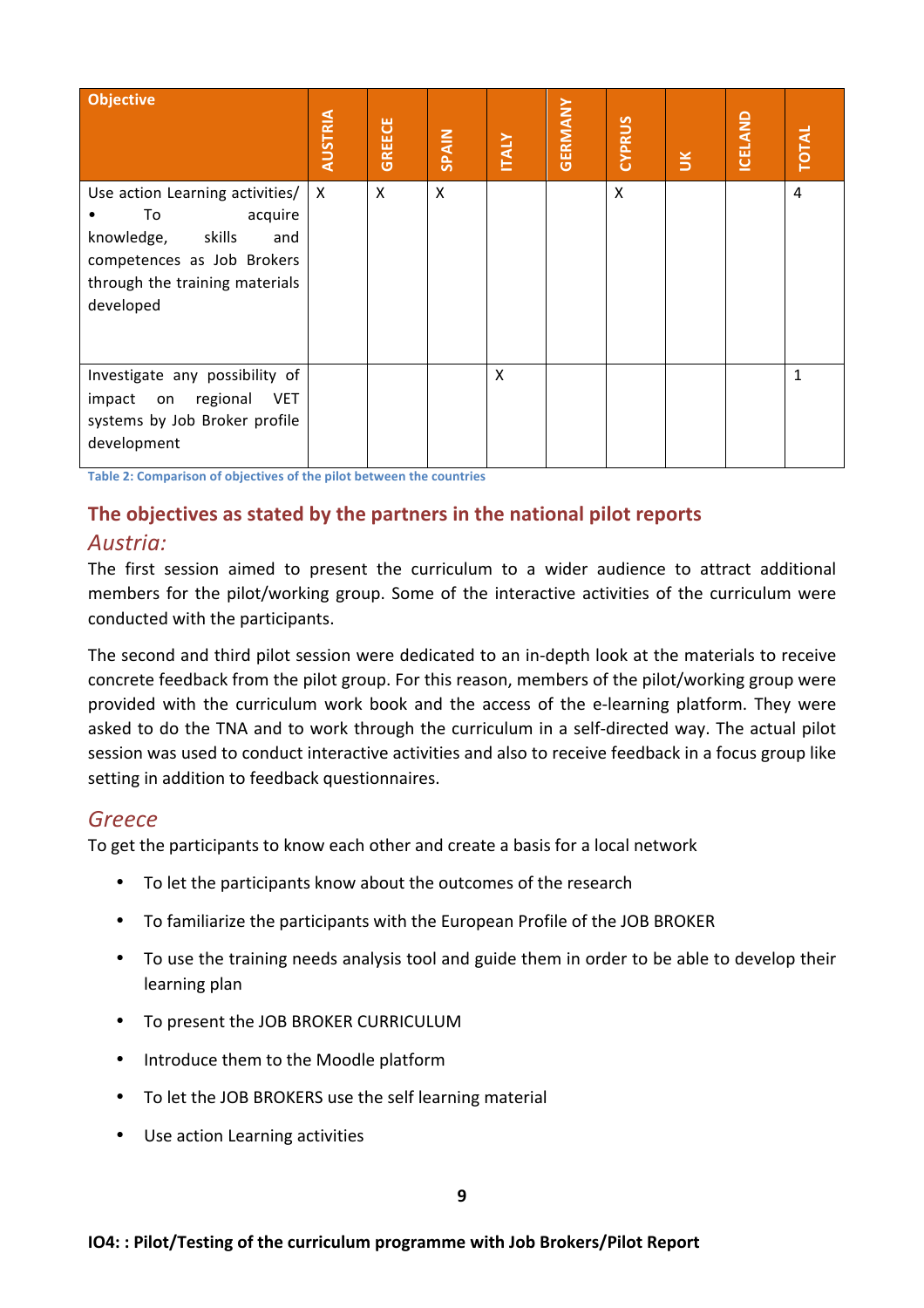• Get feedback for the JOB BROKER curriculum in order to revise if/where needed.

## *Spain*

- To present the project, partnership context and why the project
- To present the Job Broker report, profile and be sure everybody knew what we meant by Job Broker
- To present the analysis need tool and work with them to check whether they agreed with all needs and how would they prioritized them under each area
- To present the learning objectives for all the modules so they could understand the link between needs analysis – needs of the learning areas – learning objectives in the modules
- To present all workbooks and work with the difference exercises to get feedback from the experts
- To introduce them to the website and the Moodle platform

## *Italy*

- Present the Job Broker project framework: aims, goals, key activities, tools and expected results
- Inform about the Working Group members' roles through Job Broker activities
- Present the key results of the IO-01 (Job Broker Transnational Research Study Policies, Systems and Needs Analysis) highlighting the role of Job Broker in the Italian labour market and services
- Present and review the IO-02 (Development of Occupational Profile and a set of Standards for the Job Broker) "area of activities" and contents (reflection of the sustainability of the IO on Italian context)
- Present the IO-03 (Design and Development of Curriculum Programme) framework: objectives, workbooks and overall contents
- Review the 4 learning modules along with learning objectives and learning materials
- Present the JB Moodle platform
- Present and work with Need Analysis tool
- Collect any feedback from working group members through the pilot activities development
- Investigate any possibility of impact on regional VET systems (Toscana and Lazio) by Job Broker profile development

## *Germany*

• Introduction of the Working Group members and their role in the working group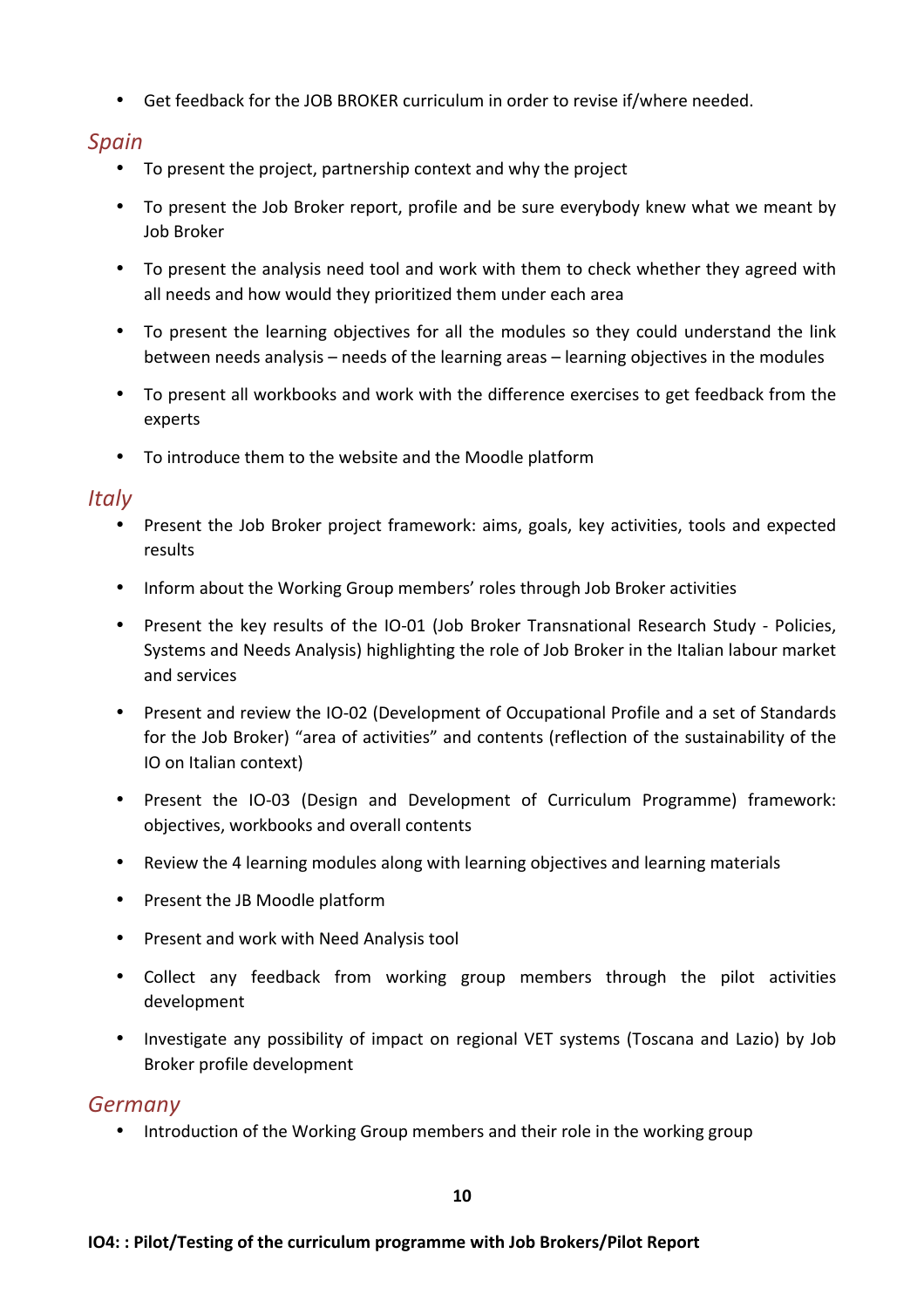- Introduction of the Job Broker Project Supported by the Power Point presentation gsub presented a comprehensive summary of the results of the research and of the Occupational Profile of the Job Broker in a mixed German/ English version to the members of the working group, followed by a discussion with the group members
- Introduction of the Working Group objectives and program
- Introduction the needs analysis tool and the learning action method The members of the working group filled in the NAT or had already done it in preparation of the session
- Systematically reviewing and assessing the training programme After setting up a learning plan, the members of the working group started to go into detail of the Modules of the Curriculum.
- Discussing the term "Job Broker" with regard to the German market

## *Cyprus*

- To discuss the term job broker
- To test the materials produced by the project.
- To disseminate our work and the Job Broker project to key stakeholders in Cyprus
- To acquire knowledge, skills and competences as Job Brokers through the training materials developed
- To fine-tune the materials and the Greek translation
- To disseminate and test the platform

## *UK*

- Review the learning platform for ease of use, access and navigation
- Review the learning materials as a self-directed learning tool
- Review of the 4 learning modules content and relevance to the UK Job broker context
- Collect individual feedback from a group of job brokers on how well this matches their current roles
- Hi-light any issues with the learning materials content and activities suggested
- Suggest ways that these would need to be resolved for this training to be relevant to UK job brokers

## *Iceland*

- Introduction of Job Broker Erasmus+ Project
- Introduction of Participants and their role in the working group
- Introduction of the Pilot sessions
- Systematically reviewing the training programme both individually and as a group

#### **IO4:: Pilot/Testing of the curriculum programme with Job Brokers/Pilot Report**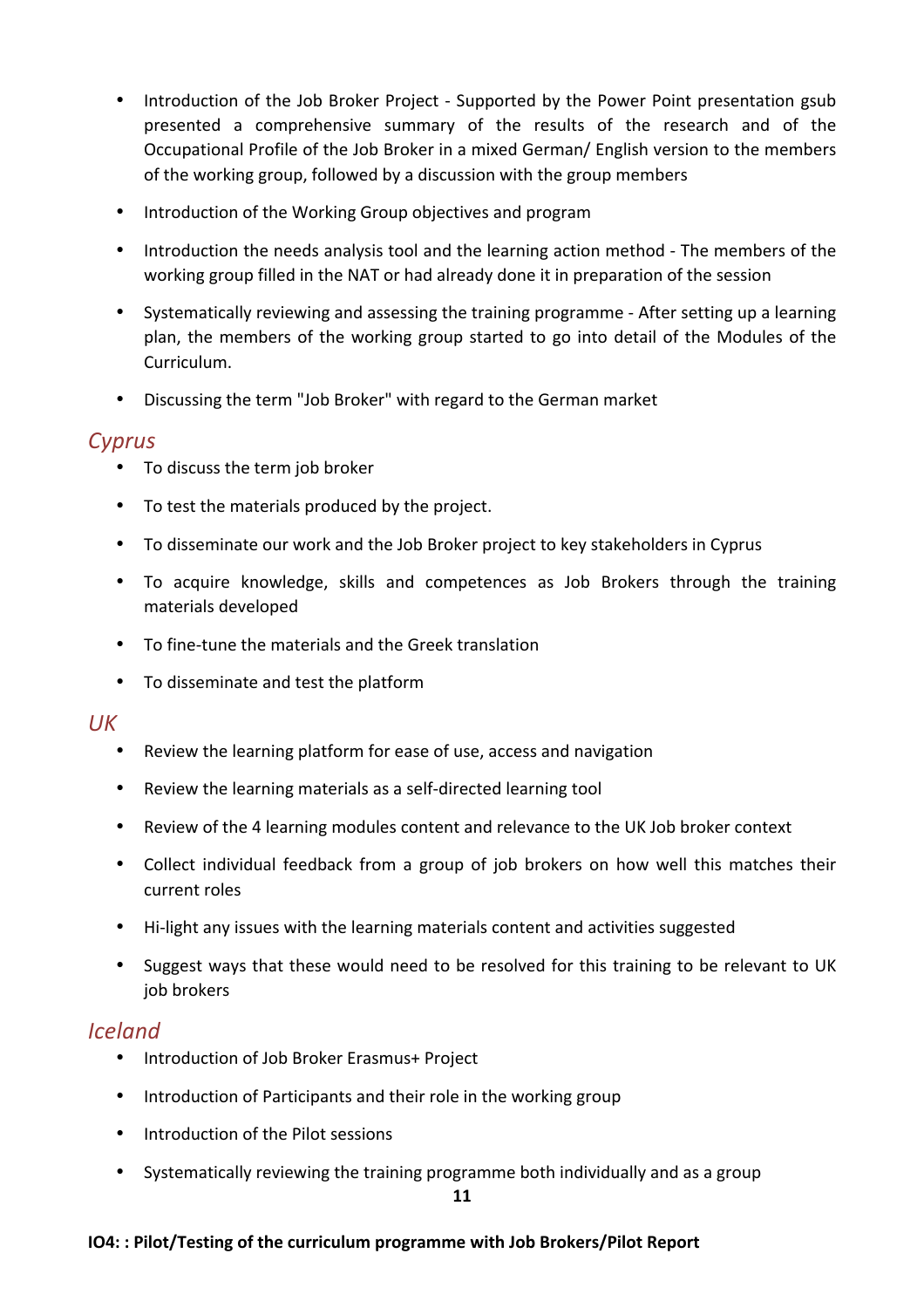- Discussing the situation in Iceland and the possibilities to use the training programme in practice
- Assessing the training programme both individually and as a group

Results of the training needs analysis and learning plan developed

#### **Comparison between the countries**

The following table presents the results of using the TNA tool in partner countries. Most emphasis was placed on the following issues:

- Who has used the TNA tool
- What were the main areas that were identified most with learning needs

| <b>Objective</b>                             |                                                           |                             |                                                                                                                                                               |                                                                                                                                                                                       |                             |                                                                                                                                                                                                      |                             |         |
|----------------------------------------------|-----------------------------------------------------------|-----------------------------|---------------------------------------------------------------------------------------------------------------------------------------------------------------|---------------------------------------------------------------------------------------------------------------------------------------------------------------------------------------|-----------------------------|------------------------------------------------------------------------------------------------------------------------------------------------------------------------------------------------------|-----------------------------|---------|
|                                              | <b>AUSTRIA</b>                                            | <b>GREECE</b>               | <b>SPAIN</b>                                                                                                                                                  | <b>ITALY</b>                                                                                                                                                                          | <b>GERMANY</b>              | <b>CYPRUS</b>                                                                                                                                                                                        | $\leq$                      | ICELAND |
| has<br>Who<br>the<br>used<br><b>TNA tool</b> | <b>ALL</b>                                                | All                         | All<br>participa<br>ting<br>in<br>session 2                                                                                                                   | All                                                                                                                                                                                   | All                         | All                                                                                                                                                                                                  | All                         |         |
| Module with<br>more<br>learning<br>needs     | Working<br>with<br>employe<br>rs                          | None<br>is<br>mention<br>ed | None<br>is<br>mention<br>ed                                                                                                                                   | None<br>is<br>mention<br>ed                                                                                                                                                           | None<br>is<br>mention<br>ed | None<br>is<br>mention<br>ed                                                                                                                                                                          | None<br>is<br>mention<br>ed |         |
| What<br>was<br>reviewed                      | All<br>modules                                            | All<br>modules              | All<br>modules                                                                                                                                                | All<br>modules                                                                                                                                                                        | All<br>modules              | All<br>modules                                                                                                                                                                                       | All<br>modules              |         |
| General<br>Comments<br>on the tool           | Overall a<br>very well<br>develope<br>d<br>curriculu<br>m | Very<br>useful<br>tool      | Everythi<br>ng<br>consider<br>ed<br>as<br>needed.<br>They all<br>agreed<br>that<br>there<br>were<br>some<br>which<br>could be<br>renamed<br>under<br>one only | All<br>the<br>participa<br>nts<br>agreed<br>on their<br>descripti<br>on<br>sometim<br>es<br>pointing<br>out that<br>some<br>needs<br>could be<br>included<br>/reporte<br>d<br>through |                             | is<br>It<br>a<br>useful<br>tool<br>Participa<br>like<br>nts<br>fact<br>the<br>that it is<br>self<br>a<br>assessm<br>ent one<br>They<br>recomm<br>ended<br>that the<br>tool<br>provides<br>clear<br>а |                             |         |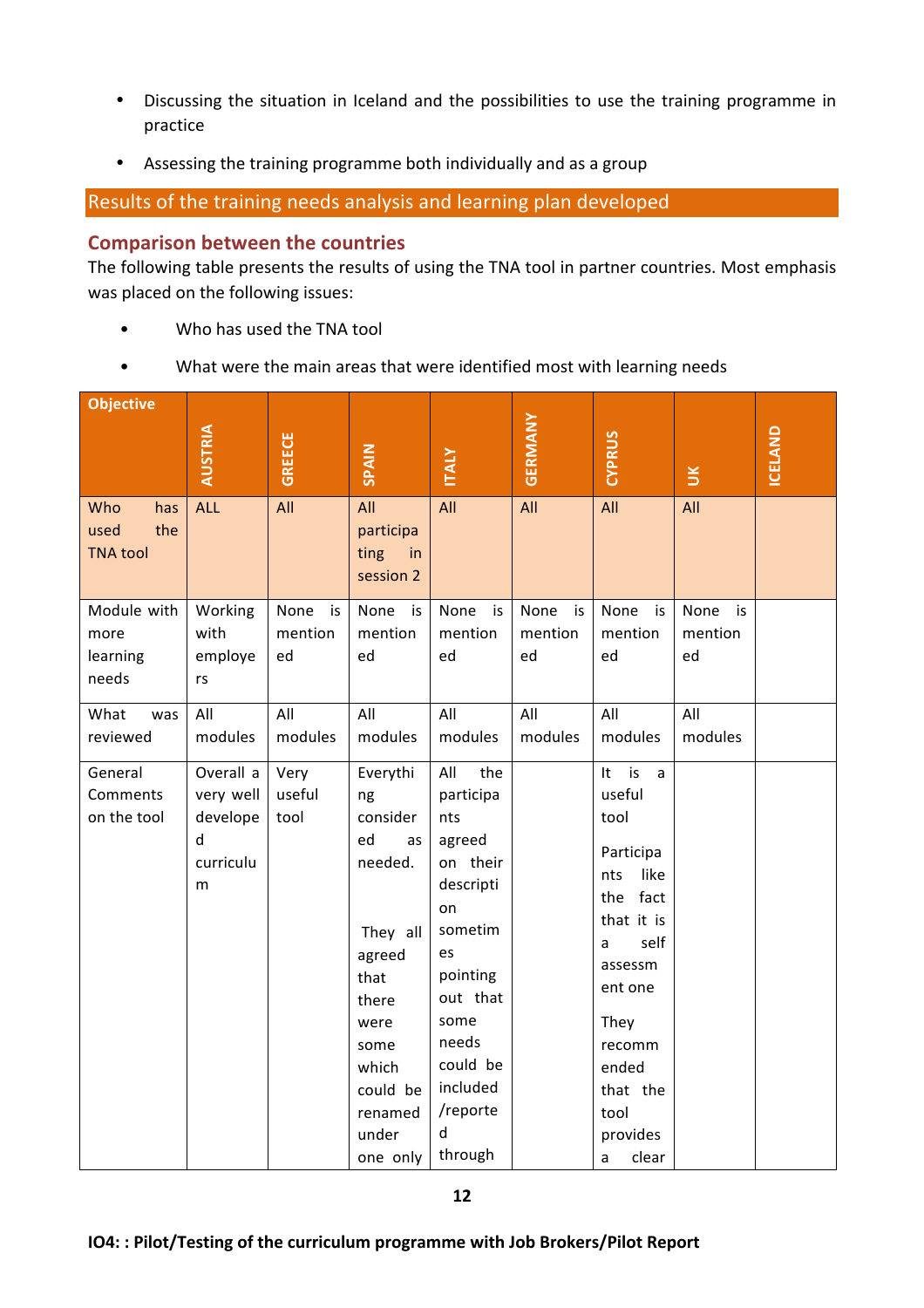| <b>Objective</b> |                |               |                                                                                                                                                  |                                                                                                                                                                                                                                                                                             | <b>GERMANY</b> |                                                                                                                   |        |                |
|------------------|----------------|---------------|--------------------------------------------------------------------------------------------------------------------------------------------------|---------------------------------------------------------------------------------------------------------------------------------------------------------------------------------------------------------------------------------------------------------------------------------------------|----------------|-------------------------------------------------------------------------------------------------------------------|--------|----------------|
|                  | <b>AUSTRIA</b> | <b>GREECE</b> | <b>SPAIN</b>                                                                                                                                     | <b>ITALY</b>                                                                                                                                                                                                                                                                                |                | <b>CYPRUS</b>                                                                                                     | $\leq$ | <b>ICELAND</b> |
|                  |                |               | need.<br>There<br>was a big<br>debate<br>on up to<br>which<br>point<br>$\mathsf{a}$<br>Job<br><b>Broker</b><br>should<br>do<br>advice or<br>not. | one only<br>need.<br>Participa<br>nts also<br>highlight<br>that<br>ed<br>self-<br>as<br>assessm<br>ent/eval<br>uation<br>tool<br>it<br>works<br>well but<br>they<br>found<br>difficult<br>that<br>all<br>the<br>contents<br>be<br>can<br>used for<br>JB<br>a<br>profile<br>descripti<br>on. |                | learning<br>path (i.e.<br>indicatin<br>the<br>g<br>codes of<br>activities<br>the<br>learner<br>should<br>focus on |        |                |

## Results of the Training Needs Analysis and the learning plans - as stated by the **partners in the national pilot reports**

## *Austria*

All members of the pilot/working group were asked to use the training needs analysis to examine whether it is useful to determine the personal training needs and to develop a personal learning plan. Here, the module "working with employers" was identified as the area with the most training needs. However, all the participants looked at the whole curriculum programme because they were interested in all parts. This was very much welcomed by us because in that way we could use the expert knowledge of the pilot members to receive as much as possible feedback for the further improvement of the curriculum.

## *Greece*

After completing the training needs analysis the participants along with the lead Job Broker decided that all the modules will be used as training material during the pilot sessions.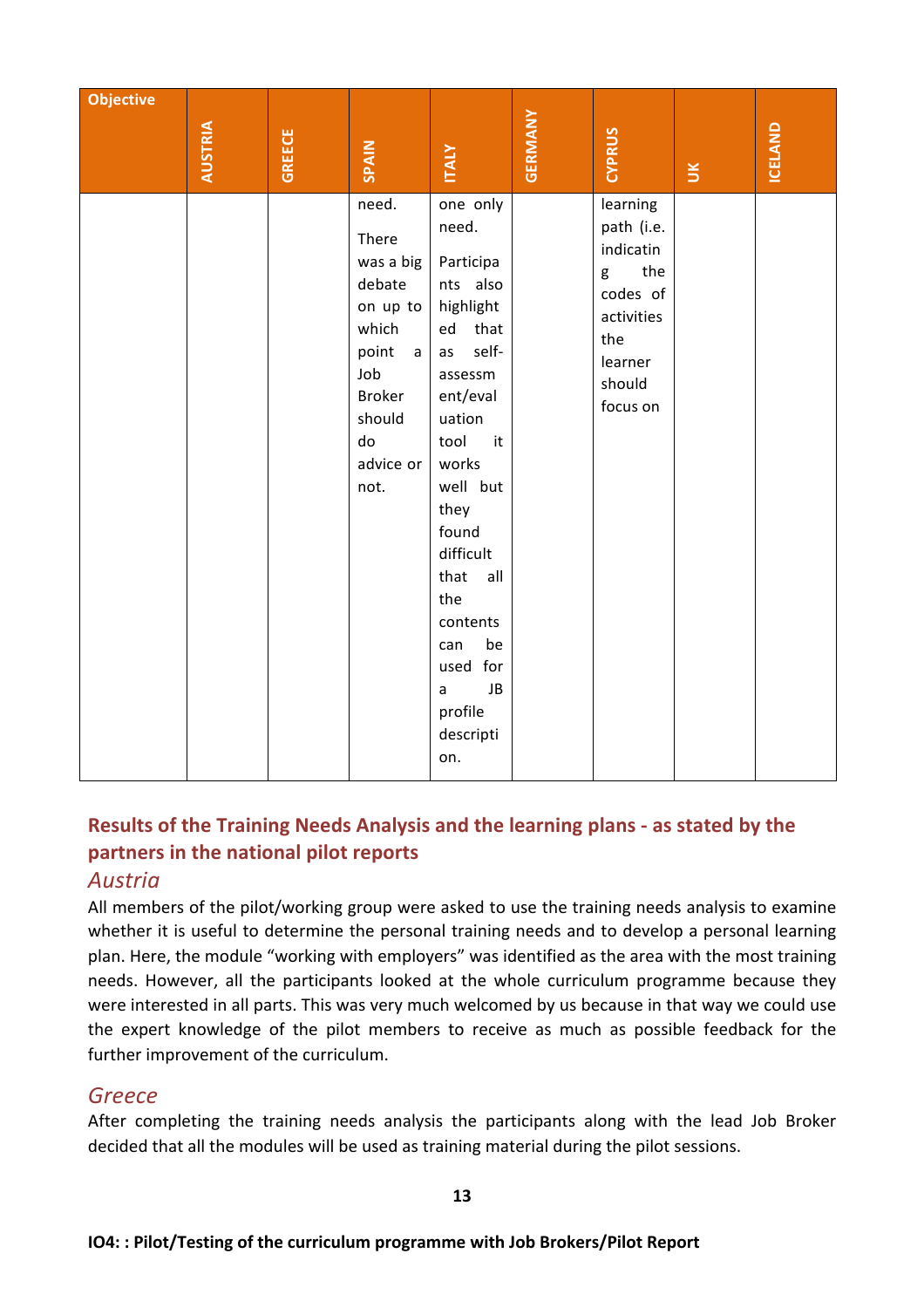Since the group was compiled by employment consultants their level was already good, however they had to develop their skills in all the areas but especially in cooperation and effective communication. That is why the pilot trainings were focused on group activities throughout the curriculum.

The group expressed that the training needs analysis is a very useful tool, and after the presentation of the Occupation profile and the training needs analysis they had a clearer image of what they need to develop in order to be more effective at their job .All the participants made an effort to contribute as much as possible and their various experiences were an added value for the action learning process.

The participants made very clear that they understand that the cooperation among them is very important, especially when it comes to the cooperation between private and public organisations, thus this pilot training was a very good chance for them to meet and work together, and as it was stretched this was a very good outcome itself.

Furthermore the participants learned about the JOB Broker project, how the JOB BROKER profile may vary from country to country and that is very important to have a common reference.

## *Spain*

### **Who reviewed what:**

- All people participating in session 1 reviewed the study report
- All people participating in sessions 1 and 2 reviewed and checked the training need analysis and profile
- All people participating in session 2 and 3 reviewed the workbooks
- All people participating in session 3 were introduced to the web and platform

### **Results:**

- For the report: they agreed with needs detected in the national report in Spain
- For the profile: they agreed that in Graph 1 The Job Broker Universe Services Development there was one group of stakeholders missed (even though it was included strongly in the curriculum but in their opinion it should have a workbook on its own as networking) which was other Job Brokers which are also part of their universe, they should exchange services and without them the universe is not complete
- For the training need analysis tool: they didn't find anything which could be considered as not needed. They tried to prioritize the needs from 1 to 6 (giving 1 to the most relevant one under each area in their opinion) but couldn't agree among them in the prioritizing. They all agreed that there were some which could be renamed under one only need. There was a big debate on up to which point a Job Broker should do advice or not.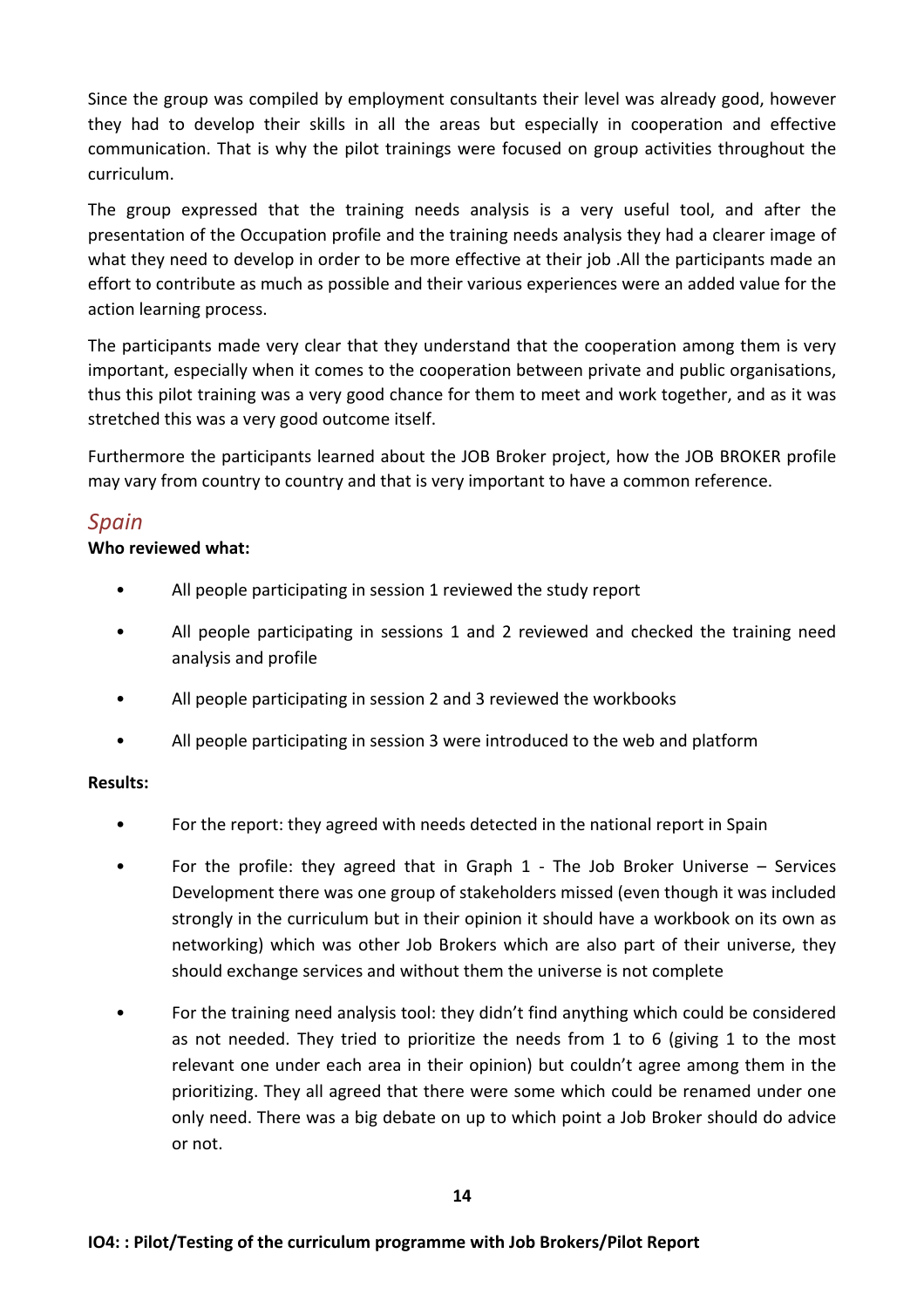- For the learning objectives: they valued them positively, especially those from working with employers which in their opinion is a gap still to cover here in Spain. There were some which they considered there was no need since it should be clear for someone working as Job Broker (those related to professionalism mainly)
- For the curriculum: they all liked the different workbooks and comments agreed among all participants were:
	- $\circ$  Working on partnership with other Job Brokers in the territory should be a workbook in itself
	- $\circ$  They had doubts about how there were exercises to be done in group with other people if the workbooks were for self-learning
	- o Most complementary materials were available only in English and they don't manage the language well enough to understand the materials or to communicate in that language
	- $\circ$  They thought that one of the main problems with Job Brokers is not only the training needs but also that there is not a common methodology for all of them to work with
- For the platform: as everything was available only in English they decided to wait until documents uploaded were also in Spanish before entering the platform (they had the Spanish version of materials received by mail).

## *Italy*

We worked through different working group sessions in different places: Florence and Pistoia (Tuscany Region) and Rome (Lazio Region). We have arranged three pilot sessions in each place (totally 9 sessions). Some of our working group members have previously supported the IO-01 development through interviews/questionnaires (primary research). Our pilot sessions have been participated by working group members and external stakeholders, mainly VET professionals; Social Partners/Trade Union representatives/members (workers and business/companies).

During the pilot sessions, all the members have reviewed the IO-01 findings; IO-02 contents and IO-03 modules and workbooks contents along with the training needs analysis tool fulfilled to determine the individual training needs and to develop a personal learning plan. Concerning the training needs analysed all the participants agreed on their description sometimes pointing out that some needs could be included/reported through one only need. Participants also highlighted that as self-assessment/evaluation tool it works well but they found difficult that all the contents can be used for a JB profile description.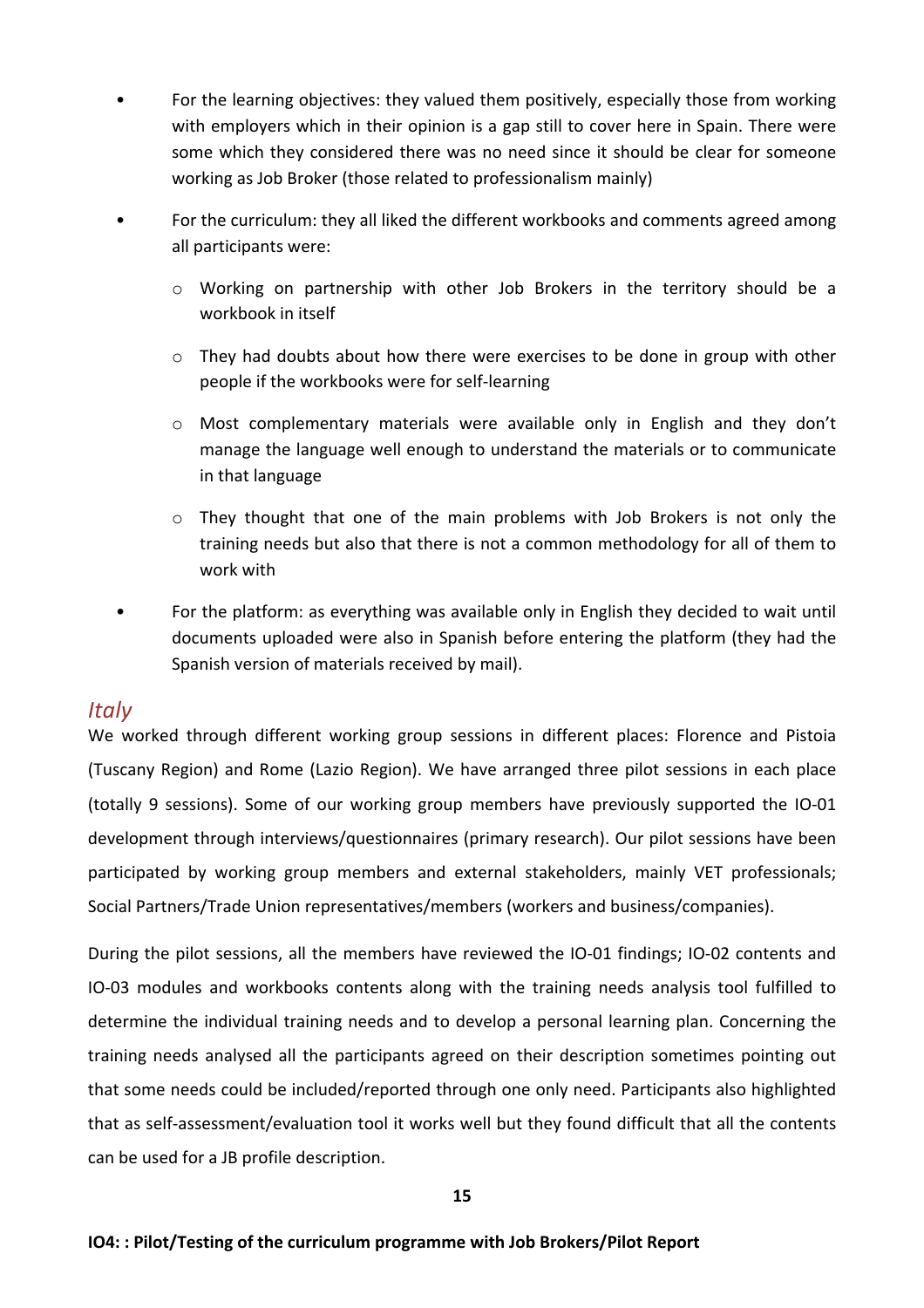Participants have been also introduced to the web platform. We note that after evaluating the training needs analysis tool all the curriculum modules and contents have been reviewed through the nine sessions but with some differences. Given the differing range of job roles and levels of knowledge and experience within the working groups during the sessions in Florence we have mainly reviewed the Module 3 (Workbook4) "WORKING WITH JOB-SEEKERS" – in fact in Florence we have been working with experts and members of trade union/social partners representing workers/job seekers. In Pistoia, we have mainly reviewed the Module 2 (Workbook3) "WORKING EFFECTIVELY WITH EMPLOYERS" - in fact, in Pistoia we have been working with experts and members of trade union/social partners representing business/companies. In Rome we have been working transversally through the learning programme as our members/participants working in different sector (PES; Private sector; VET).

#### *Germany*

After evaluating the training needs analysis tool, we decided together that we all would systematically work through all the modules.

#### *Cyprus*

A TNA was undertaken by all members of all sessions. However this was only done to test the tool as at the end all workbooks were piloted. Nevertheless, each pilot session group focused on different materials, depending on the job brokering duties of the participants in each session at their respective workplaces. There was no common learning need identified probably due to the fact that job brokers in the pilot were very experienced. Gaps identified were very small.

We might say that this is a different form of TNA, as the workbooks to be piloted were chosen depending on the needs of each group. For example, the second group consisted mainly of VET educators in the public sector (7 out of 11 total participants), who mainly needed to organise their job brokering tasks and hence they piloted workbooks 4 and 5. Each group was approached with the same method.

As far as the tool is concerned, people participating in the pilot agreed that:

- It is a useful tool
- They like the fact that it is a self assessment one
- They recommended that the tool provides a clear learning path (ie indicating the codes of activities the learner should focus on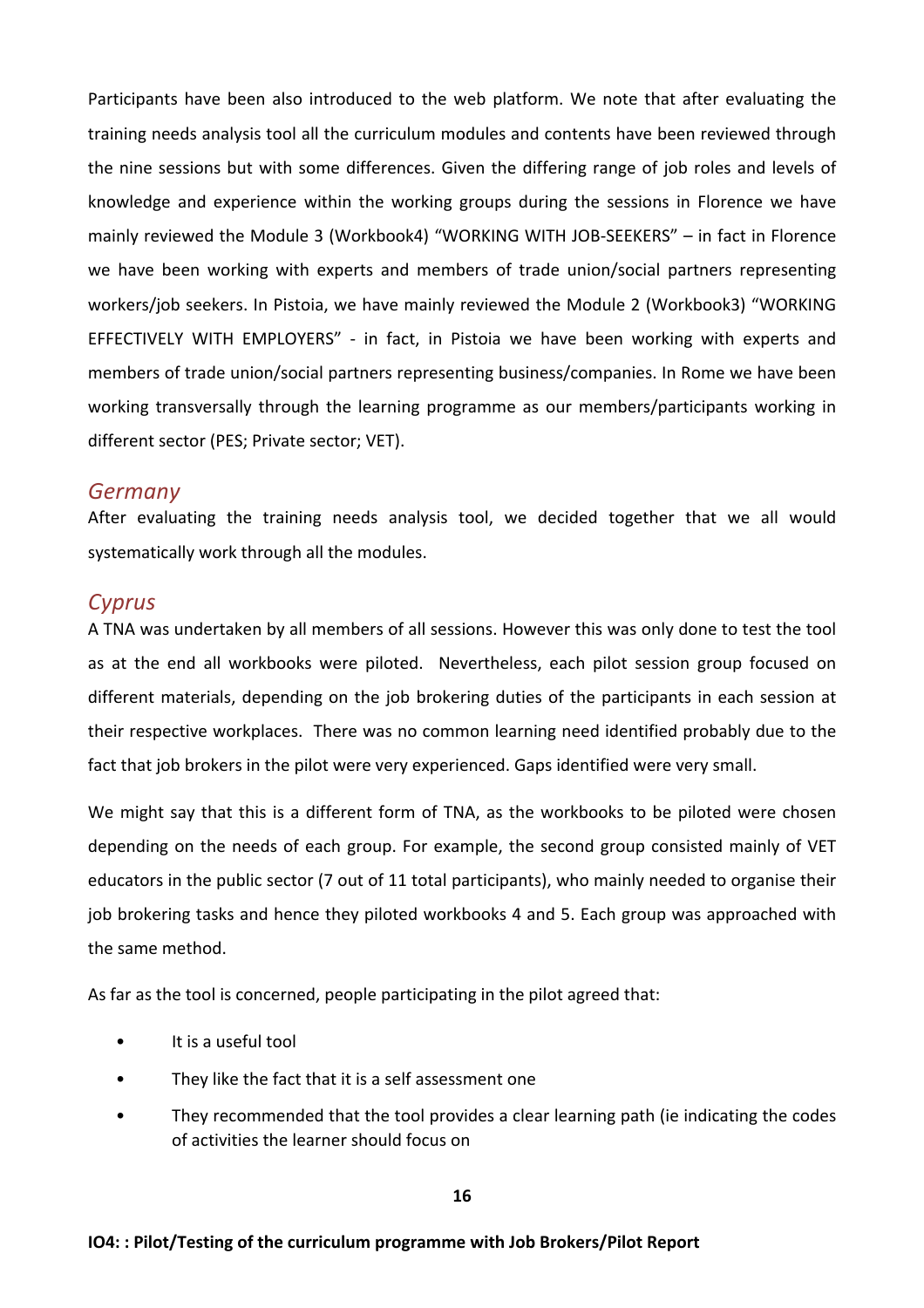*UK*

All modules of the pilot were tested by the group, a selection members reviewed module 2, all members of the working group reviewed modules 1, 3 and 4.

A decision was taken not to tailor the session to the TNAs but to review as much of the material as possible given the differing range of job roles and levels of knowledge and experience within the working group.

### *Iceland*

There is a need in Iceland for a formal training programme for job brokers. The programme developed by the Job Broker Erasmus+ project is a good one and can be used in Iceland as a basic curriculum when organizing and developing it further here in cooperation with the University of Iceland or in cooperation with the University of Reykjavík. The only Module that would need a change and adapt particularly in Iceland is Module 1, Current EU labour market context and employment opportunities. The other 3 Modules do not need any changes at all and can be used as they are with an Icelandic translation. The plan is to introduce the Job Broker curriculum programme to representatives in these two Universities mentioned in the fall, hoping for interest on their side to develop it in their system for the school year of 2018 – 2019. We plan to teach the 4 different modules separately so that those job brokers with much experience in the field can skip the Modules that they already know by hear, but for those who are new in the field, they would be obliged to take all four Modules in the course.

In the meanwhile we plan to run a course, using Modules 2, 3 and 4 next fall within VMST in the whole country with participants from all service centres both for traditional job brokers and for specified job brokers in the field of disability.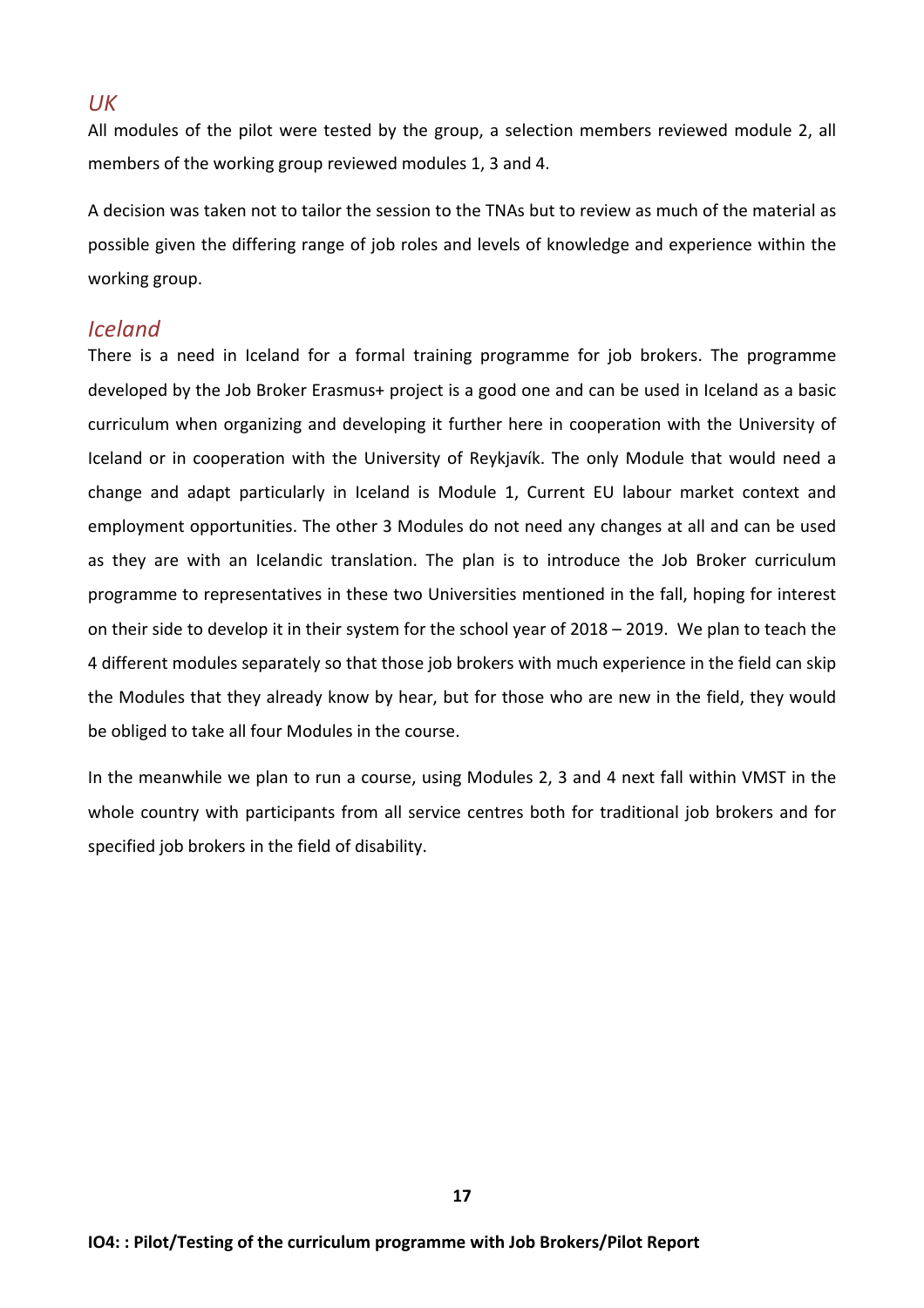## Strong points identified in the materials

### **Comparison between the countries**

The following table presents the results of the pilots regarding the strong points of the materials. Overall comments as well as specific comments *are presented.* 

| <b>Objective</b>    | <b>AUSTRIA</b>                                                                                                                                                                                                                                                                                                  | <b>GREECE</b>                                                                                                                                                                                                                                                                                                         | <b>SPAIN</b>                                                                                                                                                                                                                                                                                                              | <b>ITALY</b>                                                                                                                                                                                                                                                        | <b>GERMANY</b>                                                                                                                                                                                                                         | CYPRUS                                                                                                                                                                                                                                                                                                                                                       | $\leq$                                                                                                                                                                                           | <b>ICELAND</b> |
|---------------------|-----------------------------------------------------------------------------------------------------------------------------------------------------------------------------------------------------------------------------------------------------------------------------------------------------------------|-----------------------------------------------------------------------------------------------------------------------------------------------------------------------------------------------------------------------------------------------------------------------------------------------------------------------|---------------------------------------------------------------------------------------------------------------------------------------------------------------------------------------------------------------------------------------------------------------------------------------------------------------------------|---------------------------------------------------------------------------------------------------------------------------------------------------------------------------------------------------------------------------------------------------------------------|----------------------------------------------------------------------------------------------------------------------------------------------------------------------------------------------------------------------------------------|--------------------------------------------------------------------------------------------------------------------------------------------------------------------------------------------------------------------------------------------------------------------------------------------------------------------------------------------------------------|--------------------------------------------------------------------------------------------------------------------------------------------------------------------------------------------------|----------------|
| Overall<br>comments | <b>Overall</b><br>quite<br>positive.<br>practical<br>Very<br>and<br>well<br>thought out<br>Tasks of a job<br>broker were well<br>described<br><b>Learning</b><br>activities<br>designed<br>accordingly.<br>The description<br><sub>of</sub><br>work<br>the<br>activities,<br>role of the job<br>broker, related | Material<br>fully<br>depicts the skills<br>and<br>competences of<br><b>JOB</b><br>the<br><b>BROKER'S</b><br>Occupational<br>profile.<br>Curriculum very<br>well constructed<br>which made it<br>the<br>easy to<br>reviewer<br>to<br>understand<br>the<br>content.<br>The links that<br>used<br>were<br>throughout the | Link<br>between<br>national reports<br>and profile,<br>profile<br><b>The</b><br>making<br>reference to all<br>countries<br>involved<br>they<br>because<br>said that way<br>they<br>could<br>understand why<br>things<br>some<br>which might not<br>be relevant for<br>Spanish<br>the<br>context were in<br>a European one | Transnational<br>Research Study -<br>Policies, Systems<br><b>Needs</b><br>and<br>Analysis"<br>Development of<br>Occupational<br>Profile and a set<br>of Standards for<br>the Job Broker" -<br>the description<br>of the contents<br>across different<br>"area<br>of | Holistic process<br>with<br>the<br>empowerment<br>approach.<br>"Job<br>The term<br>Broker"<br>was<br>positively<br>seen<br>using in<br>for<br>This<br>Germany.<br>term is new and<br>unspent on the<br>German<br>employment<br>market. | Preference<br>for<br>workbooks that<br>provided hands-<br>knowledge<br>on<br>skills that<br>and<br>they<br>can use<br>right away in<br>their workplace.<br>The fact that<br>materials<br>were<br>based<br>action<br>and some of<br>them remarked<br>that this allowed<br>them to acquire<br>a big amount of<br>knowledge and<br>skills,<br>concerning<br>the | Learning<br>Platform<br>participants<br>on<br>the whole found<br>platform<br>the<br>to access<br>easy<br>and<br>navigate,<br>important<br>this<br>as people have<br>differing<br>levels<br>of IT |                |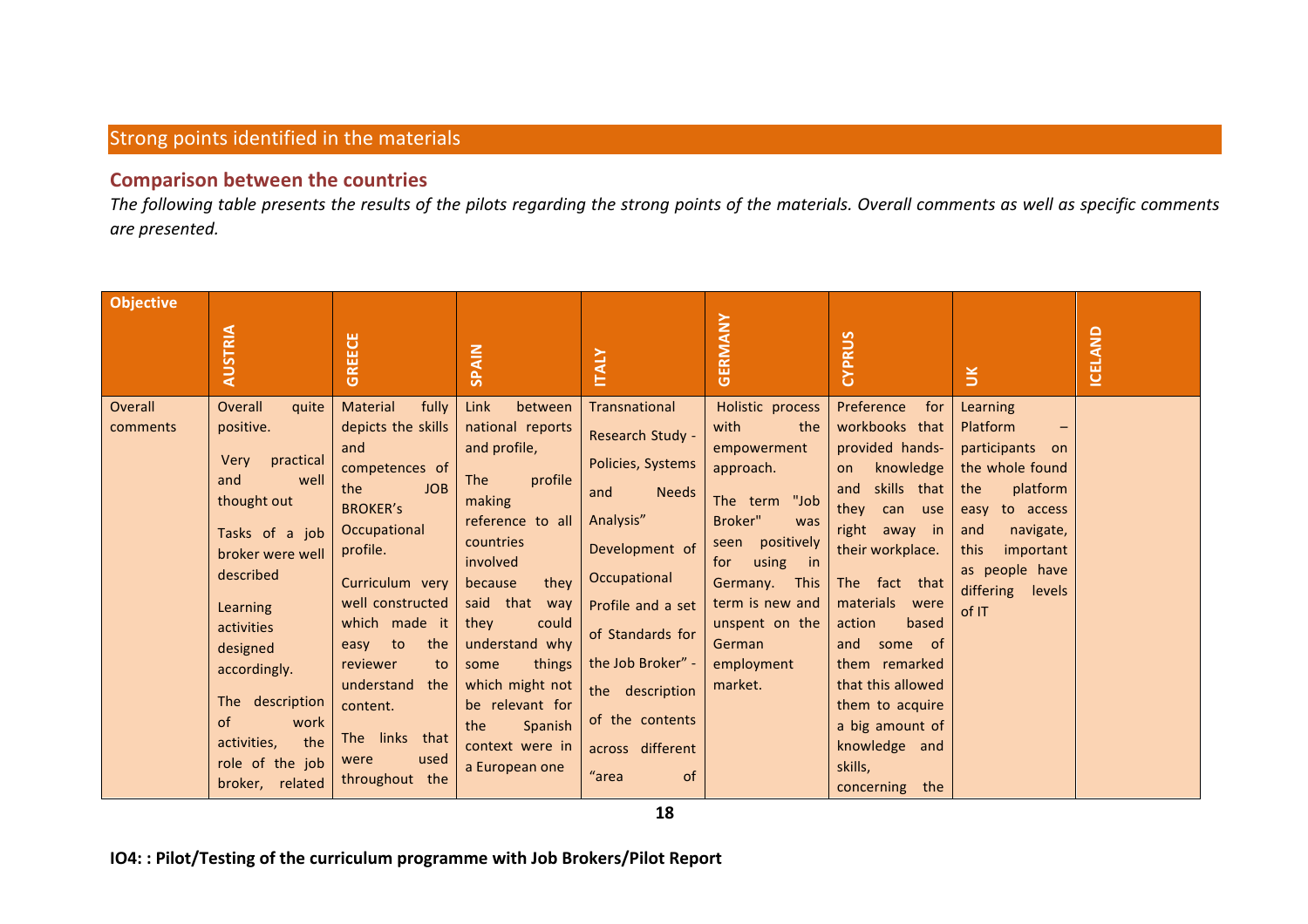| <b>Objective</b><br><b>AUSTRIA</b>                                                                                     | <b>GREECE</b>                                                                                                                                                                                                                                                                                                                                                                                                                                                                                                     | <b>SPAIN</b>                                                                                                                                                                                                                                                                                                                                                     | <b>TALY</b>                                                                                                                                                                                                                                                                                                                                                                          | GERMANY | <b>CYPRUS</b>                                                                                                                         | $\leq$ | <b>ICELAND</b> |
|------------------------------------------------------------------------------------------------------------------------|-------------------------------------------------------------------------------------------------------------------------------------------------------------------------------------------------------------------------------------------------------------------------------------------------------------------------------------------------------------------------------------------------------------------------------------------------------------------------------------------------------------------|------------------------------------------------------------------------------------------------------------------------------------------------------------------------------------------------------------------------------------------------------------------------------------------------------------------------------------------------------------------|--------------------------------------------------------------------------------------------------------------------------------------------------------------------------------------------------------------------------------------------------------------------------------------------------------------------------------------------------------------------------------------|---------|---------------------------------------------------------------------------------------------------------------------------------------|--------|----------------|
| conflicts and the<br>related<br>necessary<br>competencies<br>seem to<br>appropriate<br>the opinion of<br>the<br>group. | curriculum were<br>useful<br>very<br>along with the<br>references and<br>gave the chance<br>be<br>the<br>in<br>to<br>participants<br>to<br>working<br>search<br>for<br>further<br>information,<br>self<br>learning<br>method is very<br>useful as you<br>schedule<br>may<br>the<br>learning<br>activities<br>according<br>to<br>your availability.<br>The<br>action<br>learning is very<br>effective as you<br>get to reflect on<br>everyday<br>situations<br>The theoretical<br>narrative is very<br>well<br>and | Module of self-<br>learning<br>specifically for<br>employers since<br>it seems that<br>work should be<br>strength in Spain<br>The curriculum<br>took<br>into<br>account<br>networking with<br>other<br>Job<br><b>Brokers</b><br>(but<br>thought<br>it<br>should<br>be<br>highlighted with<br>a module of its<br>own)<br>Website<br>available in all<br>languages | activities" is very<br>wide, even too<br>wide (especially<br>for Italian VET<br>context).<br>Positive<br>feedback on the<br>design<br>and<br>Development of<br>Curriculum<br>Programme" -<br>objective<br>The<br>and tasks of a<br>job broker were<br>described<br>well<br>learning<br>and<br>activities have<br>been designed<br>accordingly.<br>Description of<br>work activities, |         | available time.<br>The<br>exercises<br>to<br>the<br>were<br>point<br>and<br>helpful.<br>Participants<br>liked the term<br>job broker. |        |                |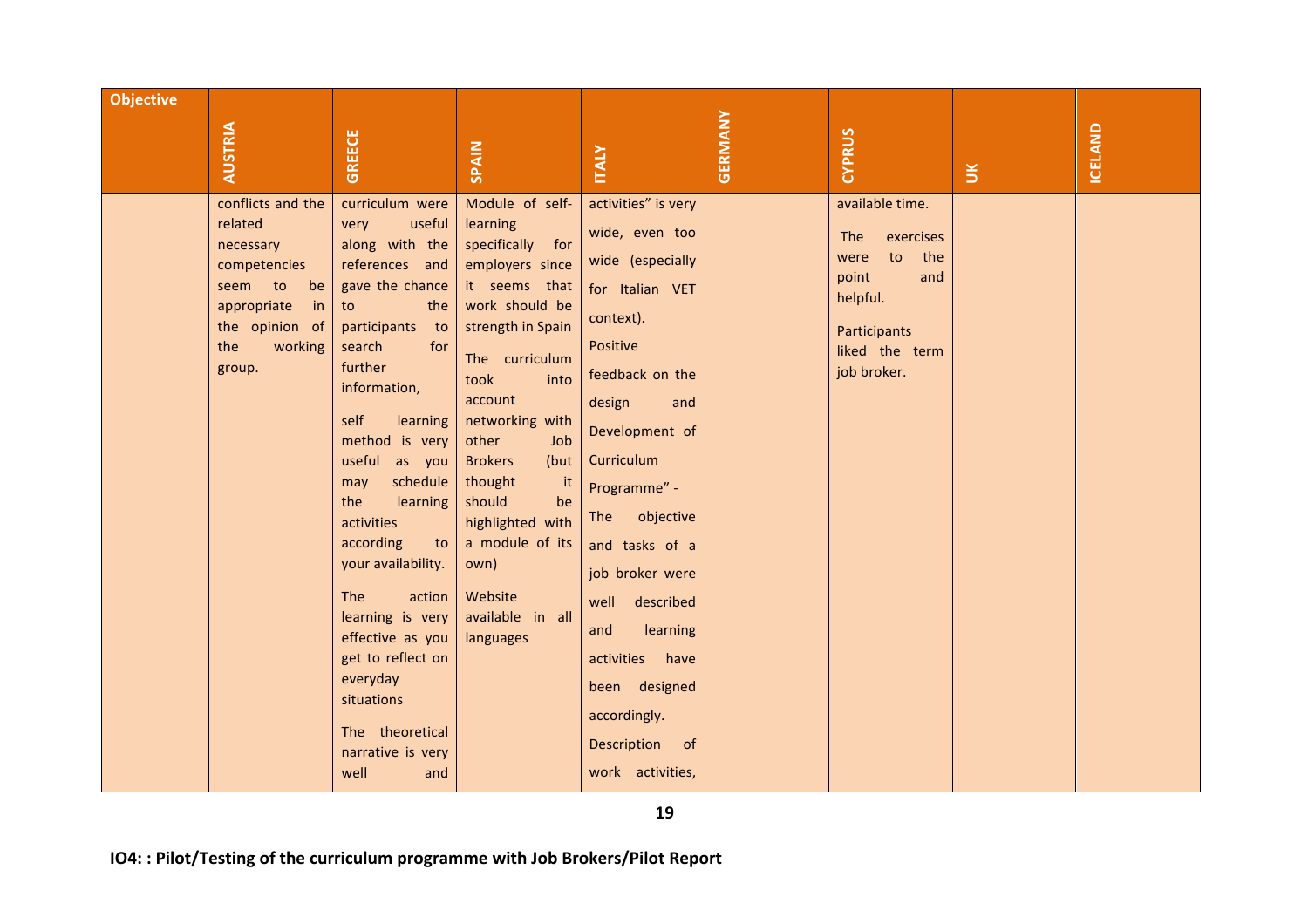| <b>Objective</b> | <b>AUSTRIA</b> | <b>GREECE</b>                                                                                                                                                                                                                                                                                                                                                                                                                                                     | SPAIN | <b>ITALY</b>                                                                                                                                                                                                                                                                                                                          | <b>GERMANY</b> | CYPRUS | $\leq$ | <b>ICELAND</b> |
|------------------|----------------|-------------------------------------------------------------------------------------------------------------------------------------------------------------------------------------------------------------------------------------------------------------------------------------------------------------------------------------------------------------------------------------------------------------------------------------------------------------------|-------|---------------------------------------------------------------------------------------------------------------------------------------------------------------------------------------------------------------------------------------------------------------------------------------------------------------------------------------|----------------|--------|--------|----------------|
|                  |                | complementary<br>to the activities<br>At the beginning<br>of the pilot<br>some<br>participants<br>were confused<br>as why to have<br>group activities<br>since this is a<br>self<br>learning<br>material.<br>At the<br>end<br>everybody<br>stated<br>how<br>important it is to<br>cooperate and<br>agreed that the<br>group activities<br>are<br>very<br>important,<br>The mix of the<br>activities is very<br>useful<br>and<br>especially<br>the<br>case studies |       | the role of the<br>job broker, the<br>related attitudes<br>and the related<br>necessary<br>abilities<br>generally<br>adequate<br>and<br>appropriate.<br>Moodle<br>platform easy to<br>access<br>and<br>navigate.<br>However,<br>the<br>documents are<br>in English and<br>some<br>participants<br>needed assistant<br>to read through |                |        |        |                |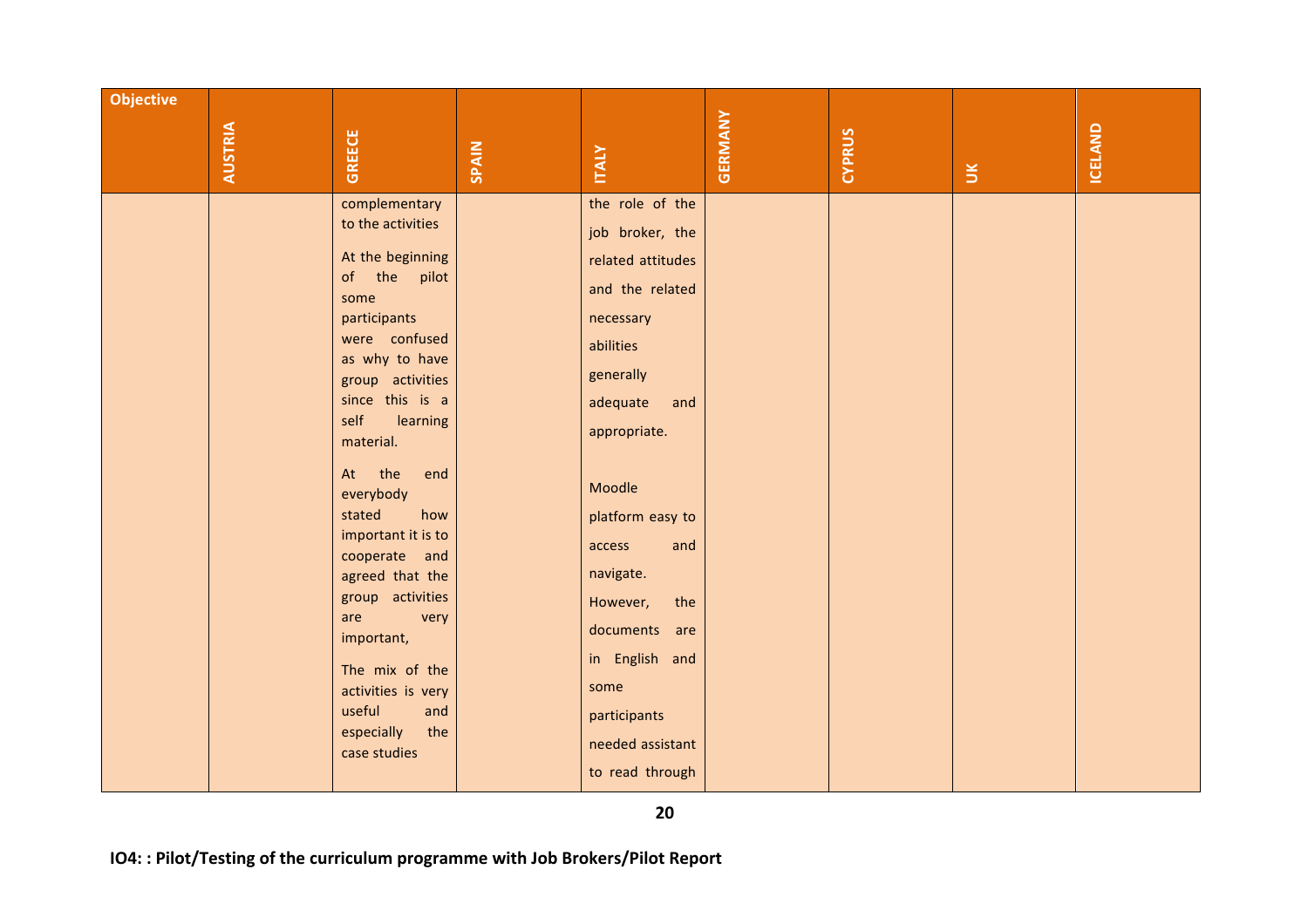| <b>Objective</b>        | <b>AUSTRIA</b>      | <b>GREECE</b>     | SPAIN            | <b>ITALY</b>      | GERMANY              | CYPRUS            |              | ICELAND                  |
|-------------------------|---------------------|-------------------|------------------|-------------------|----------------------|-------------------|--------------|--------------------------|
|                         |                     |                   |                  | the contents.     |                      |                   | $\mathbb{R}$ |                          |
|                         |                     |                   |                  |                   |                      |                   |              |                          |
| Workbook 1              | The<br>tool         | The TNA tool      | They liked the   | Well described.   | specific<br>No       | The results and   |              | need<br>We<br>to         |
| <b>Introduction</b>     | "Training Needs     | makes it easy to  | training needs   | Clear in order to | comments<br>provided | found<br>the      |              | Module<br>adapt          |
| to the<br>job<br>broker | Analysis" is very   | understand your   | analysis tool to | explain           |                      | research<br>very  |              | the<br>${\sf to}$<br>one |
| curriculum              | sophisticated       | training needs    | work with        | objectives, tasks |                      | helpful.          |              | Icelandic reality        |
|                         | allows a<br>and     | and skills' level |                  | and activities to |                      | Concerning<br>the |              | (labour market           |
|                         | of<br>self-<br>kind |                   |                  | develop over the  |                      | platform,<br>the  |              | legislation)<br>and      |
|                         | assessment and      |                   |                  | different         |                      | participants      |              | with<br>clear<br>a       |
|                         | motivates<br>to     |                   |                  | modules.          |                      | found it simple   |              | connection<br>to         |
|                         | focused             |                   |                  | Learning          |                      | to<br>use<br>and  |              | European<br>the          |
|                         | learning.           |                   |                  | objectives        |                      | interesting.      |              | market<br>labour         |
|                         |                     |                   |                  | valued positively |                      | TNA tool highly   |              | and legislation.         |
|                         |                     |                   |                  | (especially       |                      | evaluated         |              | Modules 2, 3             |
|                         |                     |                   |                  | "working<br>with  |                      |                   |              | and 4 can be             |
|                         |                     |                   |                  | employers" and    |                      |                   |              | used as they are         |
|                         |                     |                   |                  | related<br>to     |                      |                   |              | as soon as they          |
|                         |                     |                   |                  | "follow-up        |                      |                   |              | been<br>have             |
|                         |                     |                   |                  | services".)       |                      |                   |              | translated<br>into       |
|                         |                     |                   |                  | Learning          |                      |                   |              | Icelandic.               |
|                         |                     |                   |                  | objectives        |                      |                   |              |                          |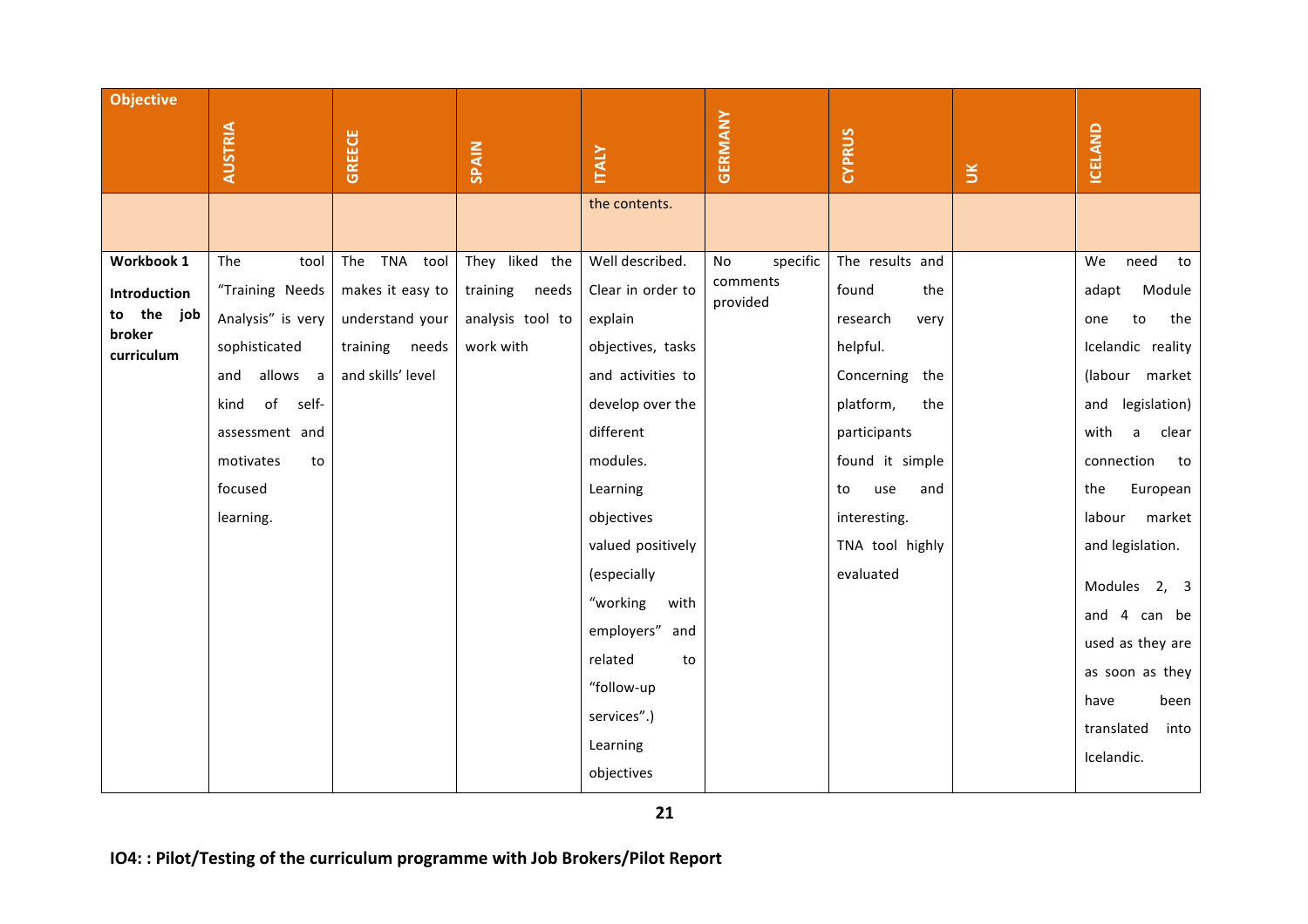| <b>Objective</b> |                |               |       |                    |                |               |              |                |
|------------------|----------------|---------------|-------|--------------------|----------------|---------------|--------------|----------------|
|                  |                |               |       |                    |                |               |              |                |
|                  | <b>AUSTRIA</b> | <b>GREECE</b> | SPAIN | <b>ITALY</b>       | <b>GERMANY</b> | <b>CYPRUS</b> |              | <b>ICELAND</b> |
|                  |                |               |       |                    |                |               | $\mathbb{R}$ |                |
|                  |                |               |       | correctly          |                |               |              |                |
|                  |                |               |       | reported           |                |               |              |                |
|                  |                |               |       | through            |                |               |              |                |
|                  |                |               |       | "learning          |                |               |              |                |
|                  |                |               |       | modules"           |                |               |              |                |
|                  |                |               |       | TNA tool is a      |                |               |              |                |
|                  |                |               |       | very useful and    |                |               |              |                |
|                  |                |               |       | tool,<br>new       |                |               |              |                |
|                  |                |               |       | particularly for a |                |               |              |                |
|                  |                |               |       | self-assessment    |                |               |              |                |
|                  |                |               |       | development,       |                |               |              |                |
|                  |                |               |       | considering that   |                |               |              |                |
|                  |                |               |       | in Italy we are    |                |               |              |                |
|                  |                |               |       | not so used to     |                |               |              |                |
|                  |                |               |       | have it in the     |                |               |              |                |
|                  |                |               |       | work/job           |                |               |              |                |
|                  |                |               |       | context.           |                |               |              |                |
|                  |                |               |       | "Self-directed     |                |               |              |                |
|                  |                |               |       | learning" a new    |                |               |              |                |
|                  |                |               |       | method             |                |               |              |                |
|                  |                |               |       |                    |                |               |              |                |
|                  |                |               |       |                    |                |               |              |                |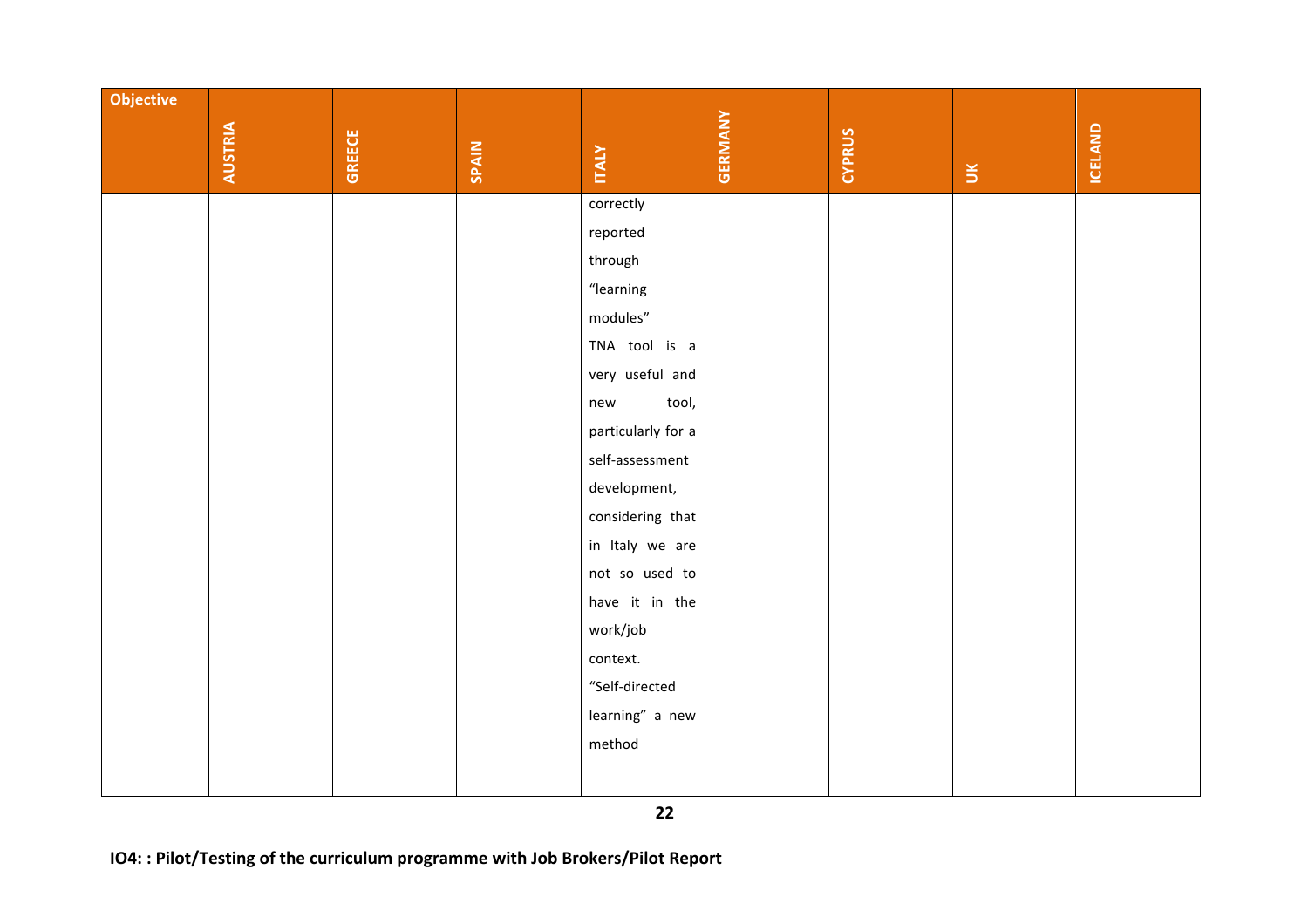| <b>Objective</b>                                                                                                                                                  | <b>AUSTRIA</b>                                                                                                                                                       | <b>GREECE</b>                            | SPAIN                                    | <b>ITALY</b>                                                                                                                                                                                                                                                                                                                                                   | <b>GERMANY</b>                         | <b>CYPRUS</b>                                                                                                                                                                                                    | $\leq$                                                                                                                                                                                                                                                                                                                                                | ICELAND |
|-------------------------------------------------------------------------------------------------------------------------------------------------------------------|----------------------------------------------------------------------------------------------------------------------------------------------------------------------|------------------------------------------|------------------------------------------|----------------------------------------------------------------------------------------------------------------------------------------------------------------------------------------------------------------------------------------------------------------------------------------------------------------------------------------------------------------|----------------------------------------|------------------------------------------------------------------------------------------------------------------------------------------------------------------------------------------------------------------|-------------------------------------------------------------------------------------------------------------------------------------------------------------------------------------------------------------------------------------------------------------------------------------------------------------------------------------------------------|---------|
| <b>Workbook 2</b><br><b>MODULE</b><br>$\mathbf{1}$<br><b>Current</b><br>EU<br>Labour<br><b>Market</b><br>Context and<br><b>Employment</b><br><b>Opportunities</b> | Individual<br>activities<br>well-<br>chosen<br>and<br>comprehensivel<br>y described.<br>Very interesting<br>different<br>how<br>national<br>the<br>descriptions are. | No<br>specific<br>strengths<br>mentioned | No<br>specific<br>strengths<br>mentioned | Highly relevant<br>to job<br>broker<br>work.<br>Well written<br>Gave<br>support<br>through<br>activities<br>to<br>understand the<br>role of the Job<br>Broker; to look<br>in more detail at<br>the implications<br>of<br>understanding<br>areas such as<br>public<br>funding<br>labour<br>and<br>market sources<br>of information,<br>Activity,<br>1.4.2/1.4.3 | No<br>specific<br>comments<br>provided | Activity 1.3.2, as<br>it brought about<br>a<br>very<br>interesting<br>brainstorming<br>session,<br>with<br>participants<br>debating<br>on<br>what is expected<br>by a job broker<br>from<br>each<br>stakeholder. | Highly relevant<br>to their work,<br>well written and<br>flowed well and<br>most<br>importantly<br>related well to<br>their area of<br>work and role as<br>Job brokers.<br>thought<br>Well<br>out and concise,<br>thought<br>provoking<br>and<br>easy<br>to<br>understand.<br>Made<br>the<br>working<br>group<br>realise<br>how<br>important it is to |         |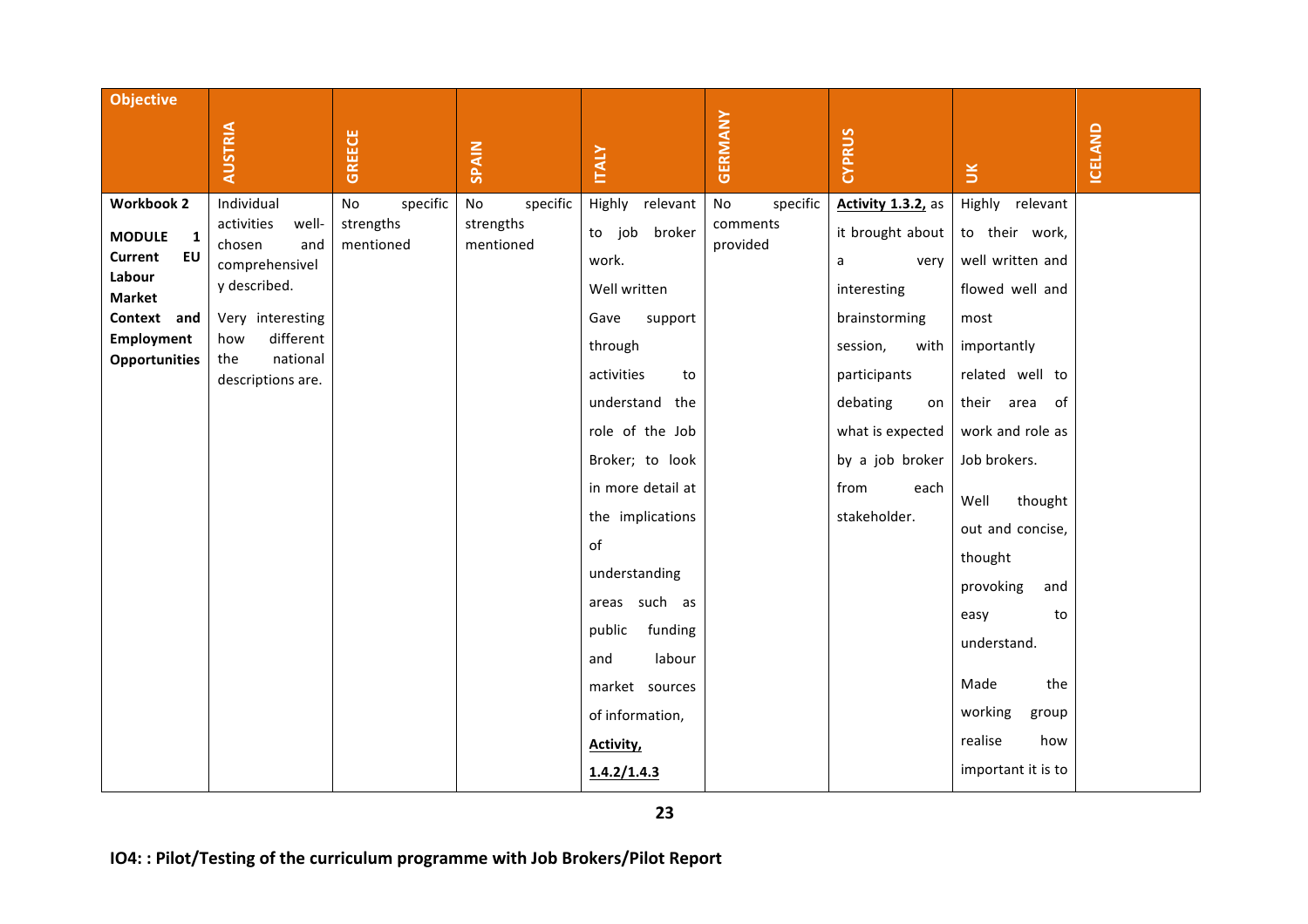| <b>Objective</b>                                                                                    | <b>AUSTRIA</b>                                                            | <b>GREECE</b>                            | SPAIN                                                                                                                     | <b>ITALY</b>                                                                                                                                                                                                                                                                                                                                                                    | GERMANY                                | <b>CYPRUS</b>                                                                                                                                              | $\breve{\phantom{a}}$                                                                                                                                                                                   | ICELAND |
|-----------------------------------------------------------------------------------------------------|---------------------------------------------------------------------------|------------------------------------------|---------------------------------------------------------------------------------------------------------------------------|---------------------------------------------------------------------------------------------------------------------------------------------------------------------------------------------------------------------------------------------------------------------------------------------------------------------------------------------------------------------------------|----------------------------------------|------------------------------------------------------------------------------------------------------------------------------------------------------------|---------------------------------------------------------------------------------------------------------------------------------------------------------------------------------------------------------|---------|
| Workbook 3<br>MODULE 2 -<br><b>WORKING</b><br><b>EFFECTIVELY</b><br><b>WITH</b><br><b>EMPLOYERS</b> | Overall<br>this<br>workbook<br>was<br>considered very<br>well elaborated. | No<br>specific<br>strengths<br>mentioned | Highly relevant<br>since it is a work<br>that has to be<br>reinforce<br>in<br>Spain and they<br>liked<br>the<br>exercises | participants<br>discussed<br>and<br>exchanged<br>information and<br>comments<br>about<br>the<br>"'payment<br>by<br>results" system,<br>which is<br>also<br>affecting<br>the<br><b>VET</b><br>services<br>provision.<br>Highly relevant<br>and quite new<br>to the job broker<br>area of work, as<br>Italy the<br>in<br>JB/guidance/cou<br>nselling services<br>in the<br>labour | specific<br>No<br>comments<br>provided | <b>Activity</b><br>2.5.2<br>and<br>activity<br>2.6.1 considered<br>very good due to<br>their<br>problem<br>solving nature.<br>Short<br>but<br>constructive | constantly<br>be<br>updating<br>your<br>knowledge<br>Highly relevant<br>to the job broker<br>area of work,<br>good range of<br>activities.<br>Activity 2.7.1 is<br>good<br>exercise<br>makes you really |         |
|                                                                                                     |                                                                           |                                          |                                                                                                                           | market<br>are                                                                                                                                                                                                                                                                                                                                                                   |                                        | activities.                                                                                                                                                |                                                                                                                                                                                                         |         |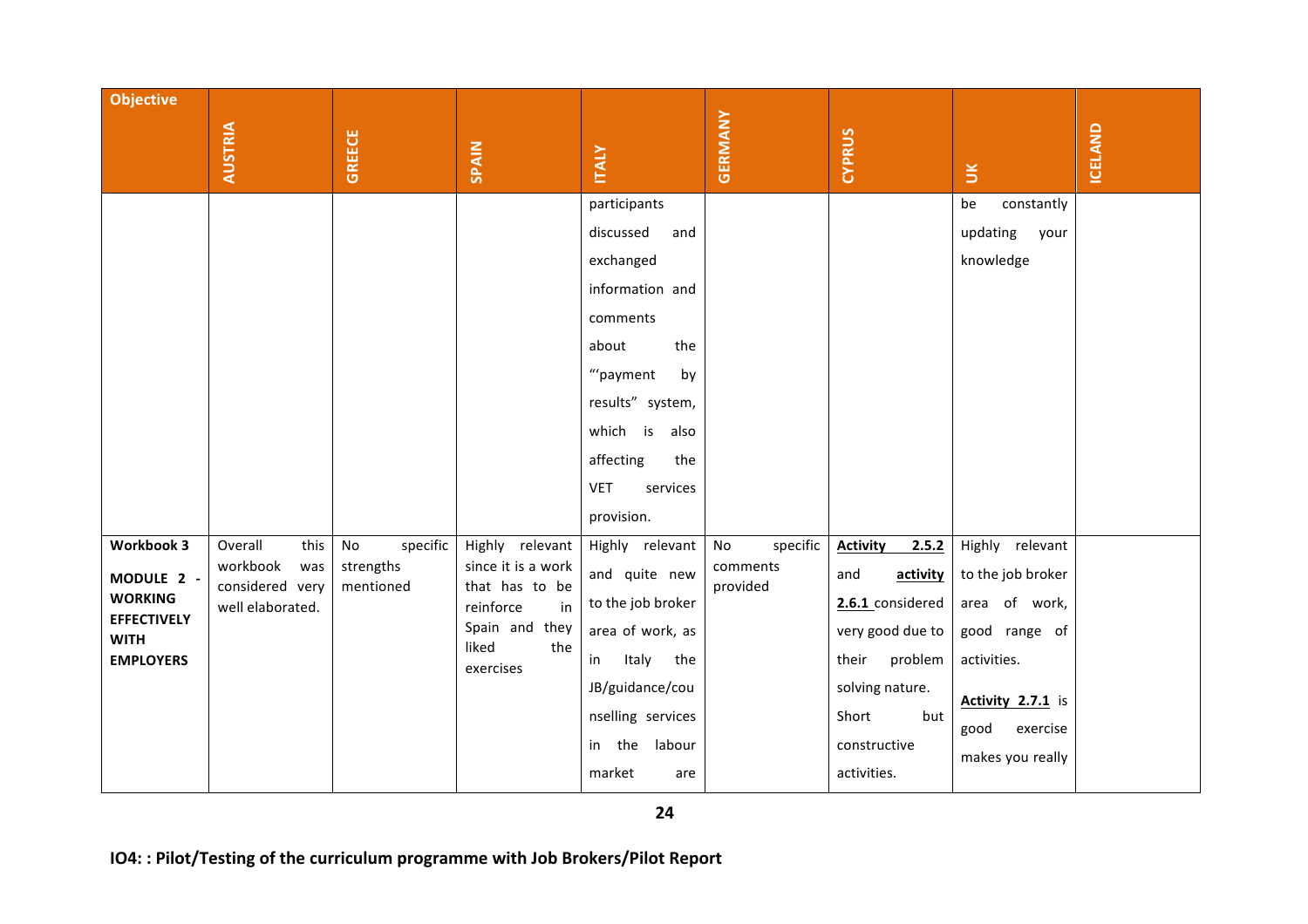| <b>Objective</b> |                |               |       |                            |                |               |                  |         |
|------------------|----------------|---------------|-------|----------------------------|----------------|---------------|------------------|---------|
|                  |                |               |       |                            |                |               |                  |         |
|                  | <b>AUSTRIA</b> | <b>GREECE</b> | SPAIN | <b>ITALY</b>               | <b>GERMANY</b> | <b>CYPRUS</b> | $\mathbb{R}$     | ICELAND |
|                  |                |               |       | much<br>more               |                |               | think about the  |         |
|                  |                |               |       | oriented to job            |                |               | role and how it  |         |
|                  |                |               |       | seekers<br>than            |                |               | impacts<br>on    |         |
|                  |                |               |       | employers.                 |                |               | other aspects of |         |
|                  |                |               |       | Learning                   |                |               | delivery<br>and  |         |
|                  |                |               |       | objectives clear -         |                |               | relationships.   |         |
|                  |                |               |       | <b>Activity</b>            |                |               | Perhaps slightly |         |
|                  |                |               |       | 2.4.1/2.4.2.               |                |               | too long, too    |         |
|                  |                |               |       | Besides,<br>the            |                |               | many criteria.   |         |
|                  |                |               |       | activity<br>2.7.1          |                |               |                  |         |
|                  |                |               |       | been<br>has                |                |               |                  |         |
|                  |                |               |       | considered<br>$\mathsf{a}$ |                |               |                  |         |
|                  |                |               |       | good exercise as           |                |               |                  |         |
|                  |                |               |       | made<br>it                 |                |               |                  |         |
|                  |                |               |       | participants               |                |               |                  |         |
|                  |                |               |       | reflect<br>about           |                |               |                  |         |
|                  |                |               |       | which strategies,          |                |               |                  |         |
|                  |                |               |       | behaviours and             |                |               |                  |         |
|                  |                |               |       | abilities the Job          |                |               |                  |         |
|                  |                |               |       | Broker can build           |                |               |                  |         |
|                  |                |               |       | collaborating              |                |               |                  |         |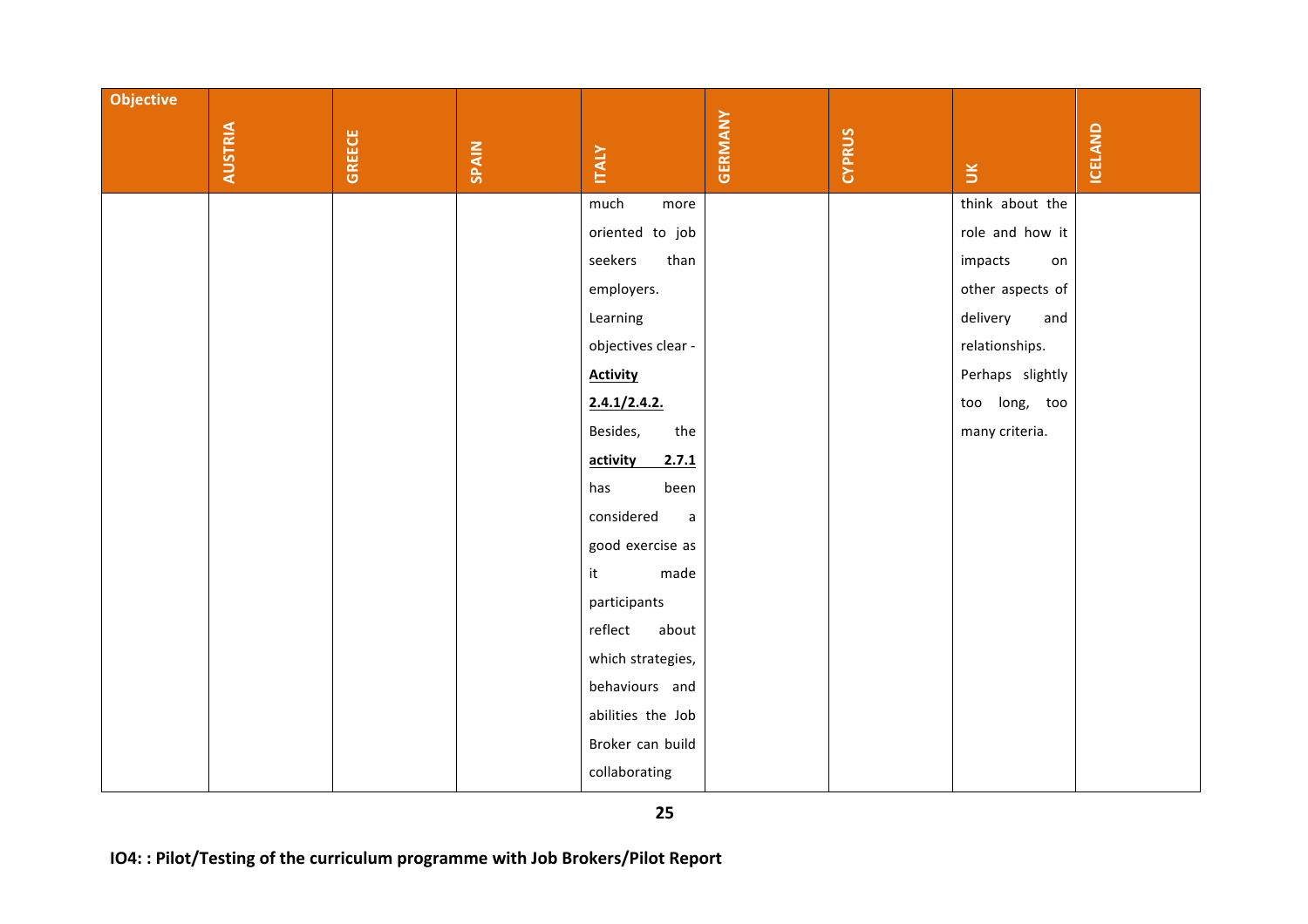| <b>Objective</b>    |                   |                |                           |                   |                |                    |                    |         |
|---------------------|-------------------|----------------|---------------------------|-------------------|----------------|--------------------|--------------------|---------|
|                     | <b>AUSTRIA</b>    | <b>GREECE</b>  |                           |                   | GERMANY        | <b>CYPRUS</b>      |                    | ICELAND |
|                     |                   |                | <b>SPAIN</b>              | <b>ITALY</b>      |                |                    | $\leq$             |         |
|                     |                   |                |                           | principles<br>for |                |                    |                    |         |
|                     |                   |                |                           | (with<br>success  |                |                    |                    |         |
|                     |                   |                |                           | employers<br>and  |                |                    |                    |         |
|                     |                   |                |                           | job seekers).     |                |                    |                    |         |
|                     |                   |                |                           |                   |                |                    |                    |         |
| <b>Workbook 4</b>   | A                 | specific<br>No | specific<br>$\mathsf{No}$ | Good and well     | specific<br>No | The<br>most        | - Very relevant    |         |
| MODULE 3 -          | comprehensive     | strengths      | strengths                 | described guide   | comments       | important          | content but the    |         |
| <b>WORKING</b>      | guide for the     | mentioned      | mentioned                 | for working with  | provided       | workbook           | terminology/       |         |
| JOB-<br><b>WITH</b> | work with job     |                |                           | job seekers.      |                | Activity 3.3.2     | vocabulary         |         |
| <b>SEEKERS</b>      | seekers.          |                |                           | very<br>good<br>a |                | was considered     | needs revising.    |         |
|                     | A very<br>good    |                |                           | explanation of    |                | as one of the      | Excellent          |         |
|                     | explanation<br>of |                |                           | the               |                | in<br>best<br>the  | activity around    |         |
|                     | the<br>term       |                |                           | "empowerment      |                | whole study $-$    | identifying<br>the |         |
|                     | "empowerment.     |                |                           | method to         |                | ask participants   | needs of<br>the    |         |
|                     | Describing the    |                |                           | reinforce<br>and  |                | to think and very  | employer<br>job    |         |
|                     | job broker as     |                |                           | through<br>test   |                | constructive       | seeker and job     |         |
|                     | "carer"<br>was    |                |                           | activity<br>3.3.2 |                | feedback.          | broker - very      |         |
|                     | perceived as a    |                |                           | that<br>they      |                | Moreover, the      | thought            |         |
|                     | striking          |                |                           | considered as a   |                | role-play activity | provoking          |         |
|                     | metaphor.         |                |                           | realistic<br>very |                | 3.4.2<br>and       | WG<br>liked the    |         |
|                     | Participants      |                |                           | study<br>case     |                | activity<br>3.4.3  | of some<br>idea    |         |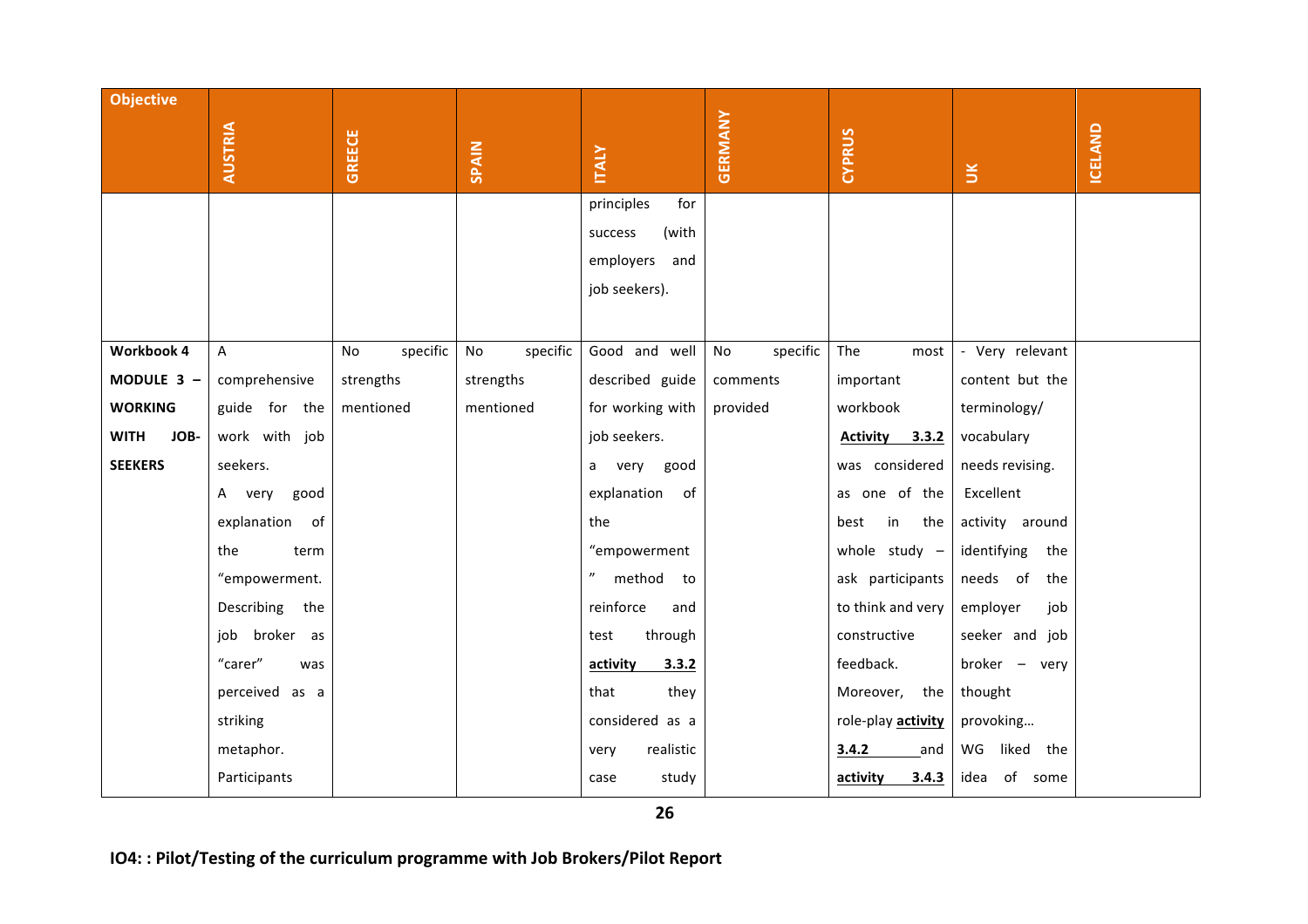| <b>Objective</b> |                       |               |       |                   |                |                |                  |                |
|------------------|-----------------------|---------------|-------|-------------------|----------------|----------------|------------------|----------------|
|                  |                       |               |       |                   | <b>GERMANY</b> |                |                  |                |
|                  | <b>AUSTRIA</b>        | <b>GREECE</b> | SPAIN | <b>ITALY</b>      |                | <b>CYPRUS</b>  | $\leq$           | <b>ICELAND</b> |
|                  | liked<br>especially   |               |       | example.          |                | which<br>are   | theory e.g. Carl |                |
|                  | the chosen case       |               |       | Participants      |                | interconnected | Rogers<br>being  |                |
|                  | study.<br>They        |               |       | reflected that in |                | found<br>were  | used and how     |                |
|                  | found it to be a      |               |       | order to develop  |                | useful         | this was related |                |
|                  | very good and         |               |       | activities<br>the |                |                | to their work    |                |
|                  | realistic<br>case     |               |       | reported in the   |                |                |                  |                |
|                  | study. It<br>was      |               |       | workbook it is    |                |                |                  |                |
|                  | considered<br>a       |               |       | necessary to get  |                |                |                  |                |
|                  | good idea<br>to       |               |       | bachelor<br>a     |                |                |                  |                |
|                  | the<br>assess         |               |       | degree/first      |                |                |                  |                |
|                  | different             |               |       | level academic    |                |                |                  |                |
|                  | methods<br>in         |               |       | diploma at least. |                |                |                  |                |
|                  | activity<br>3.5.1     |               |       | Importance of     |                |                |                  |                |
|                  | with the help of      |               |       | the "career and   |                |                |                  |                |
|                  | SWOT-<br>$\mathsf{a}$ |               |       | occupational      |                |                |                  |                |
|                  | analysis.             |               |       | assessment"       |                |                |                  |                |
|                  | Specifically, well    |               |       | approach          |                |                |                  |                |
|                  | perceived<br>was      |               |       | through activity  |                |                |                  |                |
|                  | activity<br>3.5.2,    |               |       | 3.5.1.<br>They    |                |                |                  |                |
|                  | because of the        |               |       | observed that a   |                |                |                  |                |
|                  | well-chosen           |               |       | correct use of    |                |                |                  |                |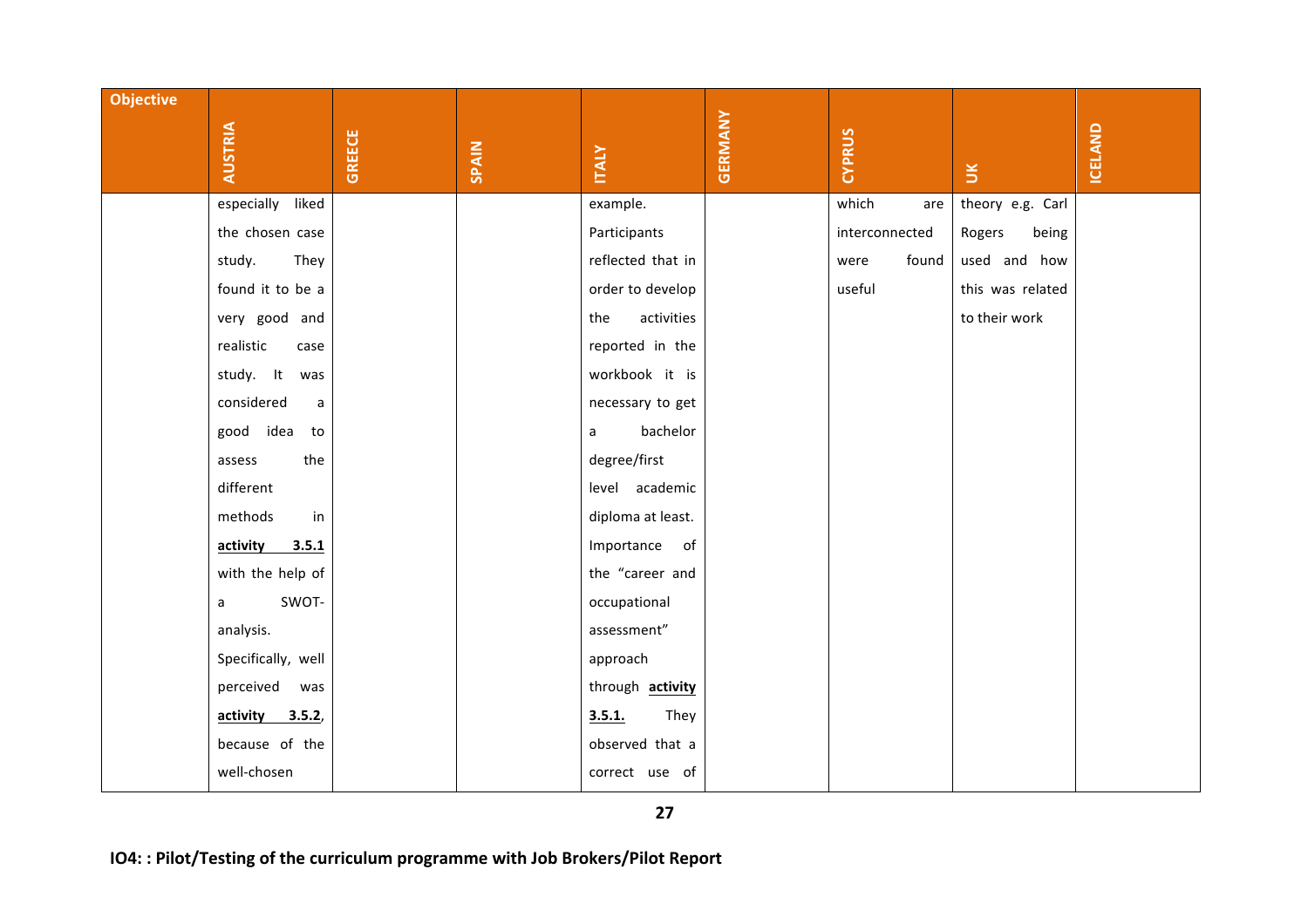| <b>Objective</b>               |                           |                |                |                  |                |                   |                   |                |
|--------------------------------|---------------------------|----------------|----------------|------------------|----------------|-------------------|-------------------|----------------|
|                                | <b>AUSTRIA</b>            | <b>GREECE</b>  | SPAIN          | <b>ITALY</b>     | GERMANY        | <b>CYPRUS</b>     |                   | <b>ICELAND</b> |
|                                |                           |                |                |                  |                |                   | <b>NU</b>         |                |
|                                | example                   |                |                | this method is   |                |                   |                   |                |
|                                | sentences.                |                |                | related to the   |                |                   |                   |                |
|                                |                           |                |                | effectiveness of |                |                   |                   |                |
|                                |                           |                |                | the "payment by  |                |                   |                   |                |
|                                |                           |                |                | results"         |                |                   |                   |                |
|                                |                           |                |                | approach.        |                |                   |                   |                |
| <b>Workbook 5</b>              | Module of very            | specific<br>No | No<br>specific | Useful<br>and    | specific<br>No | their most liked  | The terminology   |                |
| MODULE 4 -                     | quality:<br>high          | strengths      | strengths      | sometimes little | comments       | workbook          | used<br>in<br>the |                |
| <b>EFFECTIVE</b>               | "brilliantly              | mentioned      | mentioned      | complex<br>to    | provided       | Stresses<br>the   | criteria<br>was   |                |
| <b>CASE</b><br><b>MANAGEME</b> | practical,<br>very        |                |                | understand.      |                | need<br>for       | much<br>more      |                |
| <b>NT</b>                      | good<br>case              |                |                | In general, in   |                | personalised      | appropriate       |                |
|                                | study!"                   |                |                | Italy            |                | service to job    | than<br>other     |                |
|                                | 4.6.1.<br><b>Activity</b> |                |                | professionals    |                | seekers<br>and    | modules<br>e.g.   |                |
|                                | was regarded to           |                |                | working<br>with  |                | employers alike,  | Describe,         |                |
|                                | be very good              |                |                | public resources |                | each<br>has<br>as | demonstrate,      |                |
|                                | designed from a           |                |                | are not so used  |                | her/his<br>own    | identify<br>and   |                |
|                                | didactical point          |                |                | adopt<br>to      |                | needs.            | evaluate, much    |                |
|                                | of view, offering         |                |                | "effective case  |                | Activities 4.4.1  | more in line with |                |
|                                | a good guide for          |                |                | management"      |                | and 4.6.1 were    | what would be     |                |
|                                | the                       |                |                | approach.        |                | considered<br>as  | expected in this  |                |
|                                | documentation             |                |                | Some LOs could   |                | very successful   | type of learning  |                |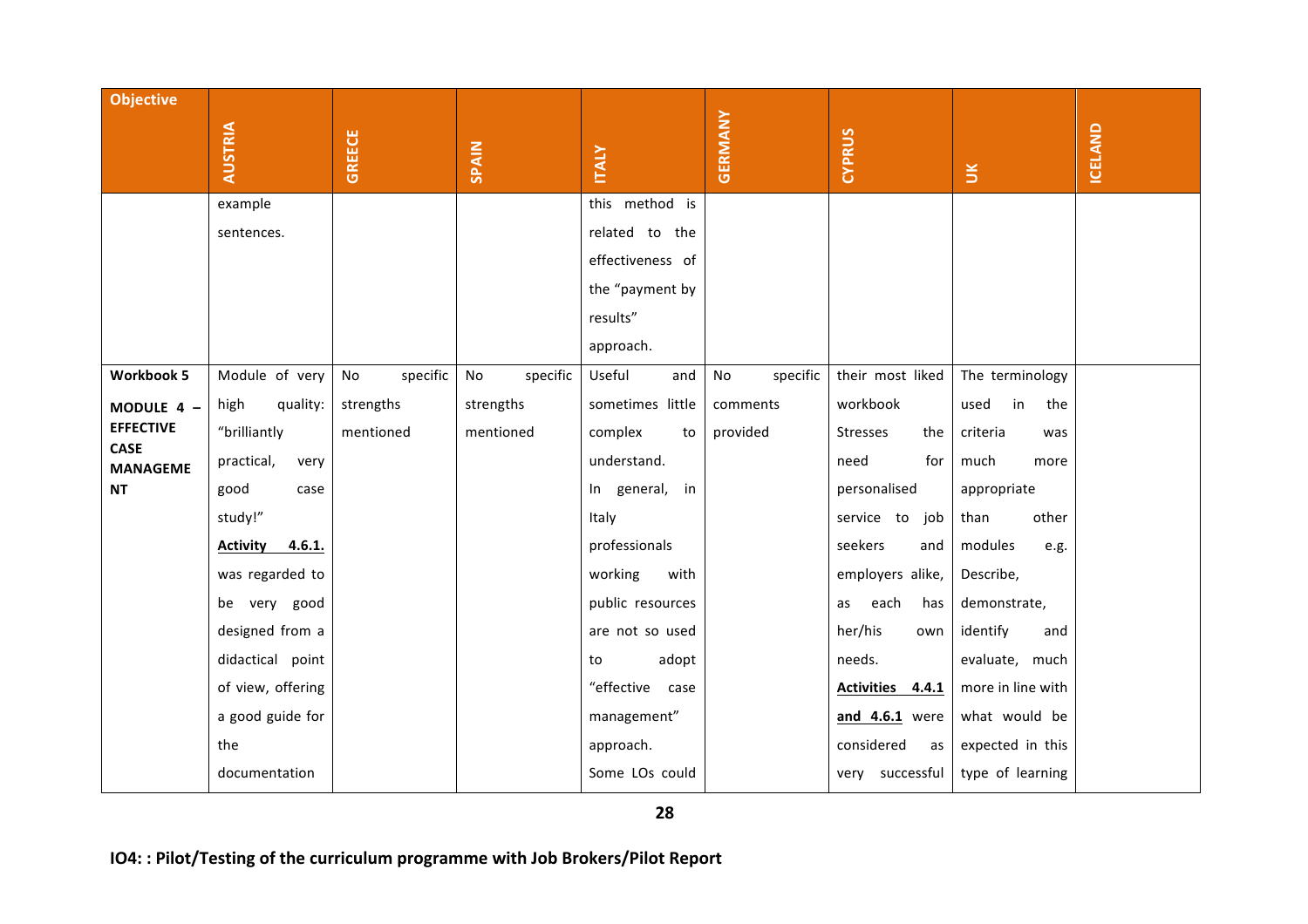| <b>Objective</b> |                   |               |       |                            |                |                    |                          |         |
|------------------|-------------------|---------------|-------|----------------------------|----------------|--------------------|--------------------------|---------|
|                  |                   |               |       |                            |                |                    |                          |         |
|                  | <b>AUSTRIA</b>    | <b>GREECE</b> | SPAIN | <b>ITALY</b>               | <b>GERMANY</b> | <b>CYPRUS</b>      |                          | ICELAND |
|                  |                   |               |       |                            |                |                    | $\leq$                   |         |
|                  | of<br>the<br>most |               |       | be hardly tested           |                | by<br>the<br>ones  | and assessment           |         |
|                  | important         |               |       | and                        |                | participants as    | model.                   |         |
|                  | information of a  |               |       | implemented                |                | in the first they  | Module relates           |         |
|                  | case.             |               |       | within Italian job         |                | gained access to   | well to the Job          |         |
|                  |                   |               |       | brokerage                  |                | a simple tool      | broker role and          |         |
|                  |                   |               |       | organisations              |                | they can use       | daily tasks and          |         |
|                  |                   |               |       | working<br>with            |                | right away and     | activities.              |         |
|                  |                   |               |       | public funding.            |                | in the latter they | activities<br>the        |         |
|                  |                   |               |       | <b>Activities</b><br>(i.e. |                | were able to       | criteria<br>and          |         |
|                  |                   |               |       | 4.4.1;                     |                | understand how     | were relevant to         |         |
|                  |                   |               |       | 4.4.2), participan         |                | they<br>can        | their roles, for         |         |
|                  |                   |               |       | ts have been               |                | develop<br>a       | both                     |         |
|                  |                   |               |       | helped to reflect          |                | database<br>with   | experienced and          |         |
|                  |                   |               |       | It<br>is<br>that           |                | entries            | less experienced         |         |
|                  |                   |               |       | fundamental                |                | according<br>to    | staff.                   |         |
|                  |                   |               |       | JB<br>that                 |                | their own needs.   | <b>Activity</b><br>4.4.1 |         |
|                  |                   |               |       | organisational             |                |                    | exercise<br>good         |         |
|                  |                   |               |       | and<br>structures          |                |                    | and<br>very              |         |
|                  |                   |               |       | plans have to              |                |                    | relevant<br>but          |         |
|                  |                   |               |       | consider<br>that           |                |                    | some felt that           |         |
|                  |                   |               |       | they have three            |                |                    | this would need          |         |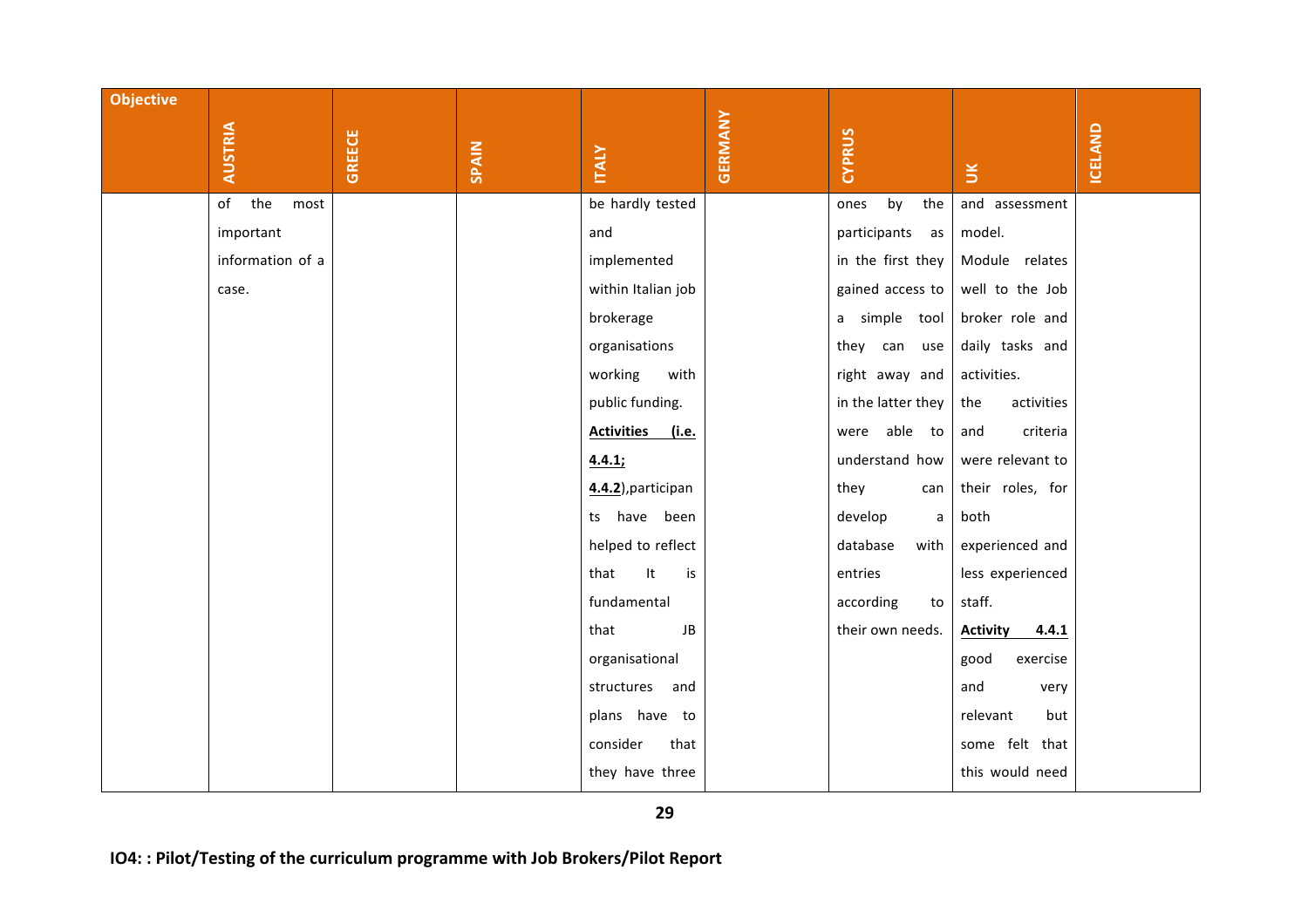| <b>Objective</b> |                |               |       |                   |                |               |                   |         |
|------------------|----------------|---------------|-------|-------------------|----------------|---------------|-------------------|---------|
|                  | <b>AUSTRIA</b> | <b>GREECE</b> | SPAIN |                   | <b>GERMANY</b> | <b>CYPRUS</b> |                   | ICELAND |
|                  |                |               |       | <b>ITALY</b>      |                |               | $\mathbb{E}$      |         |
|                  |                |               |       | groups of clients |                |               | to be explained   |         |
|                  |                |               |       | to work daily     |                |               | less<br>to        |         |
|                  |                |               |       | with<br>as<br>job |                |               | experienced or    |         |
|                  |                |               |       | broker            |                |               | those who did     |         |
|                  |                |               |       |                   |                |               | not know about    |         |
|                  |                |               |       |                   |                |               | prioritising      |         |
|                  |                |               |       |                   |                |               | The job broker    |         |
|                  |                |               |       |                   |                |               | roles in the UK   |         |
|                  |                |               |       |                   |                |               | are so varied     |         |
|                  |                |               |       |                   |                |               | that no learning  |         |
|                  |                |               |       |                   |                |               | resource/criteria |         |
|                  |                |               |       |                   |                |               | will be a 100%    |         |
|                  |                |               |       |                   |                |               | match to the      |         |
|                  |                |               |       |                   |                |               | occupational      |         |
|                  |                |               |       |                   |                |               | role.             |         |
|                  |                |               |       |                   |                |               |                   |         |

**Table 3: Overall strengths and strengths of workbooks**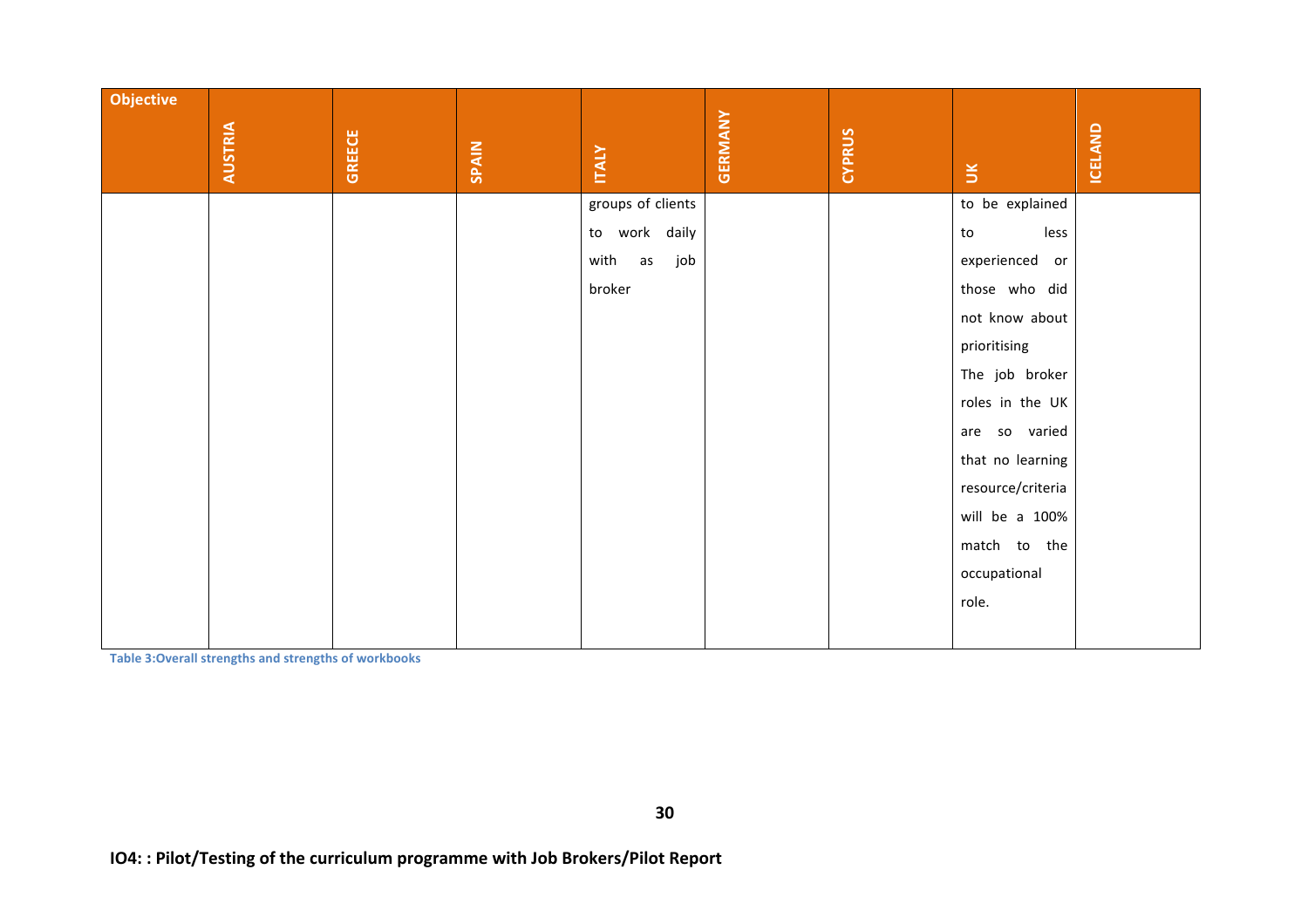# The strengths of the training materials as stated by the partners in the national **pilot reports**

## *Austria*

Overall the feedback to the curriculum was quite positive. It was considered a very practical and well thought out curriculum. The tasks of a job broker were well described and learning activities have been designed accordingly. The description of work activities, the role of the job broker, related conflicts and the related necessary competencies seem to be appropriate in the opinion of the working group.

Feedback for individual Workbooks:

## **Workbook 1 / Training needs analysis:**

The tool "Training Needs Analysis" was described as very sophisticated by the working group. It allows a kind of self-assessment and motivates to learn focused.

### **Workbook 2:**

Participants found the individual activities well-chosen and comprehensively described. Also, participants found it very interesting how different the national descriptions are.

### **Workbook 3:**

Overall this workbook was considered very well elaborated.

### **Workbook 4:**

This workbook represents a comprehensive guide for the work with job seekers. Specifically, it gives a very good explanation of the term "empowerment". Also describing the job broker as "carer" was perceived as a striking metaphor.

Participants especially liked the chosen case study. They found it to be a very good and realistic case study. It was considered a good idea to assess the different methods in activity 3.5.1 with the help of a SWOT-analysis. Specifically, well perceived was activity 3.5.2, because of the well-chosen example sentences.

### **Workbook 5:**

Participants perceived this module to be of very high quality: "brilliantly practical, very good case study!"

Activity 4.6.1. was regarded to be very good designed from a didactical point of view, offering a good guide for the documentation of the most important information of a case.

## *Greece*

• The fact that the material was developed after the research and that its development fully depicts the skills and competences of the JOB BROKER's Occupational profile.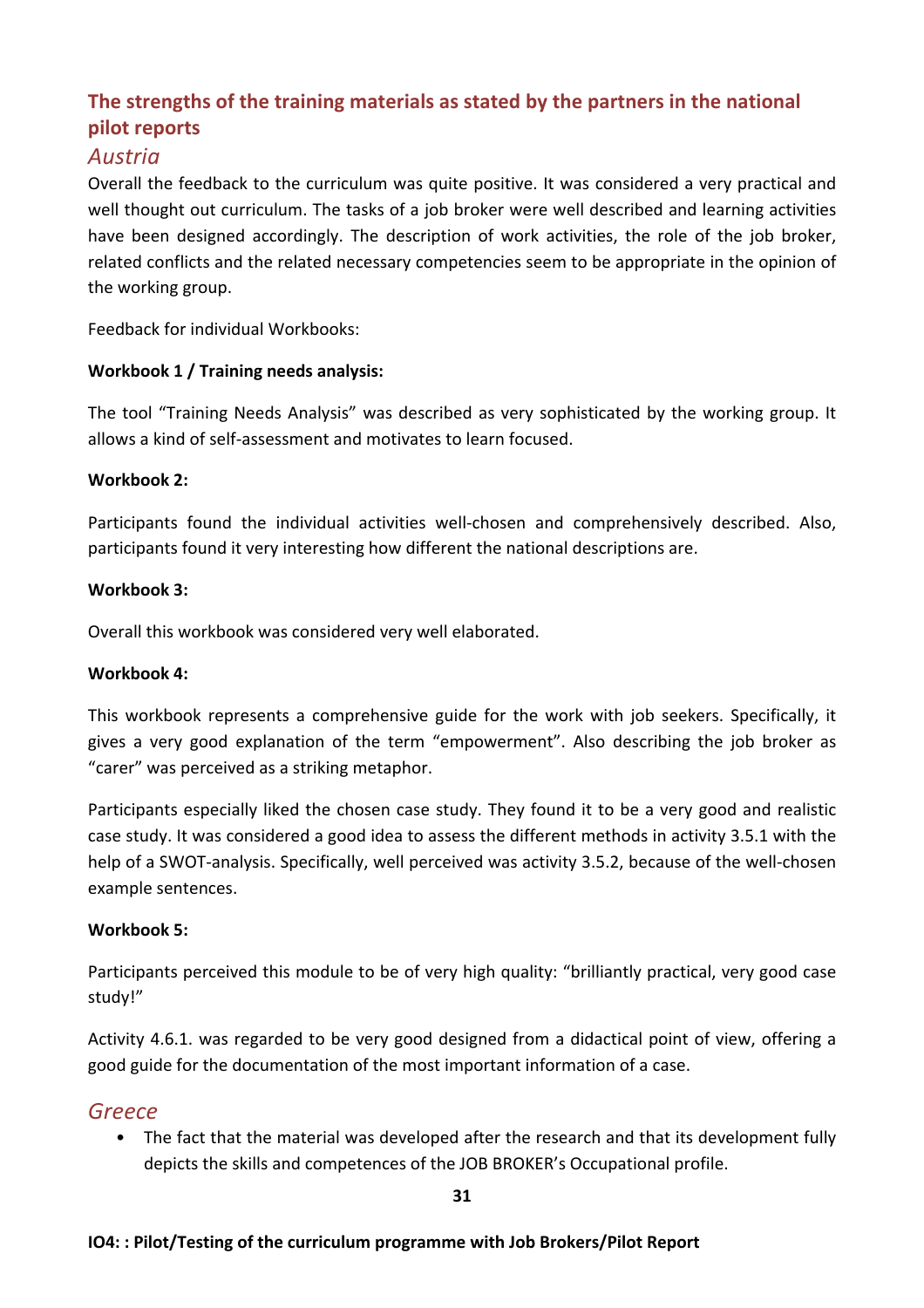- The fact the materials were developed by partners from different countries contributed a lot to the image the JOB BROKERS have about their profession
- The Curriculum was very well constructed which made it easy to the reviewer to understand the content
- The links that were used throughout the curriculum were very useful along with the references and gave the chance to the participants to search for further information
- The TNA tool makes it easy to understand your training needs and skills' level
- The self learning method is very useful as you may schedule the learning activities according to your availability.
- The action learning is very effective as you get to reflect on everyday situations
- The theoretical narrative is very well and complementary to the activities
- At the begging of the pilot some participants were confused as why to have group activities since this is a self learning material. However when it was stretched, by all the participants, how important it is to cooperate everybody agreed that the group activities are very important
- The mix of the activities is very useful and especially the case studies

## *Spain*

- They liked the link between national reports and profile
- They liked the profile making reference to all countries involved because they said that way they could understand why some things which might not be relevant for the Spanish context were in a European one
- They liked one module of self-learning specifically for employers since it seems that work should be strength in Spain
- They liked that the curriculum had in account networking with other Job Brokers but thought it should be highlighted with a module of its own
- They liked the training needs analysis tool to work with
- They liked the website being available in all languages

## *Italy*

1. "IO-01 Job Broker Transnational Research Study - Policies, Systems and Needs Analysis" – The research has been considered a very positive document. The strategy to develop the study through "Individual Partner Country Research" has been highly appreciated as it gave participants an overall comparative view of different labour markets' trends and challenges across EU over the last years, along with different ways/approaches on how JB works and Job Brokering services are provided.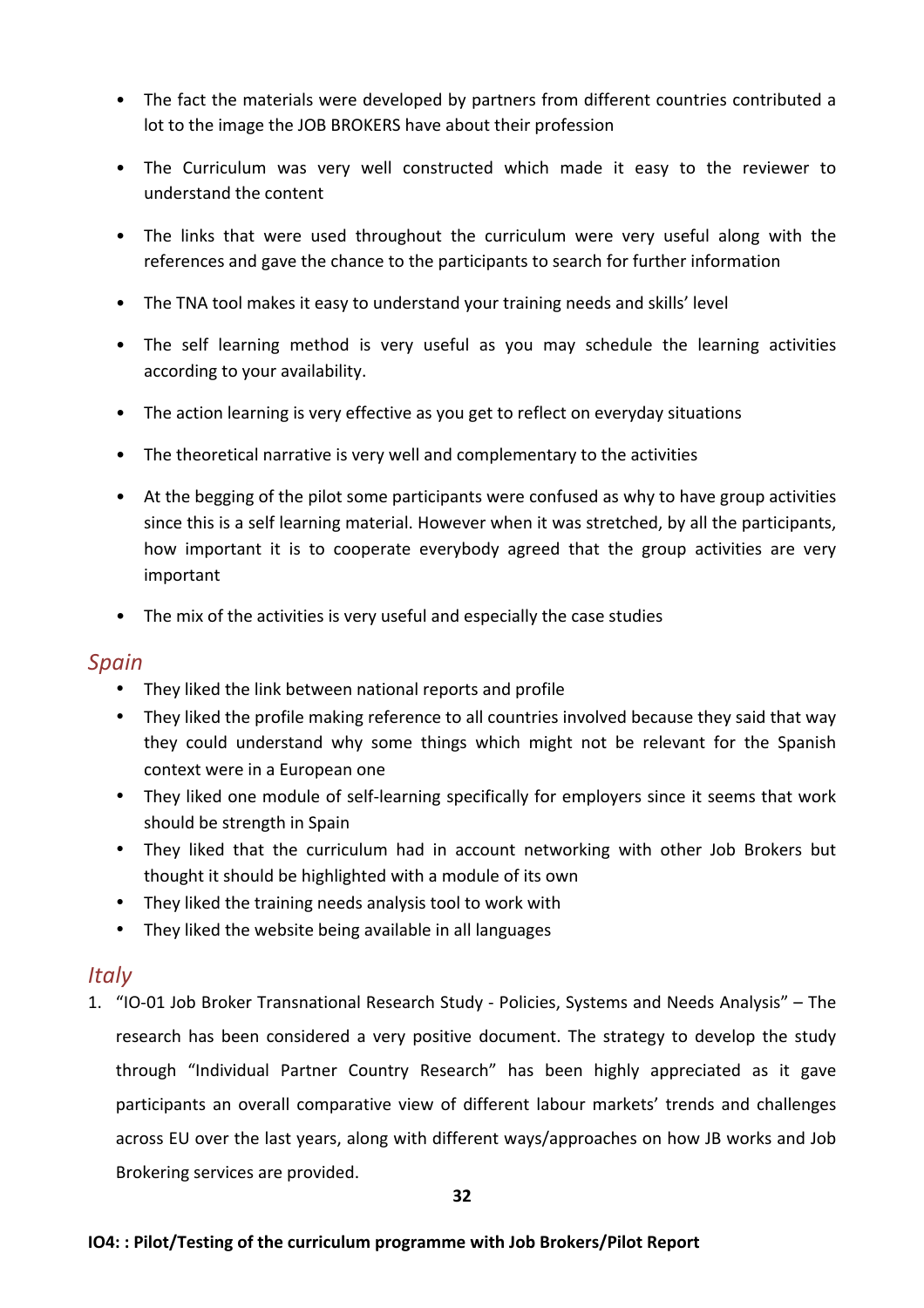- 2. "IO-02Development of Occupational Profile and a set of Standards for the Job Broker" Working group members observed that the description of the contents across different "area of activities" is very wide, even too wide (especially for Italian VET context). Particularly they pointed out that for the Italian context (VET system) the name of the "area of activities" included in the profile should have been reported with the name of the "learning modules" included in the Curriculum and reflect in the "Graph  $1$  - The Job Broker Universe  $-$  Services Development". In Italy, the strategy/approach for the description of a job/professional profile or for the development of a "qualification" usually adopts relationships/connection between "area of activity" and "working process" and not to "transversal skills area". The skills/knowledge and competences related to "working with employers" and to "follow up activities/services" were very appreciated as in Italy we are facing a lack of these abilities in the job brokering activities.
- 3. "IO-03 Design and Development of Curriculum Programme" The overall feedbacks achieved across the pilot sessions about the Curriculum were positive. It was considered a very practical and new/innovative tool for the Italian context. The objective and tasks of a job broker were well described and learning activities have been designed accordingly. In accordance with the opinion of the working group members, we observed that description of work activities, the role of the job broker, the related attitudes and the related necessary abilities seem to be generally adequate and appropriate. Particularly:
- Workbook 1 / Training needs analysis It has been well described. It is clear in order to explain objectives, tasks and activities to develop over the different modules. Concerning the learning objectives across the modules, they valued them positively, especially those from "working with employers" and related to "follow-up services" (as explained above). The learning objectives were correctly reported through "learning modules" which show clear "working processes" connected with the Job Broker roles and activities. The training needs analysis has been considered a very useful and new tool, particularly for a self-assessment development, considering that in Italy we are not so used to have it in the work/job context (usually big companies adopt it). Besides, "self-directed learning" has been considered a new method as well, particularly for this sector where participants observed that more structured/formal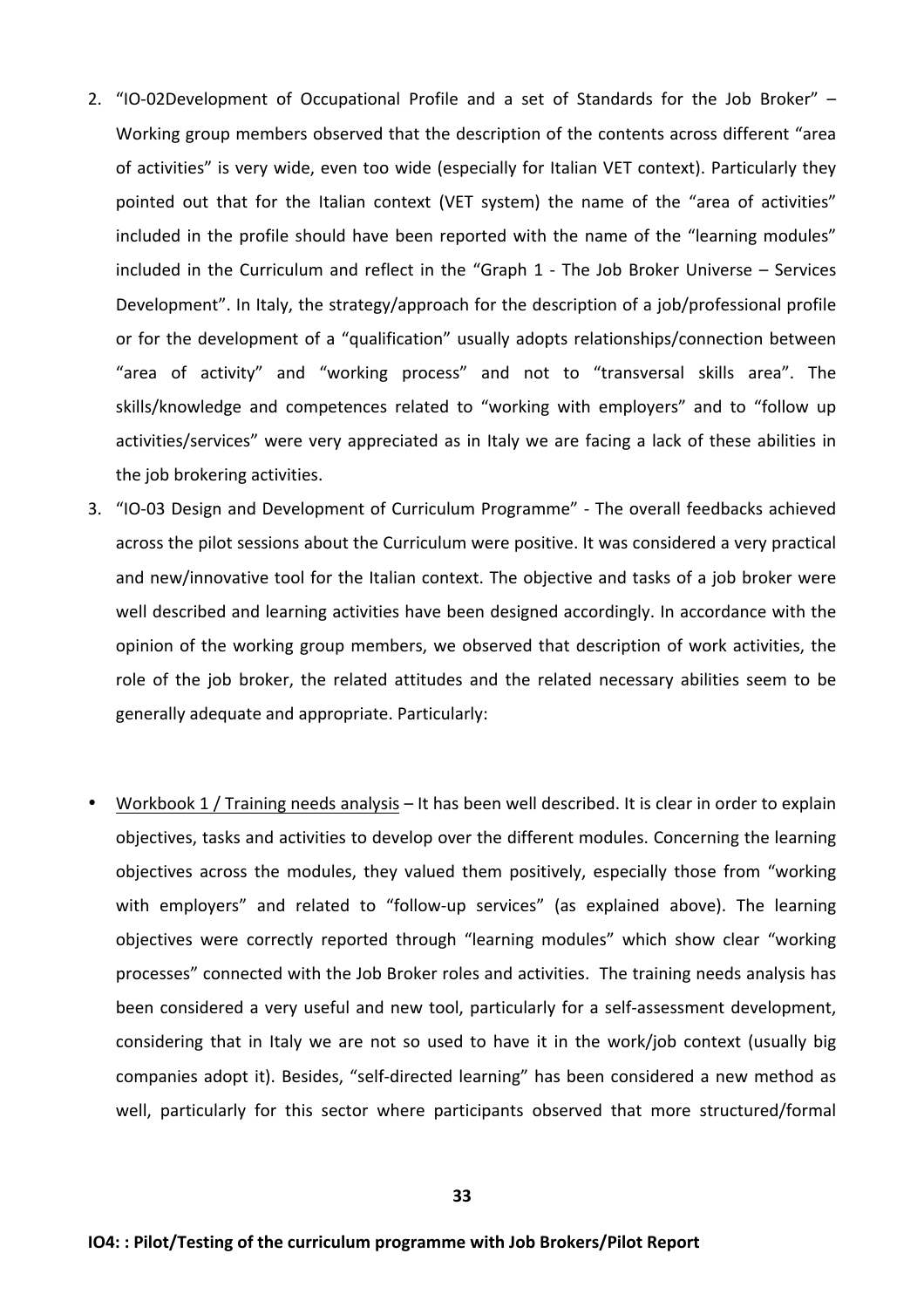learning approaches are usually delivered, but it was fine for piloting sessions. More difficult (but not impossible) to be repeated in official VET courses.

- Workbook 2 All working group members agreed that this Module was highly relevant to their work. It was well written and gave support through activities to understand the role of the Job Broker; to look in more detail at the implications of understanding areas such as public funding and labour market sources of information, so that participants were informed about the wider context in relation to JB's work with job-seekers and employers and it gave them the possibility to reflect on the "area of activity/work" related to Job Broker profession. Through activity, 1.4.2/1.4.3 participants discussed and exchanged information and comments about the "'payment by results" system, which is also affecting the VET services provision (funded by ESF) in Italy (actually, It is more used in Lazio Region than in Tuscany Region).
- Workbook 3-This module has been considered (particularly by participants from Pistoia) as highly relevant and quite new to the job broker area of work, as in Italy the JB/guidance/counselling services in the labour market are much more oriented to job seekers than employers. The learning objectives were considered clear - for i.e. the LO: "Demonstrating the ability to deliver, monitor and evaluate customer satisfaction as a means of continuous customer service quality improvement" has been evaluated as very important because it is related to "monitor/follow up" activities and abilities which are weak in the Italian context related to Job Brokering services. These aspects were reinforced by Activity 2.4.1/2.4.2. Besides, the activity 2.7.1 has been considered a good exercise as it made participants reflect about which strategies, behaviours and abilities the Job Broker can build collaborating principles for success (with employers and job seekers). Participants observed that in Italy this aspect is nowadays more experimented in private employment agencies' staff than in VET/Employment Agencies/Organisations which work with public funding.
- Workbook 4 This workbook represents a good and well described guide for working with job seekers. Specifically, it gave a very good explanation of the "empowerment" method (concept quite new in Italy related to JB activities) to reinforce and test through activity 3.3.2 that they considered as a very realistic case study example. Participants (particularly from Florence) reflected that in order to develop the activities reported in the workbook it is necessary to get a bachelor degree/first level academic diploma at least. They did not look always adequate for persons with high school diploma/higher technical education diploma (4/5 EQF Level). In Italy, though the JB role is getting more targeted to 6 EQF level or higher, there are still professionals

**34**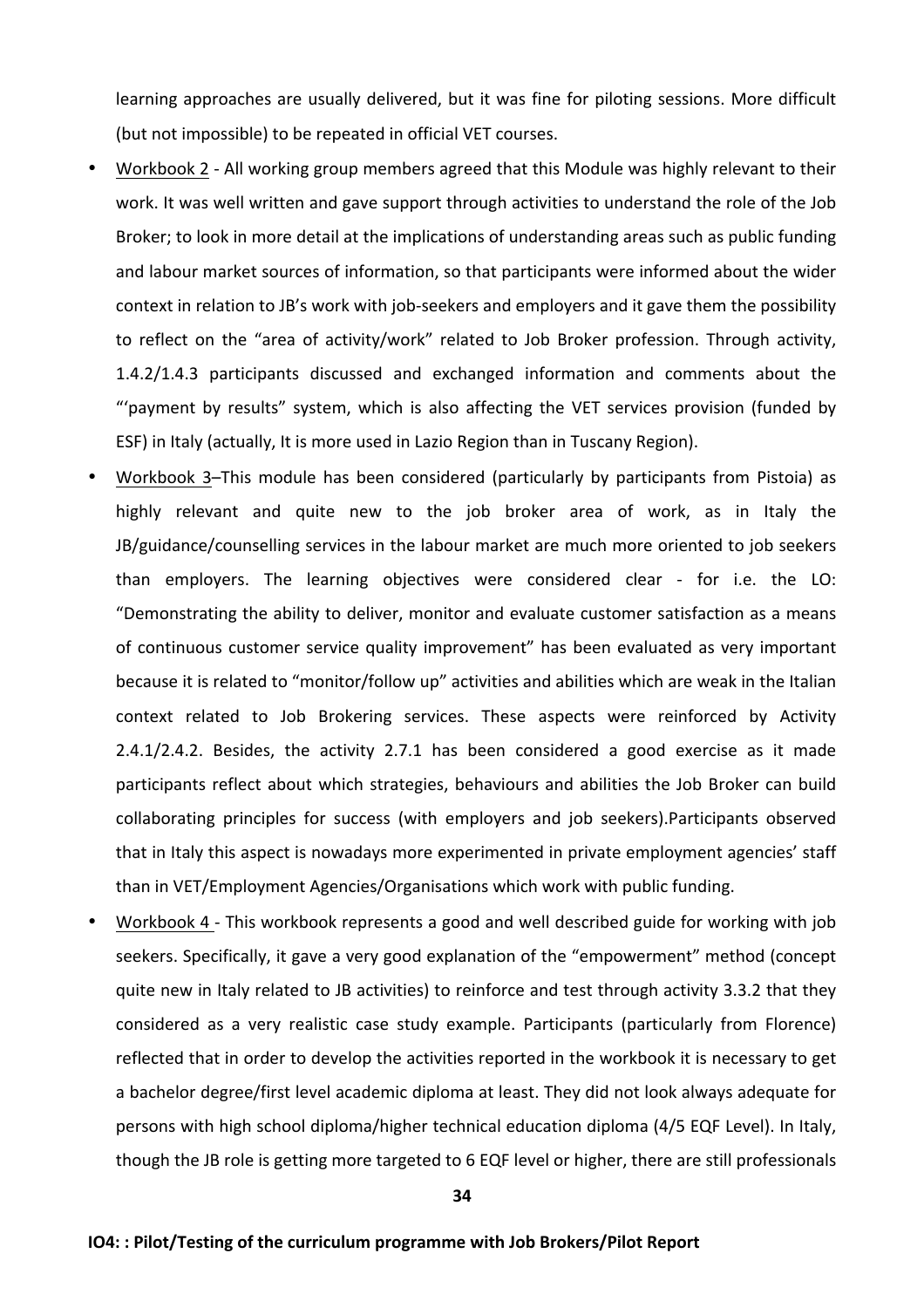in the sector with 4/5 EQF level. Participants pointed out the importance of the "career and occupational assessment" approach through activity 3.5.1. In Italy, it is still more typically employed by career counsellors in high schools, universities and private employment agencies but it is getting more common also within VET providers/Employment Agencies/Organisations working with public resources. They observed that a correct use of this method is related to the effectiveness of the "payment by results" approach (actually, it is now more common in Lazio Region than Tuscany Region). Sometimes the terminology used for LOs of the module should be reviewed, for i.e. participants observed that it is not necessary starting with "able to" or "know" in order to describe a skill or a knowledge.

- Workbook 5– It has been evaluated as useful and sometimes little complex to understand. In general, in Italy for i.e. JB/job counselling/career guidance roles and activities, professionals working with public resources are not so used to adopt "effective case management" approach. Participants felt this process to adopt for their own role as more appropriate and targeted to a "manager profile", especially within a private (big) company, than to "employee's one" as job broker could be. They observed that some LOs (for i.e. "Demonstrate effective case management by responding to the needs of service users and providing effective follow-up"; "Explain the main principles of time management in relation to the role of the job broker", "Identify suitable referral partners for signposting and progression") could be hardly tested and implemented within Italian job brokerage organisations working with public funding. However through the activities (i.e. 4.4.1; 4.4.2), participants have been helped to reflect that It is fundamental that JB organisational structures and plans have to consider that they have three groups of clients to work daily with as job broker.
- JB Moodle Platform participants found the platform easy to access and navigate. However, the documents are in English and some participants needed assistant to read through the contents.

#### *Germany*

The members of the Working Group expressed the respect for the previous work of partners in the Job Broker - project. They were impressed and considered it as extraordinary, that it is possible to develop an "inter-European" profile and an educational curriculum with the material for counsellors working with job seekers.

It has been estimated very positive, that the partners have decided for a holistic process with the empowerment approach.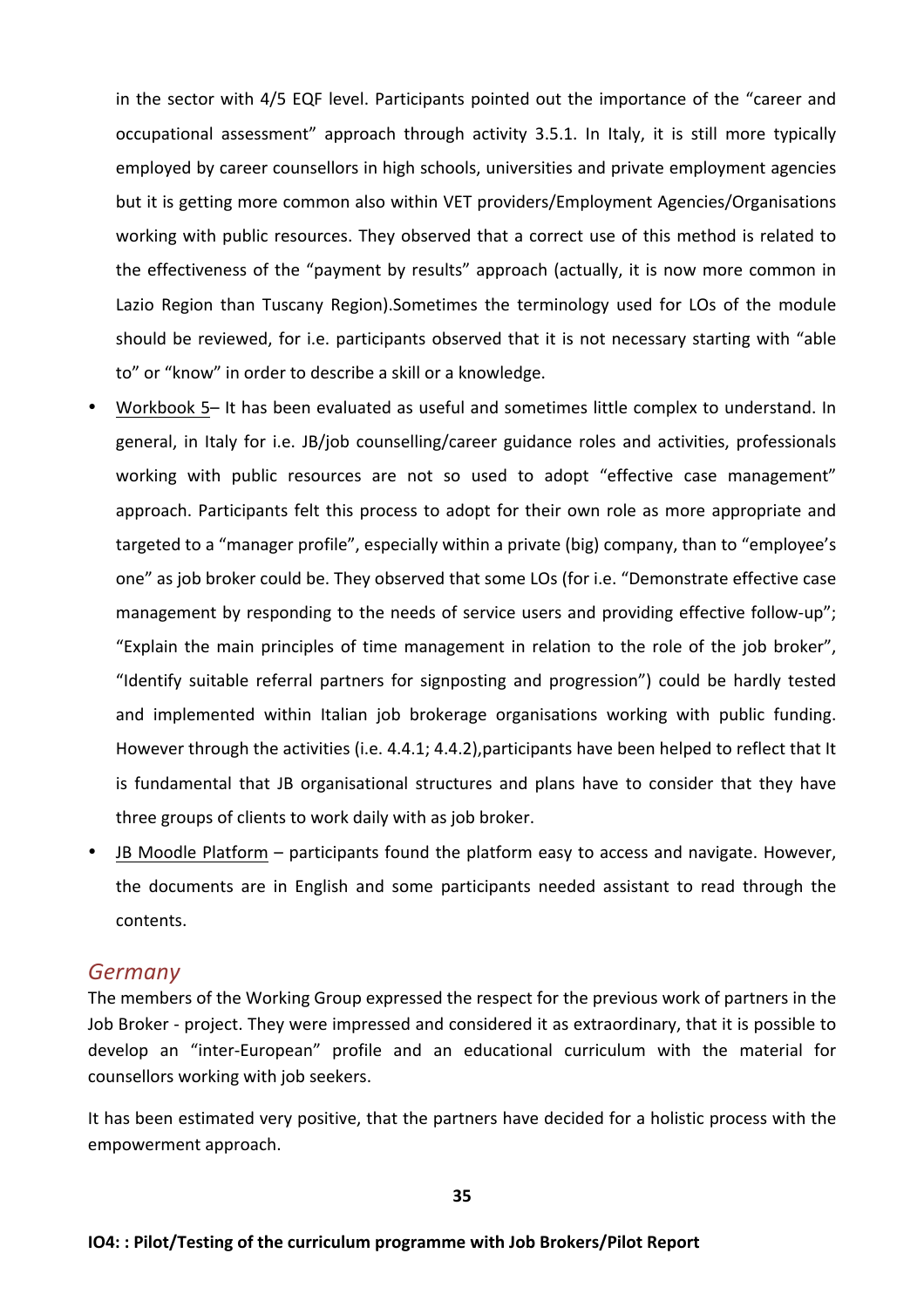The term "Job Broker" was seen positively for using in Germany. This term is new and unspent on the German employment market.

## *Cyprus*

First, an overview is provided and then, each workbook is assessed separately.

#### **OVERVIEW**

In general, it seems that participants preferred workbooks that provided hands-on knowledge and skills that they can use right away in their workplace.

Also, all participants enjoyed the fact that the materials were action based and some of them remarked that this allowed them to acquire a big amount of knowledge and skills, concerning the available time. The exercises were to the point and helpful.

## Workbook 1 – Introduction, Job Broker Platform, Transnational Research and Occupational **Profile**

The first workbook served as an introduction in all pilot sessions, along with the transnational research and the occupational profile of the job broker. More specifically, the main findings of the transnational research study were presented in all sessions, along with the new occupational profile that the project proposes. The posters of each country were presented, but we mainly focused on the research in Cyprus, as the sessions provided us with an opportunity to acquire invaluable feedback by the participants. All participants agreed with the results and found the research very helpful. Moreover, they were introduced to the training materials and the platform at the same time, and many of them registered during the workshop.

Concerning the platform, the participants found it simple to use and interesting. They were encouraged to use it after the workshop.

### **Workbook 2**

The participants recognised the need for a job broker to have up to date knowledge of the market. both on a regional and European/International level. They thought this workbook is important as it provides a job broker with such knowledge. They particularly enjoyed activity 1.3.2, as it brought about a very interesting brainstorming session, with participants debating on what is expected by a job broker from each stakeholder. Activities 1.2.1 and 1.3.1 were more time-consuming, so participants were asked to do them as "homework" before or after the workshop. Nevertheless, as mentioned, the research and occupational profile were presented as part of the introduction to the project.

### **Workbook 3**

Workbook 3 includes very important activities as it concerns cooperation with employers. In general, the two most interesting activities in this workbook for the participants were 2.5.2 and 2.6.1. This is an interesting outcome, as it demonstrates what was already mentioned earlier; that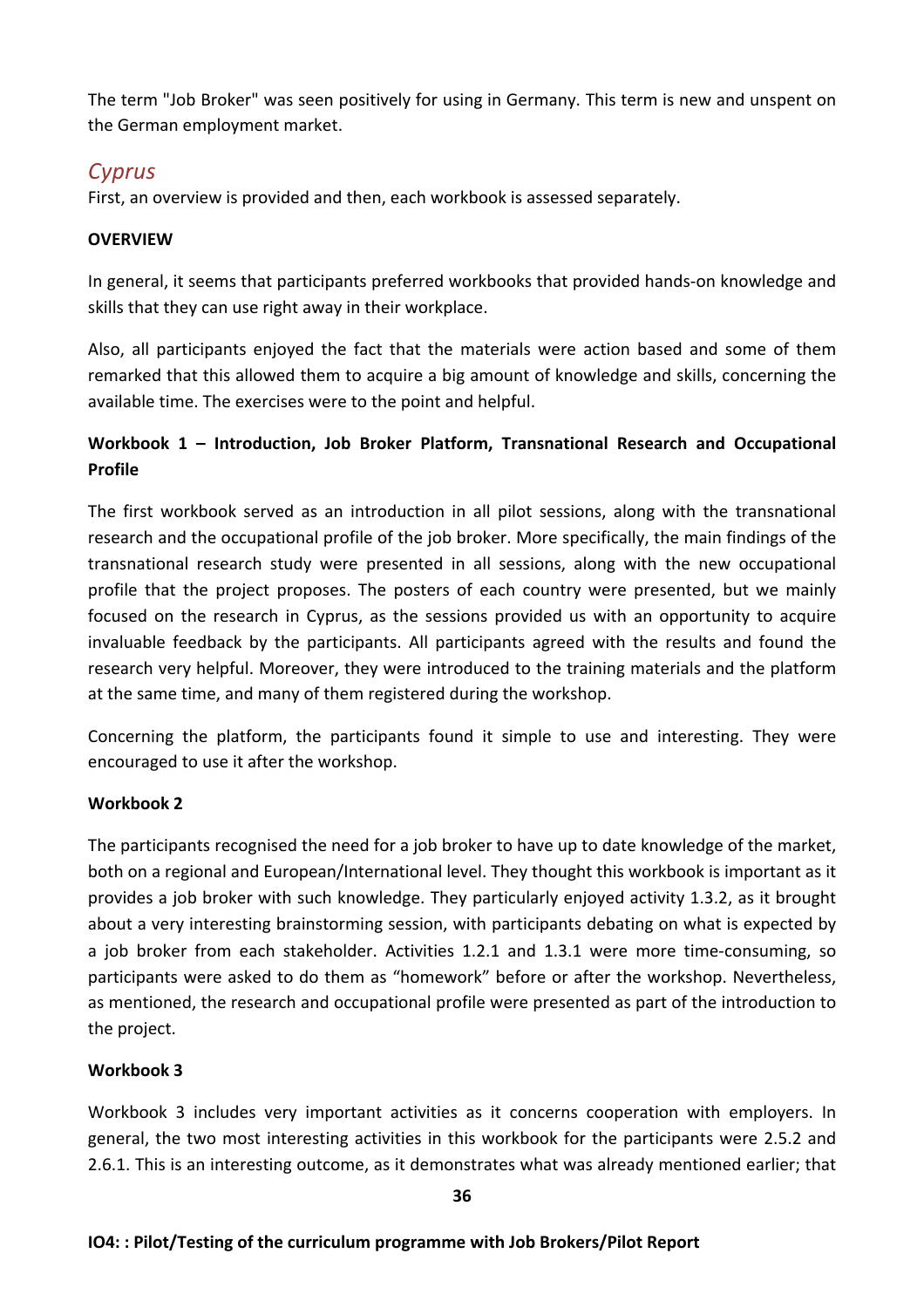participants preferred activities that were problem – based rather than ones that required reading and/or research. They emphasised the limited time they have at their disposal, hence they prefer short but constructive activities.

#### **Workbook 4**

If workbook 3 was very important, workbook 4 was perceived as the most important one by participants. Activity 3.3.2 was considered as one of the best in the whole study programme, as participants felt that it provided them with a very likely scenario and they had to think and brainstorm on how to address it. Also, they found the feedback very useful.

Moreover, the role-play activities 3.4.2 and 3.4.3 which are interconnected were found useful and they also were successful in icebreaking, so maybe they could be moved earlier in the workbook.

#### **Workbook 5**

In particular, most of the participants evaluated as their most liked workbook the  $5<sup>th</sup>$ , which has to do with case management. This might have to do with the fact that a big part of it was developed by MMC and thus it was delivered in a better way than the rest of the workbooks in class. In the classroom, most of the participants were constantly stressing the need for personalised service to job seekers and employers alike, as each has her/his own needs.

Activities 4.4.1 and 4.6.1 were considered as very successful ones by the participants as in the first they gained access to a simple tool they can use right away and in the latter they were able to understand how they can develop a database with entries according to their own needs.

# *UK*

- Learning Platform  $-$  participants on the whole found the platform easy to access and navigate, this important as people have differing level of IT
- Proficiency and understanding and if it was too difficult they might just give up and not access the learning materials.

**Module 1-** All participants agreed that this Module was highly relevant to their work, well written and flowed well and most importantly related well to their area of work and role as Job brokers. 

- Well thought out and concise, thought provoking and easy to understand.
- Made the working group realise how important it is to be constantly updating your knowledge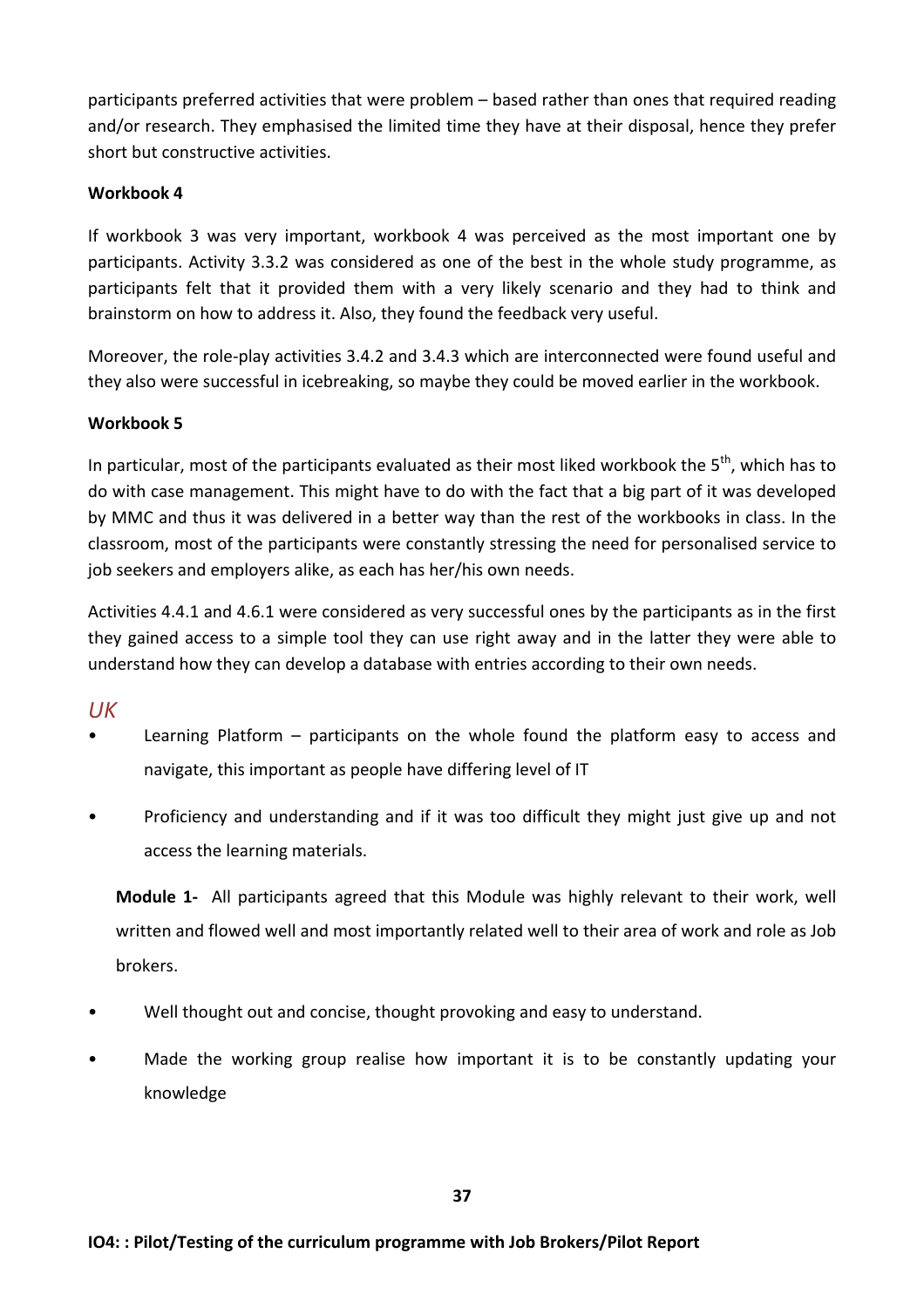**Module 2** - highly relevant to the job broker area of work, good range of activities, 2.7.1 good exercise makes you really think about the role and how it impacts on other aspects of delivery and relationships. Perhaps slightly too long, too many criteria.

**Module 3** - Very relevant content but the terminology/ vocabulary needs revising. Excellent activity around identifying the needs of the employer job seeker and job broker – very thought provoking…

WG liked the idea of some theory e.g. Carl Rogers being used and how this was related to their work

**Module 4** - The terminology used in the criteria was much more appropriate than other modules e.g. describe, demonstrate, identify and evaluate, much more in line with what would be expected in this type of learning and assessment model. In comparison to Module 3 which used terms like "Knows", "Able to acquire job seekers".

- Module relates well to the Job broker role and daily tasks and activities and WG felt that the activities and criteria were relevant to their roles, for both experienced and less experienced staff.
- Activity 4.4.1 good exercise and very relevant but some felt that this would need to be explained to less experienced or those who did not know about prioritising
- The job broker roles in the UK are so varied that no learning resource/criteria will be a 100% match to the occupational role.

# *Iceland*

As mentioned before we need to adapt Module one to the Icelandic reality (labour market and legislation) with a clear connection to the European labour market and legislation. Modules 2, 3 and 4 can be used as they are as soon as they have been translated into Icelandic.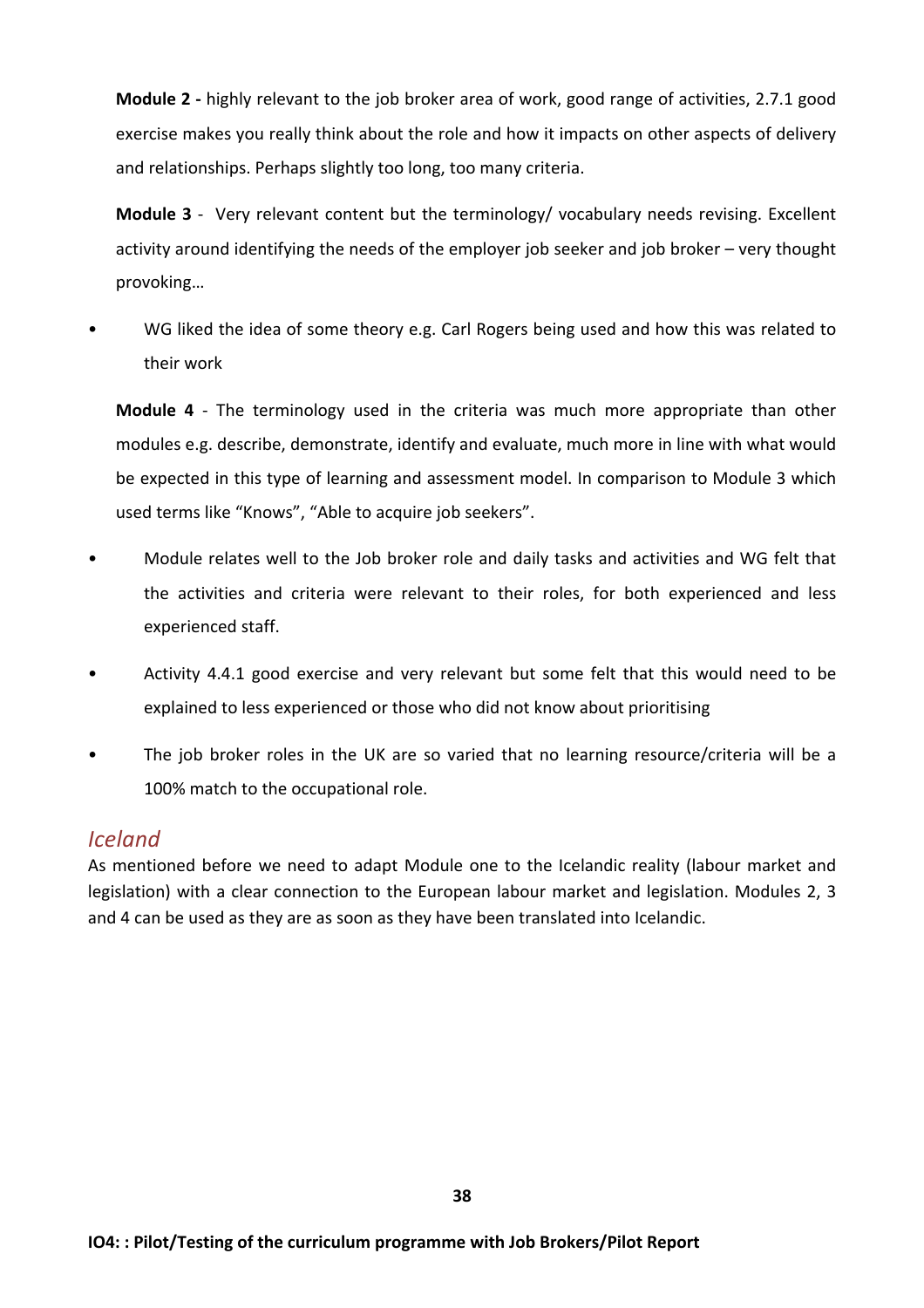# Areas for revision and review

The table below presents the issues that need improvement (as concluded from the pilot sessions). It is worth noting that in general there was more convergence within the partners as far as strengths are concerned rather than as far as areas of improvements are concerned.

|                     | <b>AUSTRIA</b>                                                                                                                                                                                                                                                                                                                 | <b>GREECE</b>                                                                                                                                                                                                                                                                                                                                                                               | <b>SPAIN</b>                                                                                                                                                                                                                                                                                                                                                    | <b>ITALY</b>                                                                                                                                                                                                                                                                                                  | <b>GERMAN</b><br>Y                                                                                                                | CYPRUS                                                                                                                                                | $\leq$                                                                                                                                                                                                                                                                                                                         | <b>ICELAND</b>                                                                                                                                                                                                                                                                                                                                                      |
|---------------------|--------------------------------------------------------------------------------------------------------------------------------------------------------------------------------------------------------------------------------------------------------------------------------------------------------------------------------|---------------------------------------------------------------------------------------------------------------------------------------------------------------------------------------------------------------------------------------------------------------------------------------------------------------------------------------------------------------------------------------------|-----------------------------------------------------------------------------------------------------------------------------------------------------------------------------------------------------------------------------------------------------------------------------------------------------------------------------------------------------------------|---------------------------------------------------------------------------------------------------------------------------------------------------------------------------------------------------------------------------------------------------------------------------------------------------------------|-----------------------------------------------------------------------------------------------------------------------------------|-------------------------------------------------------------------------------------------------------------------------------------------------------|--------------------------------------------------------------------------------------------------------------------------------------------------------------------------------------------------------------------------------------------------------------------------------------------------------------------------------|---------------------------------------------------------------------------------------------------------------------------------------------------------------------------------------------------------------------------------------------------------------------------------------------------------------------------------------------------------------------|
| Overall<br>comments | Needed for a<br>clearer<br>definition of the<br>target group of<br>the curriculum<br>and/or the<br>necessary prior<br>knowledge<br>and/or<br>professional<br>experience<br>To optimally<br>evaluate the<br>curriculum, it<br>would be<br>necessary to<br>describe the<br>target group(s)<br>of the<br>curriculum in<br>detail. | There should be<br>feedback/answe<br>rs for all the<br>activities.<br>It would be<br>good if there<br>was a small self<br>assessment<br>would be added<br>in each module<br>in order for the<br><b>JOB BROKER to</b><br>be able to<br>measure their<br>initial level and<br>their progress.<br>More examples<br>from the various<br>countries of the<br>partnership. Not<br>only successful | Job Broker, is<br>not a good<br>name in Spanish<br>since Broker<br>here is<br>associated to<br>someone<br>working in stock<br>exchange and<br>with some<br>negative<br>connotations<br>In Graph 1 of the<br>occupational<br>profile-The Job<br><b>Broker Universe</b><br>- Services<br>Development<br>there was one<br>group of<br>stakeholders<br>missed (even | $^{\prime\prime}$ IO-02<br>Development of<br>Occupational<br>Profile and a set<br>of Standards for<br>the Job Broker"<br>- title "area of<br>activity" does<br>not work for<br>Italy and should<br>be replaced with<br>the name of the<br>"learning<br>module".<br><b>Transversal skills</b><br>should not be | <b>Detailed</b><br>comments were<br>provided on<br>each of the<br>activities<br>(available in the<br>next section for<br>Germany) | Numbering of<br>activities is<br>confusing.<br>Maybe it would<br>be better to use<br>the workbook<br>number before<br>the number of<br>each activity. | <b>All materials</b><br>need to consider<br>if certain<br>learning<br>objectives<br>should be<br>divided into a<br>set of<br>foundation<br>modules for less<br>experienced job<br>brokers and a<br>more advanced<br>set of modules<br>for those with<br>substantial<br>experience of<br>this sector and<br>work.<br>There also | Module 1 will<br>need to be<br>adapted to the<br>labour market<br>situation and<br>legislation in<br>every country. It<br>is of course<br>important to<br>have the clear<br>connection to<br>the European<br>legislation and<br>labour market<br>and connection<br>to EURES and<br><b>ESCO</b> for<br>example. But<br>first and<br>foremost is it<br>important that |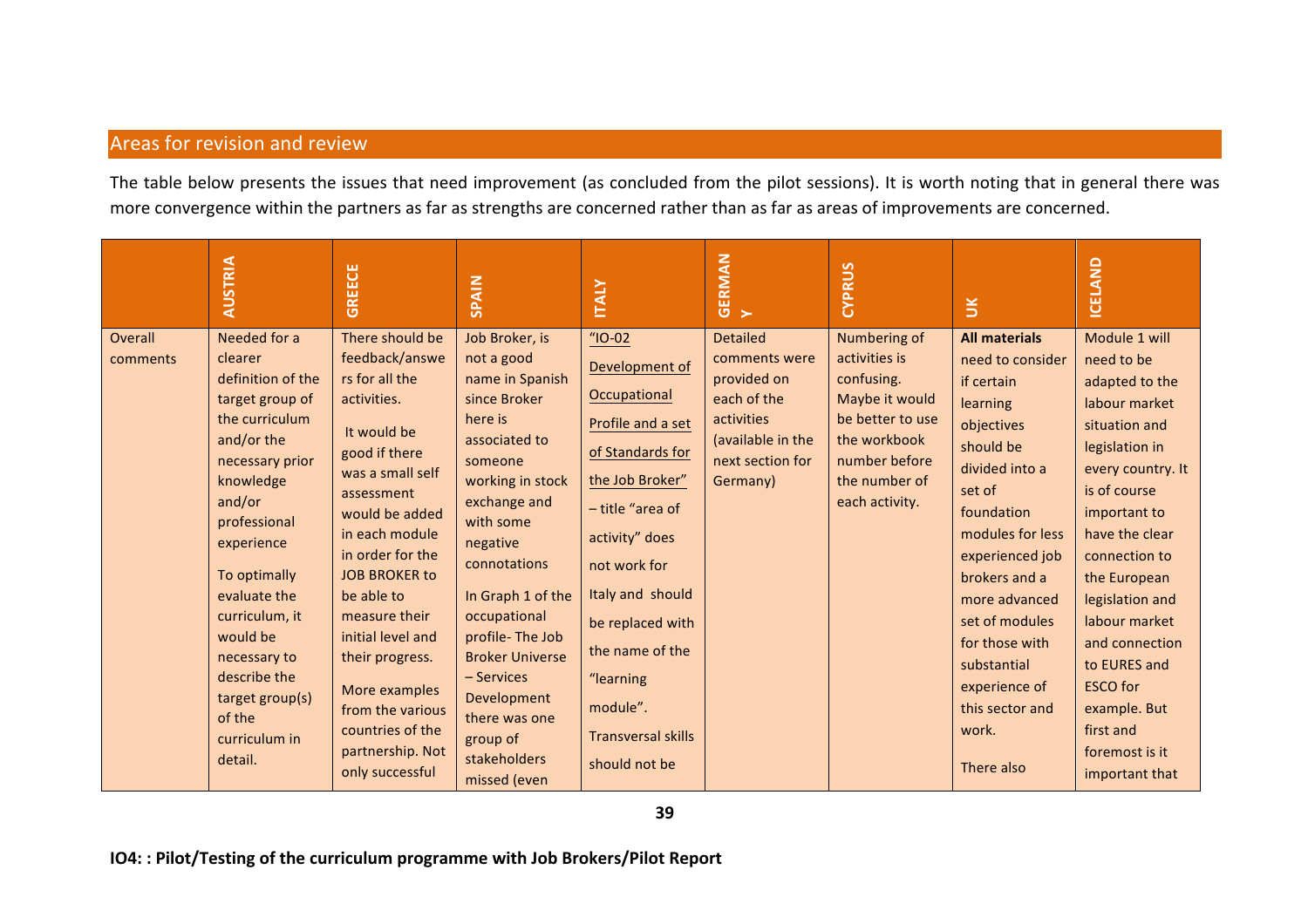| It would also be<br>but also<br>helpful know if<br>examples of                                                                                                                                                                                                                                                                                                                                                                                                                                                                                                                                                                                                                                                                                                                                                               | though it was<br>included<br>strongly in the<br>curriculum)                                                                                                                                                                                                                                                                                                                             | included in the<br>area of activity                                                                                                                                                                                                                                                                                                                                                                  |  |  | seemed to be                                                                                                                                                                                                                                                                                                                                                                                                                                                  |                                                                                                                                                       |  |  |  |
|------------------------------------------------------------------------------------------------------------------------------------------------------------------------------------------------------------------------------------------------------------------------------------------------------------------------------------------------------------------------------------------------------------------------------------------------------------------------------------------------------------------------------------------------------------------------------------------------------------------------------------------------------------------------------------------------------------------------------------------------------------------------------------------------------------------------------|-----------------------------------------------------------------------------------------------------------------------------------------------------------------------------------------------------------------------------------------------------------------------------------------------------------------------------------------------------------------------------------------|------------------------------------------------------------------------------------------------------------------------------------------------------------------------------------------------------------------------------------------------------------------------------------------------------------------------------------------------------------------------------------------------------|--|--|---------------------------------------------------------------------------------------------------------------------------------------------------------------------------------------------------------------------------------------------------------------------------------------------------------------------------------------------------------------------------------------------------------------------------------------------------------------|-------------------------------------------------------------------------------------------------------------------------------------------------------|--|--|--|
| any kind of<br>how someone<br>unsuccessfully<br>access<br>handled a case<br>requirements<br>and how it<br>must be met by<br>ended up or<br>learners.<br>how it could be<br>Some areas of<br>corrected.<br>competencies<br>The JOB<br>are missing or<br><b>BROKERS</b> found<br>are<br>underrepresente<br>the platform to<br>d in the<br>be a very useful<br>tool, however<br>curriculum from<br>they didn't use it<br>Realistic<br>$\bullet$<br>as they already<br>assessment<br>had the<br>of<br>workbooks<br>competenci<br>printed and in<br>es:<br>pdf form. What<br>they are<br>Motivation<br>$\bullet$<br>expecting is to<br>Dealing with<br>see a Greek<br>resistance<br>version of the<br>and<br>platform with<br>frustration<br>the material<br>translated and<br><b>Handling of</b><br>placement<br><b>barriers</b> | which was other<br><b>Job Brokers</b><br>which are also<br>part of their<br>universe, they<br>should exchange<br>services and<br>without them<br>the universe is<br>not complete.<br>As far as the<br>curriculum is<br>concerned:<br>Working on<br>partnership<br>with other<br><b>Job Brokers</b><br>in the<br>territory<br>should be a<br>workbook<br>in itself<br>They had<br>doubts | which should<br>reflect/express<br>or be related to<br>a "working<br>process".<br><b>Overall</b><br>observations/re<br>marks<br>(particularly to<br>consider in case<br>of official<br>training course<br>delivery)<br>-For official<br>training<br>pathways, the<br>"level of<br>entrance" / prior<br>knowledge<br>and/or<br>professional<br>experience of<br>the participants<br>should be clearly |  |  | some criteria<br>that the working<br>group felt did<br>not really belong<br>within the remit<br>of the job broker<br>that were more<br>HR or<br>commercial<br>sector job<br>broker skills and<br>knowledge.<br><b>The</b><br>occupational<br>profile was very<br>broad and some<br>felt too broad,<br>as it overlapped<br>with other roles<br>within their<br>organisations of<br>employment<br>adviser or key<br>workers.<br>Occupational<br>profile was too | job brokers<br>understand the<br>labour market<br>context and<br>employment in<br>the environment<br>they are working<br>in from day to<br>day basis. |  |  |  |
| 40<br>IO4:: Pilot/Testing of the curriculum programme with Job Brokers/Pilot Report                                                                                                                                                                                                                                                                                                                                                                                                                                                                                                                                                                                                                                                                                                                                          |                                                                                                                                                                                                                                                                                                                                                                                         |                                                                                                                                                                                                                                                                                                                                                                                                      |  |  |                                                                                                                                                                                                                                                                                                                                                                                                                                                               |                                                                                                                                                       |  |  |  |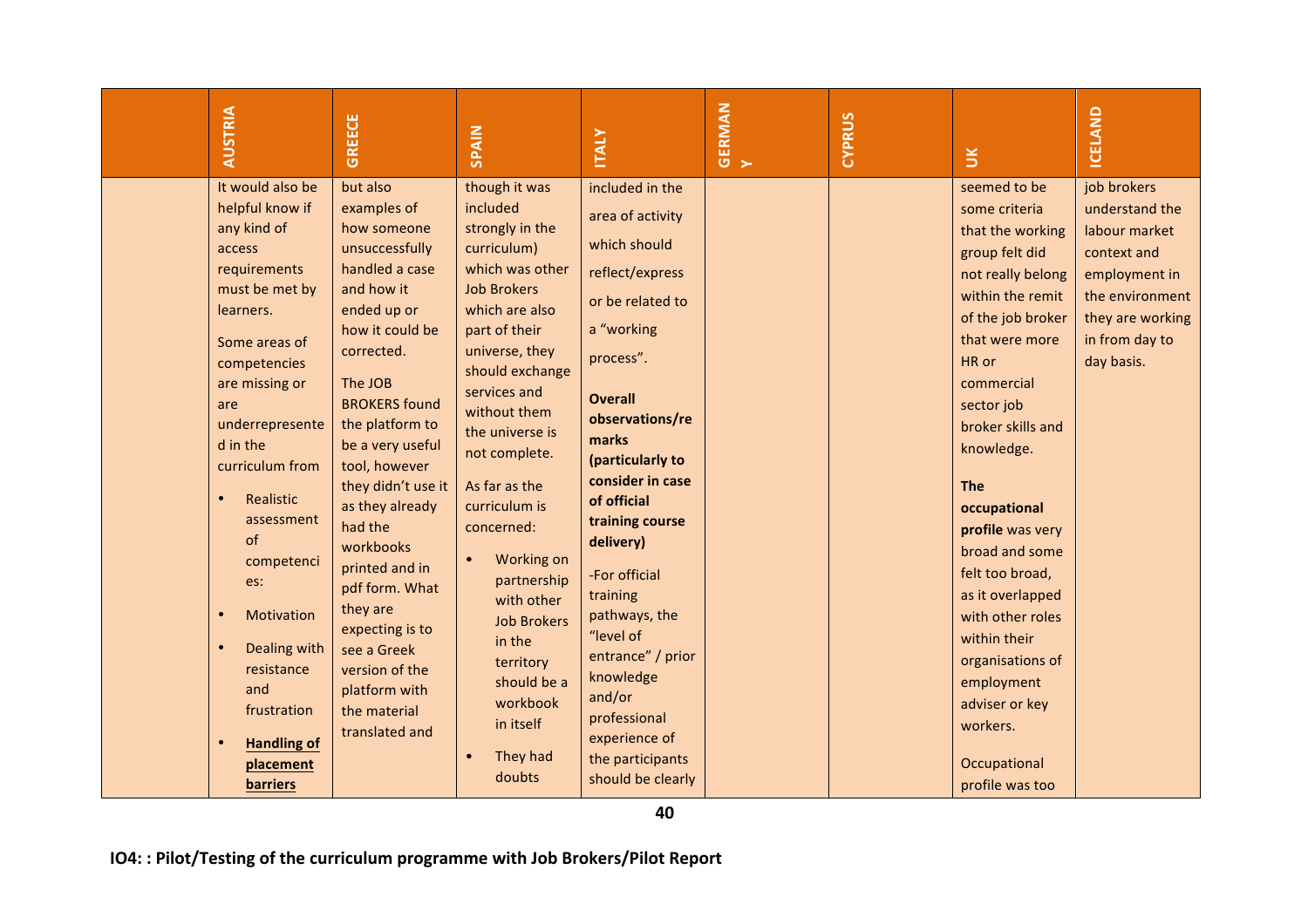|                                                                                     | <b>AUSTRIA</b>                                                                                                                                                                                                                                                                                                                                              | GREECE                                                                                                                                                                                                                       | SPAIN                                                                                                                                                                                                                                                                                                                                                        | <b>ITALY</b>                                                                                                                                                                                                                                                                                                                                                                                                                                                           | <b>GERMAN</b><br>Y | <b>CYPRUS</b> | $\leq$                                                                                                                                                                                                                                                                                                                                                                                                                                                           | ICELAND |  |
|-------------------------------------------------------------------------------------|-------------------------------------------------------------------------------------------------------------------------------------------------------------------------------------------------------------------------------------------------------------------------------------------------------------------------------------------------------------|------------------------------------------------------------------------------------------------------------------------------------------------------------------------------------------------------------------------------|--------------------------------------------------------------------------------------------------------------------------------------------------------------------------------------------------------------------------------------------------------------------------------------------------------------------------------------------------------------|------------------------------------------------------------------------------------------------------------------------------------------------------------------------------------------------------------------------------------------------------------------------------------------------------------------------------------------------------------------------------------------------------------------------------------------------------------------------|--------------------|---------------|------------------------------------------------------------------------------------------------------------------------------------------------------------------------------------------------------------------------------------------------------------------------------------------------------------------------------------------------------------------------------------------------------------------------------------------------------------------|---------|--|
|                                                                                     | (identificati<br>on of basic<br>skills in<br>detection<br>and<br>assessment<br>of<br>psychologic<br>al diagnoses<br>like<br>personality<br>disorders or<br>other<br>diseases.<br>Also,<br>knowledge<br>about debt<br>managemen<br>t could be<br>useful.<br>Knowledge<br>about<br>labour law<br>"profession<br>al support<br>in<br>application<br>processes" | organised in<br>Moodle form.<br>It would be good<br>if the users<br>could open a<br>new discussion<br>at the forum in<br>order to<br>communicate<br>for a specific<br>subject with JOB<br><b>BROKERS all</b><br>over Europe. | about how<br>there were<br>exercises to<br>be done in<br>group with<br>other<br>people if<br>the<br>workbooks<br>were for<br>self-<br>learning<br>Most<br>$\bullet$<br>complemen<br>tary<br>materials<br>were<br>available<br>only in<br>English and<br>they don't<br>manage the<br>language<br>well<br>enough to<br>understand<br>the<br>materials or<br>to | highlighted<br>-Some more<br>theoretical<br>learning<br>contents should<br>foresee a mix of<br>formal<br>(classroom) and<br>non-formal<br>training<br>methods. In case<br>of official<br>course, for the<br>Italian context<br>the "self-<br>directed<br>learning"<br>approach could<br>not be adopted<br>as only<br>training/learning<br>method. For<br>official training,<br>some "Learning<br>Activities" could<br>not work<br>through the<br>"Moodle<br>platform". |                    |               | long and should<br>be more<br>concise.<br>Generally the<br>activities were<br>confusing in the<br>self-directed<br>learning context<br>e.g. when you<br>were asked to<br>do a role play,<br>group work etc.<br>as you would<br>not really be<br>working with<br>anyone else.<br>Working group<br>suggested that<br>when a learner<br>accesses a<br>module there<br>should be an<br>indication of<br>what progress<br>they have made<br>i.e. is it<br>complete or |         |  |
| 41<br>IO4:: Pilot/Testing of the curriculum programme with Job Brokers/Pilot Report |                                                                                                                                                                                                                                                                                                                                                             |                                                                                                                                                                                                                              |                                                                                                                                                                                                                                                                                                                                                              |                                                                                                                                                                                                                                                                                                                                                                                                                                                                        |                    |               |                                                                                                                                                                                                                                                                                                                                                                                                                                                                  |         |  |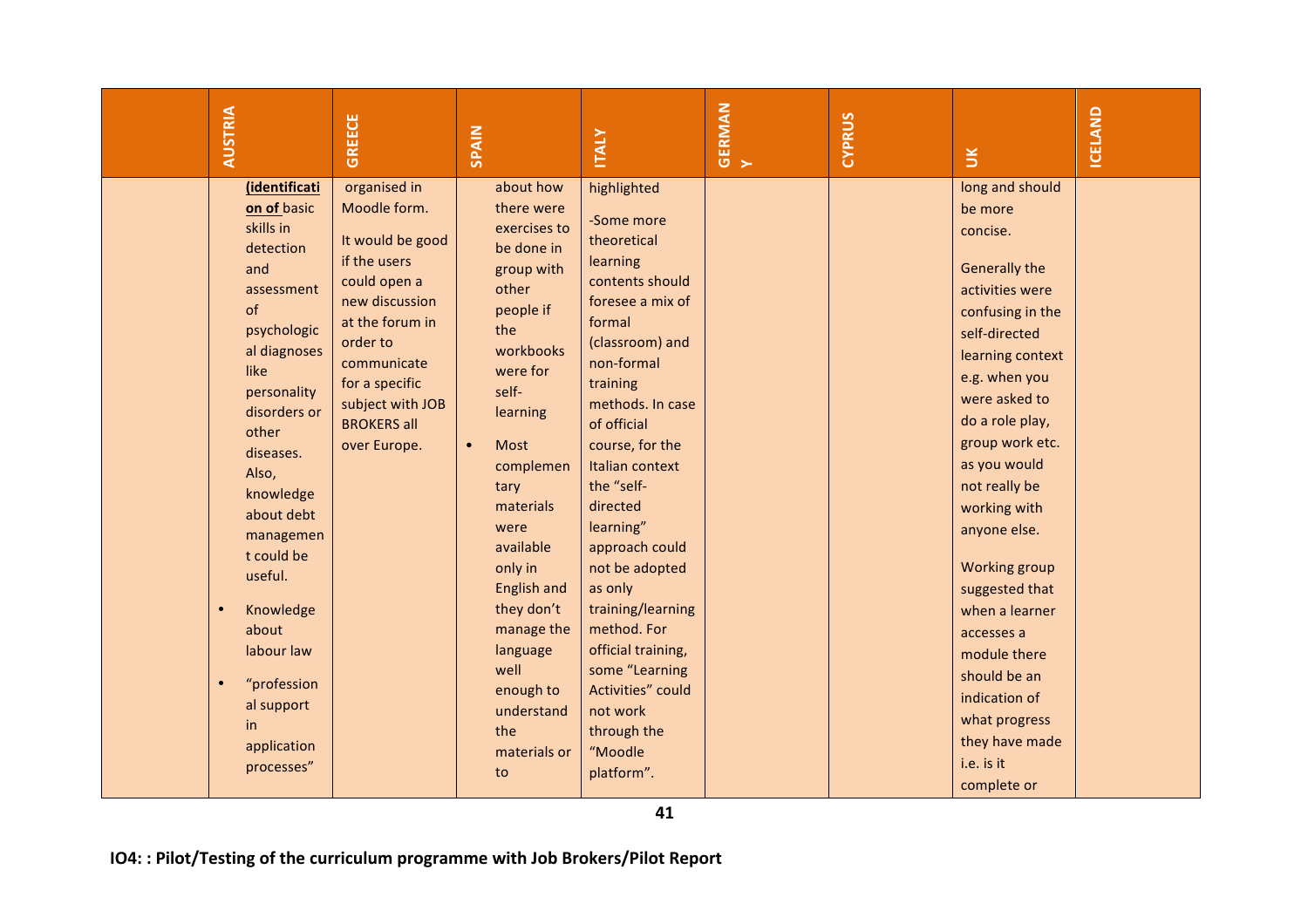| <b>AUSTRIA</b>                                                                                                                                                                                                                                                                                                                                                                                                     | <b>GREECE</b> | SPAIN                                                                                                                                                                                                                                                                                                                                                                                                            | <b>ITALY</b>                                                                                                                                                                                                                                                             | <b>GERMAN</b><br>Y | CYPRUS | $\leq$                                                                                                                                                                                                                                                                                                                                                                                                                                                                | ICELAND |
|--------------------------------------------------------------------------------------------------------------------------------------------------------------------------------------------------------------------------------------------------------------------------------------------------------------------------------------------------------------------------------------------------------------------|---------------|------------------------------------------------------------------------------------------------------------------------------------------------------------------------------------------------------------------------------------------------------------------------------------------------------------------------------------------------------------------------------------------------------------------|--------------------------------------------------------------------------------------------------------------------------------------------------------------------------------------------------------------------------------------------------------------------------|--------------------|--------|-----------------------------------------------------------------------------------------------------------------------------------------------------------------------------------------------------------------------------------------------------------------------------------------------------------------------------------------------------------------------------------------------------------------------------------------------------------------------|---------|
| An psycho-social<br>topics like:<br>Dealing with<br>$\bullet$<br>psychologic<br>al crisis<br>$\bullet$<br>The<br>estimation<br>of bearable<br>job<br>activities in<br>case of<br>disabilities<br>or<br>physiologica<br>I or<br>psychiatric<br>diseases<br>Network<br>$\bullet$<br>building of<br>different<br>counselling<br>centres<br>(depts.<br>Counselling,<br>housing<br>counselling,<br>women<br>counselling |               | communica<br>te in that<br>language<br>They<br>$\bullet$<br>thought<br>that one of<br>the main<br>problems<br>with Job<br><b>Brokers is</b><br>not only the<br>training<br>needs but<br>also that<br>there is not<br>a common<br>methodolo<br>gy for all of<br>them to<br>work with<br>As far as the<br>platform is<br>concerned<br>would not<br>participate<br>unless it is in<br>Spanish since<br>none of them | -The overall<br>duration of the<br>course/program<br>me along with<br>the single<br>duration of the<br><b>Modules and</b><br>activities should<br>be expressed.<br>Number of<br><b>Activities across</b><br>the Modules<br>could be<br>reduced (more<br>realistic)<br>42 |                    |        | partially<br>complete, at the<br>moment there is<br>no way to assess<br>this for the<br>learner or if this<br>was being<br>assessed by<br>tutor<br>All activities<br>need to be<br>converted to<br>word docs that<br>can be written<br>on, as at present<br>there is way for<br>the learner to<br>add their<br>answers to the<br>activities. In<br>addition there is<br>also no way for<br>learners to<br>upload any<br>additional<br>documents or<br>evidence to the |         |
|                                                                                                                                                                                                                                                                                                                                                                                                                    |               |                                                                                                                                                                                                                                                                                                                                                                                                                  | IO4:: Pilot/Testing of the curriculum programme with Job Brokers/Pilot Report                                                                                                                                                                                            |                    |        |                                                                                                                                                                                                                                                                                                                                                                                                                                                                       |         |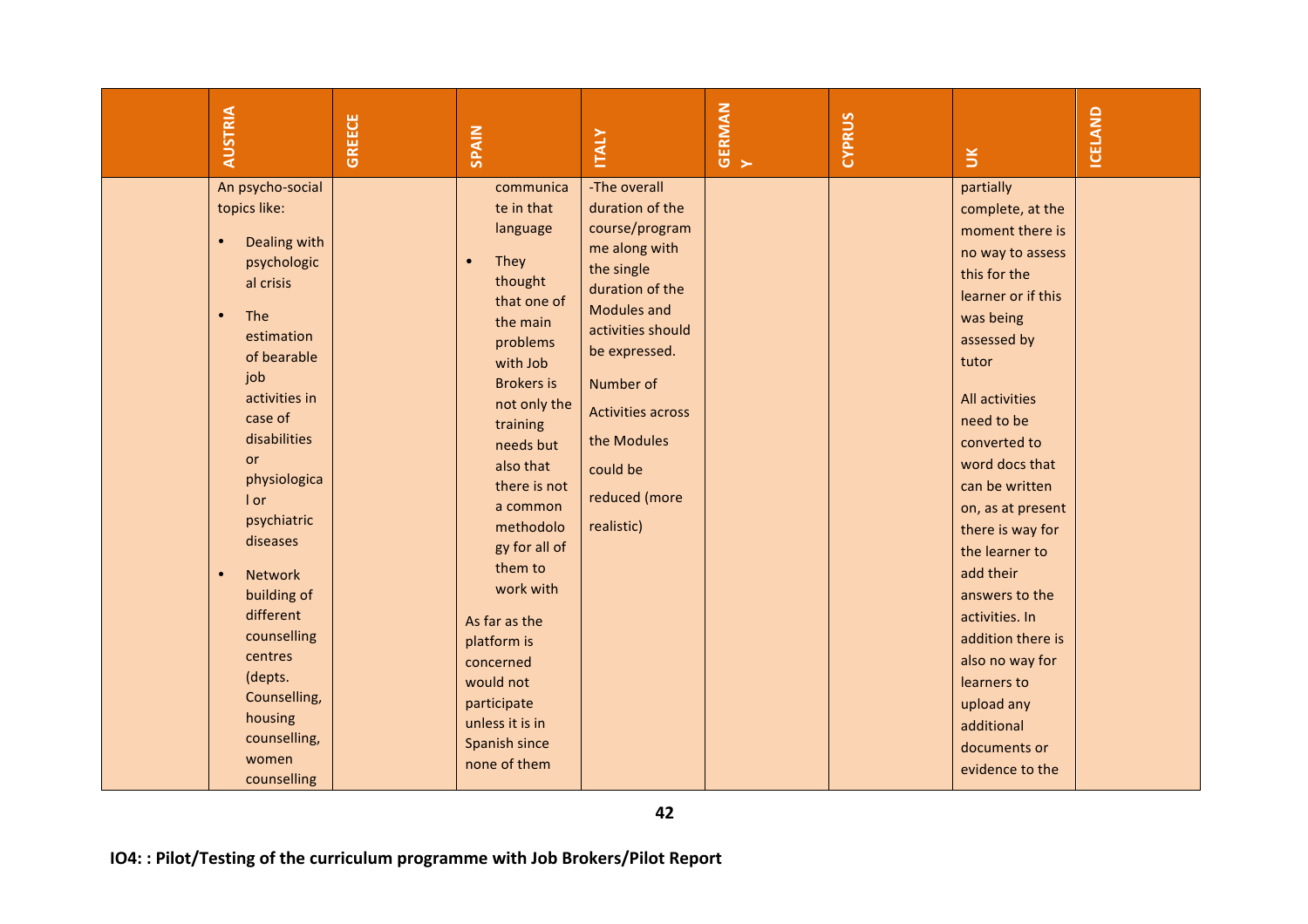|                                                                                                                                                                   | <b>AUSTRIA</b>                                                                                                                                                             | <b>GREECE</b>                                                                                                                                                   | SPAIN                                                                                                                                  | <b>ITALY</b>                                                                                    | <b>GERMAN</b><br>Y | <b>CYPRUS</b>                                                                                                                                           | $\leq$                                                                                                | ICELAND |  |
|-------------------------------------------------------------------------------------------------------------------------------------------------------------------|----------------------------------------------------------------------------------------------------------------------------------------------------------------------------|-----------------------------------------------------------------------------------------------------------------------------------------------------------------|----------------------------------------------------------------------------------------------------------------------------------------|-------------------------------------------------------------------------------------------------|--------------------|---------------------------------------------------------------------------------------------------------------------------------------------------------|-------------------------------------------------------------------------------------------------------|---------|--|
|                                                                                                                                                                   | etc.).<br>Dealing with<br>demotivatio<br>n and<br>frustration<br>Psycho<br>$\bullet$<br>hygiene and<br>resilience<br>for job<br>broker                                     |                                                                                                                                                                 | spoke English                                                                                                                          |                                                                                                 |                    |                                                                                                                                                         | site.                                                                                                 |         |  |
| Workbook 1<br>Introduction<br>to the job<br>broker<br>curriculum                                                                                                  |                                                                                                                                                                            |                                                                                                                                                                 | Difficult<br>to<br>understand the<br>tool and the link<br>with the rest if it<br>is not explained<br>by<br>someone<br>from the project |                                                                                                 |                    |                                                                                                                                                         |                                                                                                       |         |  |
| <b>Workbook 2</b><br><b>MODULE</b><br>$\mathbf{1}$<br><b>Current</b><br><b>EU</b><br>Labour<br><b>Market</b><br>Context and<br>Employment<br><b>Opportunities</b> | $\mathsf{a}$<br>From<br>didactical point<br>of view, it could<br>be a good idea<br>to put activity<br>$1.3.2$ at<br>the<br>beginning of the<br>chapter,<br>because<br>this | The<br>examples<br>research<br>and<br>should<br>be<br>updated as the<br>situation<br>in<br>Europe<br>is<br>changing. Some<br>statistics<br>are<br>from<br>2015, |                                                                                                                                        | The LOs<br>"Describe basic<br>employment law<br>rules and<br>prerequisites<br>that are relevant |                    | Even though this<br>workbook<br>was<br>considered<br>useful,<br>some<br>participants<br>raised<br>the<br>problem of time.<br>More<br>specifically, they | Module<br>$\mathbf{1}$<br>objectives need<br>to be written<br>more clearly and<br>be<br>grammatically |         |  |
| 43<br>IO4:: Pilot/Testing of the curriculum programme with Job Brokers/Pilot Report                                                                               |                                                                                                                                                                            |                                                                                                                                                                 |                                                                                                                                        |                                                                                                 |                    |                                                                                                                                                         |                                                                                                       |         |  |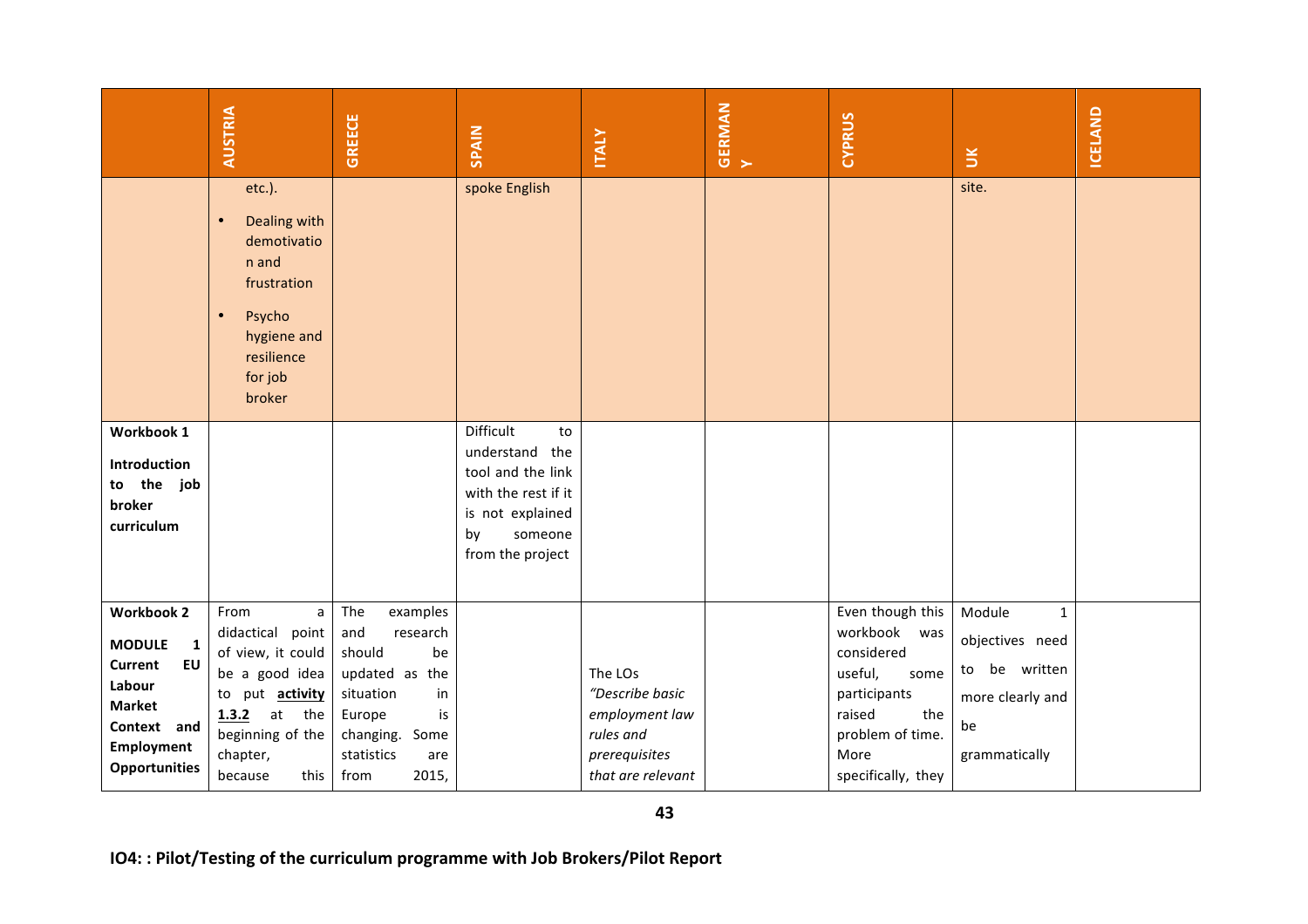| <b>AUSTRIA</b>                                                                | <b>GREECE</b>             | <b>SPAIN</b> | <b>ITALY</b>   | <b>GERMAN</b><br>Y | <b>CYPRUS</b>                         | $\leq$            | <b>ICELAND</b> |
|-------------------------------------------------------------------------------|---------------------------|--------------|----------------|--------------------|---------------------------------------|-------------------|----------------|
| kind of activity                                                              | things<br>have            |              | to job-        |                    | believe<br>that                       | correct.          |                |
| works activating,                                                             | changed<br>since          |              | brokering" is  |                    | some of<br>the                        |                   |                |
| whereas<br>the                                                                | then and will             |              | missing in the |                    | activities<br>are                     | There<br>is<br>no |                |
| compilation of a<br>study<br>could                                            | change<br>more            |              | Workbook 1     |                    | time consuming<br>and it is difficult | guide on word     |                |
| work                                                                          | next year.                |              | (pag. 16)      |                    | $\mathsf{a}$<br>for<br>busy           | for<br>count      |                |
| demotivating                                                                  | Comparing<br>the          |              |                |                    | person<br>to                          |                   |                |
|                                                                               | situations<br>in          |              |                |                    | complete them                         | assignments       |                |
| Looking at the                                                                | various                   |              |                |                    | properly.                             | The<br>final      |                |
| target group of                                                               | countries<br>in           |              |                |                    |                                       |                   |                |
| curriculum<br>the                                                             | Activity 1.6.1 is         |              |                |                    | <b>Activity</b><br>1.4.1              | learning          |                |
| kind<br>this<br>of                                                            | very<br>nice              |              |                |                    | was interesting                       | objective seems   |                |
| activity<br>could<br>bear the risk to                                         | method,<br>however<br>the |              |                |                    | for<br>some<br>participants, but      | to fit more with  |                |
| overstrain<br>the                                                             | posters<br>are            |              |                |                    | not for all, since                    | HR                |                |
| learners,                                                                     | focused<br>in             |              |                |                    | many<br>are                           | or                |                |
| because                                                                       | different aspects         |              |                |                    | working in co-                        | commercial        |                |
| participants may                                                              | in each country           |              |                |                    | funded projects                       | recruitment       |                |
| not possess the                                                               | and some of               |              |                |                    | only, so they are                     | consultants and   |                |
| necessary                                                                     | them are not              |              |                |                    | not able to know                      |                   |                |
| competences at                                                                | comparable.               |              |                |                    | how to work                           | would be out of   |                |
| this point.                                                                   |                           |              |                |                    | with<br>different                     | the remit if the  |                |
| There was some                                                                |                           |              |                |                    | funding                               | job<br>average    |                |
| wondering why                                                                 |                           |              |                |                    | schemes.                              | broker.           |                |
| there is such an                                                              |                           |              |                |                    |                                       |                   |                |
| emphasis<br>on                                                                |                           |              |                |                    |                                       |                   |                |
| "payment<br>on                                                                |                           |              |                |                    |                                       |                   |                |
| results". Instead,                                                            |                           |              |                |                    |                                       |                   |                |
| there was the                                                                 |                           |              |                |                    |                                       |                   |                |
| wish for more                                                                 |                           |              |                |                    |                                       |                   |                |
|                                                                               |                           |              | 44             |                    |                                       |                   |                |
|                                                                               |                           |              |                |                    |                                       |                   |                |
| IO4:: Pilot/Testing of the curriculum programme with Job Brokers/Pilot Report |                           |              |                |                    |                                       |                   |                |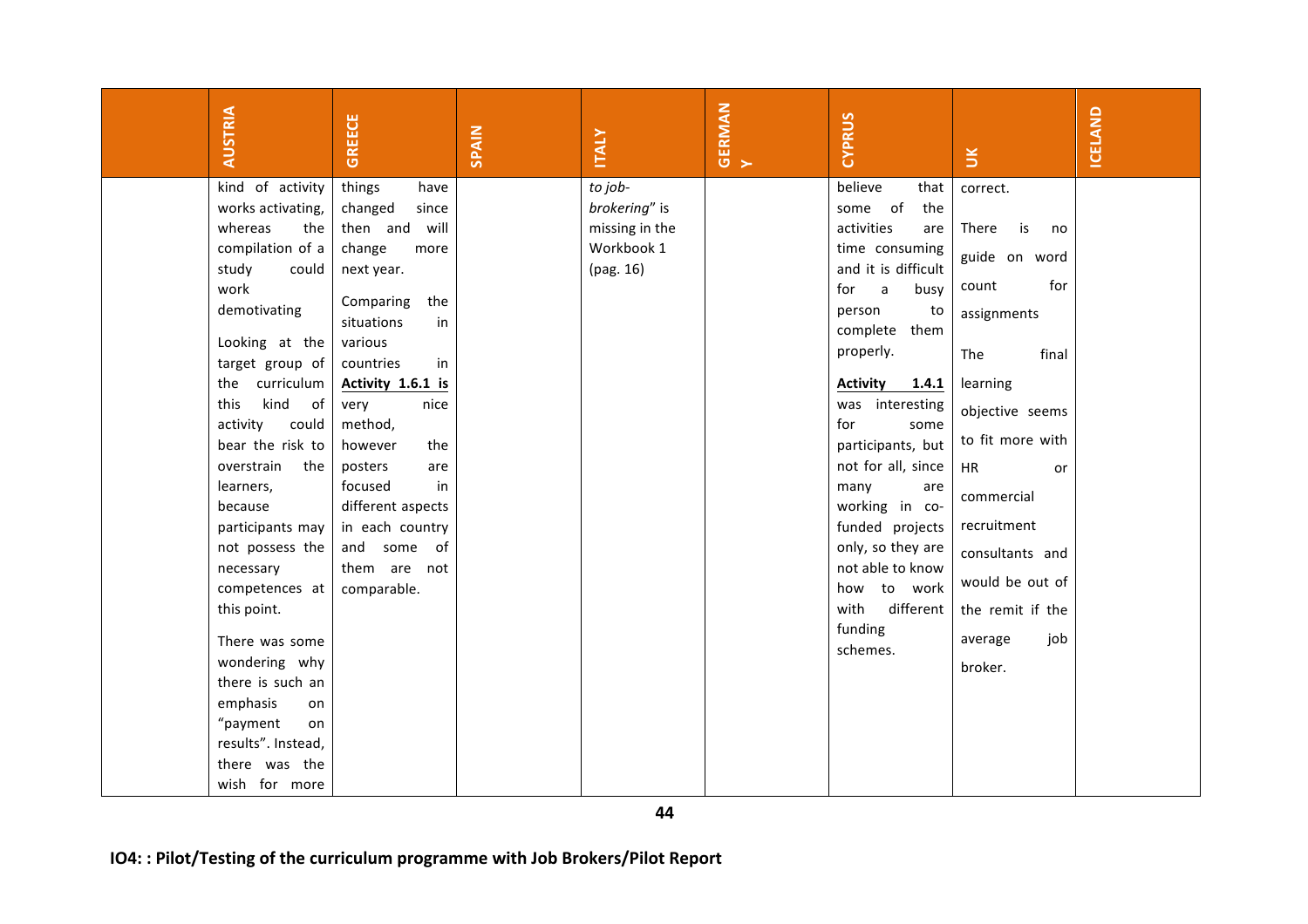|                                                                                                            | <b>AUSTRIA</b>                                                                                                                                                                                                                                          | <b>GREECE</b> | SPAIN | <b>ITALY</b>                                                                                                                                                                                                                     | <b>GERMAN</b><br>Y | <b>CYPRUS</b>    | $\check{\mathbf{5}}$                                                                                                                                                                  | ICELAND |  |
|------------------------------------------------------------------------------------------------------------|---------------------------------------------------------------------------------------------------------------------------------------------------------------------------------------------------------------------------------------------------------|---------------|-------|----------------------------------------------------------------------------------------------------------------------------------------------------------------------------------------------------------------------------------|--------------------|------------------|---------------------------------------------------------------------------------------------------------------------------------------------------------------------------------------|---------|--|
|                                                                                                            | activities<br>devoted to the<br>topics<br>role<br>clarity and role<br>conflicts.<br>Future<br>job<br>brokers<br>must<br>deal intensively<br>with<br>occupational<br>profiles<br>and<br>requirements,<br>which<br>the<br>curriculum lacks<br>completely. |               |       |                                                                                                                                                                                                                                  |                    |                  |                                                                                                                                                                                       |         |  |
| <b>Workbook 3</b><br>MODULE 2 -<br><b>WORKING</b><br><b>EFFECTIVELY</b><br><b>WITH</b><br><b>EMPLOYERS</b> | It<br>was<br>questioned why<br>in activity 2.4.1.<br>there is asked<br>for four negative<br>points and only<br>three positives.<br>Also, it was not<br>clear why the<br>"STAR"-<br>technique<br>is<br>considered to be<br>the best mean                 |               |       | LO<br>The<br>description<br>"Demonstrating<br>the ability to<br>deliver, monitor<br>evaluate<br>and<br>customer<br>satisfaction as a<br>of<br>means<br>continuous<br>customer service<br>quality<br>improvement"<br>should<br>be |                    | No issues raised | $2^{\circ}$<br>Module<br>$\overline{\phantom{a}}$<br>activities some<br>explanations/ins<br>tructions need<br>to be clearer e.g.<br>2.4.1<br>Some<br>statements not<br>gender neutral |         |  |
|                                                                                                            | 45<br>IO4:: Pilot/Testing of the curriculum programme with Job Brokers/Pilot Report                                                                                                                                                                     |               |       |                                                                                                                                                                                                                                  |                    |                  |                                                                                                                                                                                       |         |  |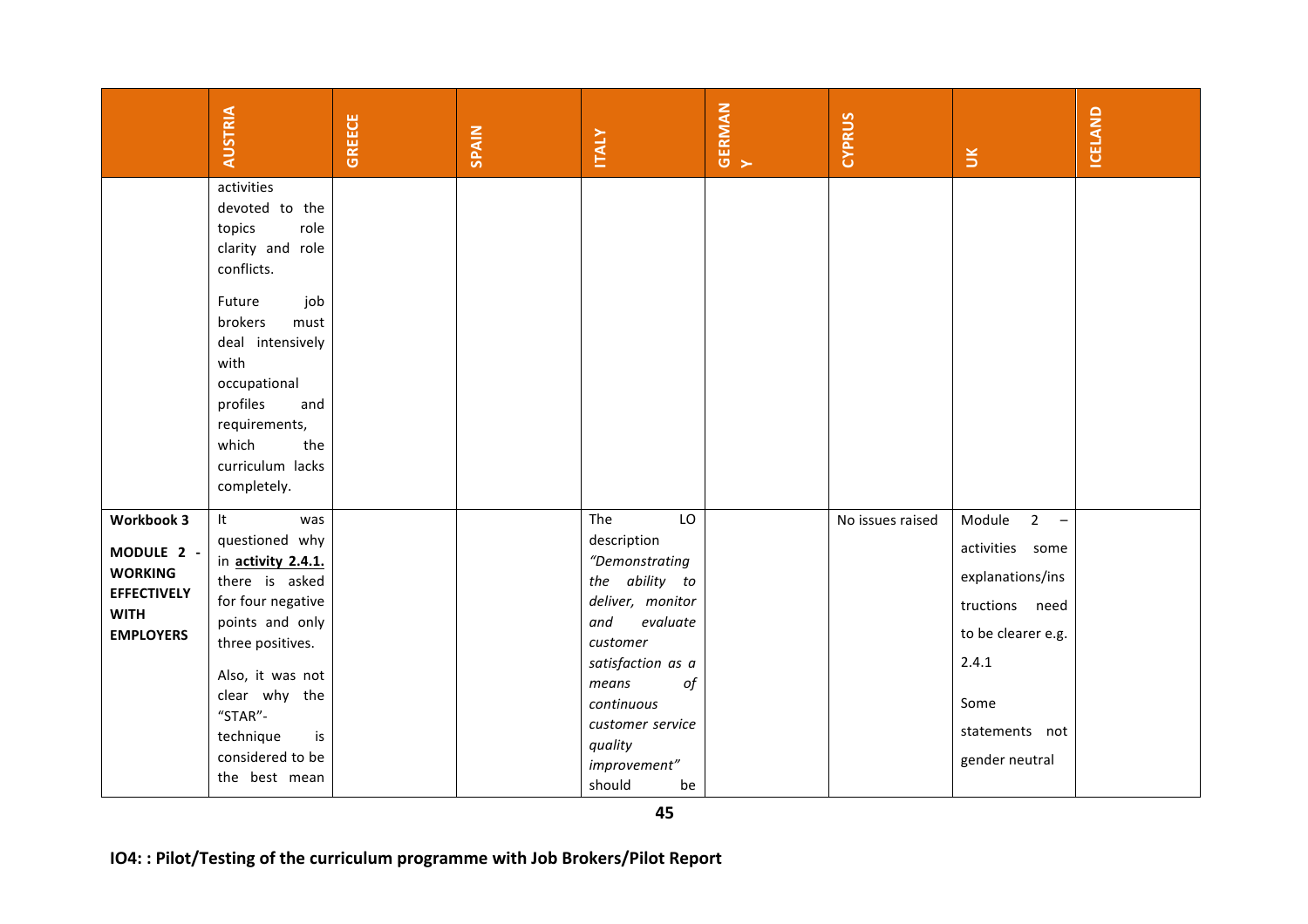| <b>AUSTRIA</b>                                                                                                  | <b>GREECE</b> | SPAIN | <b>ITALY</b>                                                                                                                                                                            | <b>GERMAN</b><br>Y | CYPRUS | $\leq$                                                                                                         | ICELAND |
|-----------------------------------------------------------------------------------------------------------------|---------------|-------|-----------------------------------------------------------------------------------------------------------------------------------------------------------------------------------------|--------------------|--------|----------------------------------------------------------------------------------------------------------------|---------|
| job description.<br>An improvement<br>could be more<br>activities<br>with<br>concrete<br>placement<br>examples. |               |       | another starting<br>verb. In fact, the<br>starting<br>word<br>"demonstrate"<br>is not adequate<br>for the Italian<br>context<br>to<br>describe<br>skills/abilities. It<br>would be more |                    |        | consistency<br>in<br>terminology<br>jobseekers,<br>candidates,<br>customers need<br>to be consistent           |         |
|                                                                                                                 |               |       | adequate<br>to<br>have<br>an<br>infinitive<br>verb<br>"an<br>explaining<br>action"<br>(i.e.<br>plan; develop;<br>implement, etc.)<br><b>Activity 2.2.1.</b> It                          |                    |        | Links on<br>the<br>worksheet<br>do<br>not open in a<br>tab<br>this<br>new<br>would be helpful<br>Would be good |         |
|                                                                                                                 |               |       | the<br>is<br>same<br>exercise<br>than<br>1.2.1. Probably<br>only one could<br>be enough<br>Activity 2.4.1.                                                                              |                    |        | to get learners<br>have read<br>to<br>over the profile<br>and<br>country<br>research before                    |         |
|                                                                                                                 |               |       | "Three" positive<br>points<br>and<br>"four" negative<br>The<br>points.<br>46                                                                                                            |                    |        | hand<br>as this<br>takes some time                                                                             |         |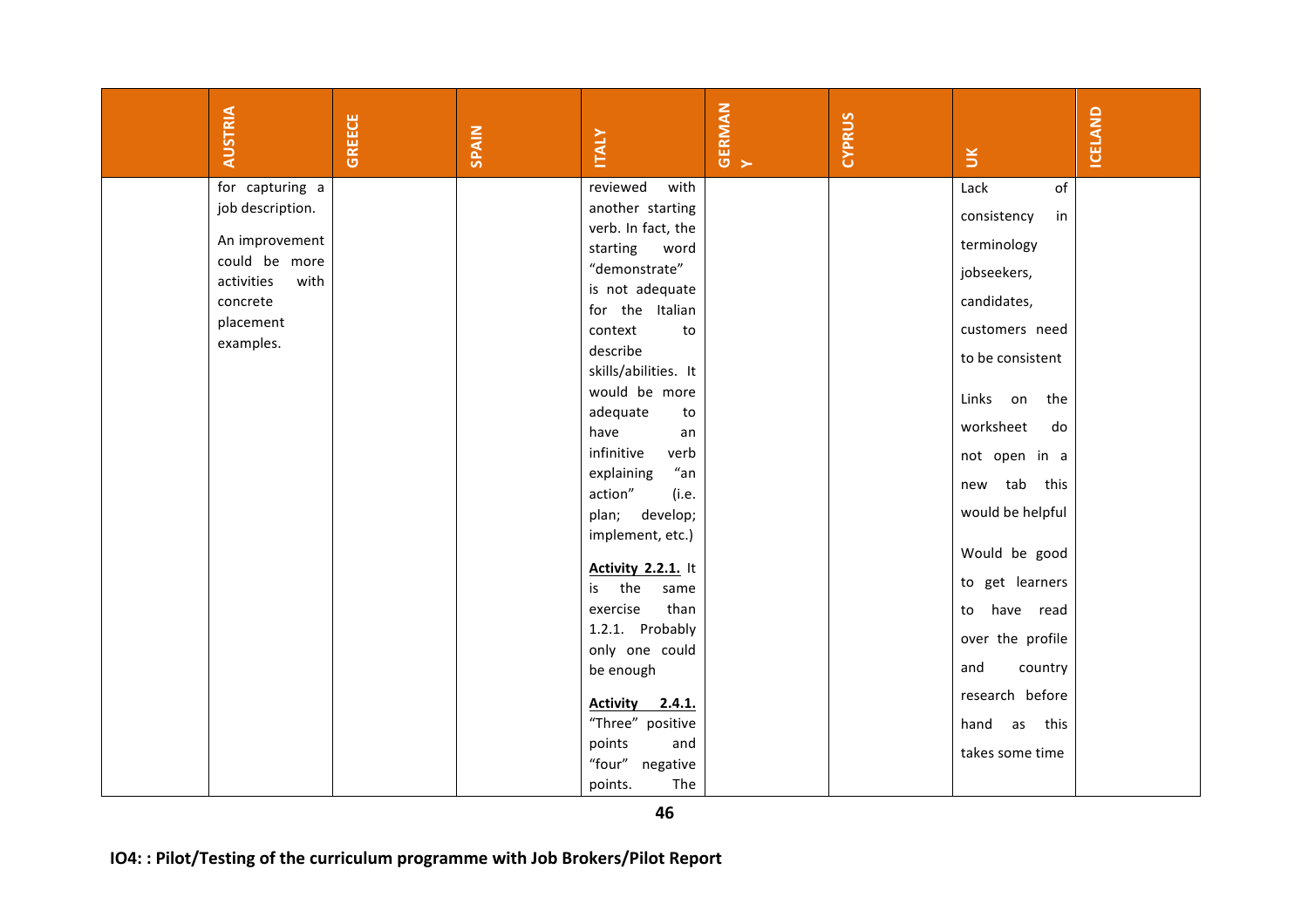|                                                                                     | <b>AUSTRIA</b> | <b>GREECE</b> | SPAIN | <b>ITALY</b>                     | <b>GERMAN</b><br>Y | CYPRUS | $\leq$             | ICELAND |  |
|-------------------------------------------------------------------------------------|----------------|---------------|-------|----------------------------------|--------------------|--------|--------------------|---------|--|
|                                                                                     |                |               |       | Activity<br>could                |                    |        | The<br>working     |         |  |
|                                                                                     |                |               |       | need some more<br>explanation to |                    |        | group in the UK    |         |  |
|                                                                                     |                |               |       | provide                          |                    |        | felt that just     |         |  |
|                                                                                     |                |               |       | <b>Activity</b><br>2.7.1.        |                    |        | having training    |         |  |
|                                                                                     |                |               |       | list<br>$\mathsf{of}$<br>The     |                    |        | that was online    |         |  |
|                                                                                     |                |               |       | questions<br>should be little    |                    |        | would<br>not       |         |  |
|                                                                                     |                |               |       | reduced                          |                    |        | address<br>all     |         |  |
|                                                                                     |                |               |       |                                  |                    |        | leaners different  |         |  |
|                                                                                     |                |               |       |                                  |                    |        | learning styles    |         |  |
|                                                                                     |                |               |       |                                  |                    |        | and needs, to be   |         |  |
|                                                                                     |                |               |       |                                  |                    |        | credible for JB in |         |  |
|                                                                                     |                |               |       |                                  |                    |        | the UK context     |         |  |
|                                                                                     |                |               |       |                                  |                    |        | they felt that     |         |  |
|                                                                                     |                |               |       |                                  |                    |        | there<br>would     |         |  |
|                                                                                     |                |               |       |                                  |                    |        | need to be a       |         |  |
|                                                                                     |                |               |       |                                  |                    |        | blend of learning  |         |  |
|                                                                                     |                |               |       |                                  |                    |        | which<br>should    |         |  |
|                                                                                     |                |               |       |                                  |                    |        | include<br>online  |         |  |
|                                                                                     |                |               |       |                                  |                    |        | resources,         |         |  |
|                                                                                     |                |               |       |                                  |                    |        | workshops and      |         |  |
|                                                                                     |                |               |       |                                  |                    |        | peer learning.     |         |  |
| 47<br>IO4:: Pilot/Testing of the curriculum programme with Job Brokers/Pilot Report |                |               |       |                                  |                    |        |                    |         |  |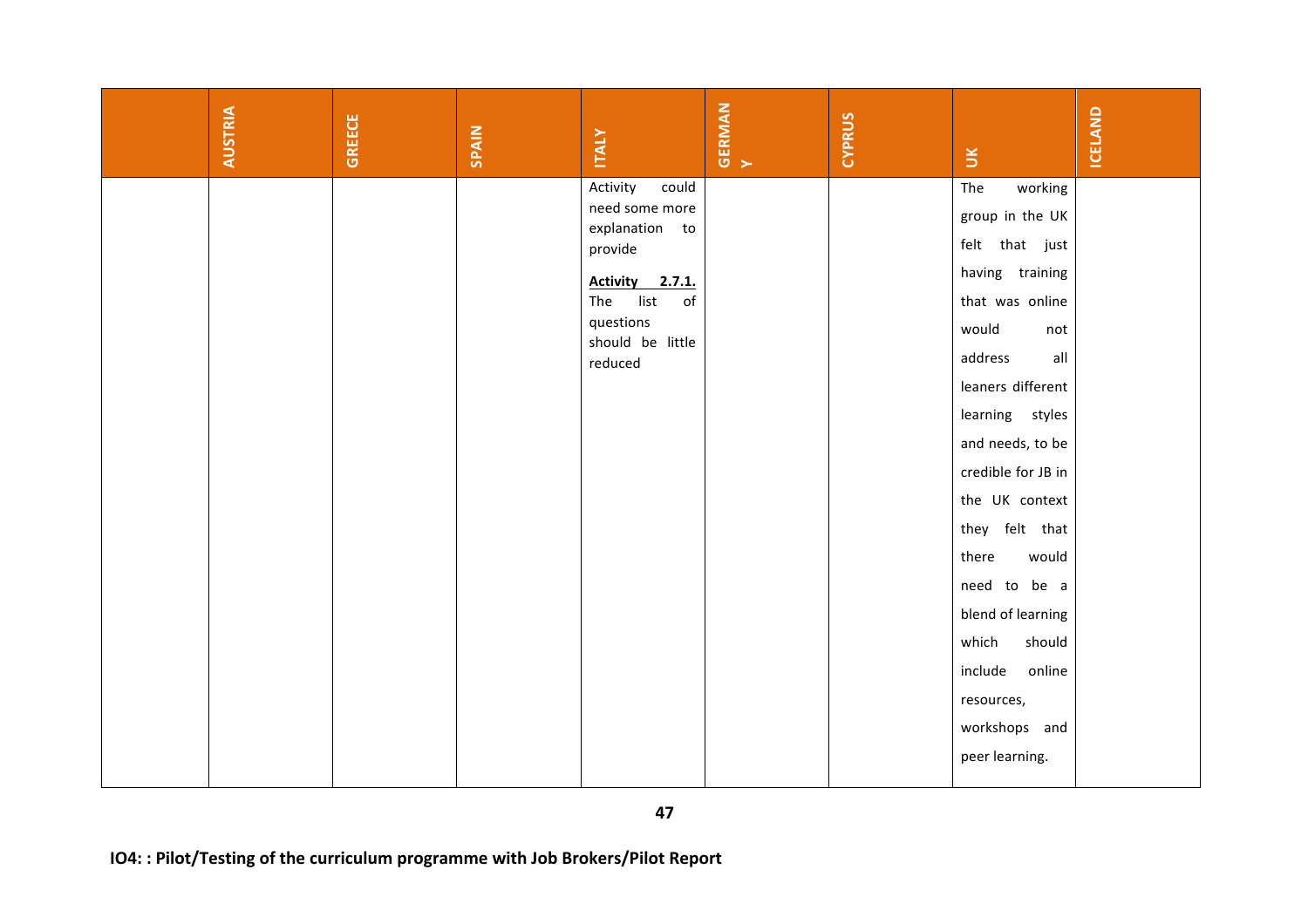| <b>AUSTRIA</b>                                                                      | <b>GREECE</b> | SPAIN | <b>ITALY</b> | <b>GERMAN</b><br>Y | CYPRUS | $\leq$                   | ICELAND |  |  |
|-------------------------------------------------------------------------------------|---------------|-------|--------------|--------------------|--------|--------------------------|---------|--|--|
|                                                                                     |               |       |              |                    |        | <b>Activity</b><br>2.3.3 |         |  |  |
|                                                                                     |               |       |              |                    |        | might<br>be              |         |  |  |
|                                                                                     |               |       |              |                    |        | difficult<br>for         |         |  |  |
|                                                                                     |               |       |              |                    |        | inexperienced            |         |  |  |
|                                                                                     |               |       |              |                    |        | job brokers to           |         |  |  |
|                                                                                     |               |       |              |                    |        | complete                 |         |  |  |
|                                                                                     |               |       |              |                    |        | Activity 2.3.2           |         |  |  |
|                                                                                     |               |       |              |                    |        | needs to be re-          |         |  |  |
|                                                                                     |               |       |              |                    |        | written- doesn't         |         |  |  |
|                                                                                     |               |       |              |                    |        | make sense, it           |         |  |  |
|                                                                                     |               |       |              |                    |        | should be asking         |         |  |  |
|                                                                                     |               |       |              |                    |        | how the job              |         |  |  |
|                                                                                     |               |       |              |                    |        | broker currently         |         |  |  |
|                                                                                     |               |       |              |                    |        | does this and            |         |  |  |
|                                                                                     |               |       |              |                    |        | upload<br>some           |         |  |  |
|                                                                                     |               |       |              |                    |        | evidence<br>or           |         |  |  |
|                                                                                     |               |       |              |                    |        | examples,<br>as          |         |  |  |
|                                                                                     |               |       |              |                    |        | surely there is          |         |  |  |
|                                                                                     |               |       |              |                    |        | an assumption            |         |  |  |
|                                                                                     |               |       |              |                    |        | that they are            |         |  |  |
|                                                                                     |               |       |              |                    |        | currently doing          |         |  |  |
| 48<br>IO4:: Pilot/Testing of the curriculum programme with Job Brokers/Pilot Report |               |       |              |                    |        |                          |         |  |  |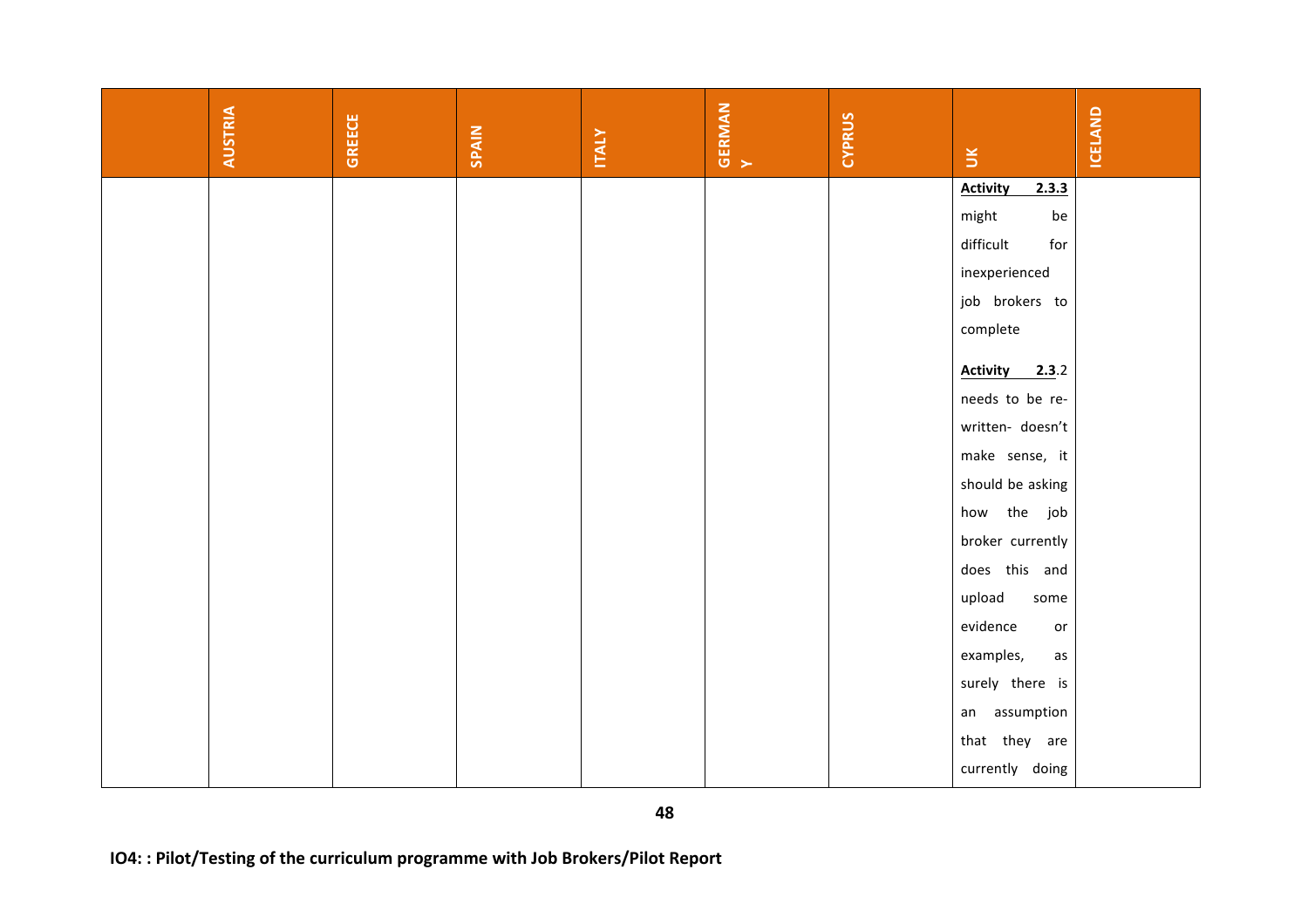|                                       | <b>AUSTRIA</b>                                                                      | <b>GREECE</b>      | SPAIN | <b>ITALY</b>      | <b>GERMAN</b><br>Y | CYPRUS | $\preceq$                        | ICELAND |  |
|---------------------------------------|-------------------------------------------------------------------------------------|--------------------|-------|-------------------|--------------------|--------|----------------------------------|---------|--|
|                                       |                                                                                     |                    |       |                   |                    |        | this as part of                  |         |  |
|                                       |                                                                                     |                    |       |                   |                    |        | their role?                      |         |  |
|                                       |                                                                                     |                    |       |                   |                    |        | Lots of group                    |         |  |
|                                       |                                                                                     |                    |       |                   |                    |        | activity<br>and                  |         |  |
|                                       |                                                                                     |                    |       |                   |                    |        | discussions that                 |         |  |
|                                       |                                                                                     |                    |       |                   |                    |        | do not work in                   |         |  |
|                                       |                                                                                     |                    |       |                   |                    |        | online<br>the                    |         |  |
|                                       |                                                                                     |                    |       |                   |                    |        | context                          |         |  |
|                                       |                                                                                     |                    |       |                   |                    |        |                                  |         |  |
|                                       |                                                                                     |                    |       |                   |                    |        | Criteria<br>in                   |         |  |
|                                       |                                                                                     |                    |       |                   |                    |        | Module 2 and in                  |         |  |
|                                       |                                                                                     |                    |       |                   |                    |        | Module 4 are                     |         |  |
|                                       |                                                                                     |                    |       |                   |                    |        | duplicated how<br>would these be |         |  |
|                                       |                                                                                     |                    |       |                   |                    |        | cross-                           |         |  |
|                                       |                                                                                     |                    |       |                   |                    |        | referenced?                      |         |  |
|                                       |                                                                                     |                    |       |                   |                    |        |                                  |         |  |
| Workbook 4                            | 3.3.1<br><b>Activity</b>                                                            | There could be     |       | The description   |                    |        | Probably<br>this                 |         |  |
| MODULE 3 -                            | could<br>be                                                                         | more activities    |       | of LOs should be  |                    |        | module would                     |         |  |
| <b>WORKING</b><br><b>WITH</b><br>JOB- | structured                                                                          | concerning the     |       | reviewed          |                    |        | need to be re-                   |         |  |
| <b>SEEKERS</b>                        | clearer<br>and                                                                      | networking         |       | "able<br>avoiding |                    |        | written for the                  |         |  |
|                                       | more restricted                                                                     | since it is a very |       | to''<br>for       |                    |        | UK job broker                    |         |  |
|                                       | 49<br>IO4:: Pilot/Testing of the curriculum programme with Job Brokers/Pilot Report |                    |       |                   |                    |        |                                  |         |  |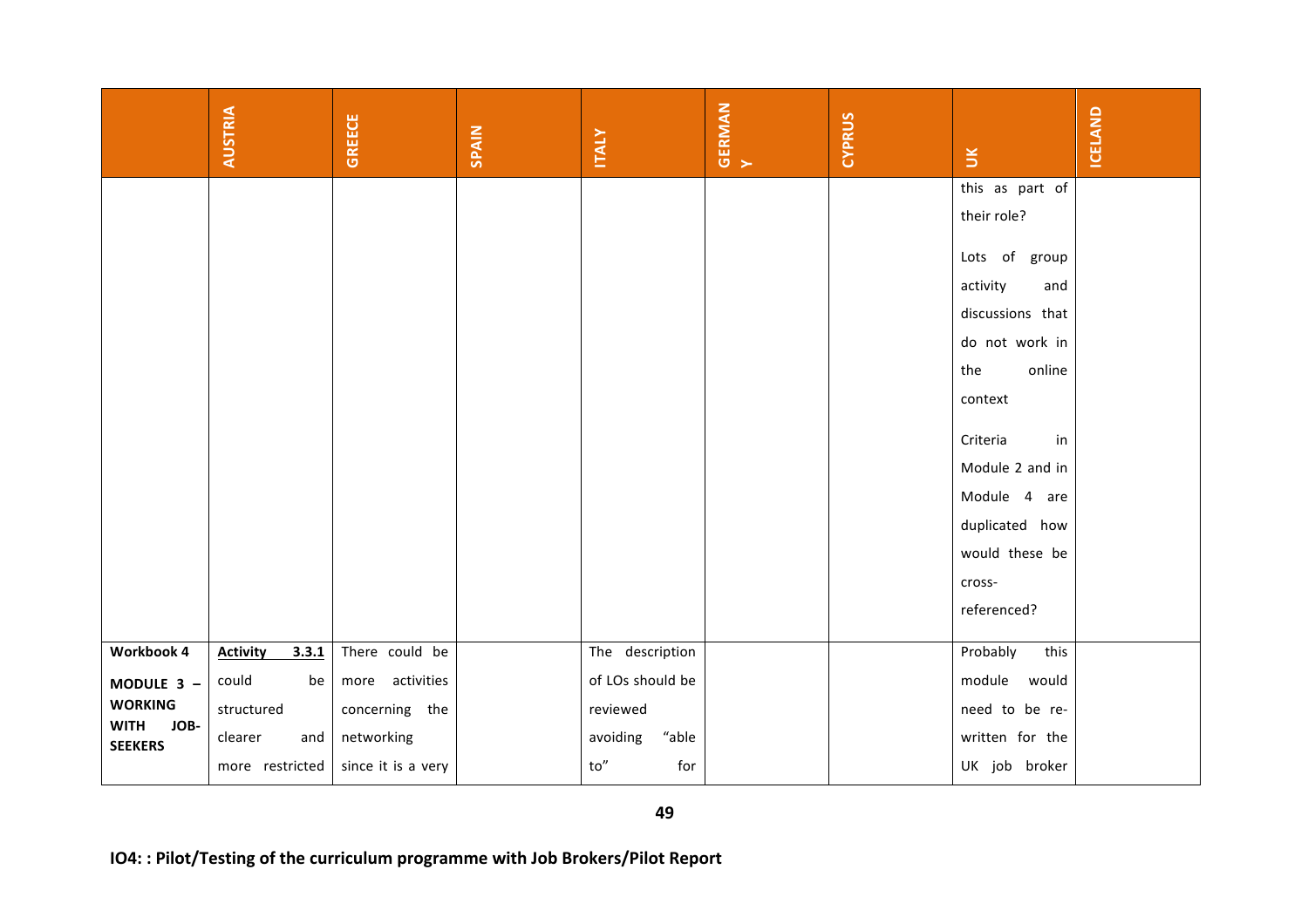|                                                                                     | <b>AUSTRIA</b>       | <b>GREECE</b>    | SPAIN | <b>ITALY</b>       | <b>GERMAN</b><br>Y | CYPRUS | $\leq$            | ICELAND |  |
|-------------------------------------------------------------------------------------|----------------------|------------------|-------|--------------------|--------------------|--------|-------------------|---------|--|
|                                                                                     | a little bit. In the | important        |       | skills/abilities   |                    |        | the<br>role;      |         |  |
|                                                                                     | expanses of the      | activity<br>and  |       | description and    |                    |        | vocabulary,       |         |  |
|                                                                                     | internet<br>the      | somewhat new     |       | "knows"<br>for     |                    |        | terminology       |         |  |
|                                                                                     | topic                | to most of the   |       | knowledge          |                    |        | were confusing    |         |  |
|                                                                                     | "empowerment         | participants of  |       | description        |                    |        | talked<br>and     |         |  |
|                                                                                     | " is very broad      | the<br>pilot     |       | Some LOs for i.e.  |                    |        | about counsellor  |         |  |
|                                                                                     | and most of the      | sessions. Some   |       | "Able<br>to        |                    |        | and<br>career     |         |  |
|                                                                                     | available            | studies<br>case  |       | communicate        |                    |        | which<br>actually |         |  |
|                                                                                     | contents<br>deal     | and/or examples  |       | effectively and    |                    |        | to two<br>relate  |         |  |
|                                                                                     | with                 | as well as maybe |       | resolve<br>to      |                    |        | different<br>very |         |  |
|                                                                                     | empowerment          | some tips and    |       | conflicts (Active  |                    |        | occupational      |         |  |
|                                                                                     | of people with       | hints on how to  |       | listening,         |                    |        | areas in the UK   |         |  |
|                                                                                     | disabilities.        | have<br>a        |       | inspiring          |                    |        | and would have    |         |  |
|                                                                                     | Therefor             | successful       |       | conversation)";    |                    |        | negative          |         |  |
|                                                                                     | participants         | orientation      |       | "Able to self-     |                    |        | connotations      |         |  |
|                                                                                     | could easily feel    | concerning       |       | reflect his/her    |                    |        | when<br>dealing   |         |  |
|                                                                                     | overstrained. A      | networking.      |       | work"; "Able to    |                    |        | with job seekers. |         |  |
|                                                                                     | links<br>few<br>. or | Furthermore      |       | encourage and      |                    |        | The<br>content,   |         |  |
|                                                                                     | recommended          | module<br>this   |       | stabilise<br>the   |                    |        | although<br>very  |         |  |
|                                                                                     | literature could     | could be a bit   |       | client"<br>have    |                    |        | relevant,<br>was  |         |  |
|                                                                                     | be helpful.          | more focused on  |       | felt<br>been<br>as |                    |        | somewhat          |         |  |
| 50<br>IO4:: Pilot/Testing of the curriculum programme with Job Brokers/Pilot Report |                      |                  |       |                    |                    |        |                   |         |  |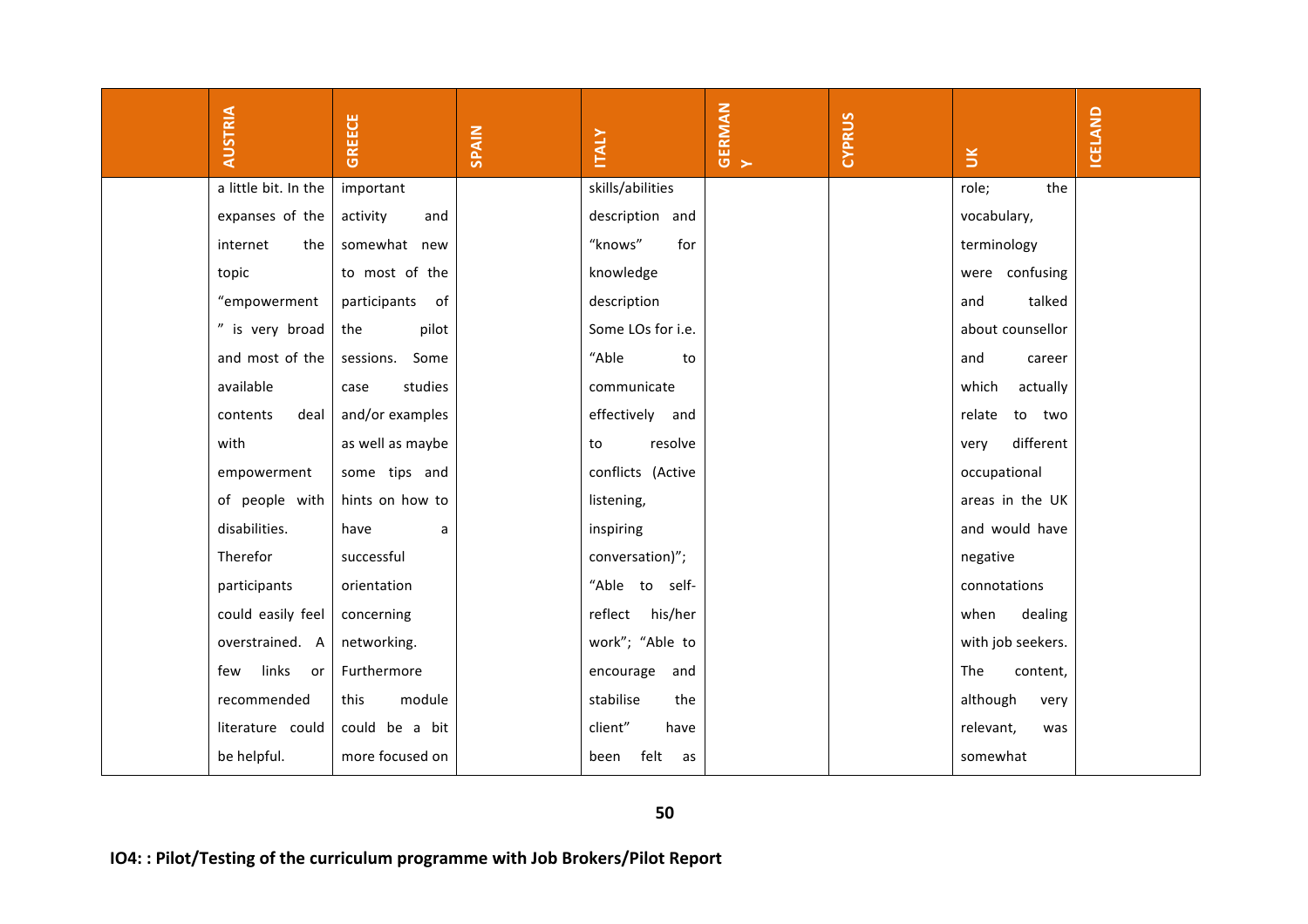|                                                                                     | <b>AUSTRIA</b>  | <b>GREECE</b>    | SPAIN | <b>ITALY</b>           | <b>GERMAN</b><br>Y | <b>CYPRUS</b> | $\leq$              | ICELAND |  |  |
|-------------------------------------------------------------------------------------|-----------------|------------------|-------|------------------------|--------------------|---------------|---------------------|---------|--|--|
|                                                                                     | Activity 3.4.1  | to<br>how        |       | "transversal"          |                    |               | negative<br>when    |         |  |  |
|                                                                                     | The<br>same     | psychogically    |       | and<br>not             |                    |               | speaking about      |         |  |  |
|                                                                                     | for<br>accounts | support          |       | specifically           |                    |               | job seekers .e.g.   |         |  |  |
|                                                                                     | activity 3.4.1. | demotivated      |       | related to this        |                    |               | "People<br>who      |         |  |  |
|                                                                                     |                 | and frustrated   |       | Module. In case,       |                    |               | have particularly   |         |  |  |
|                                                                                     |                 | potential        |       | they need to be        |                    |               | difficult life- and |         |  |  |
|                                                                                     |                 | employees and    |       | reviewed<br>with       |                    |               | working             |         |  |  |
|                                                                                     |                 | what are the     |       | the target group       |                    |               | conditions<br>are   |         |  |  |
|                                                                                     |                 | paths<br>that    |       | specification.         |                    |               | suffering from      |         |  |  |
|                                                                                     |                 | should<br>be     |       | Activity 3.3.1.        |                    |               | the injustice of    |         |  |  |
|                                                                                     |                 | followed<br>in   |       | specific<br>Some       |                    |               | their situation     |         |  |  |
|                                                                                     |                 | order to<br>help |       | links/references       |                    |               | (low power and      |         |  |  |
|                                                                                     |                 | them.            |       | on the matter          |                    |               | authority,<br>low   |         |  |  |
|                                                                                     |                 |                  |       | (empowerment)          |                    |               | prosperity) and     |         |  |  |
|                                                                                     |                 |                  |       | could be useful        |                    |               | internalize<br>this |         |  |  |
|                                                                                     |                 |                  |       | to highlight           |                    |               | as their own        |         |  |  |
|                                                                                     |                 |                  |       | <b>Activity</b> 3.4.1. |                    |               | inability or their  |         |  |  |
|                                                                                     |                 |                  |       | specific<br>Some       |                    |               | failure.<br>own     |         |  |  |
|                                                                                     |                 |                  |       | links/references       |                    |               | Probably<br>they    |         |  |  |
|                                                                                     |                 |                  |       | on the matter          |                    |               | don't have a        |         |  |  |
|                                                                                     |                 |                  |       | (Conversational        |                    |               | feeling to be on    |         |  |  |
| 51<br>IO4:: Pilot/Testing of the curriculum programme with Job Brokers/Pilot Report |                 |                  |       |                        |                    |               |                     |         |  |  |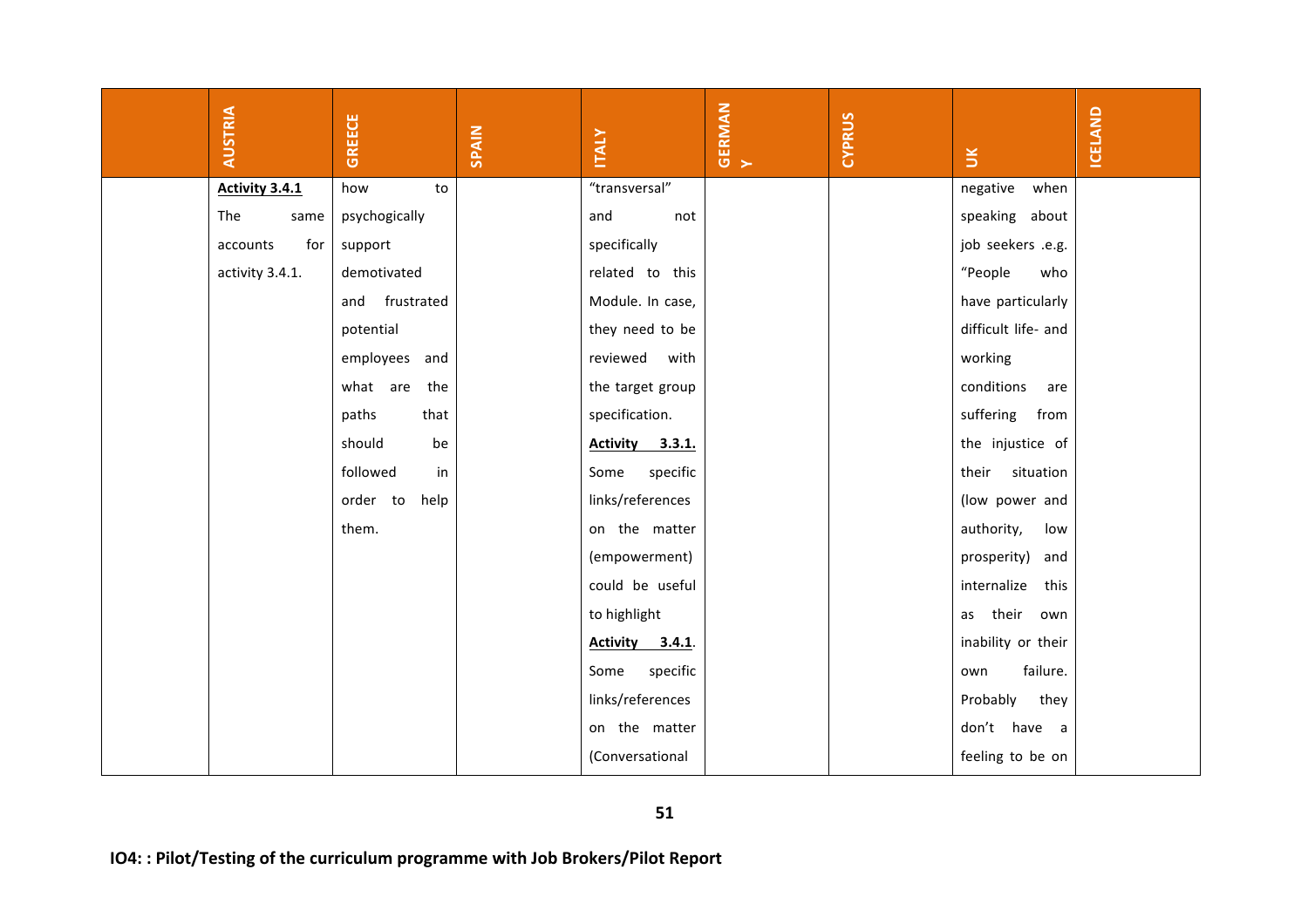| <b>AUSTRIA</b> | <b>GREECE</b> | SPAIN | <b>ITALY</b>                                                                  | <b>GERMAN</b><br>Y | <b>CYPRUS</b> | $\leq$             | ICELAND |
|----------------|---------------|-------|-------------------------------------------------------------------------------|--------------------|---------------|--------------------|---------|
|                |               |       | skills are key to                                                             |                    |               | the winning side   |         |
|                |               |       | consistently<br>a                                                             |                    |               | of the life."      |         |
|                |               |       | successful                                                                    |                    |               | Also some very     |         |
|                |               |       | counselling)                                                                  |                    |               | general            |         |
|                |               |       | could be useful                                                               |                    |               | assumptions        |         |
|                |               |       | to highlight                                                                  |                    |               | made about job     |         |
|                |               |       | clear<br>Α                                                                    |                    |               | seekers            |         |
|                |               |       | specification of                                                              |                    |               |                    |         |
|                |               |       | the "level<br>of                                                              |                    |               | Narrative<br>and   |         |
|                |               |       | entrance" to the                                                              |                    |               | explanations did   |         |
|                |               |       | should<br>course                                                              |                    |               | not flow well      |         |
|                |               |       | be provided as                                                                |                    |               | and<br>were        |         |
|                |               |       | some Activities                                                               |                    |               | confusing          |         |
|                |               |       | (3.3.2.; 3.5.1.;                                                              |                    |               | looking like large |         |
|                |               |       | 3.5.3; 3.5.4) can                                                             |                    |               | pieces of text     |         |
|                |               |       | be difficult to                                                               |                    |               | had been lifted    |         |
|                |               |       | develop for 4/5                                                               |                    |               | from<br>quite      |         |
|                |               |       | EQF                                                                           |                    |               | formal or clinical |         |
|                |               |       |                                                                               |                    |               | text,<br>whereas   |         |
|                |               |       |                                                                               |                    |               | others seemed      |         |
|                |               |       |                                                                               |                    |               | much<br>more       |         |
|                |               |       |                                                                               |                    |               | general<br>e.g.    |         |
|                |               |       | 52                                                                            |                    |               |                    |         |
|                |               |       | IO4:: Pilot/Testing of the curriculum programme with Job Brokers/Pilot Report |                    |               |                    |         |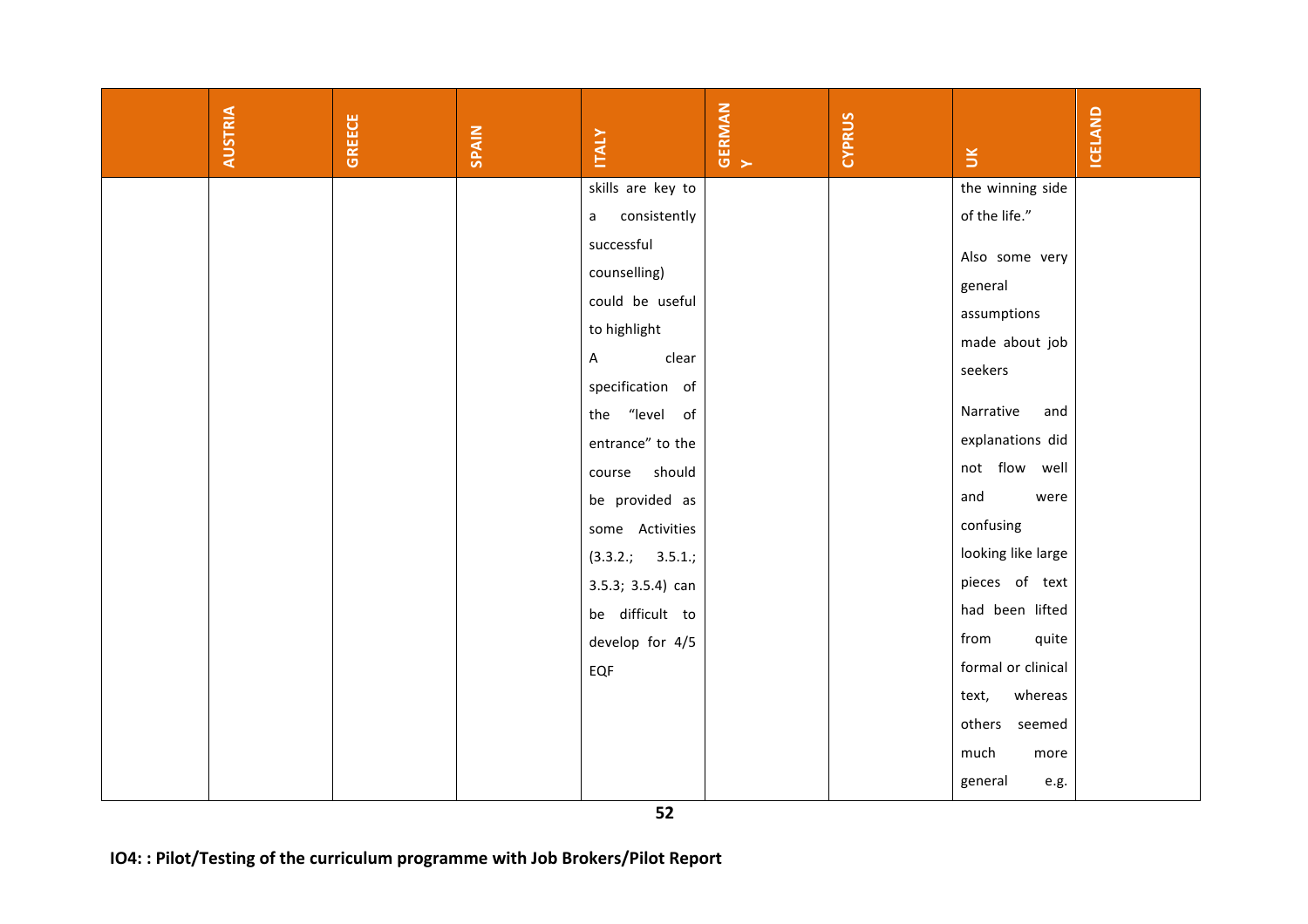|                                                                                     | <b>AUSTRIA</b> | <b>GREECE</b> | SPAIN | <b>ITALY</b> | <b>GERMAN</b><br>Y | <b>CYPRUS</b> | $\leq$                   | ICELAND |  |  |  |
|-------------------------------------------------------------------------------------|----------------|---------------|-------|--------------|--------------------|---------------|--------------------------|---------|--|--|--|
|                                                                                     |                |               |       |              |                    |               | 85 the<br>page           |         |  |  |  |
|                                                                                     |                |               |       |              |                    |               | narrative about          |         |  |  |  |
|                                                                                     |                |               |       |              |                    |               | empowerment              |         |  |  |  |
|                                                                                     |                |               |       |              |                    |               | compared<br>to           |         |  |  |  |
|                                                                                     |                |               |       |              |                    |               | page 87 final            |         |  |  |  |
|                                                                                     |                |               |       |              |                    |               | paragraph!!              |         |  |  |  |
|                                                                                     |                |               |       |              |                    |               | Nothing                  |         |  |  |  |
|                                                                                     |                |               |       |              |                    |               | mentioned<br>in          |         |  |  |  |
|                                                                                     |                |               |       |              |                    |               | module<br>this           |         |  |  |  |
|                                                                                     |                |               |       |              |                    |               | about after care         |         |  |  |  |
|                                                                                     |                |               |       |              |                    |               | ongoing<br>or            |         |  |  |  |
|                                                                                     |                |               |       |              |                    |               | process<br>review        |         |  |  |  |
|                                                                                     |                |               |       |              |                    |               | working<br>when          |         |  |  |  |
|                                                                                     |                |               |       |              |                    |               | with job seekers         |         |  |  |  |
|                                                                                     |                |               |       |              |                    |               | <b>Activity</b><br>3.5.1 |         |  |  |  |
|                                                                                     |                |               |       |              |                    |               | SWOT analysis            |         |  |  |  |
|                                                                                     |                |               |       |              |                    |               | an assumption            |         |  |  |  |
|                                                                                     |                |               |       |              |                    |               | that<br>everyone         |         |  |  |  |
|                                                                                     |                |               |       |              |                    |               | will know what           |         |  |  |  |
|                                                                                     |                |               |       |              |                    |               | this is.                 |         |  |  |  |
|                                                                                     |                |               |       |              |                    |               |                          |         |  |  |  |
| 53<br>IO4:: Pilot/Testing of the curriculum programme with Job Brokers/Pilot Report |                |               |       |              |                    |               |                          |         |  |  |  |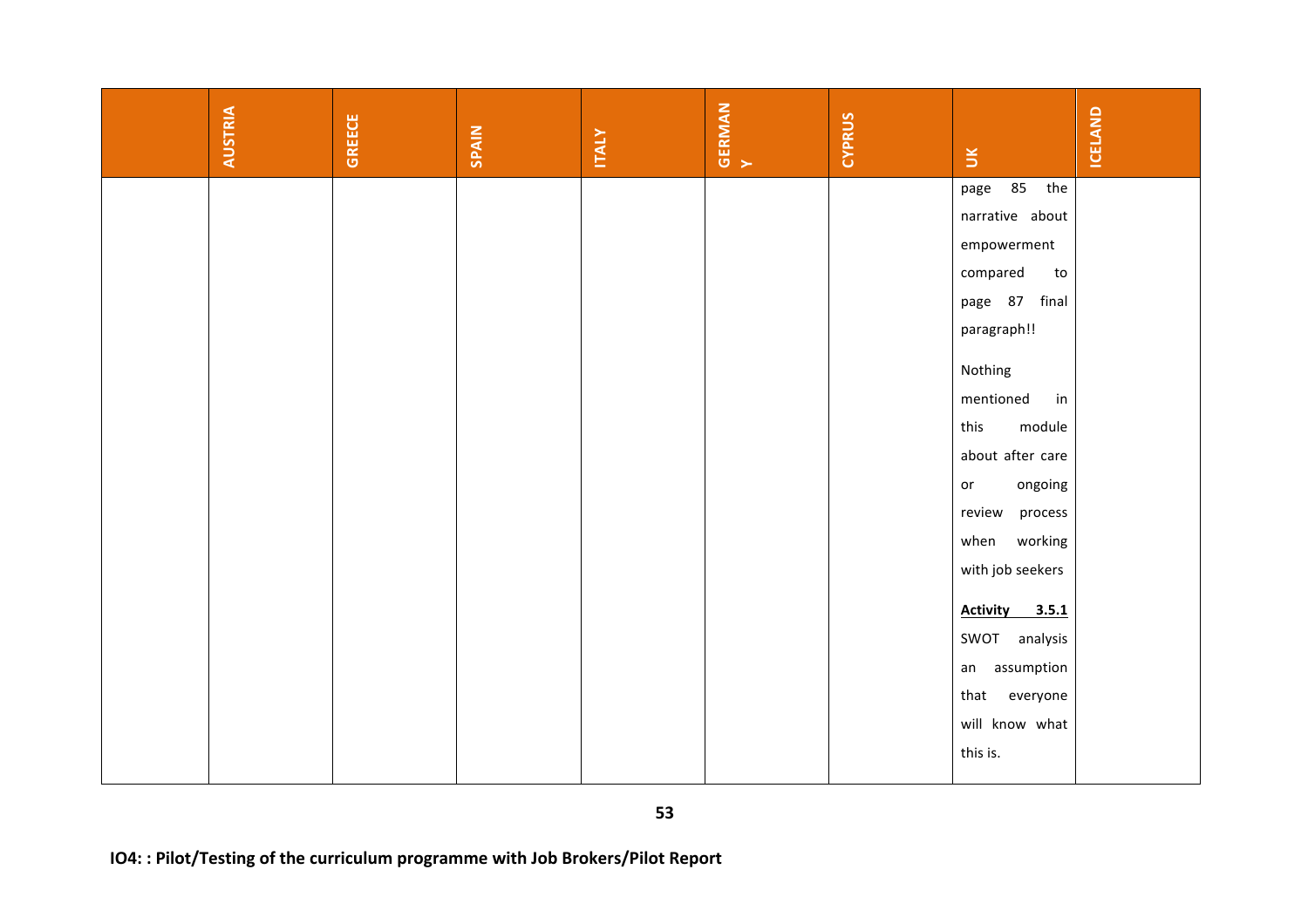|                                                                                     | <b>AUSTRIA</b> | <b>GREECE</b> | SPAIN | <b>ITALY</b> | <b>GERMAN</b><br>Y | <b>CYPRUS</b> | $\leq$            | ICELAND |  |  |
|-------------------------------------------------------------------------------------|----------------|---------------|-------|--------------|--------------------|---------------|-------------------|---------|--|--|
|                                                                                     |                |               |       |              |                    |               | . The Annex 1 -   |         |  |  |
|                                                                                     |                |               |       |              |                    |               | self-<br>the      |         |  |  |
|                                                                                     |                |               |       |              |                    |               | assessment for    |         |  |  |
|                                                                                     |                |               |       |              |                    |               | the job seeker,   |         |  |  |
|                                                                                     |                |               |       |              |                    |               | in module 3,      |         |  |  |
|                                                                                     |                |               |       |              |                    |               | needs to<br>be    |         |  |  |
|                                                                                     |                |               |       |              |                    |               | removed<br>or     |         |  |  |
|                                                                                     |                |               |       |              |                    |               | replaced<br>with  |         |  |  |
|                                                                                     |                |               |       |              |                    |               | something<br>less |         |  |  |
|                                                                                     |                |               |       |              |                    |               | complex, more     |         |  |  |
|                                                                                     |                |               |       |              |                    |               | positive and less |         |  |  |
|                                                                                     |                |               |       |              |                    |               | HR looking, also  |         |  |  |
|                                                                                     |                |               |       |              |                    |               | shouldn't you be  |         |  |  |
|                                                                                     |                |               |       |              |                    |               | asking the job    |         |  |  |
|                                                                                     |                |               |       |              |                    |               | broker what is    |         |  |  |
|                                                                                     |                |               |       |              |                    |               | currently used    |         |  |  |
|                                                                                     |                |               |       |              |                    |               | to assess their   |         |  |  |
|                                                                                     |                |               |       |              |                    |               | clients<br>but    |         |  |  |
|                                                                                     |                |               |       |              |                    |               | should ask for    |         |  |  |
|                                                                                     |                |               |       |              |                    |               | an example of     |         |  |  |
|                                                                                     |                |               |       |              |                    |               | what is currently |         |  |  |
| 54<br>IO4:: Pilot/Testing of the curriculum programme with Job Brokers/Pilot Report |                |               |       |              |                    |               |                   |         |  |  |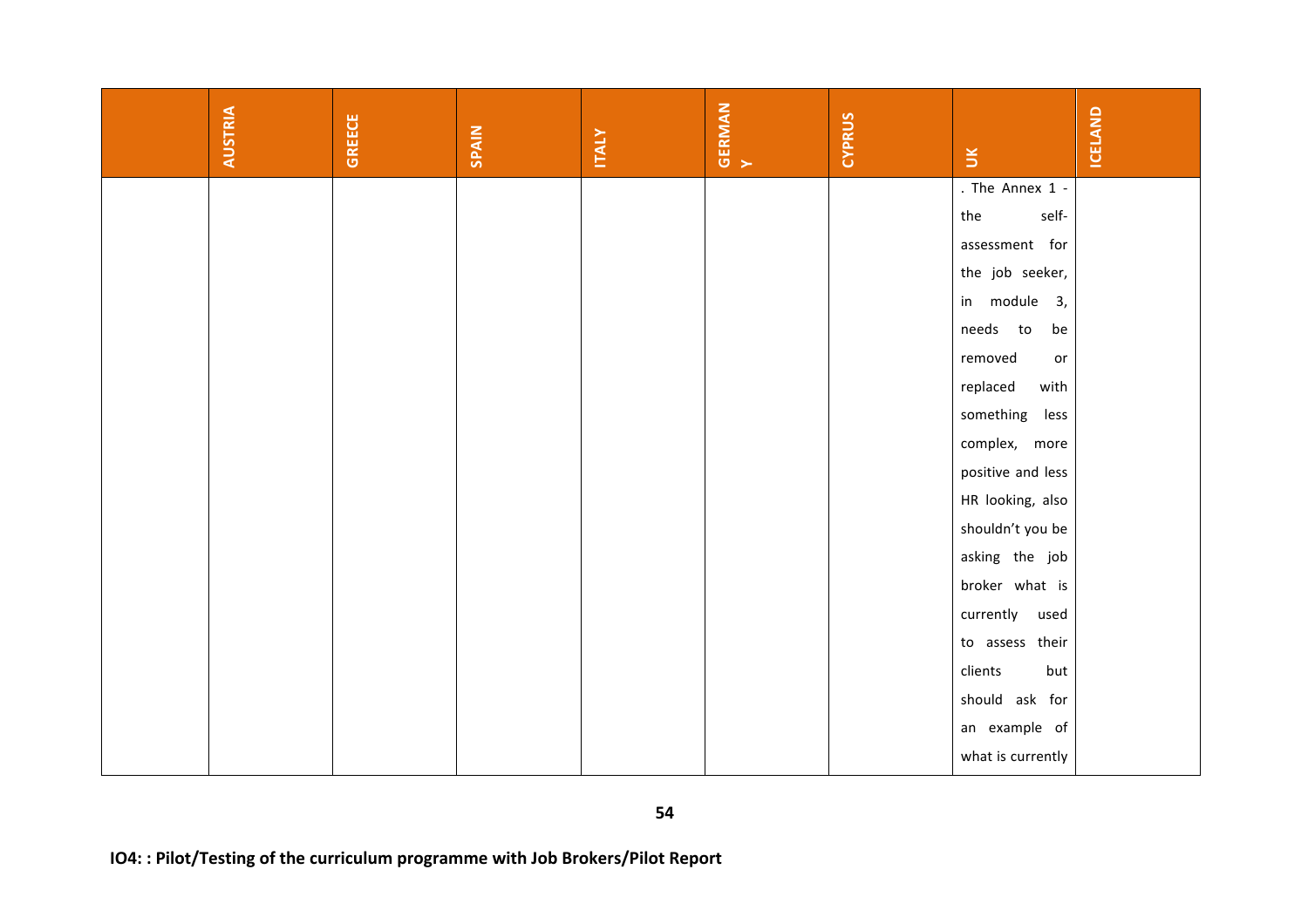|                                | <b>AUSTRIA</b>                                                                | GREECE             | SPAIN | <b>ITALY</b>         | <b>GERMAN</b><br>Y | CYPRUS | $\leq$             | ICELAND |
|--------------------------------|-------------------------------------------------------------------------------|--------------------|-------|----------------------|--------------------|--------|--------------------|---------|
|                                |                                                                               |                    |       |                      |                    |        | used, how and      |         |
|                                |                                                                               |                    |       |                      |                    |        | when it is used    |         |
|                                |                                                                               |                    |       |                      |                    |        | and who reviews    |         |
|                                |                                                                               |                    |       |                      |                    |        | their              |         |
|                                |                                                                               |                    |       |                      |                    |        | progression?       |         |
| <b>Workbook 5</b>              | Proposition for                                                               | There should be    |       | For<br>the           |                    |        | Module 4 was       |         |
|                                | activity 4.3.2.:                                                              | more narrative     |       | description<br>of    |                    |        | supposed to be     |         |
| MODULE 4 -<br><b>EFFECTIVE</b> | Maybe a good                                                                  | order<br>for<br>in |       | LOs the starting     |                    |        | about<br>Case      |         |
| <b>CASE</b>                    | idea to expand it $ $                                                         | them to<br>get     |       | word                 |                    |        | management -       |         |
| <b>MANAGEME</b><br><b>NT</b>   | specific<br>to                                                                | more prepared      |       | "demonstrate"        |                    |        | perhaps the title  |         |
|                                | counselling                                                                   | and understand     |       | is not adequate      |                    |        |                    |         |
|                                |                                                                               |                    |       |                      |                    |        | is wrong? It       |         |
|                                | offers<br>for                                                                 | better<br>the      |       | for the Italian      |                    |        | seemed<br>that     |         |
|                                | specific                                                                      | concept of each    |       | context<br>to        |                    |        | there were 3       |         |
|                                | problems                                                                      | unit<br>of<br>the  |       | describe             |                    |        | different things   |         |
|                                | (Debts,                                                                       | module.            |       | skills/abilities. It |                    |        | in this module     |         |
|                                | assistance<br>for                                                             |                    |       | is<br>more           |                    |        | perhaps<br>which   |         |
|                                | homeless                                                                      |                    |       | adequate<br>to       |                    |        | should<br>be<br>in |         |
|                                | people,<br>legal                                                              |                    |       | have<br>an           |                    |        | smaller<br>3       |         |
|                                | advice etc.)                                                                  |                    |       | infinitive<br>verb   |                    |        | separate           |         |
|                                | In activity 4.6.2.                                                            |                    |       | "an<br>explaining    |                    |        | modules:           |         |
|                                | the task was                                                                  |                    |       | action"<br>(i.e.     |                    |        | $\bullet$ Case     |         |
|                                |                                                                               |                    |       | 55                   |                    |        |                    |         |
|                                | IO4:: Pilot/Testing of the curriculum programme with Job Brokers/Pilot Report |                    |       |                      |                    |        |                    |         |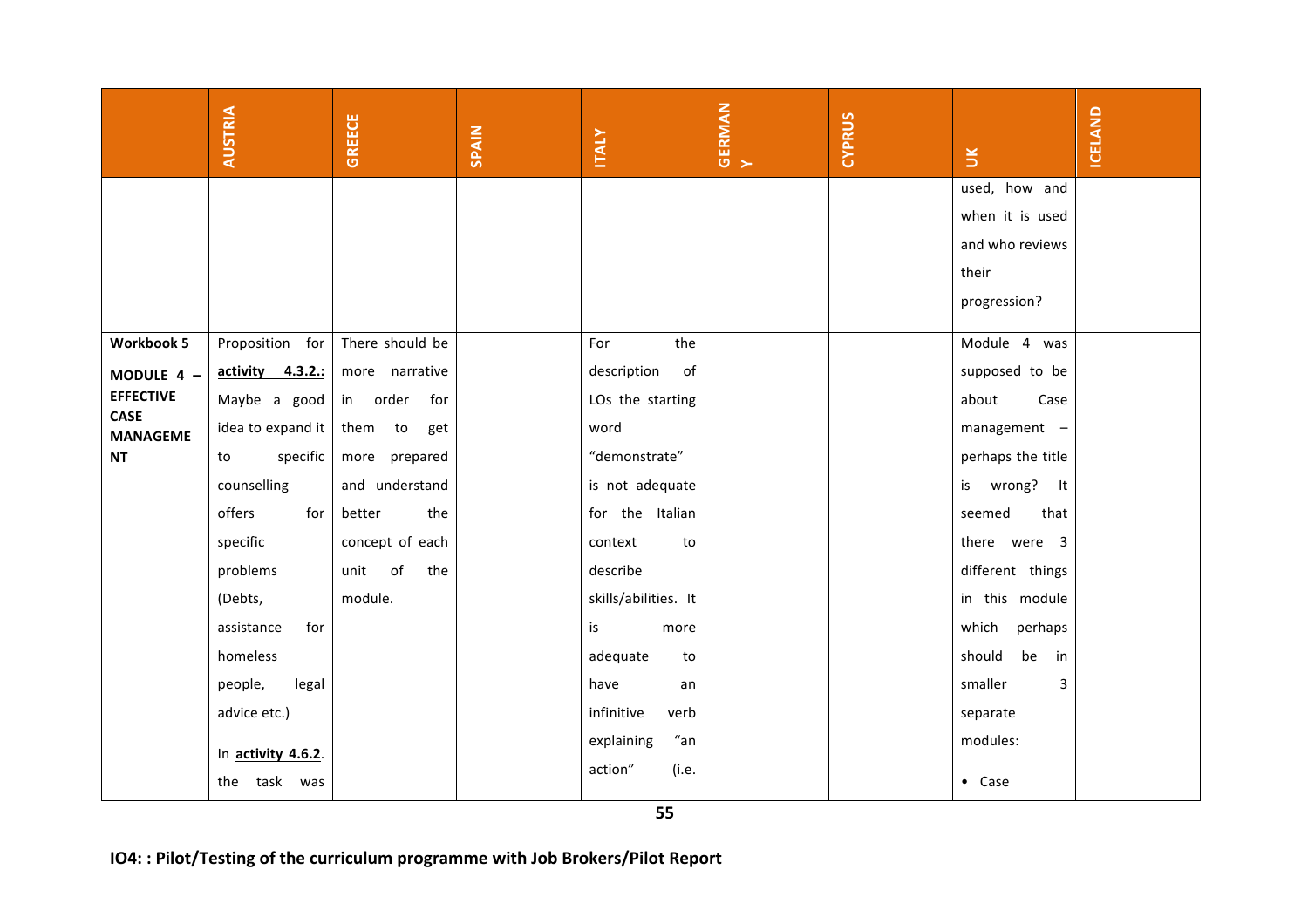| <b>AUSTRIA</b>                                                                                                                            | <b>GREECE</b> | SPAIN | <b>ITALY</b>                                                                                                                                                                                                                                                                                                    | <b>GERMAN</b> | <b>CYPRUS</b> | $\leq$                                                                                                                                                                                                                                                        | ICELAND |
|-------------------------------------------------------------------------------------------------------------------------------------------|---------------|-------|-----------------------------------------------------------------------------------------------------------------------------------------------------------------------------------------------------------------------------------------------------------------------------------------------------------------|---------------|---------------|---------------------------------------------------------------------------------------------------------------------------------------------------------------------------------------------------------------------------------------------------------------|---------|
| praised, except<br>of the last part<br>(purpose, policy,<br>user<br>involvement)<br>because it could<br>be overstraining<br>for learners. |               |       | plan;<br>develop;<br>implement.<br>$etc$ )<br>As said above,<br>some LOs (for<br>i.e<br>"Demonstrate<br>effective<br>case<br>management by<br>responding<br>to<br>the needs of<br>service<br>users<br>providing<br>and<br>effective follow-<br>$up''$ ; "<br>Explain<br>the<br>main<br>principles<br>of<br>time |               |               | Management<br>• Professional<br>Development<br>and<br>Progression<br>for the Job<br>broker<br>• Customer<br>satisfaction,<br>feedback and<br>continuous<br>improvement<br>- this one<br>perhaps<br>being<br>as<br>previously<br>suggested for<br>those<br>how |         |
|                                                                                                                                           |               |       | management in<br>relation to the<br>role of the job                                                                                                                                                                                                                                                             |               |               | more<br>are<br>experienced<br>in the field,                                                                                                                                                                                                                   |         |
| IO4:: Pilot/Testing of the curriculum programme with Job Brokers/Pilot Report                                                             |               |       | 56                                                                                                                                                                                                                                                                                                              |               |               |                                                                                                                                                                                                                                                               |         |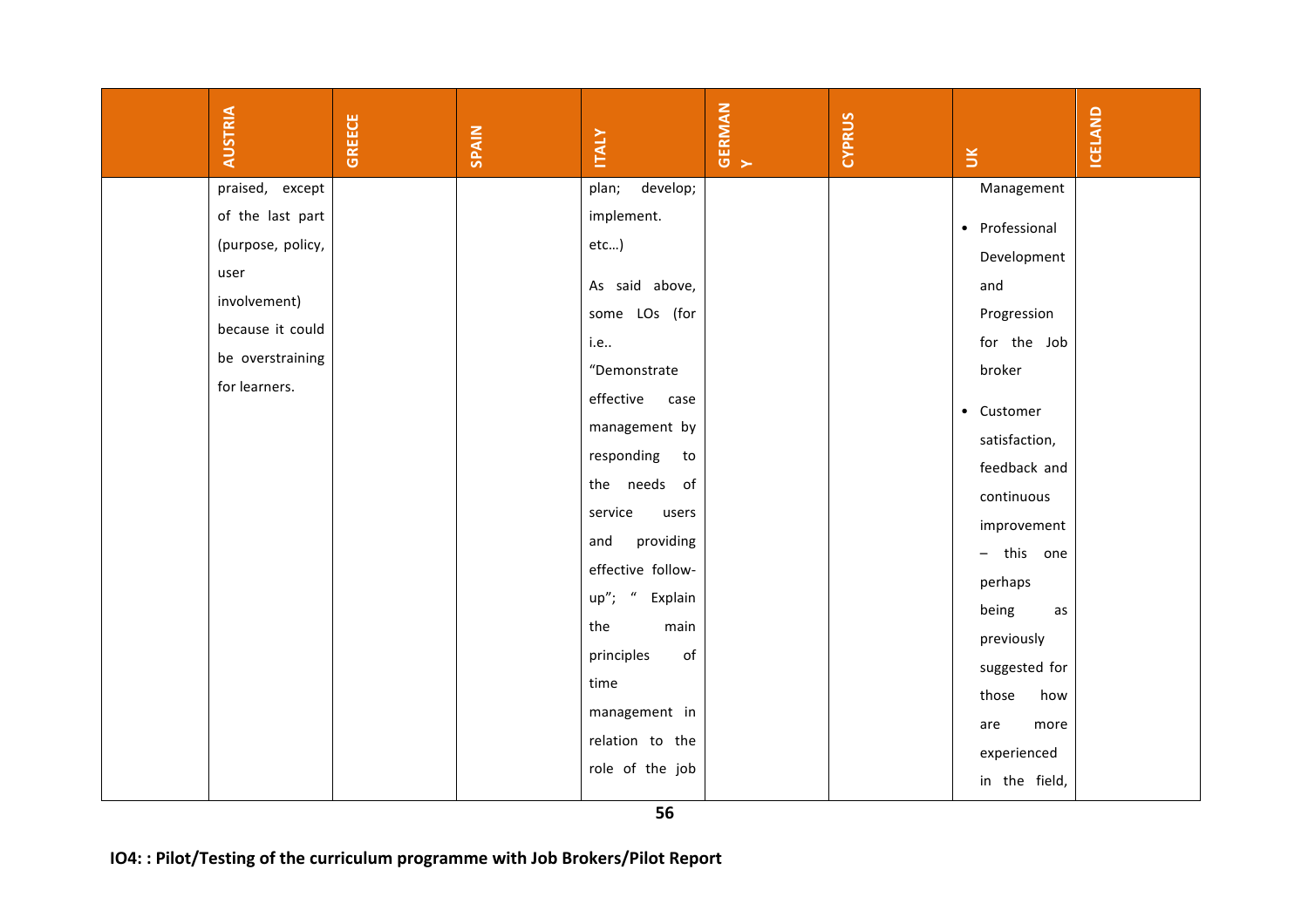| <b>AUSTRIA</b> | <b>GREECE</b> | SPAIN | <b>ITALY</b>                                                                        | <b>GERMAN</b><br>Y | <b>CYPRUS</b> | $\leq$                              | <b>ICELAND</b> |
|----------------|---------------|-------|-------------------------------------------------------------------------------------|--------------------|---------------|-------------------------------------|----------------|
|                |               |       | broker",<br>"Identify                                                               |                    |               | although<br>getting<br>$\mathsf{a}$ |                |
|                |               |       | suitable referral                                                                   |                    |               | client<br>to                        |                |
|                |               |       | partners<br>for                                                                     |                    |               | complete<br>$\mathsf{a}$            |                |
|                |               |       | signposting and                                                                     |                    |               | feedback                            |                |
|                |               |       | progression")                                                                       |                    |               | form might                          |                |
|                |               |       | could be hardly                                                                     |                    |               | be the norm                         |                |
|                |               |       | tested<br>and                                                                       |                    |               | evaluate<br>to                      |                |
|                |               |       | implemented                                                                         |                    |               | and monitor                         |                |
|                |               |       | within Italian job                                                                  |                    |               | that<br>how                         |                |
|                |               |       | brokerage                                                                           |                    |               | contributes                         |                |
|                |               |       | organisations                                                                       |                    |               | to CI is a task                     |                |
|                |               |       | working<br>with                                                                     |                    |               | at a much                           |                |
|                |               |       | public funding.                                                                     |                    |               | higher<br>level                     |                |
|                |               |       | cultural<br>For                                                                     |                    |               | in<br>most                          |                |
|                |               |       | the<br>reasons                                                                      |                    |               | organisations                       |                |
|                |               |       | idea/concept of                                                                     |                    |               | and requires                        |                |
|                |               |       | "effective case                                                                     |                    |               | specialist                          |                |
|                |               |       | management" is                                                                      |                    |               | skills and a                        |                |
|                |               |       | not so familiar                                                                     |                    |               | level<br>of                         |                |
|                |               |       | and used in the                                                                     |                    |               | authority to                        |                |
|                |               |       | 57<br>IO4:: Pilot/Testing of the curriculum programme with Job Brokers/Pilot Report |                    |               |                                     |                |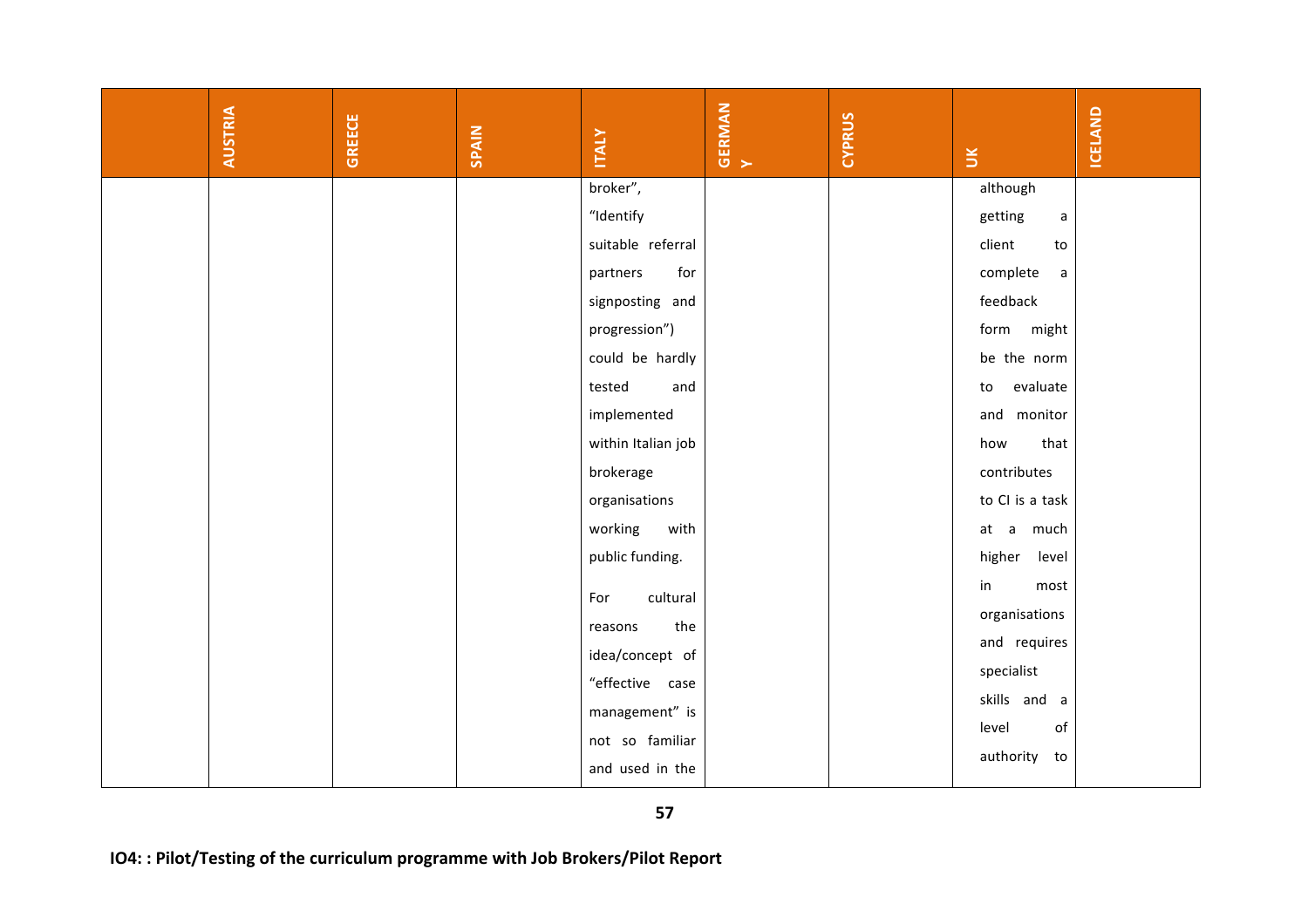| <b>AUSTRIA</b> | <b>GREECE</b> | SPAIN | <b>ITALY</b>                                                                                                                                                                                                                                                                            | <b>GERMAN</b> | <b>CYPRUS</b> | $\leq$                                                                                                                                                                                                                    | ICELAND |
|----------------|---------------|-------|-----------------------------------------------------------------------------------------------------------------------------------------------------------------------------------------------------------------------------------------------------------------------------------------|---------------|---------------|---------------------------------------------------------------------------------------------------------------------------------------------------------------------------------------------------------------------------|---------|
|                |               |       | Italian<br>context<br>brokerage<br>(job<br>agencies/organis<br>ations working<br>with<br>public<br>funding). It has<br>been felt as a<br>"transversal<br>approach/conte<br>nt" rather than a<br>stand-alone<br>module.<br>$\overline{A}$<br>further national<br>adaptation<br>of<br>the |               |               | make<br>changes<br>based on the<br>feedback.<br>Some of the<br>terminology<br>service<br>users<br>quite<br>was<br>clinical<br>The<br>activities<br>criteria<br>and<br>need to be re-<br>numbered<br>in<br>line with how a |         |
|                |               |       | framework/cont<br>ents could be<br>necessary<br><b>Activity</b><br>4.6.1<br>and 4.6.2 might<br>be difficult for<br>58                                                                                                                                                                   |               |               | similar learning<br>set of modules<br>criteria<br>and<br>would be set out<br>the<br>UK,<br>in<br>especially if this<br>is looking to get                                                                                  |         |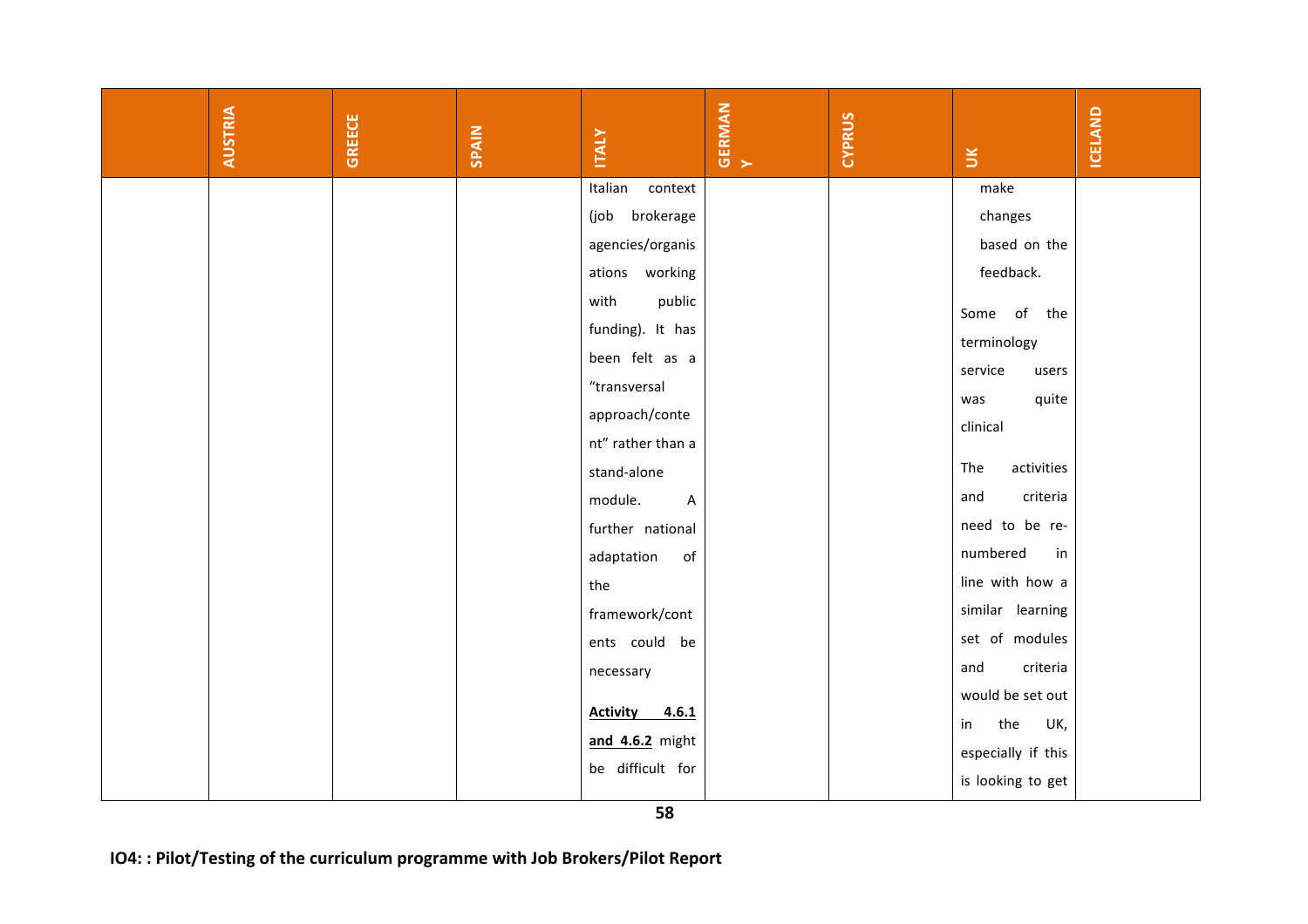| AUSTRIA | GREECE | SPAIN | <b>ITALY</b>                                                                  | <b>GERMAN</b><br>Y | <b>CYPRUS</b> | $\leq$                 | ICELAND |
|---------|--------|-------|-------------------------------------------------------------------------------|--------------------|---------------|------------------------|---------|
|         |        |       | inexperienced                                                                 |                    |               | accredited,            |         |
|         |        |       | job brokers to                                                                |                    |               | otherwise it is        |         |
|         |        |       | complete<br>(in                                                               |                    |               | unlikely that it       |         |
|         |        |       | Italy)                                                                        |                    |               | would be taken         |         |
|         |        |       | overall<br>An                                                                 |                    |               | seriously by an        |         |
|         |        |       | introduction                                                                  |                    |               | awarding body          |         |
|         |        |       | (classroom) to                                                                |                    |               | or the learners.       |         |
|         |        |       | the concept of                                                                |                    |               | Some of criteria       |         |
|         |        |       | "effective case                                                               |                    |               | are ambiguous          |         |
|         |        |       | management"                                                                   |                    |               | no. 4.7 do they        |         |
|         |        |       | should<br>be                                                                  |                    |               | policies<br>mean       |         |
|         |        |       |                                                                               |                    |               | and procedures?        |         |
|         |        |       | provided before                                                               |                    |               |                        |         |
|         |        |       | starting with the                                                             |                    |               | No. 4.6 should         |         |
|         |        |       | Module<br>$\overline{a}$                                                      |                    |               | be<br>this<br>in       |         |
|         |        |       | activities                                                                    |                    |               | module<br>$\mathbf{3}$ |         |
|         |        |       |                                                                               |                    |               | working with job       |         |
|         |        |       |                                                                               |                    |               | seekers<br>or          |         |
|         |        |       |                                                                               |                    |               | both<br>perhaps        |         |
|         |        |       |                                                                               |                    |               | and<br>crossed         |         |
|         |        |       |                                                                               |                    |               | referenced?            |         |
|         |        |       |                                                                               |                    |               | Too<br>many            |         |
|         |        |       | 59                                                                            |                    |               |                        |         |
|         |        |       | IO4:: Pilot/Testing of the curriculum programme with Job Brokers/Pilot Report |                    |               |                        |         |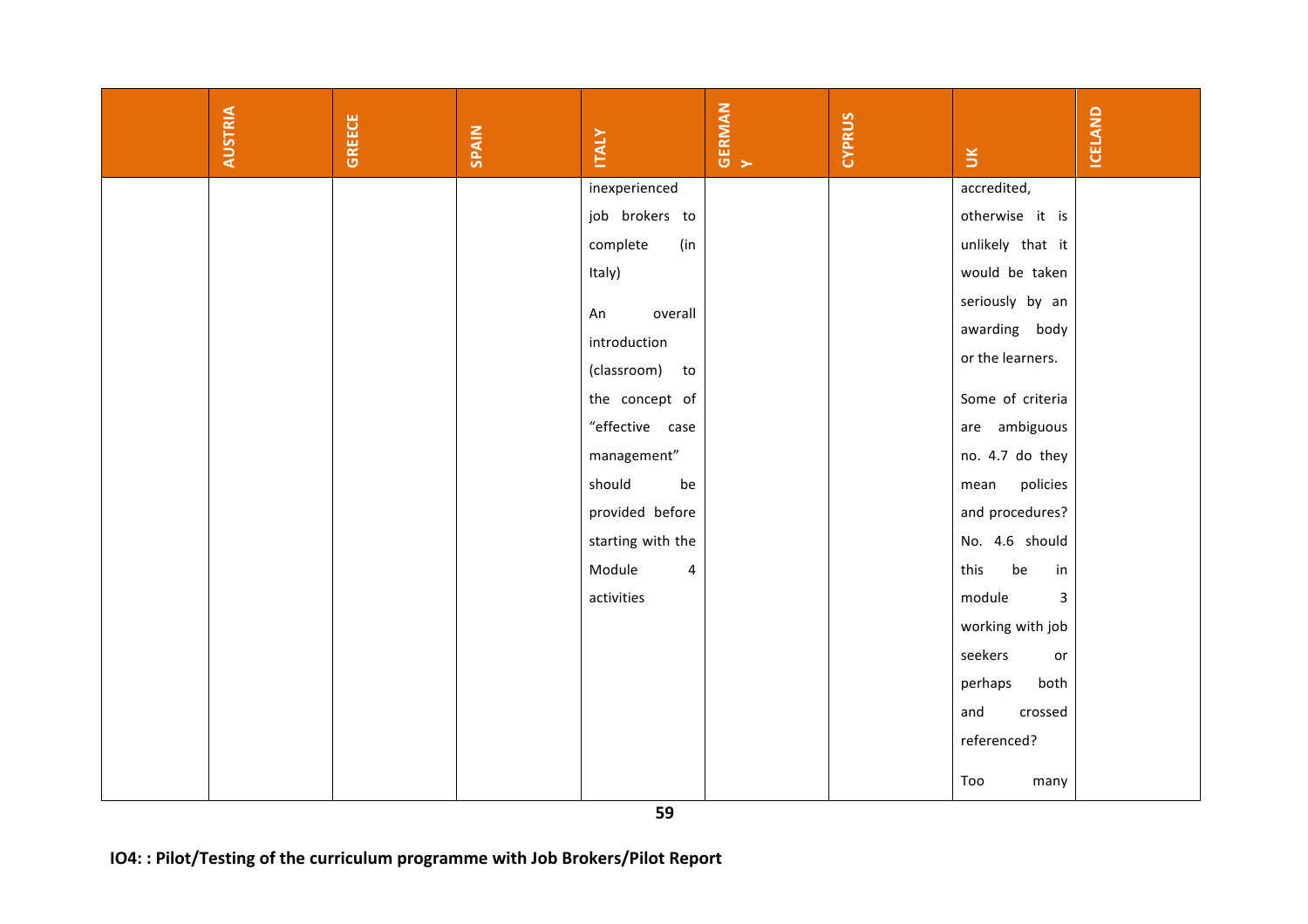| <b>AUSTRIA</b>                                             | <b>GREECE</b> | SPAIN                                                                         | <b>ITALY</b> | <b>GERMAN</b><br>Y | CYPRUS | $\leq$                             | ICELAND |
|------------------------------------------------------------|---------------|-------------------------------------------------------------------------------|--------------|--------------------|--------|------------------------------------|---------|
|                                                            |               |                                                                               |              |                    |        | activities some                    |         |
|                                                            |               |                                                                               |              |                    |        | would not load                     |         |
|                                                            |               |                                                                               |              |                    |        | properly, 4.5.1                    |         |
|                                                            |               |                                                                               |              |                    |        | not really clear                   |         |
|                                                            |               |                                                                               |              |                    |        | what is being                      |         |
|                                                            |               |                                                                               |              |                    |        | asked, 4.3.2 not                   |         |
|                                                            |               |                                                                               |              |                    |        | everyone<br>is                     |         |
|                                                            |               |                                                                               |              |                    |        | familiar with the                  |         |
|                                                            |               |                                                                               |              |                    |        | term VET (which                    |         |
|                                                            |               |                                                                               |              |                    |        | not used<br>is                     |         |
|                                                            |               |                                                                               |              |                    |        | widely in the                      |         |
|                                                            |               |                                                                               |              |                    |        | but<br>UK)<br>no                   |         |
|                                                            |               |                                                                               |              |                    |        | explanation,                       |         |
|                                                            |               |                                                                               |              |                    |        | some activities                    |         |
|                                                            |               |                                                                               |              |                    |        | do not work in                     |         |
|                                                            |               |                                                                               |              |                    |        | Self<br>directed                   |         |
|                                                            |               |                                                                               |              |                    |        | learning context                   |         |
|                                                            |               |                                                                               |              |                    |        | 4.3.4<br>e.g.<br>$\qquad \qquad -$ |         |
|                                                            |               |                                                                               |              |                    |        | presentation to                    |         |
|                                                            |               |                                                                               |              |                    |        | whom?                              |         |
| <b>Table 4: Overall and Workbooks Areas of improvement</b> |               |                                                                               |              |                    |        |                                    |         |
|                                                            |               | IO4:: Pilot/Testing of the curriculum programme with Job Brokers/Pilot Report | 60           |                    |        |                                    |         |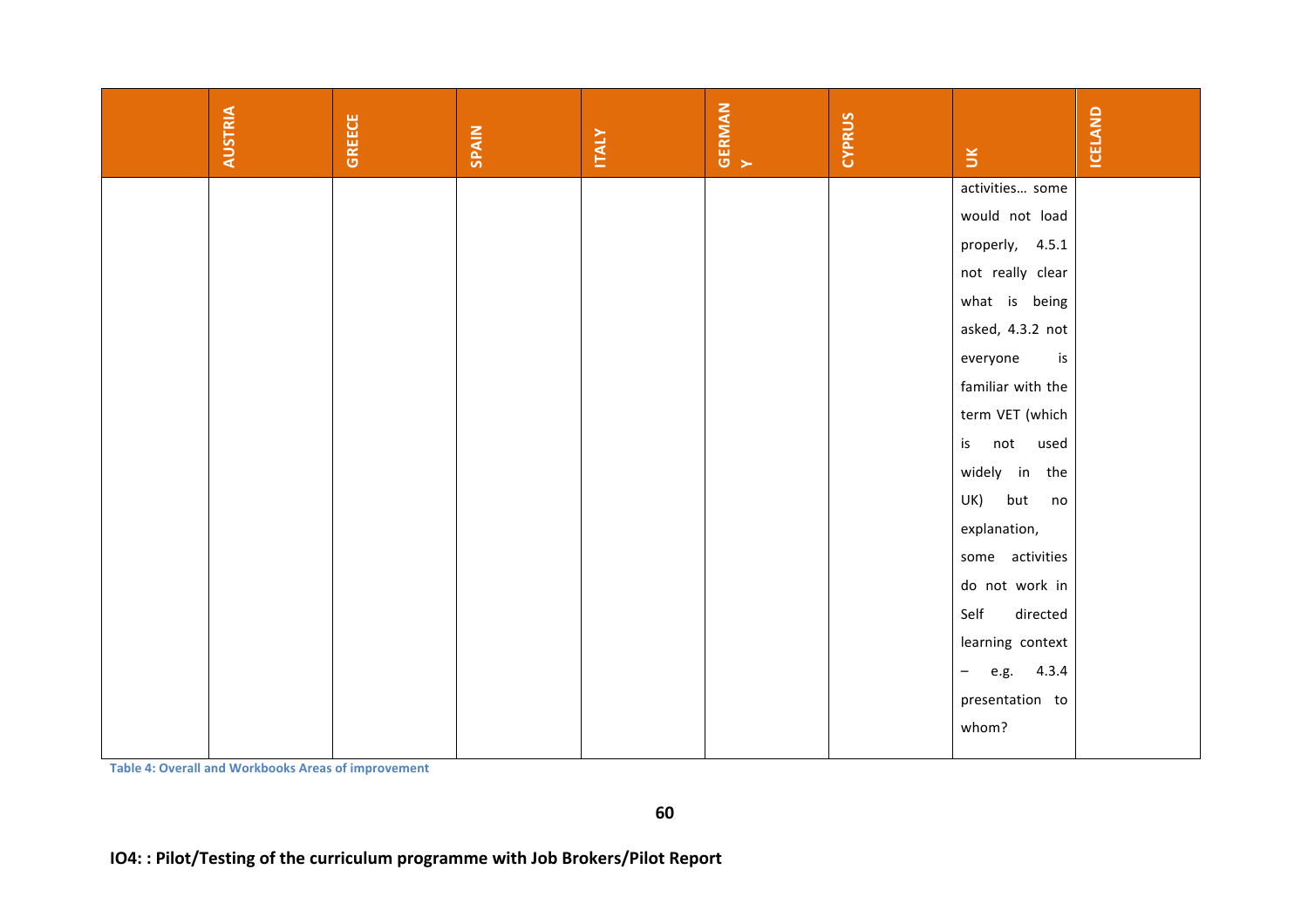# Areas of improvement of the training materials as stated by the partners in the **national pilot reports**

# *Austria*

Even though participants in the testing assessed the curriculum very positive, there were also some remarks for further improvement:

A clear definition of the target group of the curriculum and/or the necessary prior knowledge and/or professional experience could be helpful. To optimally evaluate the curriculum, it would be necessary to describe the target group(s) of the curriculum in detail. It would also be helpful know if any kind of access requirements must be met by learners.

For the assessment of the activities, especially from a didactical point of view, the area of nonprofit employment services in Austria served as a reference point for participants. Job brokers who currently work in existing projects like "jobtransfair", "step2job" or "step2austria" have rather diverse professional experiences and training paths. A major part of these job brokers possesses an apprenticeship degree and related professional experience (e.g. staff supply and recruitment service, chemist, tailor) in combination with a further training as career counsellor, clerk etc. Another part of job brokers has completed a university degree in an area not relevant to the activities of a job broker. Up to now the necessary training for the job of job broker is conducted on the job.

Although the partnership dealt very intensively with the question of necessary competencies of a job broker, participants of the testing identified some areas of competencies that are currently missing in the curriculum or are underrepresented from their point of view:

Realistic assessment of competencies: A high qualitative assessment of the competencies of the job seeker is the basis for a successful and tailor-made matching to employment opportunities. Therefor the issue of competence assessment should be an important aspect in the curriculum.

Motivation: Job brokers are often confronted with long-term unemployed people. For this group, the aspect of motivation of the job seeker is an important part of the job profile of a job broker. Being able to motivate other people needs knowledge about the reason for insufficient motivation, coaching techniques and a high self-motivation.

Dealing with resistance and frustration: The participation in job brokering programmes is not always on a voluntary basis. Therefore, dealing with different forms of resistance is day to day business for job brokers. It is possible that there are several setbacks occur during a job brokering process. Therefore, a sympathetic and positive handling with frustration in terms of a strengthening of the client's resilience should be part of the job description.

Professional handling of placement barriers: Especially in projects like "step2job", where participants are receivers of basic welfare benefits, job brokers are often confronted with clients with multiple placement barriers. That's why it could be recommended that a job broker is equipped at least with basic skills in detection and assessment of psychological diagnoses like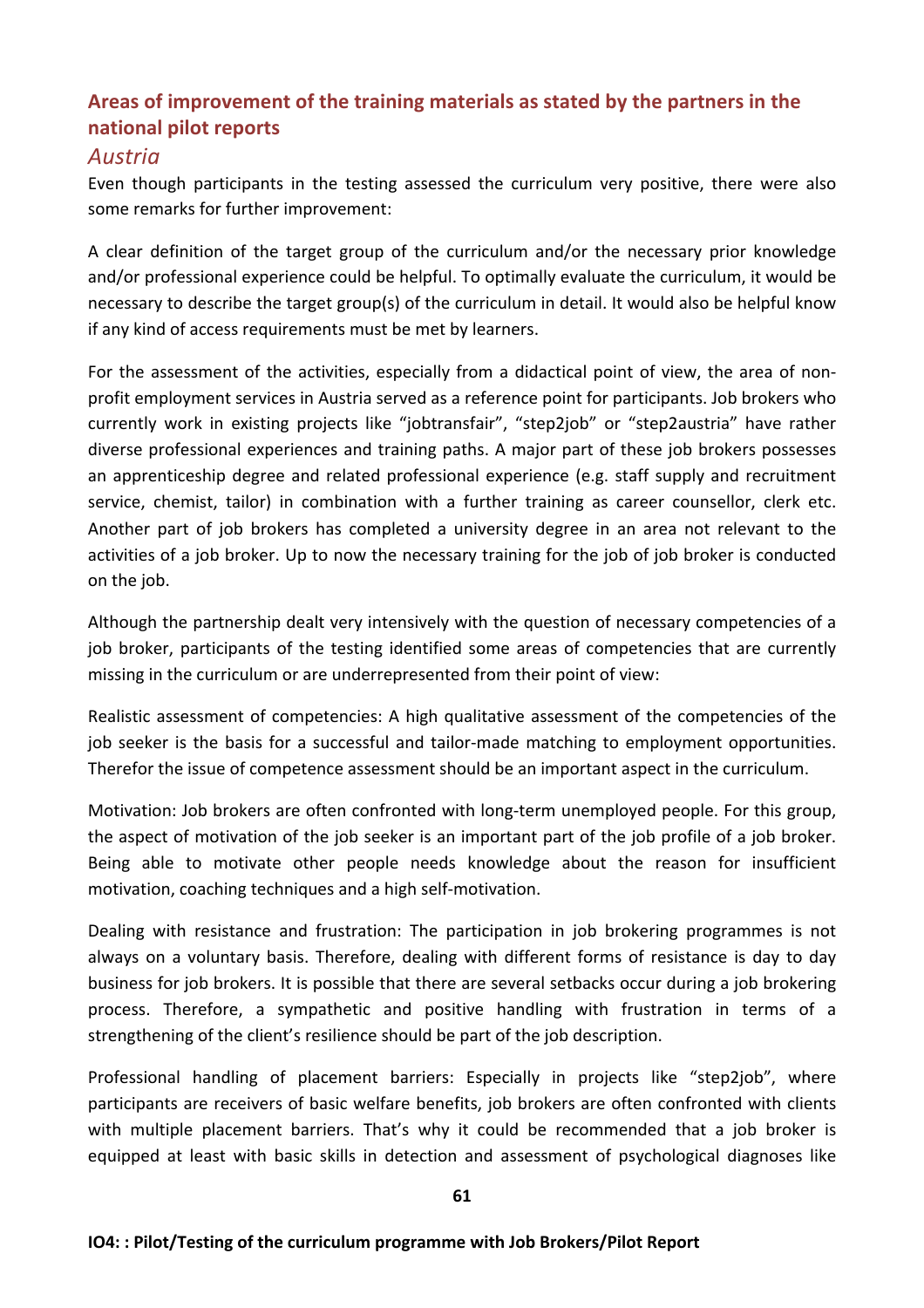personality disorders or other diseases. Also, knowledge about debt management could be useful. On the other hand, job brokers often work together with social workers when working with this type of clients.

Knowledge about labour law: To manage tasks in an ethically correct manner basic knowledge of country specific labour law is very helpful.

It was regarded specifically important to add an intensive dealing with occupational profiles and respective requirements as well as competence assessment to the curriculum. Also, the topic "professional support in application processes" could be added to the curriculum as well as basic information about labour law.

Enrichment could also be to add more psycho-social topics like:

- Dealing with psychological crisis
- The estimation of bearable job activities in case of disabilities or physiological or psychiatric diseases
- Network building of different counselling centres (depts. counselling, housing counselling, women counselling etc.).
- Dealing with demotivation and frustration
- Psycho hygiene and resilience for job broker

Specific feedback for improvement of the different workbooks:

#### **Workbook 2:**

From a didactical point of view, it could be a good idea to put activity 1.3.2 at the beginning of the chapter, because this kind of activity works activating, whereas the compilation of a study could work demotivating. Looking at the target group of the curriculum this kind of activity could bear the risk to overstrain the learners, because participants may not possess the necessary competences at this point.

There was some wondering why there is such an emphasis on "payment on results". Instead, there was the wish for more activities devoted to the topics role clarity and role conflicts. In addition, the feedback was that future job brokers must deal intensively with occupational profiles and requirements, which the curriculum lacks completely.

# **Workbook 3:**

It was questioned why in activity 2.4.1. there is asked for four negative points and only three positives.

Also, it was not clear why the "STAR"-technique is considered to be the best mean for capturing a job description.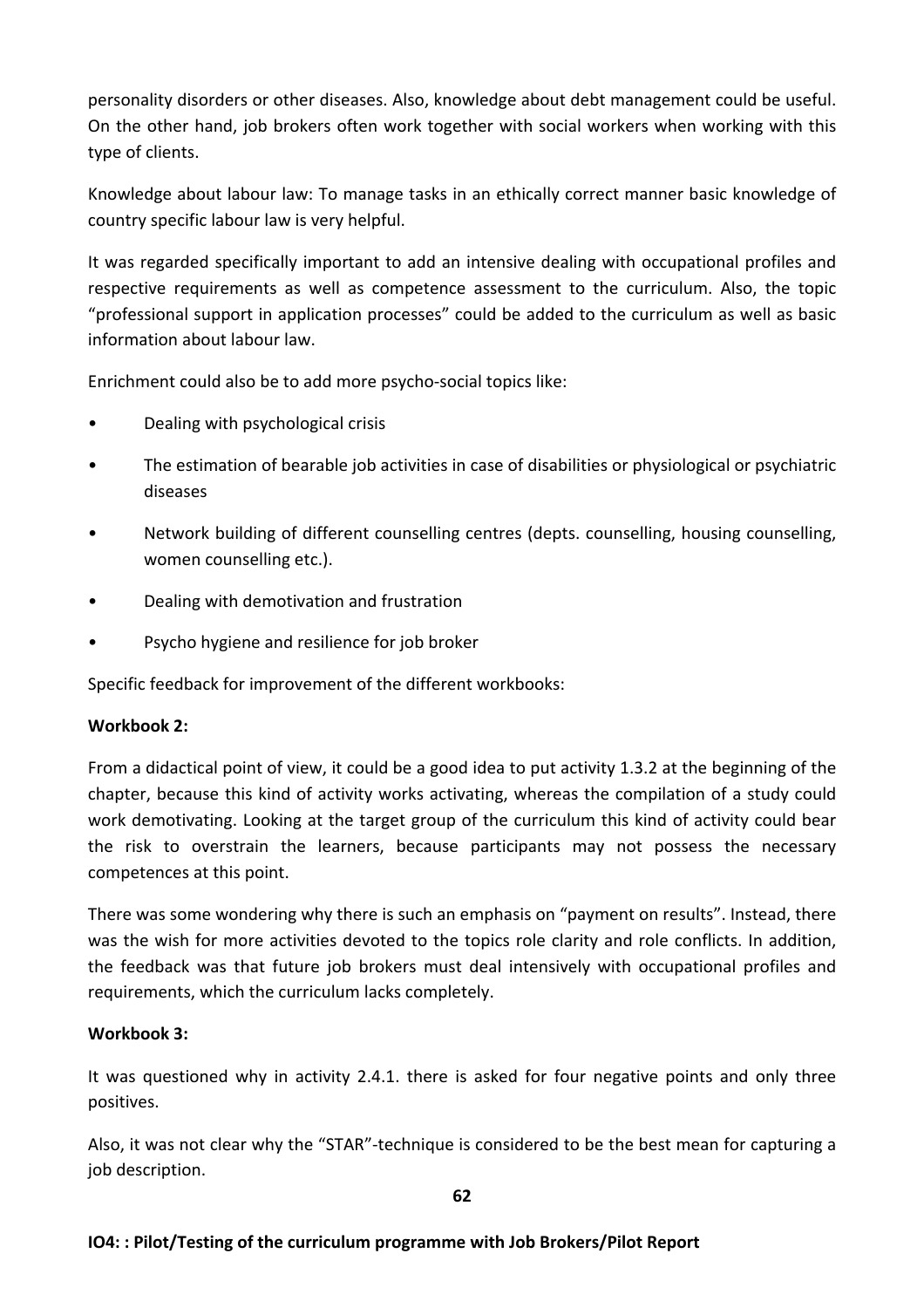An improvement could be more activities with concrete placement examples.

#### Workbook 4:

Activity 3.3.1 could be structured clearer and more restricted a little bit. In the expanses of the internet the topic "empowerment" is very broad and most of the available contents deal with empowerment of people with disabilities. Therefor participants could easily feel overstrained. A few links or recommended literature could be helpful. The same accounts for activity 3.4.1.

### **Workbook 5:**

Proposition for activity 4.3.2.: Maybe a good idea to expand it to specific counselling offers for specific problems (Debts, assistance for homeless people, legal advice etc.)

In activity 4.6.2. the task was praised, except of the last part (purpose, policy, user involvement) because it could be overstraining for learners.

# *Greece*

Since it is a self learning material and sometimes it is hard to understand if the answer to the activity was successful there should be feedback/answers for all the activities.

IO4: Pilot/Testing of the curriculum programme with Job Brokers/Pilot Report

- It would be good if a small self assessment would be added in each module in order for the JOB BROKER to be able to measure their initial level and their progress.

- There could be more examples from the various countries of the partnership. Not only successful but also examples of how someone unsuccessfully handled a case and how it ended up or how it could be corrected.

#### **Module 1:**

The examples and research should be updated as the situation in Europe is changing. Some statistics are from 2015, things have changed since then and will change more next year.

Comparing the situations in various countries in Activity 1.6.1 is very nice method, however the posters are focused in different aspects in each country and some of them are not comparable.

#### **Module 3:**

There could be more activities concerning the networking since it is a very important activity and somewhat new to most of the participants of the pilot sessions. Some case studies and/or examples as well as maybe some tips and hints on how to have a successful orientation concerning networking.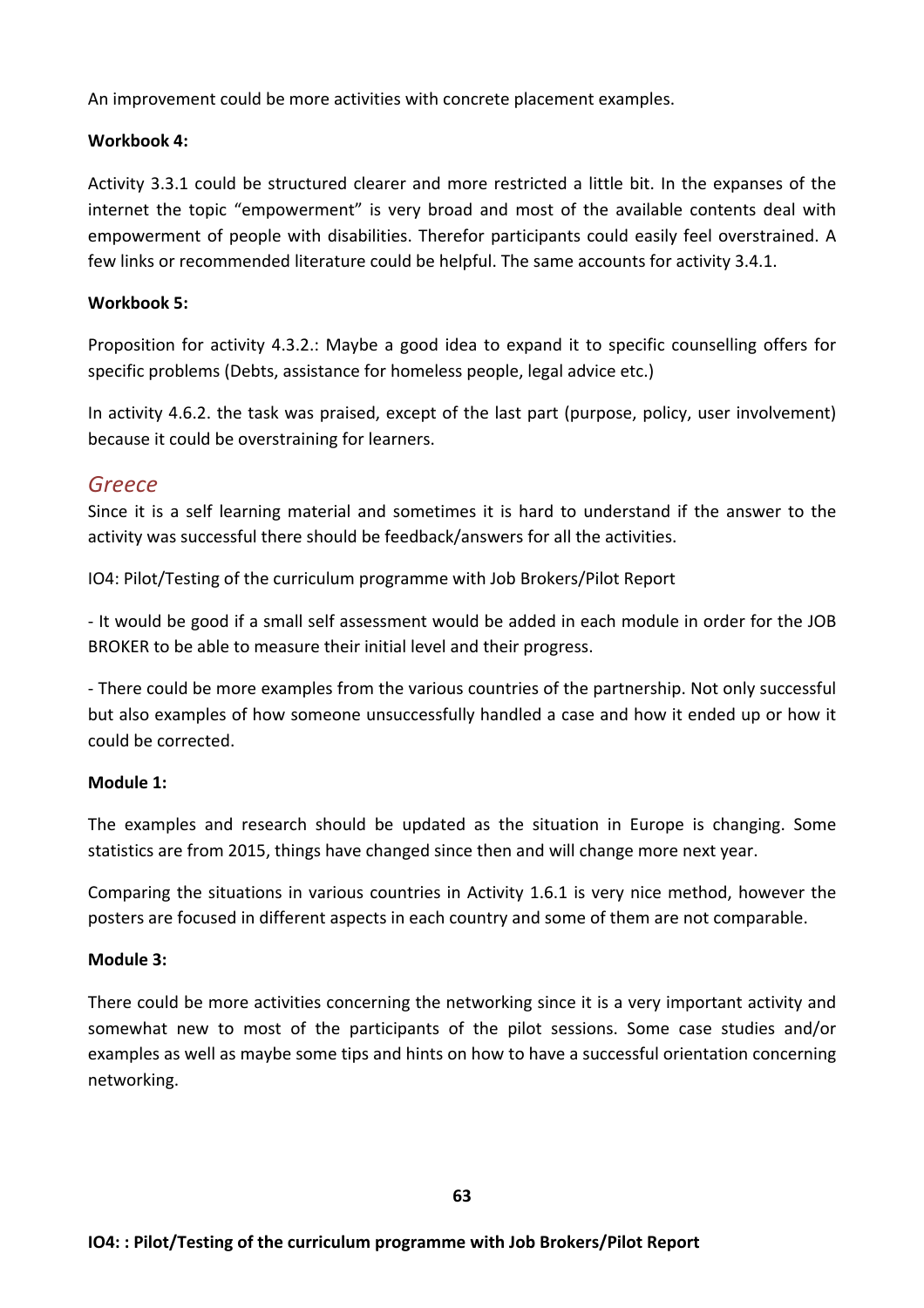Furthermore this module could be a bit more focused on how to psychologically support demotivated and frustrated potential employees and what are the paths that should be followed in order to help them.

#### **Module 4:**

The activities presented in Module 4 were very well picked and according to the subject. However the participants argued that there should be more narrative in order for them to get more prepared and understand better the concept of each unit of the module.

Concerning Moodle Platform:

IO4: : Pilot/Testing of the curriculum programme with Job Brokers/Pilot Report

The JOB BROKERS found the platform to be a very useful tool, however they didn't use it as they already had the workbooks printed and in pdf form. What they are expecting is to see a Greek version of the platform with the material translated and organised in Moodle form.

It would be good if the users could open a new discussion at the forum in order to communicate for a specific subject with JOB BROKERS all over Europe.

# *Spain*

- For the name: Job Broker, it is not a good name in Spanish since Broker here is associated to someone working in stock exchange and with some negative connotations
- For the profile: they agreed that in Graph 1 The Job Broker Universe  $-$  Services Development there was one group of stakeholders missed (even though it was included strongly in the curriculum) which was other Job Brokers which are also part of their universe, they should exchange services and without them the universe is not complete.
- For the curriculum:
	- a. Working on partnership with other Job Brokers in the territory should be a workbook in itself
	- b. They had doubts about how there were exercises to be done in group with other people if the workbooks were for self-learning
	- c. Most complementary materials were available only in English and they don't manage the language well enough to understand the materials or to communicate in that language
	- d. They thought that one of the main problems with Job Brokers is not only the training needs but also that there is not a common methodology for all of them to work with

For the platform: they would not participate unless it is in Spanish since none of them spoke English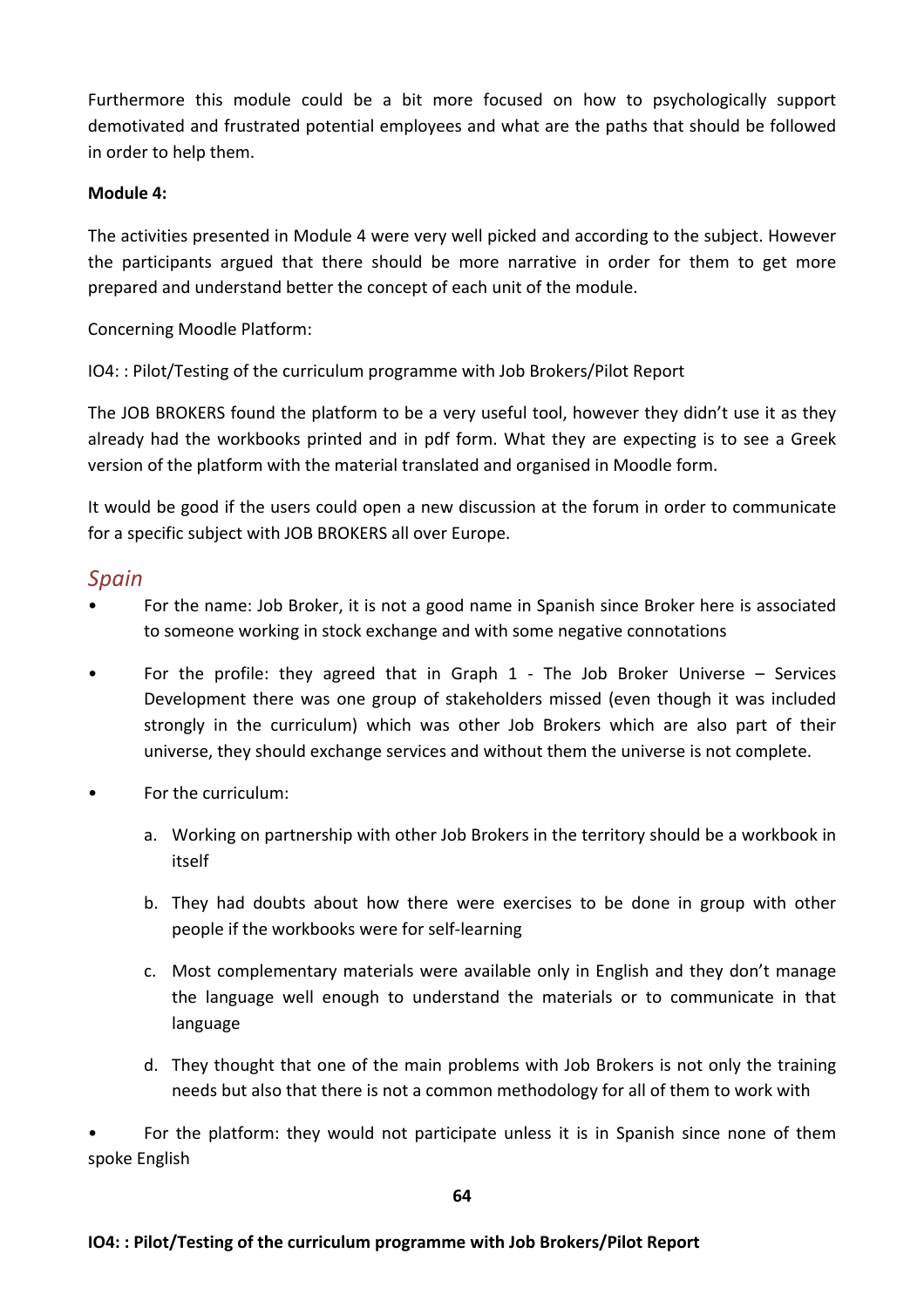# *Italy*

- "IO-02 Development of Occupational Profile and a set of Standards for the Job Broker" – It has been highlighted that for the Italian context the name of the "area of activity" of the profile should be reviewed with the name of the "learning module". This will also affect the description of the s/k/c across each "area" but it is not used in Italy for a job profile/qualification description/development having "transversal skills" as "area of activity". "Area of activity" for the Italian context (legal framework for VET) has to reflect/express or be related to a "working process". In this way, in case of transferring some contents to Regional Authority (with VET regulatory capabilities) by the end of the project we can extract and adapt the contents (LOs) from the Modules of the Curriculum.
- "Module 1 Current EU labour market context and employment opportunities"
	- The LOs "Describe basic employment law rules and prerequisites that are relevant to jobbrokering" is missing in the Workbook 1 (page. 16)
- "Module 2 Working effectively with employers"
	- The LO description "Demonstrating the ability to deliver, monitor and evaluate customer satisfaction as a means of continuous customer service quality improvement" should be reviewed with another starting verb. In fact, the starting word "demonstrate" is not adequate for the Italian context to describe skills/abilities. It would be more adequate to have an infinitive verb explaining "an action" (i.e. plan; develop; implement. etc...)
	- Activity 2.2.1. It is the same exercise than 1.2.1. Probably only one could be enough
	- Activity 2.4.1. "Three" positive points and "four" negative points. The Activity could need some more explanation to provide
	- Activity 2.7.1. The list of questions should be little reduced
- Module 3 Working with job-seekers
	- The description of LOs should be reviewed avoiding "able to" for skills/abilities description and "knows" for knowledge description
	- Some LOs for i.e. "Able to communicate effectively and to resolve conflicts (Active listening, inspiring conversation)"; "Able to self-reflect his/her work"; "Able to encourage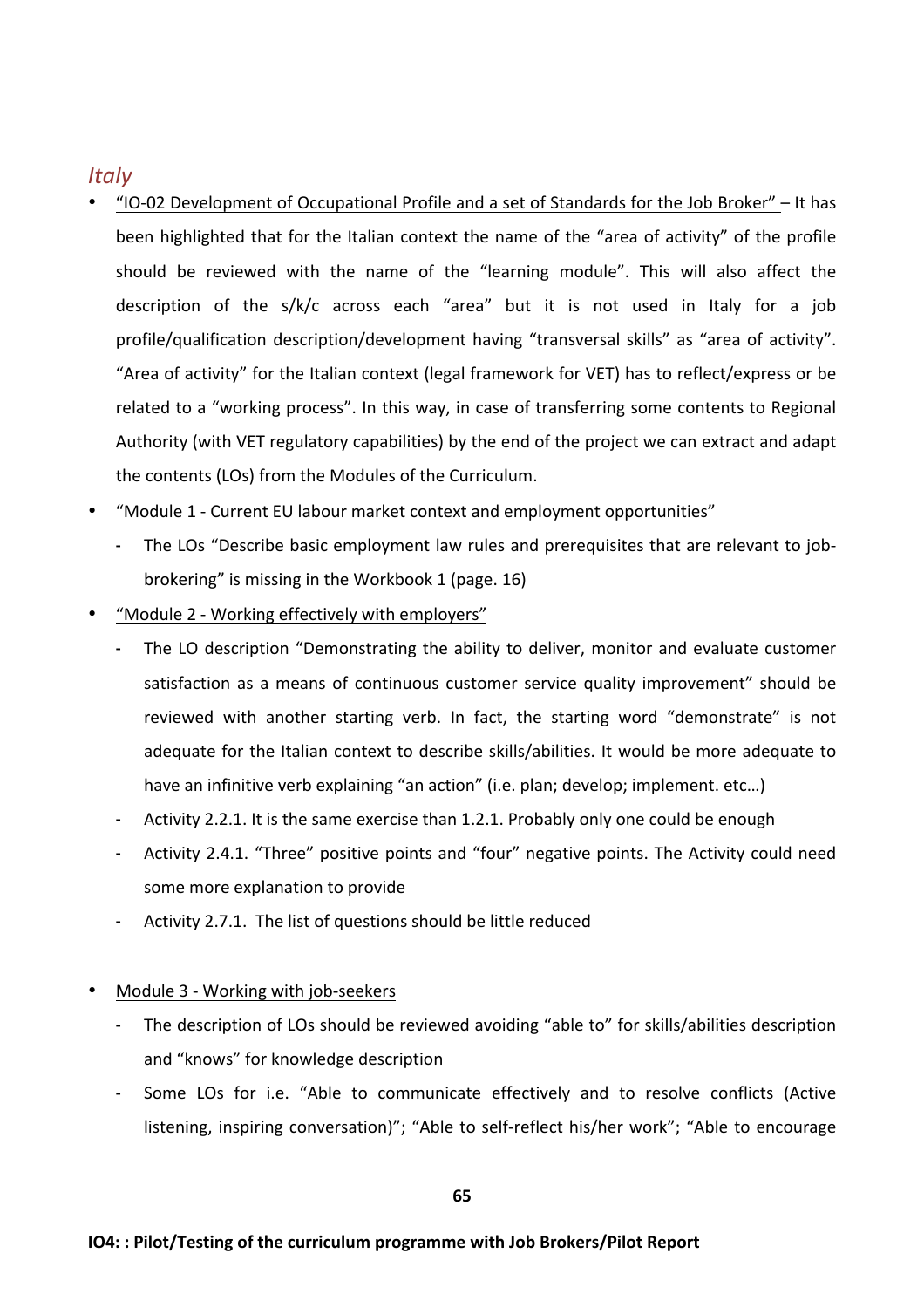and stabilise the client" have been felt as "transversal" and not specifically related to this Module. In case, they need to be reviewed with the target group specification.

- Activity 3.3.1. Some specific links/references on the matter (empowerment) could be useful to highlight
- Activity 3.4.1. Some specific links/references on the matter (Conversational skills are key to a consistently successful counselling) could be useful to highlight
- A clear specification of the "level of entrance" to the course should be provided as some Activities  $(3.3.2.: 3.5.1.: 3.5.3; 3.5.4)$  can be difficult to develop for  $4/5$  EQF
- Module 4 Effective Case Management
	- For the description of LOs the starting word "demonstrate" is not adequate for the Italian context to describe skills/abilities. It is more adequate to have an infinitive verb explaining "an action" (i.e. plan; develop; implement. etc...)
	- As said above, some LOs (for i.e.. "Demonstrate effective case management by responding to the needs of service users and providing effective follow-up"; " Explain the main principles of time management in relation to the role of the job broker", "Identify suitable referral partners for signposting and progression") could be hardly tested and implemented within Italian job brokerage organisations working with public funding.
	- For cultural reasons the idea/concept of "effective case management" is not so familiar and used in the Italian context (job brokerage agencies/organisations working with public funding). It has been felt as a "transversal approach/content" rather than a stand-alone module. A further national adaptation of the framework/contents could be necessary
	- Activity 4.6.1 and 4.6.2 might be difficult for inexperienced job brokers to complete (in Italy)
- Overall observations/remarks (particularly to consider in case of official training course delivery)
	- For official training pathways, the "level of entrance" / prior knowledge and/or professional experience of the participants should be clearly highlighted
	- Some more theoretical learning contents should foresee a mix of formal (classroom) and non-formal training methods. In case of official course, for the Italian context the "selfdirected learning" approach could not be adopted as only training/learning method. For official training, some "Learning Activities" could not work through the "Moodle platform".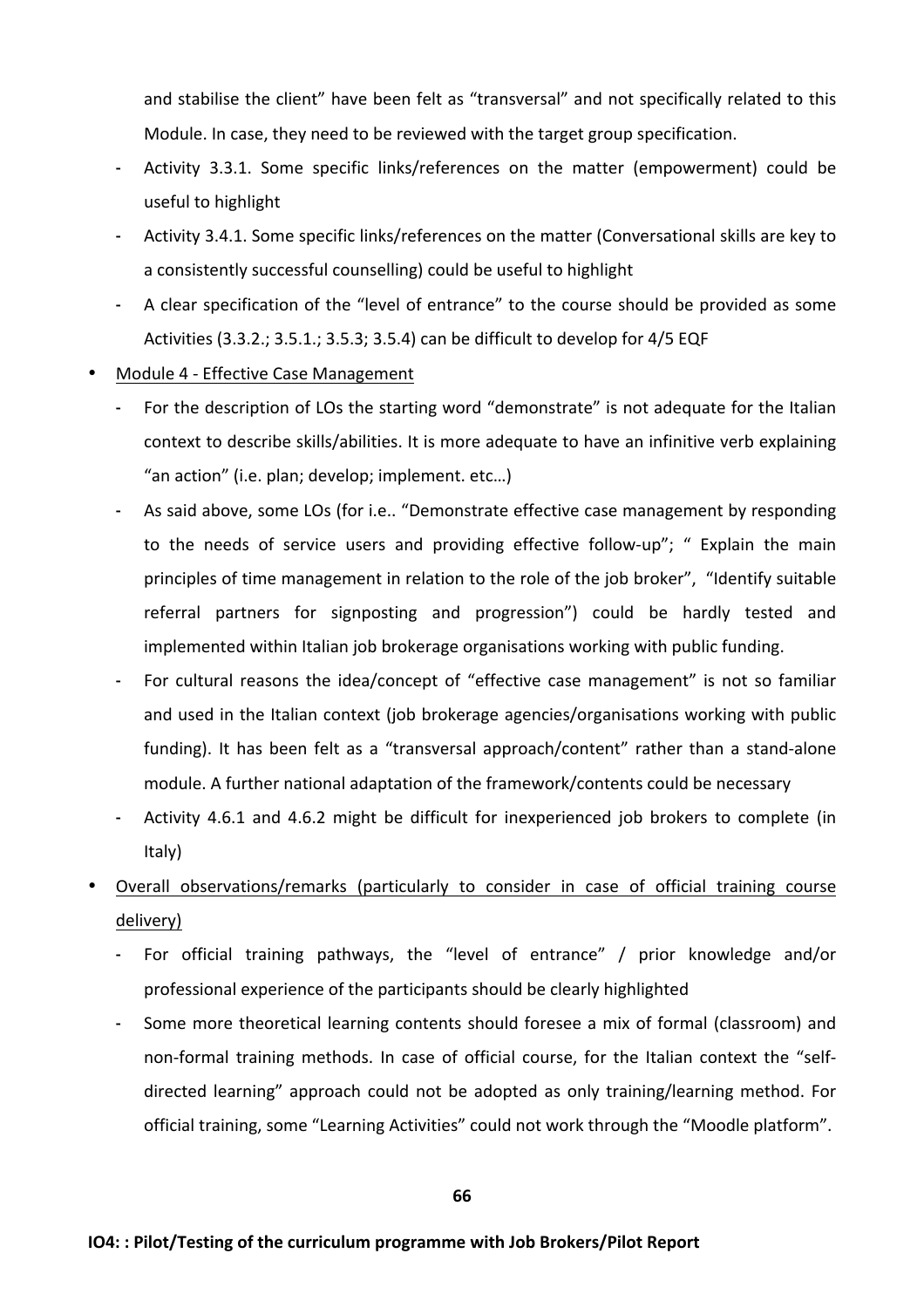- The overall duration of the course/programme along with the single duration of the Modules and activities should be expressed.
- An overall introduction (classroom) to the concept of "effective case management" should be provided before starting with the Module 4 activities
- Number of Activities across the Modules could be reduced (more realistic)

# *Germany*

# The group proposes the following amendments of Workbook 2 (Module 1) **"Current EU Labour Market Context and Employment Opportunities":**

# **Learning Objectives (1.2)**

Formal mistake: Obviously, there are seven learning objectives, the first one is missing the bullet point, therefore  $-$  on the first glance  $-$  you could not identify it as an objective ("Understand the interface between the employer, job seeker and public funder in job brokering"). 

In the table "LEARNING OBJECTIVES/ ACTIIVITY", almost at the end of Module 1, only six learning objectives are listed instead of seven. We recommend assigning numbers to the single objectives (No  $1 - 7$ ) in the Chapter 1.2 as well as in the above-mentioned table.

Apart from that, the working group members understood and accepted the learning objectives of Module 1.

# **ACTIVITY 1.2.1**

Amendment under "Analysis"/ Proposal:

"On the basis of the chapter of your own country make research of national, regional and *local instruments of the labour market policies in your region".* 

*Rationale*: It is important, that the Job Broker first knows the instruments available in the given region in which he or she is working.

*Formal mistake in the Activity table (at the end of Module 1):* 

Activity 1 and Activity 10 are both named "research". In addition, "group discussion" is doubled in the table (7 and 11). No. 11 should be renamed into "Feed-back". Therefore, the crosses are partly wrong placed.

# **ACTIVITY 1.3.1 (Example)**

The questions at the end of the example are not clear enough. Working group members propose to replace them by the following questions (completing the "Example"):

- "Do you think the Job Broker profile covers the three `constituencies' in the right manner?
- Are this three `constituencies' relevant for your role as Job Broker?
- Describe the three `constituencies' in your professional practice."

# **ACTIVITY 1.3.2**

Activity is linked to learning objective 1. It is not necessary to write "break into groups of three people", because this would require a team of at least 9 persons for the role play (employer, job-seeker and funder). However, it is not sure that you have a group of nine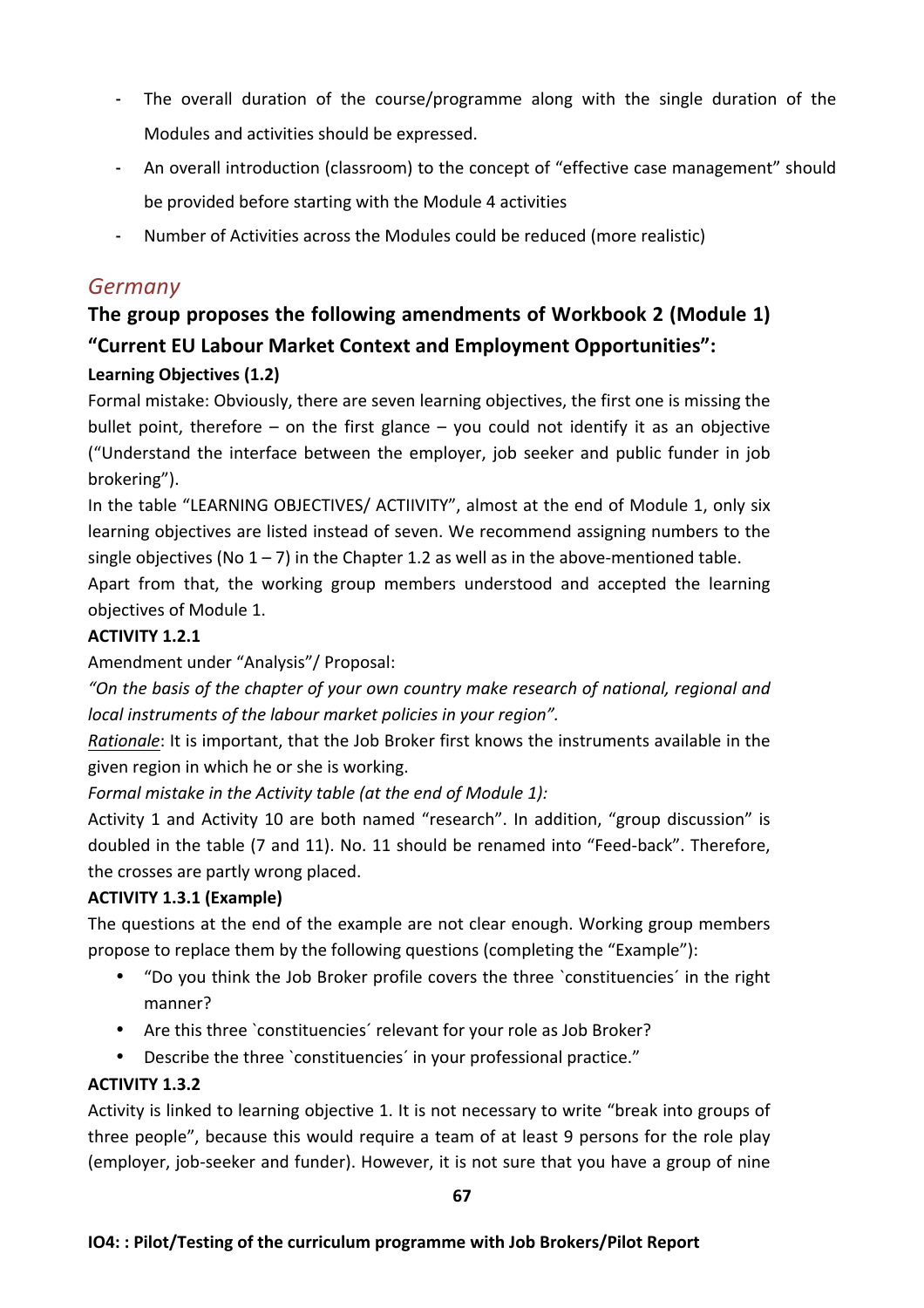trainees available. Our proposal for this sentence: "break into three groups" (let number open).

We discussed the topic whether a central case or question would help to complete the role play. At the end of the discussion it seemed to be not necessary. The role play interacts very well with the "FEEDBACK" exercise on the next page.

### **ACTIVITY 1.4.1**

It is linked to the learning objectives 1 and 5. The activity is easy to understand and makes sense.

### **ACTITIVTY 1.4.2**

The table is connected to the "payment of results system" in UK. However, it is also interesting for Job Brokers in other Member States to discuss this issue, because there are also existing success indicators that impact the payment system in the one or other way. We had in our group, for instance, a lively discussion in terms of matching quotes, inspired by activity 1.4.2. To summarize it: a good example!

### **ACTIVITY 1.4.3**

Incentive and motivation for the learner to discuss its own payment system, okay.

# **ACTIVITY 1.4.5**

Formal mistake: ACTIVITY 1.4.4 is missing (maybe the FEED BACK exercise one page before should have this number?);

Fits very well to 1.4.1 to 1.4.3, completes the 1.4 "package".

### **1.5 Policies and systems…**

It may be critical to use current examples because one, two years later they are past and the curriculum could be considered as "old fashioned".

#### **ACTIVITY 1.5.1**

It is related to the learning objectives 3 and 5. We propose an amendment of the first question under this activity: "What are the main public policies that affect your job brokerage..." instead of: "Do you know..."

Another amendment: "Specify below main policies and funding programmes..."

Next page (Mistake): "Compare your notes...." This sentence is not completed!

Identify three to five priorities: what are most important policies or funding programmes for your job brokering? Or a list, distinguishing between European/ National/ Regional/ Local policies and programmes; mapping the most relevant policies/ funding programmes.

# **ACTIVITY 1.6.1**

The posters are very nice and partly artistic, but as didactic material for learners, they are not useful! Because you cannot read them. Moreover, they mention different topics and the numbers are not comparable (different years, some use national, some European figures, some local figures). Proposal: numbers of unemployment and so on should be taken from "EUROSTAT" in order to be comparable. The only comparable topics on all posters are those that are related to the role of the Job Broker. Thus, we propose to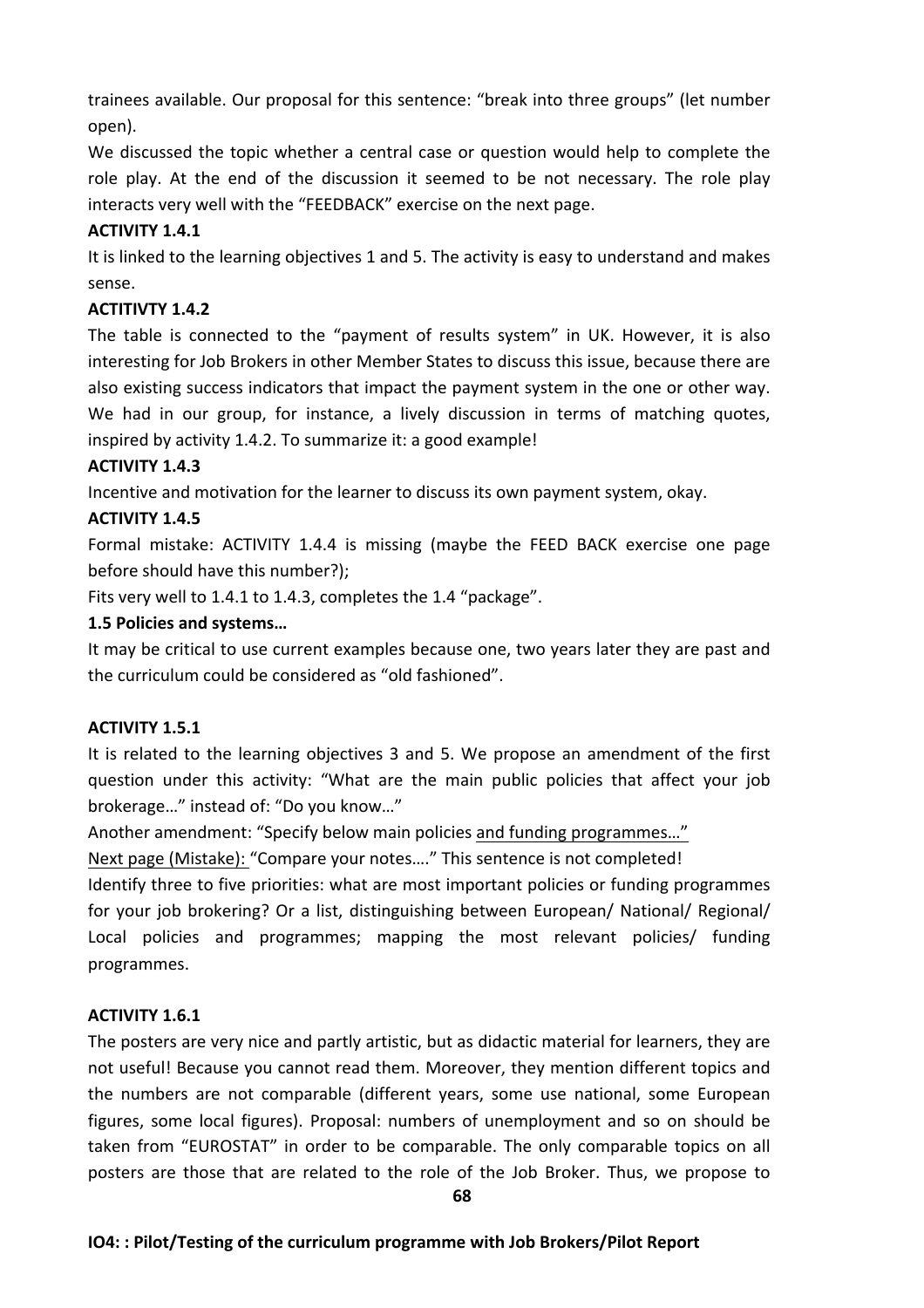change the headline of the Chapter 1.6 into "1.6 Unemployment sectors and labour market schemes and their significance for the role of the Job Broker". Then we have a focus on the job broker role.

**ACTIVITY 1.6.2** 

Good exercise.

**ACTIVITY 1.6.3** Fits very well to 1.6.2

# **The group proposes the following amendments of Workbook 3 (Module 2) "Working effectively with Employers":**

# **MODULE 2:**

Assign numbers to the learning objectives (No  $1 - 8$ ).

### **ACTIVITY 2.2.1**

It is the same exercise than 1.2.1 (redundant). Or comment: "If you made the exercise 1.2.1 you can skip this activity."

### **ACTIVITY 2.4.1**

Too complicated and unclear, the task should be presented more precisely. Mistake: Four Three negative points (constrains)

# **ACTIVITY 2.4.2**

This is not an ACTIVITY

# **CHAPTER 2.5**

Suggestion for heading: Recruitment and acquisition

# **ACTIVITY 2.5.1**

Clearly write that it is about acquisition and marketing

Question A should be: Recruitment can also be understood as acquisition. Where within

this process can the job broker intervene?

The recruiting- and the acquisitive methods are not worked out.

# **ACTIVITY 2.5.2**

The task should be formulated more clearly:

"For this activity break into groups of two people. Take some time to prepare the following role play. One of you will be in the role of an employer, the other one will take the role of the Job Broker. To prepare for your employer role please write down here a profile of a person you would like to hire and what kind of enterprise you have. To prepare your Job Broker role please write down here a profile of a person who is searching for a job and the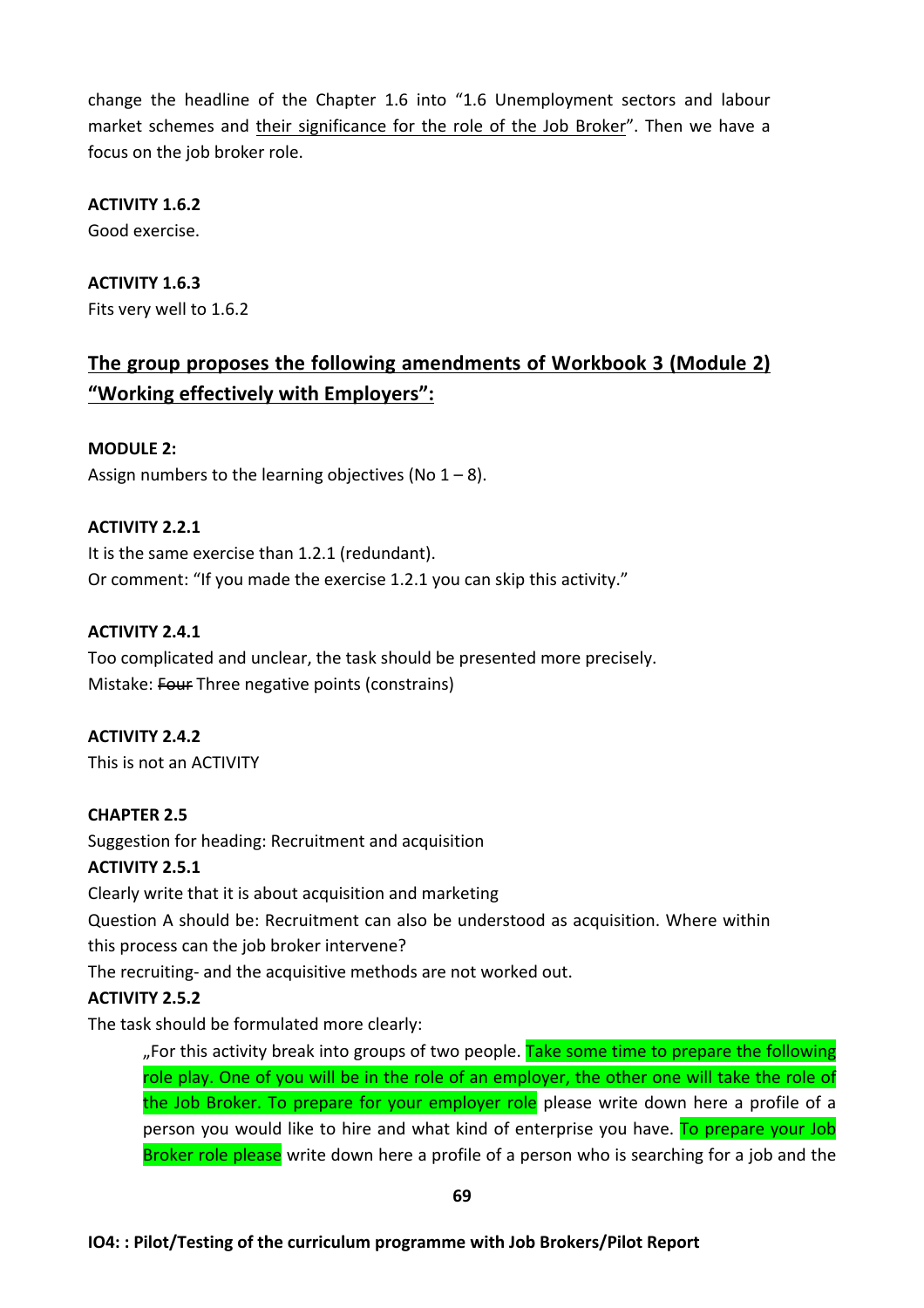kind of job  $he/she$  is searching for. Do this separately, so do not share your thoughts. Both of them should be in Tourism Sector and on management level."

### **ACTIVITY 2.6**

#### **Interviews**

"Preparing questions and conducting interviews

- Interview questions should be *(behaviourally oriented and)* based on each (...)
- Behaviourally-oriented interview questions are recommended (e.g. asking applicants what they would do if how they did act when presented with a particular situation) as past behaviour is the best predictor of future performance"

"Interviewers should note applicant responses in the following areas:

- **S**ituation
- **T**ask
- **A**ction
- **R**esult"

### **ACTIVITY 2.6.1**

#### **Role Play**

This role play takes up the role play from 2.5.2 very well and leads it interesting further.

One could focus on the development and formulation of specific questions, as the previous theoretical part prepares for.

# **ACTIVITY 2.7.1**

### **Group Discussion**

The list of questions at 2.7.1 is too long and too general. Therefore, certain questions should be omitted (e.g., "If problems arise between them, how should they be resolved?").

There are all in all 10 questions to discuss, which could be clustered in different topics:

- process of choosing a Job Broker (qu. 1,3,5)
- building up and keeping the partnership relationship (qu.2,4,5,6,10)
- measuring performance (qu.7)
- and appropriate communication between Job Broker and employer (qu. 8,9)

The task "Discuss your thoughts with your group members" is formulated openly and the questions are not grouped together in a single block.

This can be an advantage because it may encourage the group members to organize their own tasks thus promoting their activity and communication.

They can then get into the first contact with the discussion of the methodological approach and then go on to the substantive work they define themselves (focus, processing of all questions or individual questions, summarizing the questions of a main discussion question, the type of documentation of the discussion results etc.)

One might also consider clustering the questions, e.g. 1 to 6 and 10 into a block, then inserting a blank line and then applying a second block with questions 7, 8 and 9.

However, you also could maintain the task as well.

The list of questions at 2.7.1 is too long and too general. Therefore, certain questions should be omitted (e.g., "If problems arise between them, how should they be resolved?")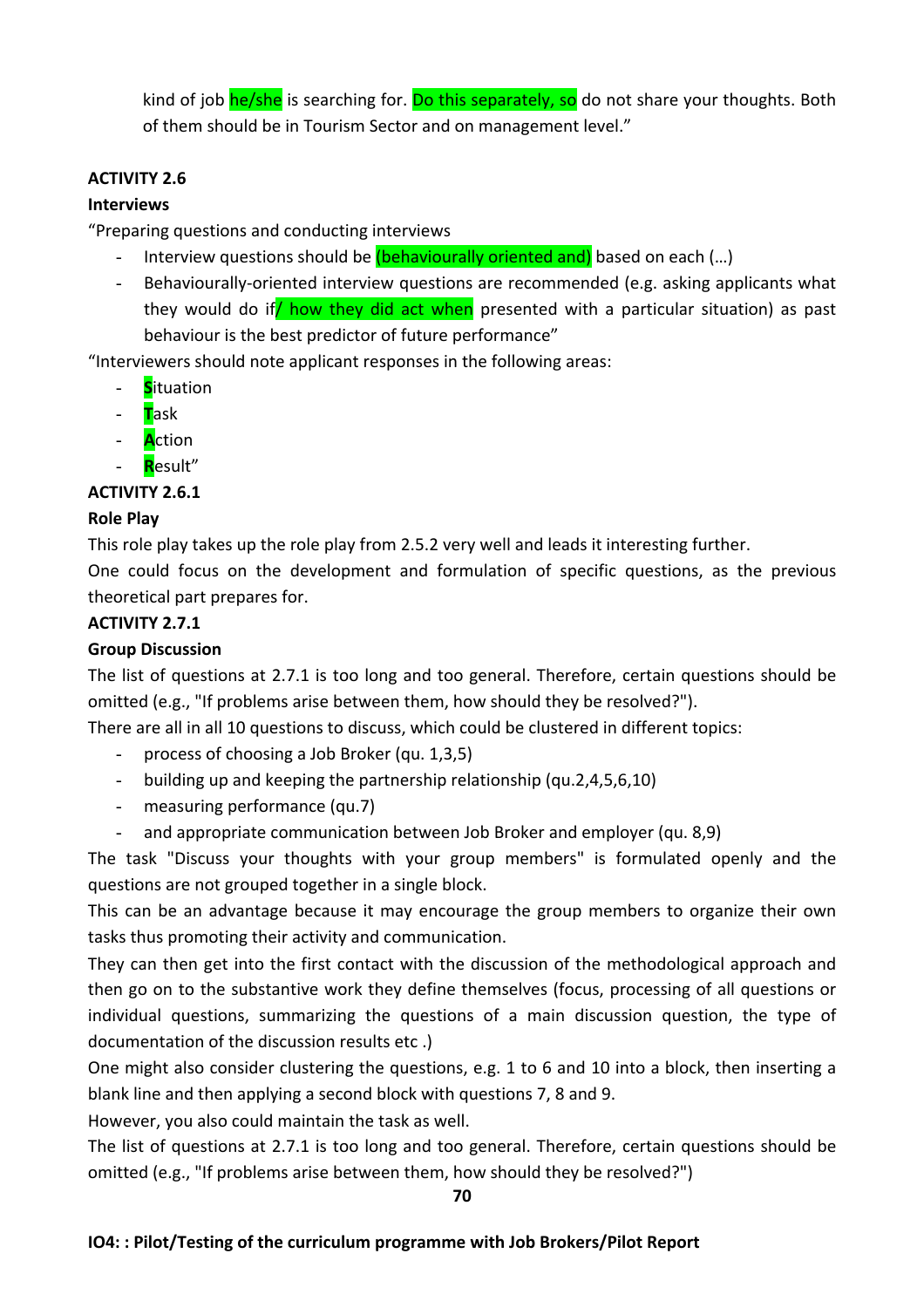The sources of page 33 could be referred to in the questions on page 29, so there would be more input.

### **ACTIVITY 2.8**

#### **Conclusion and further reading**

The activities mentioned in the table do not in all cases fit well with the numbers and headings of the activities before:

| Activities mentioned in the workbook | Activities as listed in the table |
|--------------------------------------|-----------------------------------|
| 2.2.1 Investigate                    | 1: Research                       |
| 2.3.1 Example                        | 2: Example                        |
| 2.3.2 Assignment                     | 3: Assigment                      |
| 2.3.3 Group Discussion               | 4: Group Discussion               |
| 2.4.1 Lists                          | 5: Lists                          |
| $2.5.1$ Ideas                        | 6: Ideas                          |
| 2.5.2 Role Play                      | 7: Case Study                     |
| 2.6.1 Role Play                      | 8: Feedback                       |
| 2.7.1 Group Discussion               | 9: Role Play                      |

Also the learning objectives do not in all cases fit with mentioned activities, for example: the last activity is the group discussion and it seems to fit more to learning objectives 7 ("Communication's...") and 8 ("Make use of collaboration principles..."), than with learning objective 6 which is mentioned for the last activity in the table.

# The group proposes the following amendments of Workbook 4 (Module 3) **"Working with Job-Seekers":**

# **ACTIVITY 3.3.1**

Proposal: 

A link/ reference where you can start recherché on the subject of empowerment. Supplementing through an assignment  $\rightarrow$  Short presentation of what empowerment is.

#### **ACTIVITY 3.4.2**

Proposal: Establish a third person as an observer during the role play.

#### **ACTIVITY 3.4.3**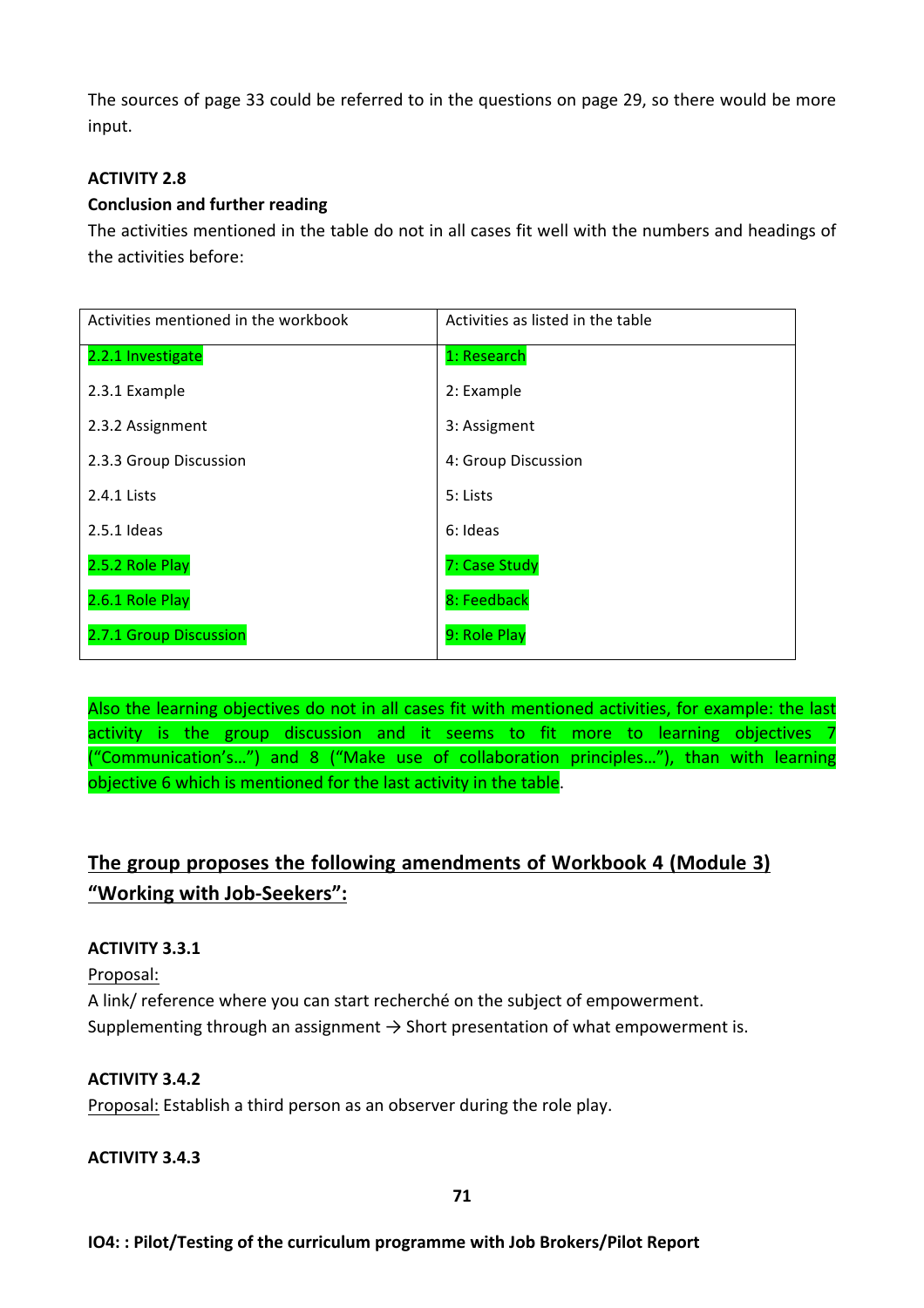The observer (third person) from the role play in activity 3.4.2 should participate on discussion. The question - "Have you experienced problems?" - Replace by - What challenges did you have?

### **ACTIVITY 3.5.2**

Proposal: Delete the second paragraph. Highlight the statements with bullet points

#### **ACTIVITY 3.5.3**

Delete: ... in some words. Insert: second Step - What do I do when I am under pressure to be successful?  $\rightarrow$  Emphasize the empowerment approach Emphasize the empowerment approach also in the following Feedback Text

#### **ACTIVITY 3.5.4**

Delete in the second paragraph  $\rightarrow$  on approximately one page

ACTIVITY 3.6.1  $\rightarrow$  change in to ACTIVITY 3.6.2 ACTIVITY 3.6.2  $\rightarrow$  change in to ACTIVITY 3.6.1 and combines with ACTIVITY 3.6.3 "**New ACTIVITY 3.6.1" – EXAMPLE + ASSIGNMENT** ACTIVITY 3.6.4 change in to **ACTIVITY 3.6.3 New Order: 3.6.1** as **Introduction** – **EXAMPLE** + **ASSIGNMENT 3.6.2 ACTIVITY** – **Investigate 3.6.3 ACTIVITY** – **Group Discussion**

**Corrected chart:**

| <b>LEARNING OBJECTIVES</b>                                                                                                         | Research<br>$\ddot{\phantom{a}}$<br>$\overline{\phantom{0}}$ | Study<br>Case | Research<br>ကြ | 4: Role Play | <b>Discussion</b><br>Group<br>أنأ | Example<br>نة | : Lists | B: Idea | isc.<br>פ<br><b>Assign</b><br><b>b</b> : | 10: Research | Assignmen<br>ETI. | Discussion<br>Group<br>$12$ : |
|------------------------------------------------------------------------------------------------------------------------------------|--------------------------------------------------------------|---------------|----------------|--------------|-----------------------------------|---------------|---------|---------|------------------------------------------|--------------|-------------------|-------------------------------|
| Explain<br>the<br>Empowerment<br>approach<br>working with strength of the client not with<br>the weaknesses - knowledge of methods | $\times$                                                     | $\chi$        | $\chi$         |              |                                   |               |         |         | $\chi$                                   |              |                   |                               |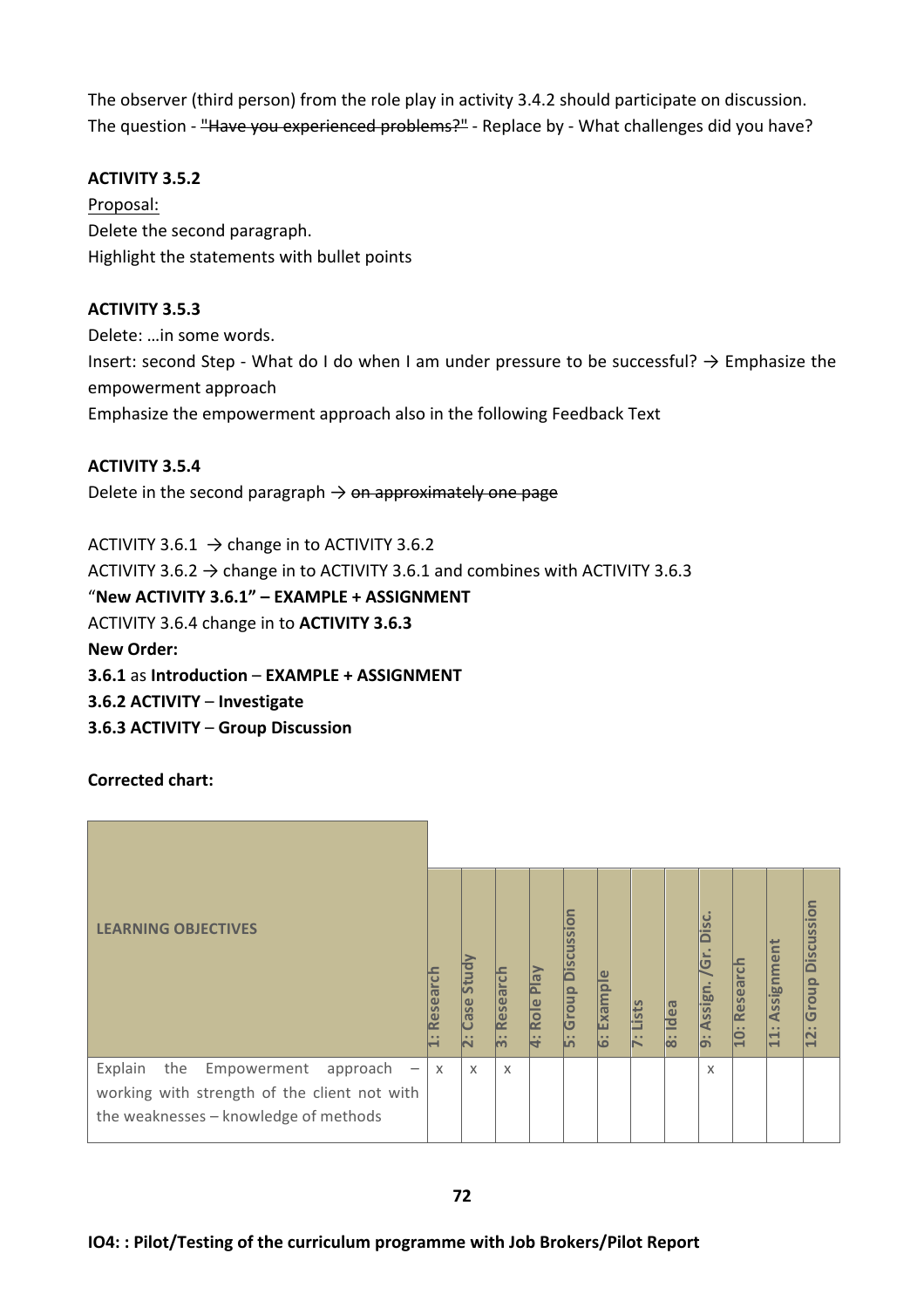| <b>LEARNING OBJECTIVES</b>                                                                                        | 1: Research | 2: Case Study | 3: Research | 4: Role Play | <b>5: Group Discussion</b> | 6: Example  | 7: Lists | 8: Idea                   | 9: Assign. /Gr. Disc. | 10: Research | 11: Assignment | 12: Group Discussion |
|-------------------------------------------------------------------------------------------------------------------|-------------|---------------|-------------|--------------|----------------------------|-------------|----------|---------------------------|-----------------------|--------------|----------------|----------------------|
| Knows coaching techniques and clarification                                                                       |             | X             |             | X            |                            |             |          | $\mathsf{x}$              | $\times$              |              |                |                      |
| of roles and principles of co-operation<br>(profiling, assessment of jobseekers, self -<br>assessment techniques) |             |               |             |              |                            |             |          |                           |                       |              |                |                      |
| interviewing<br>Knows<br>and<br>conversation<br>techniques                                                        |             |               | X           | X            | X                          |             | X        |                           | X                     |              |                |                      |
| Knows the specific abilities and needs of<br>different job seeker groups                                          |             | X             |             |              |                            | $\times$    | X        | $\times$                  | X                     |              |                |                      |
| conflict<br>Knows<br>de-<br>and<br>management<br>escalation techniques                                            |             |               |             | X            |                            |             |          | $\mathsf{X}$              | X                     |              |                |                      |
| Able to encourage and stabilise the client                                                                        |             | X             | X           |              |                            |             | X        | $\times$                  | X                     |              |                |                      |
| Able to self-reflect his/her work                                                                                 |             |               | X           | X            | X                          |             | X        |                           | X                     |              | X              |                      |
| Able to acquire and recruit job seekers                                                                           |             |               |             |              |                            |             |          | $\boldsymbol{\mathsf{X}}$ |                       | $\times$     |                | X                    |
| Able to communicate effectively and to<br>resolve conflicts (Active listening, inspiring<br>conversation)         |             |               | X           | X            | X                          |             | X        | $\times$                  | X                     |              |                |                      |
| Able to develop an action plan together with<br>the job seekers                                                   |             | X             |             | X            |                            | $\mathsf X$ |          | $\mathsf{X}$              | $\mathsf{X}$          |              |                |                      |
| Able to network                                                                                                   |             | X             |             |              |                            |             | X        |                           | X                     | $\times$     | X              | $\mathsf X$          |
| Able to work in a team                                                                                            |             |               |             |              | X                          |             | X        |                           |                       |              |                | X                    |

# The group proposes the following amendments of Workbook 5 (Module 4) **"Effective Case Management":**

# **ACTIVITY 4.3.3**

Proposal: Change the name of the method from GROUP DISCUSSION to ASSIGNMENT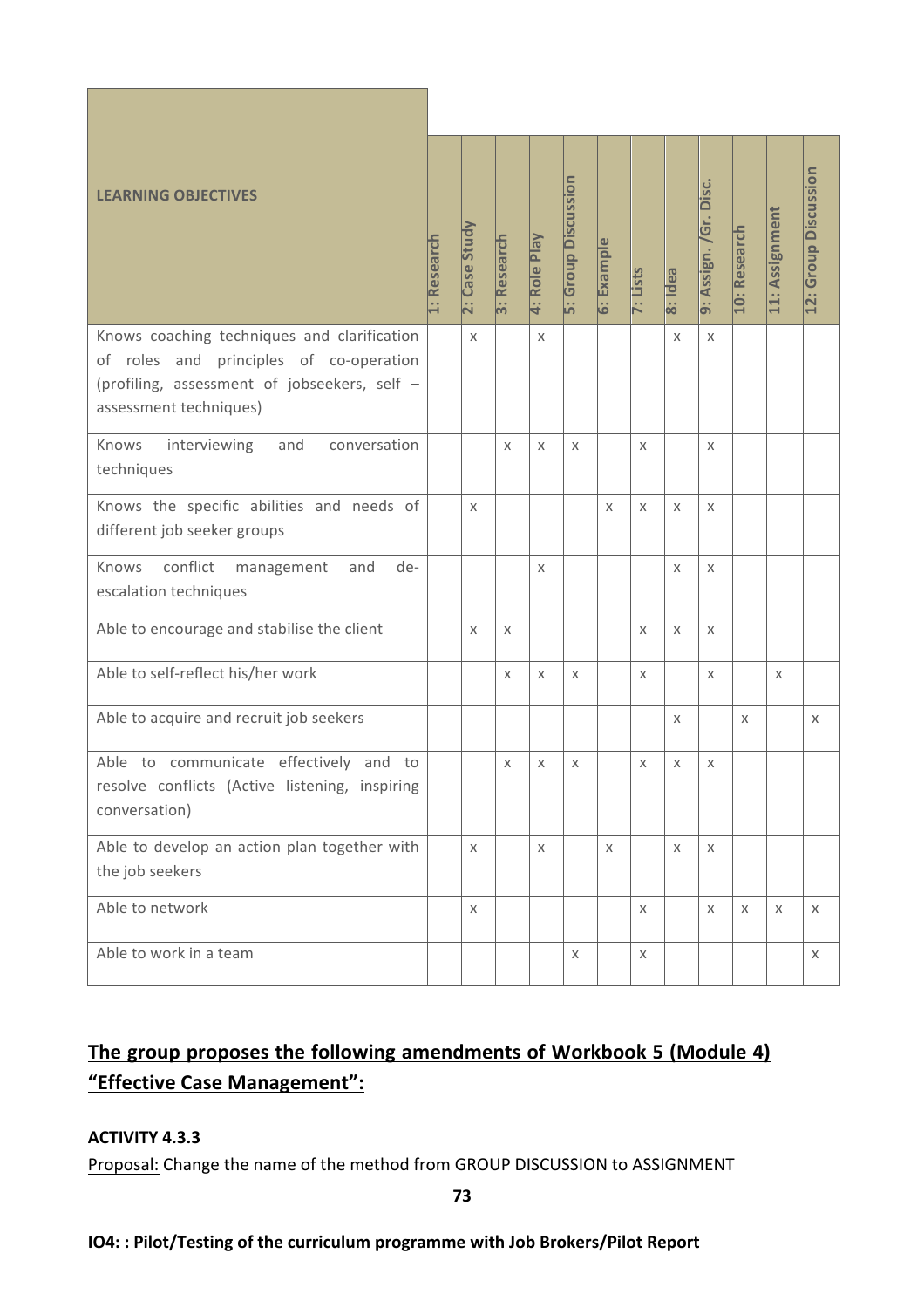## **ACTIVITY 4.4.1**

Proposal: Put the headline "Task: ..." after the first table sheet

## **ACTIVITY 4.4.1**

Proposal: Completely delete this Activity

FEEDBACK on site 18  $\rightarrow$  delete logo and the headlines "Task 1" and "Task 2". This are not tasks, rather information's

The ACTIVITYS and LEARNING OBJECTIVES table (page 25, 26) is full of mistakes. The Activities and the Learning Objectives do not match with each other

# *Cyprus*

## **OVERVIEW**

The only issue that was raised in a negative manner for the whole training programme was the numbering of the activities. It seemed to be confusing to some participants. Maybe it would be better to use the workbook number before the number of each activity.

Feedback should be provided for all the activities.

Workbook 1 – Introduction, Job Broker Platform, Transnational Research and Occupational **Profile**

No issues were recorder with regards to those

#### **Workbook 2**

Even though this workbook was considered useful, some participants raised the problem of time. More specifically, they believe that some of the activities are time consuming and it is difficult for a busy person to complete them properly. Lastly, activity 1.4.1 was interesting for some participants, but not for all, since many are working in co-funded projects only, so they are not able to know how to work with different funding schemes.

#### **Workbook 3**

No issues raised

#### **Workbook 4**

No issues raised

#### **Workbook 5**

No issues raised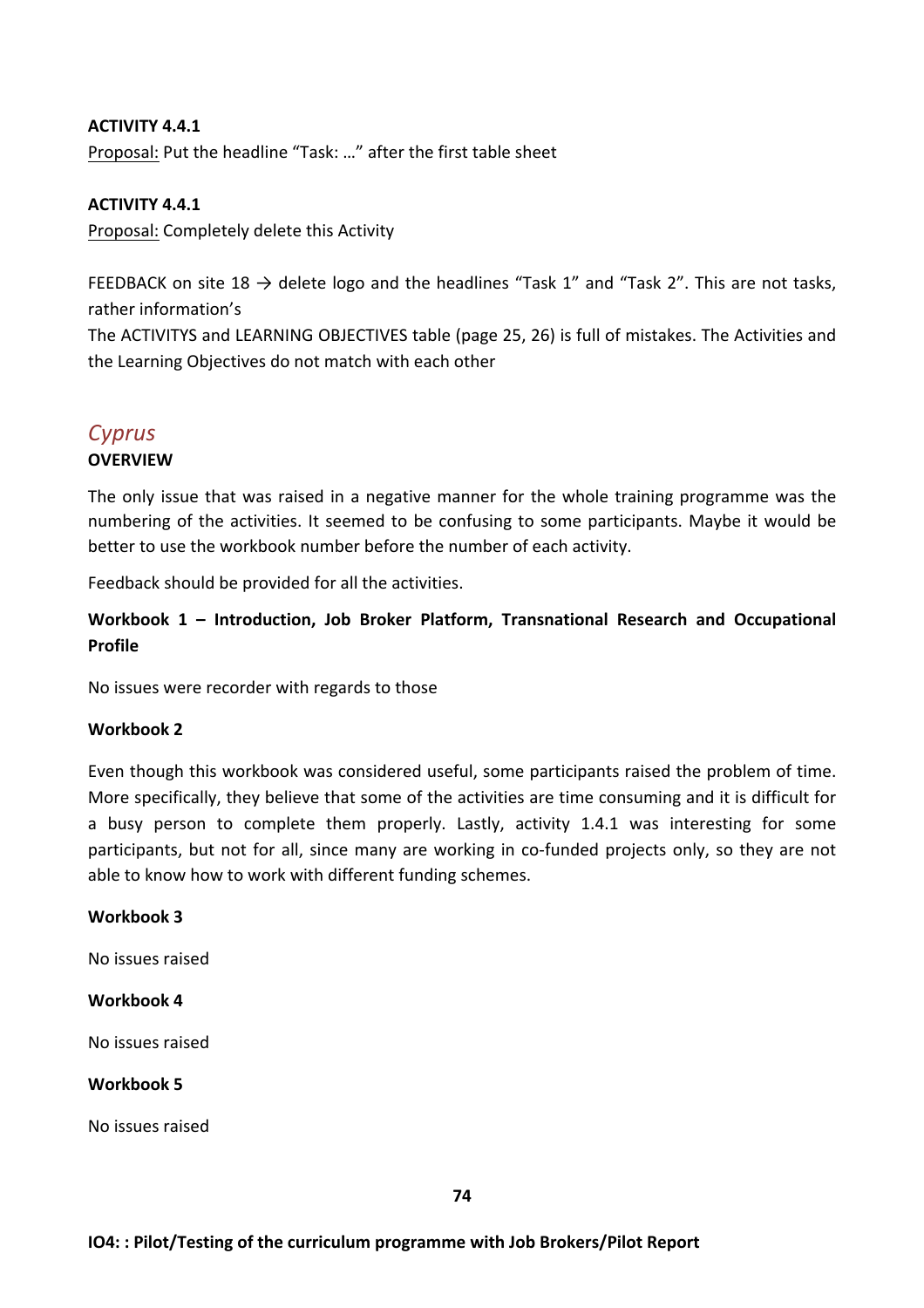# *UK*

# **1. Module 3 working with job seeker**

Probably this module would need to be re-written for the UK job broker role; the vocabulary, terminology were confusing and talked about counsellor and carer which actually relate to two very different occupational areas in the UK and would have negative connotations when dealing with job seekers. The content, although very relevant, was somewhat negative when speaking about job seekers .e.g. "People who have particularly difficult life- and working conditions are suffering from the injustice of their situation (low power and authority, low prosperity) and internalize this as their own inability or their own failure. Probably they don't have a feeling to be on the winning side of the life."

Also some very general assumptions made about job seekers

Narrative and explanations did not flow well and were confusing looking like large pieces of text had been lifted form quite formal or clinical text, whereas others seemed much more general e.g. page 85 the narrative about empowerment compared to page 87 final paragraph!!

Nothing mentioned in this module about after care or ongoing review process when working with job seekers

Activity 3.5.1 SWOT analysis an assumption that everyone will know what this is..

**2. All materials** need to consider if certain learning objective should be divided into a set of foundation modules for less experienced job brokers and a more advanced set of modules for those with substantial experience of this sector and work. There also seemed to be some criteria that the working group felt did not really belong within the remit of the job broker that were more HR or commercial sector job broker skills and knowledge.

**3. The occupational profile** was very broad and some felt too broad, as it overlapped with other roles within their organisations of employment adviser or key workers. They also felt it was too long and should be more concise.

Generally the activities were confusing in the self-directed learning context e.g. when you were asked to do a role play, group work etc as you would not really be working with anyone else.

**4. Module 4** was supposed to be about Case management – perhaps the title is wrong? It seemed that there were 3 different things in this module which perhaps should be in smaller 3 separate modules:

# **Case Management**

# Professional Development and Progression for the Job broker

**Customer satisfaction,** feedback and continuous improvement – this one perhaps being as previously suggested for those how are more experienced in the field, although getting a client to complete a feedback form might be the norm to evaluate and monitor how that contributes to CI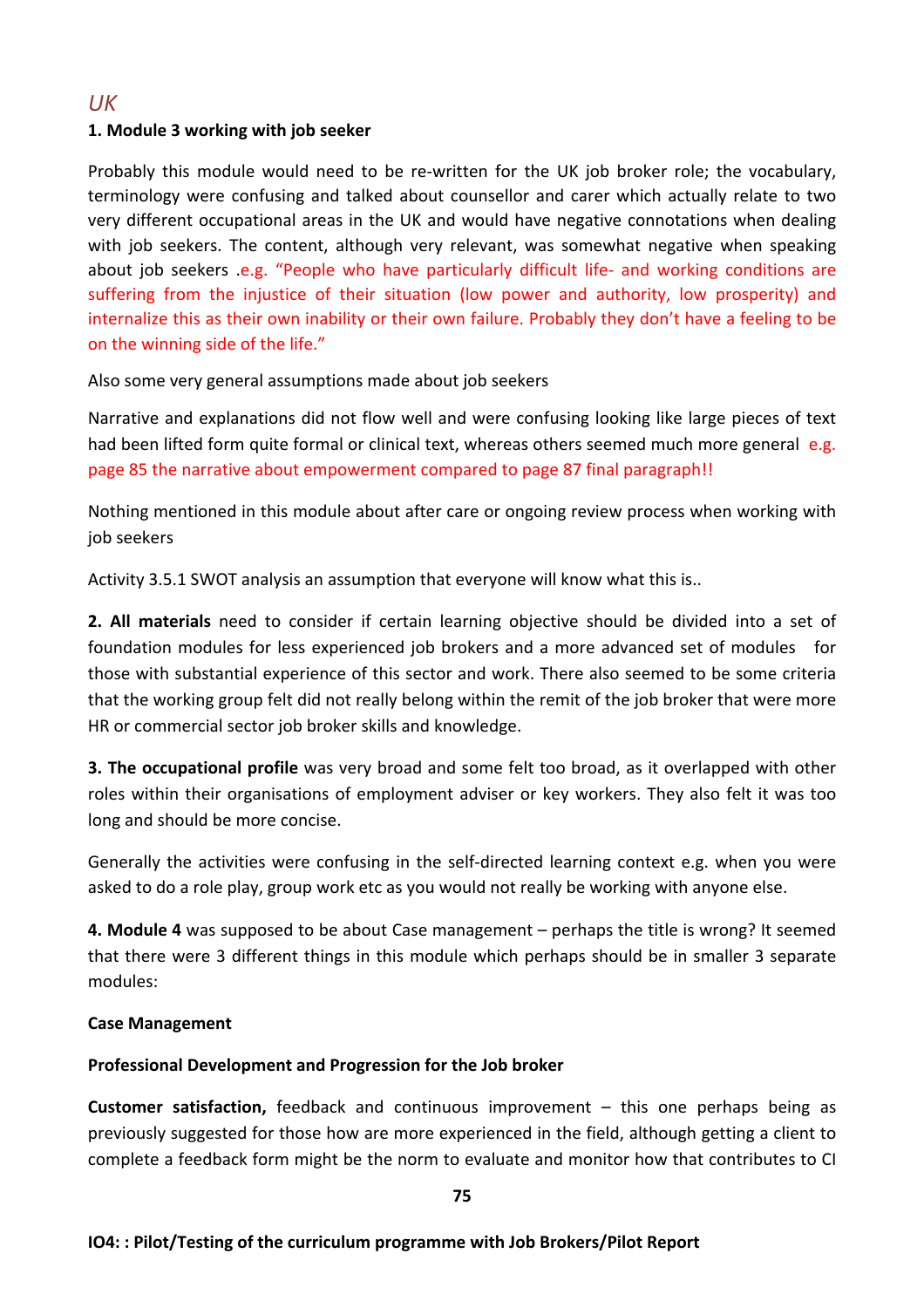is a task at a much higher level in most organisations and requires specialist skills and a level of authority to make changes based on the feedback.

- Some of the terminology service users was quite clinical

The activities and criteria need to be re-numbered in line with how a similar learning set of modules and criteria would be set out in the UK, especially if this is looking to get accredited, otherwise it is unlikely that it would be taken seriously by an awarding body or the learners.

Some of criteria are ambiguous no. 47 do the y mean policies and procedures? No.46 should this be in module 3 working with job seekers or perhaps both and crossed referenced?

Too many activities...some would bot load properly, 4.5.1 not really clear what is being asked, 4.3.2 not everyone is familiar with the term VET but no explanation, some activities do not work in Self directed learning context  $-$  e.g. 4.3.4 presentation to whom?

**5.** Module 1 objectives need to be written more clearly and be grammatically correct.

There is no guide on word count for assignments

The final learning objective seems to fit more with HR or commercial recruitment consultants and would be out of the remit if the average job broker.

**6. Working group** suggested that when a learner accesses a module there should be an indication of what progress they have made i.e. is it complete or partially complete, at the moment there is no way to assess this for the learner or if this was being assessed by tutor

**7. All activities** need to be converted to word docs that can be written on, as at present there is way for the learner to add their answers to the activities. In addition there is also no way for learners to upload any additional documents or evidence to the site.

**8. The Annex 1** - the self-assessment for the job seeker, in module 3, needs to be removed or replaced with something less complex, more positive and less HR looking, also shouldn't you be asking the job broker what is currently used to assess their clients but should ask for an example of what is currently used, how and when it is used and who reviews their progression?

**9. Criteria 22** in Module 2and 53 in Module 4 are duplicated how would these be crossreferenced?

**10. Module 2** – activities some explanations/instruction need to be clearer e.g. 2.4.1

- Some statements not gender neutral

Lack of consistency in terminology jobseekers, candidates, customers need to be consistent

Links on the worksheet do not open in a new tab this would be helpful

Would be good to get learners to have read over the profile and country research before hand as this takes some time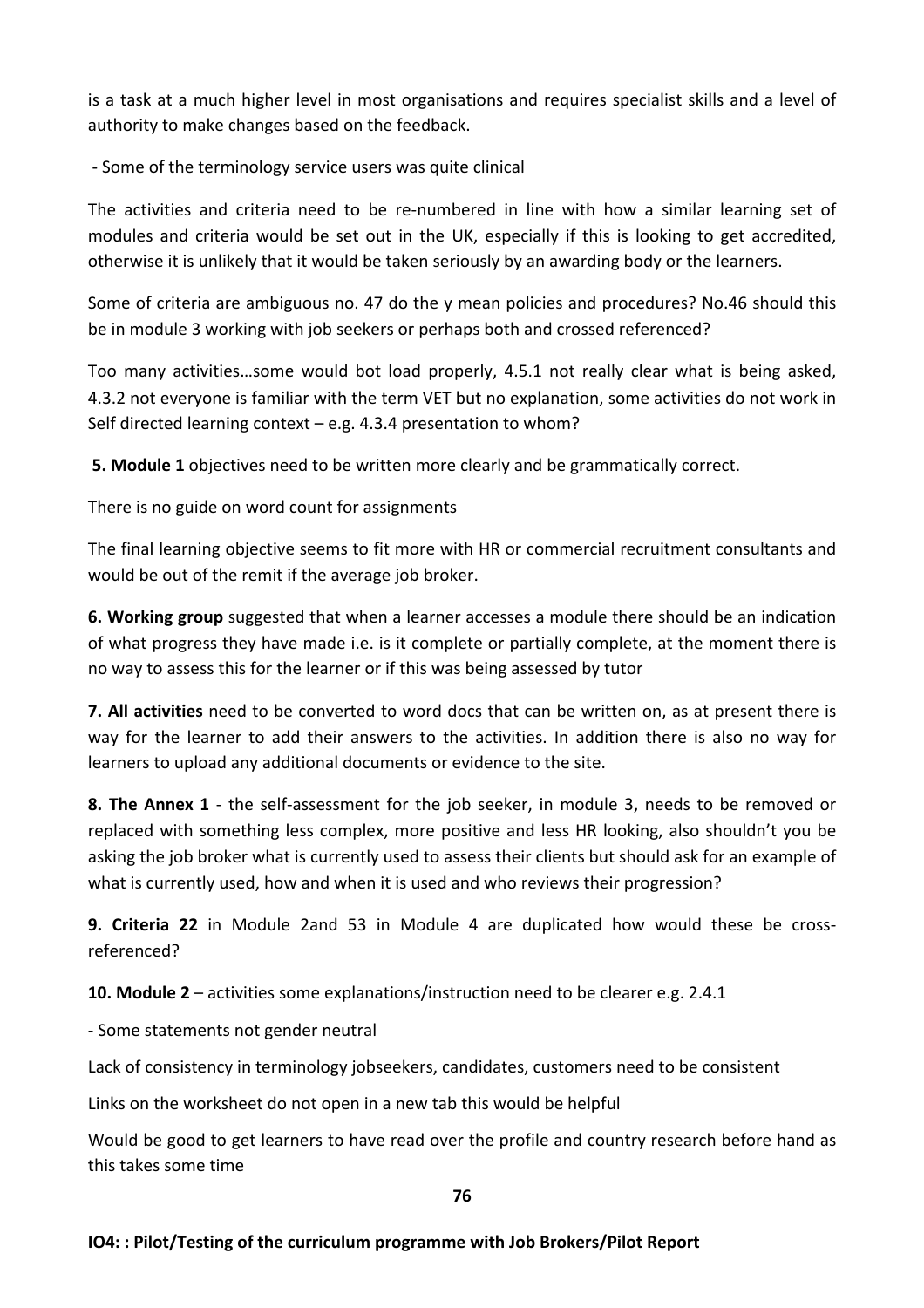The working group in the UK felt that just having training that was online would not address all leaners different learning styles and needs, to be credible for JB in the UK context they felt that there would need to be a blend of learning which should include online resources, workshops and peer learning.

Activity 2.3.3 might be difficult for inexperienced job brokers to complete

Activity 2.3.2 needs to be re-written- doesn't make sense, it should be asking how the job broker currently does this and upload some evidence or examples, as surely there is an assumption that they are currently doing this as part of their role?

Lots of group activity and discussions that do not work in the online context.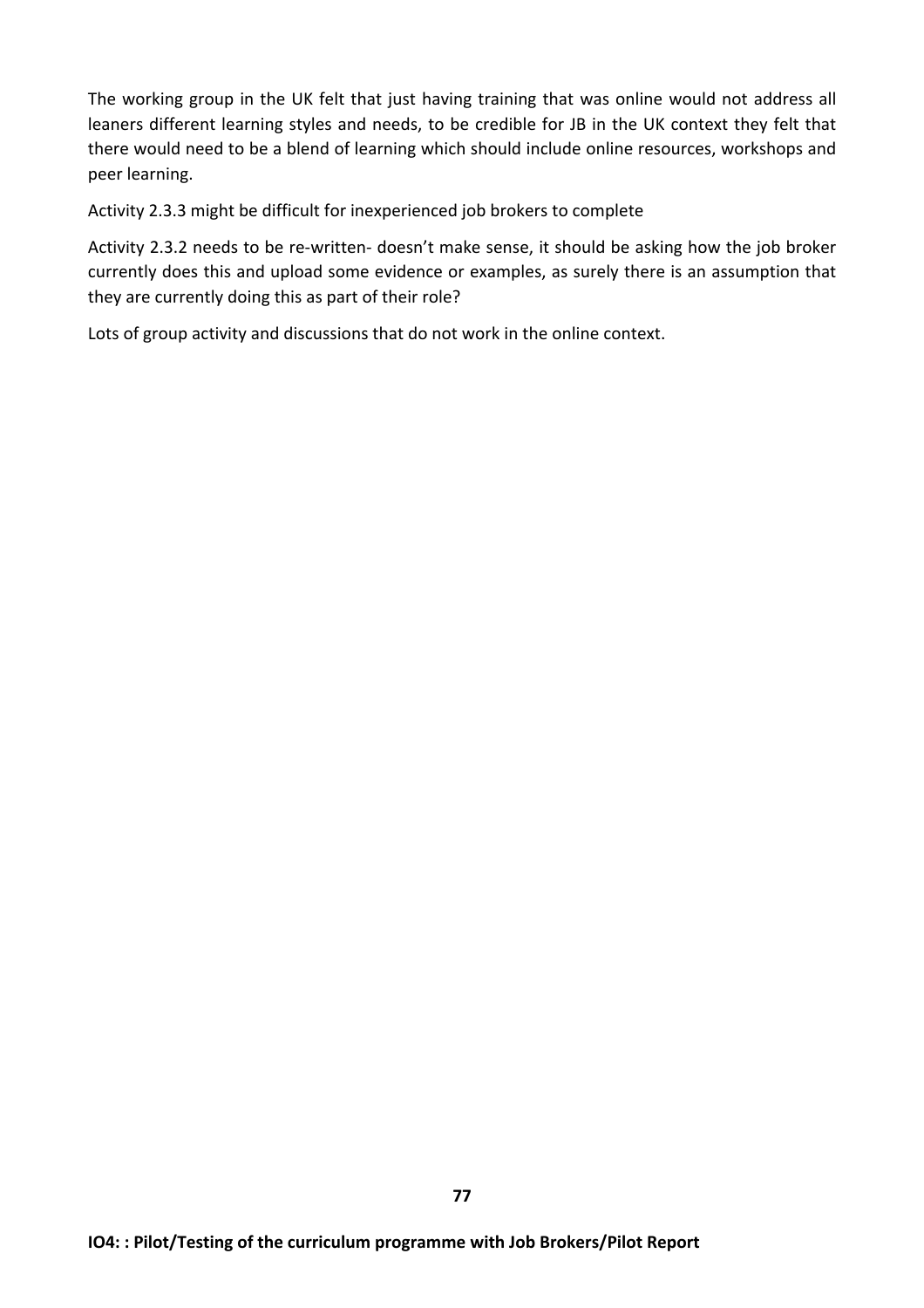# Findings from the workshop in Larissa Greece

It was noted from the feedback that the experience of the pilots was an overwhelmingly positive one. The aggregate number of participants that had been envisaged in the application taking part in the pilot programme had been exceeded across the partnership. Furthermore, the pilots had evidenced a strong appetite from amongst the participants for the type of peer-based, facilitated action learning around which the pilots had been designed.

The approach to the Curriculum Programme and very much of its content had generally received a positive response, and partners had found that the flexibility to organise the pilot in a sufficiently common format as to aid comparison, whilst also having local flexibilities in the approach, had worked very well. Furthermore, it was noted that in almost all cases the participants had expressed a desire to see some form of accreditation being made available to Job Brokers in future. 

In terms of areas for improvement or development, there were a number of specific points highlighted which provided a valuable basis for discussion. There was no general consensus in terms of the points that were being made. However, it was noted that, in terms of reviewing the materials for **IO6** a number of the exercises would not be suitable for self-directed learning as they assumed the cooperation of other learners in action learning groups – although many of the exercises either were suitable for self-directed learning, or could easily be adapted for it.

The main findings from the workshop In Larissa were, in summary:

- The partners had produced (and tested) a Curriculum testing approach that proved to be highly participative. Participants generally found the opportunity to learn in groups with their peers in an informal and practical way, on current issues to be highly relevant and valuable.
- However, there is a tension in that in some countries, practitioners found it hard to get 'time off' to participate due to pressures of the job (i.e. targets, coping with austerity, competing priorities etc).
- Another 'tension' is that, while the participants found the non-formal learning approach valuable, they also thought the programme would be enhanced in future versions by an ability to lead to a qualification or accreditation of some form, which in turn would place greater 'strictures' on how the learning could be delivered and the requirements that would be placed on participants.
- Many found it very valuable that, through the training needs analysis (TNA), Job Brokers could identify and define their own aims and areas for development and address these through the participative and flexible learning activities. However, many also felt that they realised, after completing the activities, that they may have over-estimated their knowhow at the TNA stage and that there needed to be some kind of 'before and after' process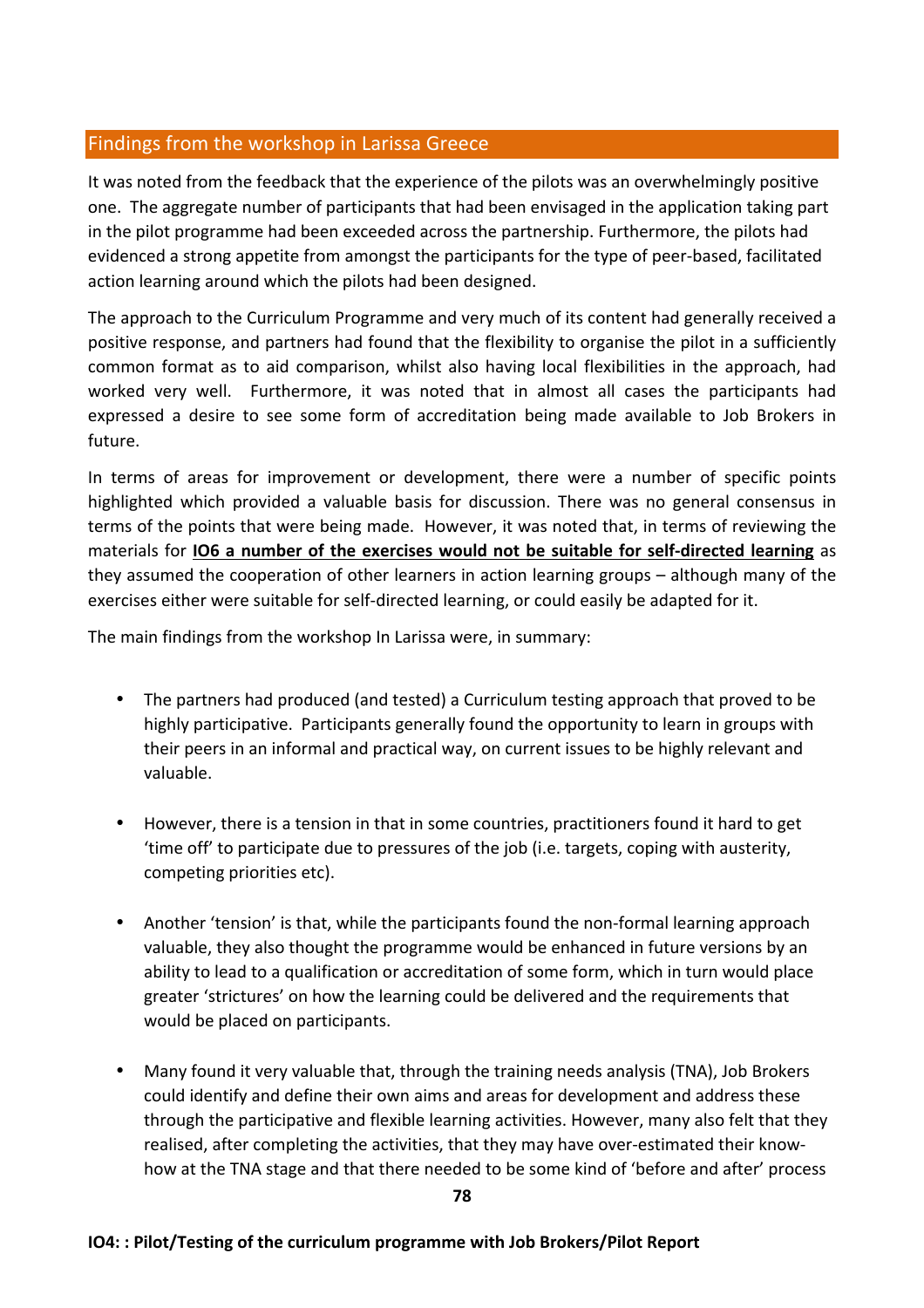with the TNA. It was also felt that the TNA would be enhanced in the adaptation for IO6 if there were a TNA for each module or 'skill area', not just a general one for the whole profile.

- The workshop felt that the six Job Broker 'areas of activity' in the Occupational Profile had been fully covered in the 4 Modules, and that due to the exhaustive process of defining and mapping the Knowledge, Skills and Competences, and then simplifying them into Learning Objectives, nothing had been lost.
- However, there is some confusion as to the exact meaning and focus of Effective 'Case Management'  $-$  even though many of the actual learning exercises were felt to be very valuable, this (case management) was not a term that had a common meaning across the partnership. This requires careful review in a future iteration of the curriculum, the accreditation investigation and in the self-directed focus of IO6.
- The 'European' dimension was strongly present in two ways the fact that the EQF had been used to underpin the Occupational Competences and the Curriculum helped to ensure a good degree of transferability and relevance of the concepts. At the same time, as the partners had shared the editorial production of content, there were occasions were terminology was used that did not easily transfer to every national context.
- However, it was noted that in some partner contexts, particularly where there was a degree of job brokering aimed at promoting the 'importing' of EU workers from other member states (e.g. Iceland), there was a more widespread use of the EURES job portal and also the increased value placed on ESCO (the common occupational terminologies) in this context was highlighted. In other partner contexts, these tools and resources are littleknown by Job Brokers - but are potentially very relevant to the European context of the project. It was agreed that in a future iteration of the programme, in the accreditation development in IO5, the self directed learning guide for IO6 and the legacy plans for IO8, the presence of these European initiatives and resources should feature more strongly.

There was some discussion on the use of the Moodle platform. It was originally an environment through which the Curriculum was uploaded with the learning material, and through which the 'lead' Job Broker pilot group facilitators could liaise together in the common project language (English). In the event, it was noted that a large number of Job Brokers had in fact registered for the Moodle access and this had been a positive development. There had been some problems with the login registration. After some discussion it was agreed that each partner will have a 'main editor' who can control login access and nominate users. Each partner is to liaise with MMC to ensure that this 'main editor' has the relevant credentials and instructions to facilitate access and control users (there was some concern that, as the process at present is currently automated, there was no control over users accessing the material and using them for other purposes).

The original Moodle platform was originally just for use in English. However it was noted that (a) there was also a structure on Moodle in Greek (b) while every local pilot had been conducted in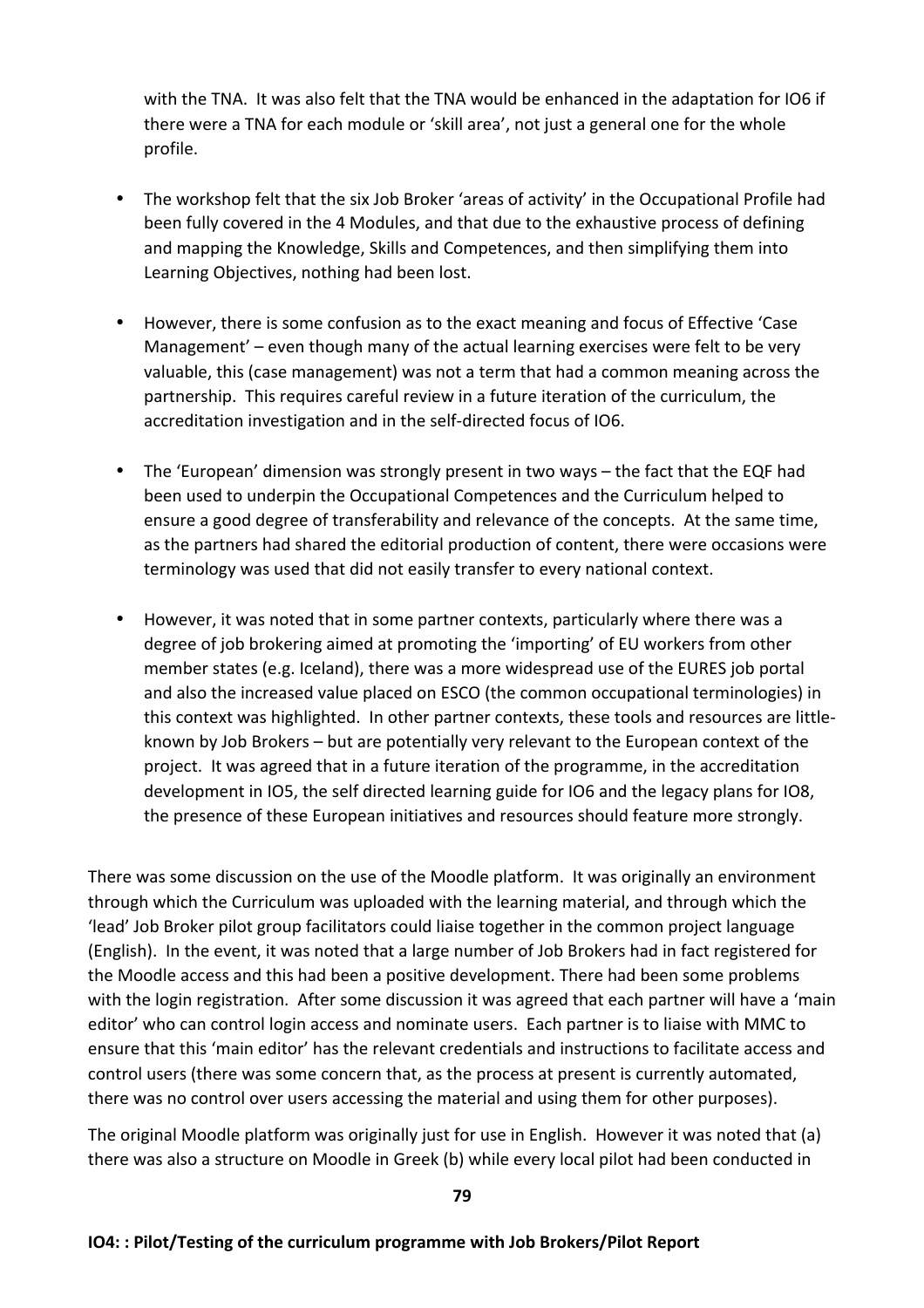the local partner language, abif, gsub and VMST had used the English version of the materials in the pilots (this was common practice in their organisations), whereas Documenta, ERIFO, and MMC/DIMITRA had translated the materials into, respectively, Spanish, Italian and Greek. abif and gsub indicated that they would also be translating the materials into German. It was noted that translating the materials into each partner language was not a requirement (although conducting the pilots in each language was), but it was a highly positive development that the IO3 materials would be available in five languages.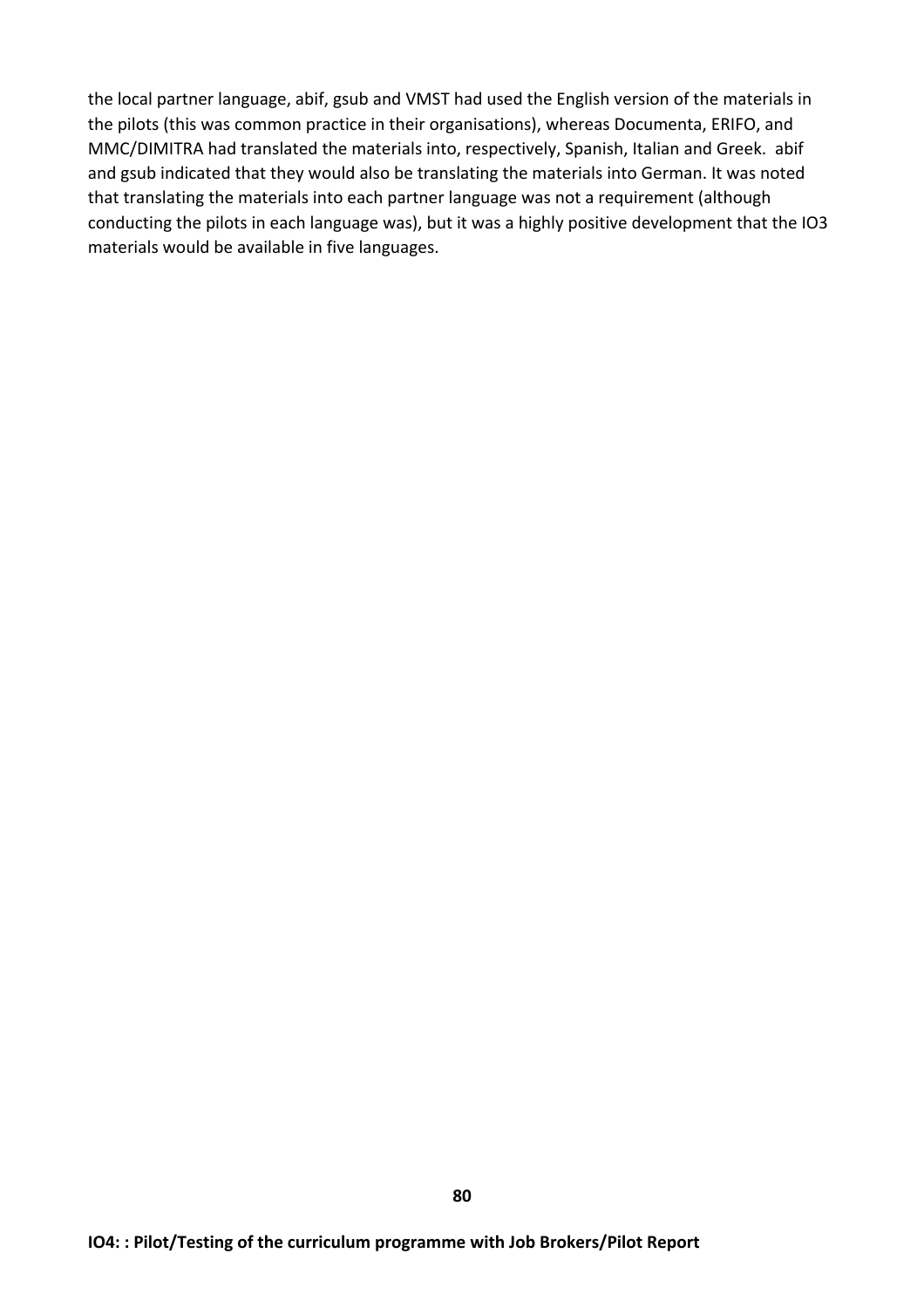# **Conclusions**

After the development of the curricula in the form of workbooks, the consortium proceeded to a pilot testing phase of the materials. This pilot testing phase took place in the form of action learning sessions and each partner had to implement at least 3 action learning sessions and submit a national report in a predefined template by the intellectual output leader.

In the report partners had to state their objectives from the pilot. It is evident that there is a general convergence (i.e. partners having same or similar objectives from the pilots) with two objectives being mentioned by all partners namely the need to present the project and test the materials in order to provide feedback. The following objectives were mentioned in general by the partners:

- Present the project to the participants and make sure that they understand what it is about
- Present the key results of the IO-01 (Job Broker Transnational Research Study Policies, Systems and Needs Analysis) highlighting the role of Job Broker in the Italian labour market and services
- Present and review the IO-02 (Development of Occupational Profile and a set of Standards for the Job Broker) "area of activities" and contents (reflection of the sustainability of the IO on Italian context)
- Inform about the Working Group members' roles through Job Broker activities
- Test the materials produced by Job Broker/
- In-depth look at the material/ Get feedback for the JOB BROKER curriculum in order to revise if/where needed
- Familiarize the participants with the European Profile of the JOB BROKER
- Use the training needs analysis tool and guide them in order to be able to develop their learning plan
- Present the JOB BROKER CURRICULUM
- Introduce them to the Moodle platform/ Review the learning platform for ease of use, access and navigation
- Let the JOB BROKERS use the self learning material
- Use action Learning activities/ $\bullet$  To acquire knowledge, skills and competences as Job Brokers through the training materials developed
- Investigate any possibility of impact on regional VET systems (Toscana and Lazio) by Job Broker profile development

The second aim of the national reports was to review and receive feedback on the use of the **training analysis tool.** Through the training needs analysis (TNA), Job Brokers could identify and define their own aims and areas for development and address these through the participative and flexible learning activities. All the partners have used the training needs analysis tool but only one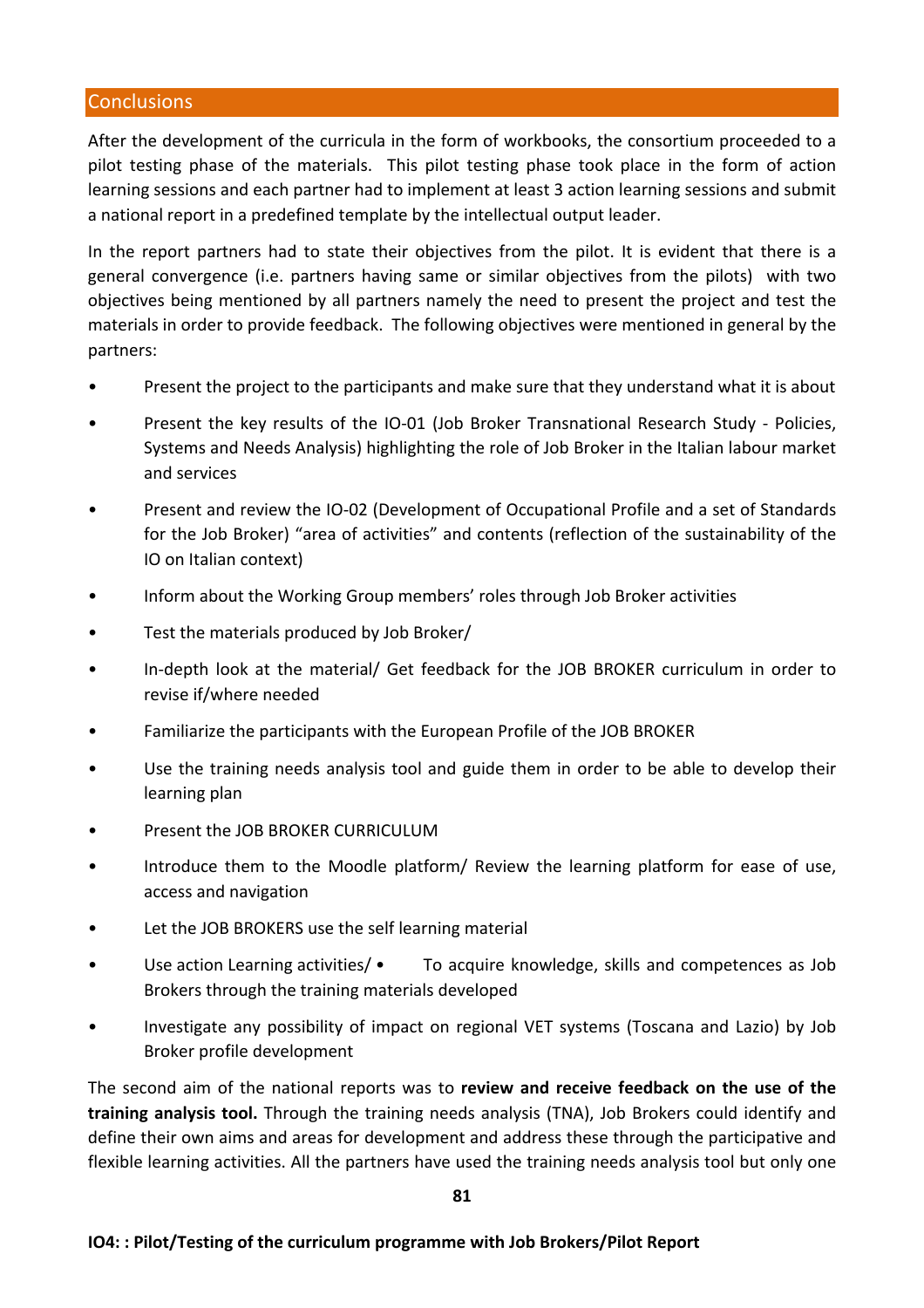partner indicated that there was a specific need to be developed (Working with employers). As the partners had to review all materials, they felt that they used the tool just for testing purposes. Additionally, many partners have indicated that the learning needs of the pilot groups were limited as they had invited very experienced job brokers. In general participants provided a positive evaluation of the tool; they liked its self assessment nature. Some areas of improvement of the tool related to the fact that some statements could be regrouped or even omitted. Additionally, they recommended that the tool provides a clear learning path (ie indicating the codes of activities the learner should focus on. However, many participants also felt that they realised, after completing the activities, that they may have over-estimated their know-how at the TNA stage and that there needed to be some kind of 'before and after' process with the TNA. It was also felt that the TNA would be enhanced in the adaptation for IO6 if there were a TNA for each module or 'skill area', not just a general one for the whole profile.

In terms of the Curriculum Programme itself, there are three sets of specific changes that should be made before the finalised Workbooks are published for IO3:

**1. Target group** – there should be a more explicit statement about the Target Group for the Curriculum Programme and the context in which the materials can be used. In particular, the issue as to whether the materials address experienced Job Brokers, or new Job Brokers (in terms of the occupationa profile that refers) should be addressed. This should appear at an early point in the first workbook (module 1) which 'sets the scene' for the Curriculum Programme;

**2. Gender neutral language** – in a number of cases the Workbooks use the masculine (him, he) to refer to the object or subject of a sentence. Such sentences appear in both Workbooks 3 and 4. The first part, in particular of workbook 4 may benefit from a review of the English that is being used (in the English version).

To be comprehensive, once the above additions and amendments to workbooks 1, 3 and 4 are made, these should be highlighted to those partners who produced language versions of the materials for amendment.

At this stage, our review of the feedback and comments suggests that there is no need to review workbooks 2 and 5 and that the versions that were produced, and the translations of them, can still be used as final versions.

Finally, a number of specific comments were suggested in terms of strengths and areas of improvement of the materials. These are presented below. It is recomemnded that the IO5 approach includes a review of the Learning Outcomes, and the IO6 self-directed learning guide, which will both use and adapt existing material from the IO3 Curriculum for self-directed purposes and generate new material, considers each of these points for review.

|                        | <b>Strengths</b>                                                                              | <b>Areas of Improvement</b>                           |
|------------------------|-----------------------------------------------------------------------------------------------|-------------------------------------------------------|
| <b>Overall</b>         | Overall quite positive.<br>٠                                                                  |                                                       |
| <b>Term Job Broker</b> | The term "Job Broker" was $\cdot$<br>seen positively<br>by two of<br>the partners (Cyprus and | There are issues with the<br>term Job Broker in Spain |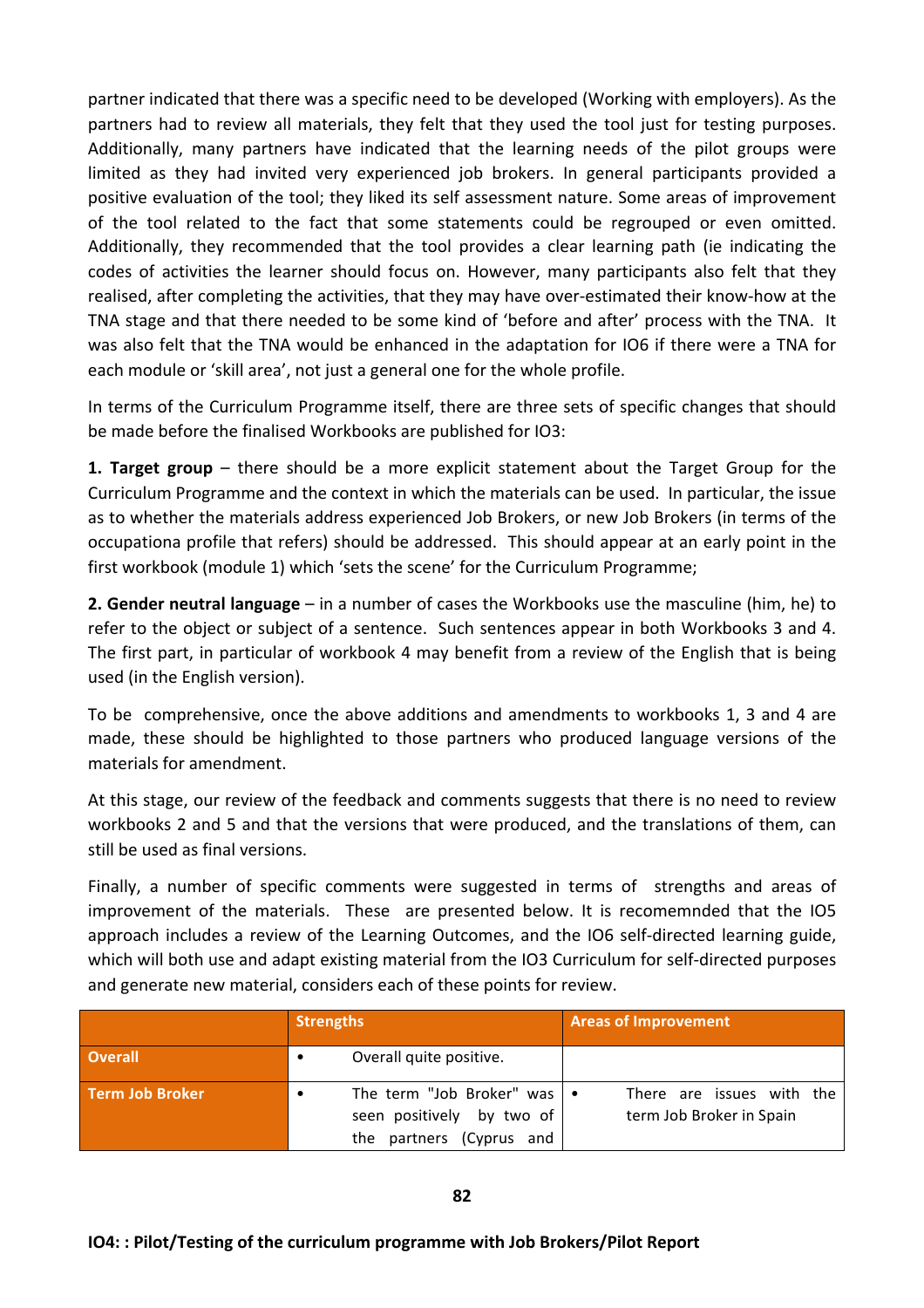|                             | <b>Strengths</b>                                                                                                                                                                                                                                                                                                                                                                                                                                                                                                                   | <b>Areas of Improvement</b>                                                                                                                                                                                                                                                                                                                                                                                                                                                                                                                                                                                                                                                                                                                                                                                                                                                                                                                                                                    |  |  |
|-----------------------------|------------------------------------------------------------------------------------------------------------------------------------------------------------------------------------------------------------------------------------------------------------------------------------------------------------------------------------------------------------------------------------------------------------------------------------------------------------------------------------------------------------------------------------|------------------------------------------------------------------------------------------------------------------------------------------------------------------------------------------------------------------------------------------------------------------------------------------------------------------------------------------------------------------------------------------------------------------------------------------------------------------------------------------------------------------------------------------------------------------------------------------------------------------------------------------------------------------------------------------------------------------------------------------------------------------------------------------------------------------------------------------------------------------------------------------------------------------------------------------------------------------------------------------------|--|--|
|                             | Germany)                                                                                                                                                                                                                                                                                                                                                                                                                                                                                                                           |                                                                                                                                                                                                                                                                                                                                                                                                                                                                                                                                                                                                                                                                                                                                                                                                                                                                                                                                                                                                |  |  |
| <b>European Dimension</b>   | The 'European' dimension<br>$\bullet$<br>was strongly present in two<br>ways $-$ the fact that the EQF<br>had been used to underpin<br>Occupational<br>the<br>and<br>the<br>Competences<br>Curriculum helped to ensure<br>good<br>degree<br>οf<br>a<br>transferability and relevance<br>of the concepts.<br>At the<br>same time, as the partners<br>shared the editorial<br>had<br>production of content, there<br>occasions<br>were<br>were<br>terminology was used that<br>did not easily transfer to<br>every national context. | It was noted that in some<br>$\bullet$<br>partner contexts, particularly<br>where there was a degree of<br>brokering<br>aimed<br>job<br>at<br>promoting the 'importing' of<br>workers<br>from<br>other<br>EU<br>member states (e.g. Iceland),<br>there was a more widespread<br>use of the EURES job portal<br>and also the increased value<br>placed on ESCO (the common<br>occupational terminologies)<br>this<br>context<br>was<br>in<br>highlighted. In other partner<br>contexts, these tools and<br>resources are little-known by<br><b>Brokers</b><br>$\overline{\phantom{a}}$<br>but<br>Job<br>are<br>potentially very relevant to<br>the European context of the<br>project. It was agreed that in<br>a future iteration of the<br>the<br>programme,<br>in<br>accreditation development in<br>IO5, the self directed learning<br>guide for IO6 and the legacy<br>plans for IO8, the presence of<br>initiatives<br>these<br>European<br>and resources should feature<br>more strongly. |  |  |
| <b>Self Learning Method</b> | The self learning method is<br>$\bullet$<br>very useful as you may<br>schedule<br>the<br>learning<br>activities according to your<br>availability.                                                                                                                                                                                                                                                                                                                                                                                 | <b>There</b><br>is<br>discrepancy<br>a<br>$\bullet$<br>between the self directed<br>learning<br>suggested by the<br>the<br>project<br>and<br>group<br>activities<br>provided<br>(mentioned by two partners)<br>A number of the exercises<br>would not be suitable for self-<br>directed learning as they<br>assumed the cooperation of<br>learners<br>action<br>other<br>in<br>learning groups - although<br>many of the exercises either<br>were suitable for self-directed<br>learning, or could easily be                                                                                                                                                                                                                                                                                                                                                                                                                                                                                   |  |  |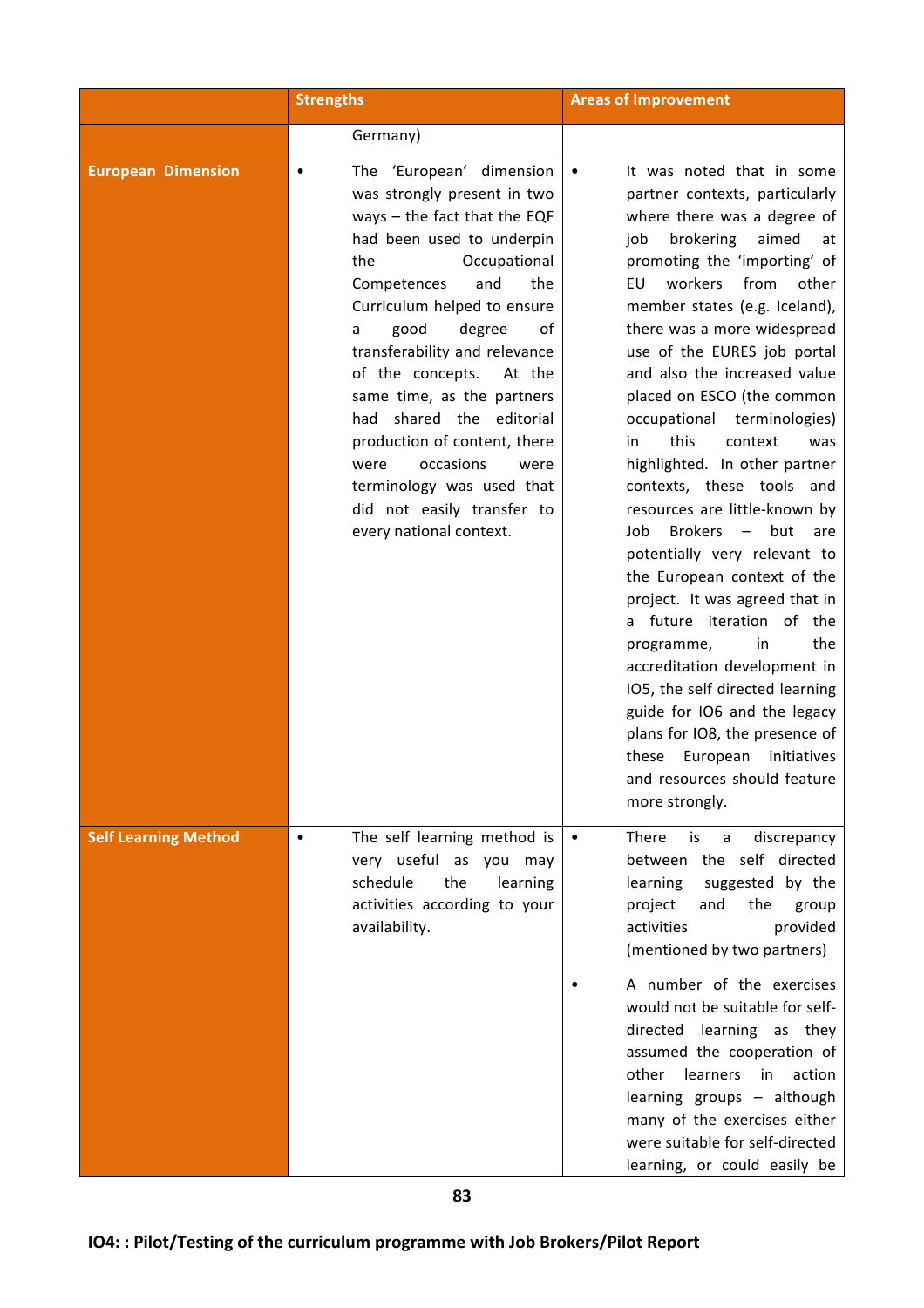|                                                        | <b>Strengths</b>                                                                                                                                                                                                                                                                                                                                                                                                                                                                        | <b>Areas of Improvement</b>                                                                                                                                                                                                                                                             |
|--------------------------------------------------------|-----------------------------------------------------------------------------------------------------------------------------------------------------------------------------------------------------------------------------------------------------------------------------------------------------------------------------------------------------------------------------------------------------------------------------------------------------------------------------------------|-----------------------------------------------------------------------------------------------------------------------------------------------------------------------------------------------------------------------------------------------------------------------------------------|
|                                                        |                                                                                                                                                                                                                                                                                                                                                                                                                                                                                         | adapted for it.                                                                                                                                                                                                                                                                         |
| <b>Action Learning Method</b><br>used during the pilot | The action learning is very<br>$\bullet$<br>effective as you get to<br>reflect<br>everyday<br>on<br>situations<br>The partners had produced<br>(and tested) a Curriculum<br>testing<br>approach<br>that<br>highly<br>proved<br>to<br>be<br>participative.<br>Participants<br>generally<br>found<br>the<br>learn<br>opportunity to<br>in<br>groups with their peers in an<br>informal and practical way,<br>on current issues to be<br>highly relevant and valuable.                     | However, there is a tension in<br>$\bullet$<br>that<br>in<br>some<br>countries,<br>practitioners found it hard to<br>get 'time off' to participate<br>due to pressures of the job<br>(i.e. targets, coping with<br>austerity,<br>competing<br>priorities etc).                          |
| <b>Target Group</b>                                    |                                                                                                                                                                                                                                                                                                                                                                                                                                                                                         | Need for a clearer definition<br>of the target group in terms<br>of prior knowledge<br>and<br>professional<br>experience<br>(mentioned by two partners)                                                                                                                                 |
| <b>Occupational Profile</b>                            | The tasks of a job broker<br>$\bullet$<br>were well described in the<br>occupational profile<br>Additionally, the workshop<br>(Larissa) concluded that the<br>six Job Broker 'areas of<br>activity' in the Occupational<br>Profile had been fully<br>covered in the 4 Modules,<br>and that due to the<br>exhaustive process of<br>defining and mapping the<br>Knowledge, Skills and<br>Competences, and then<br>simplifying them into<br>Learning Objectives, nothing<br>had been lost. | Occupational profile is too<br>$\bullet$<br>wide (mentioned by<br>one<br>partners, and implied<br>by<br>another one in the previous<br>question)[Some of the tasks<br>relate mostly to HR rather<br>than Job Brokers]<br>There are competences<br>missing (mentioned by one<br>partner) |
| <b>Curriculum and Learning</b><br><b>Activities</b>    | Curriculum was very well<br>$\bullet$<br>constructed which made it<br>easy to the reviewer to<br>understand the content<br>Very<br>practical<br>well<br>and                                                                                                                                                                                                                                                                                                                             | Feedback should be provided<br>$\bullet$<br>for all activities (mentioned<br>by two partners)<br>Numbering of activities is<br>confusing (mentioned by two                                                                                                                              |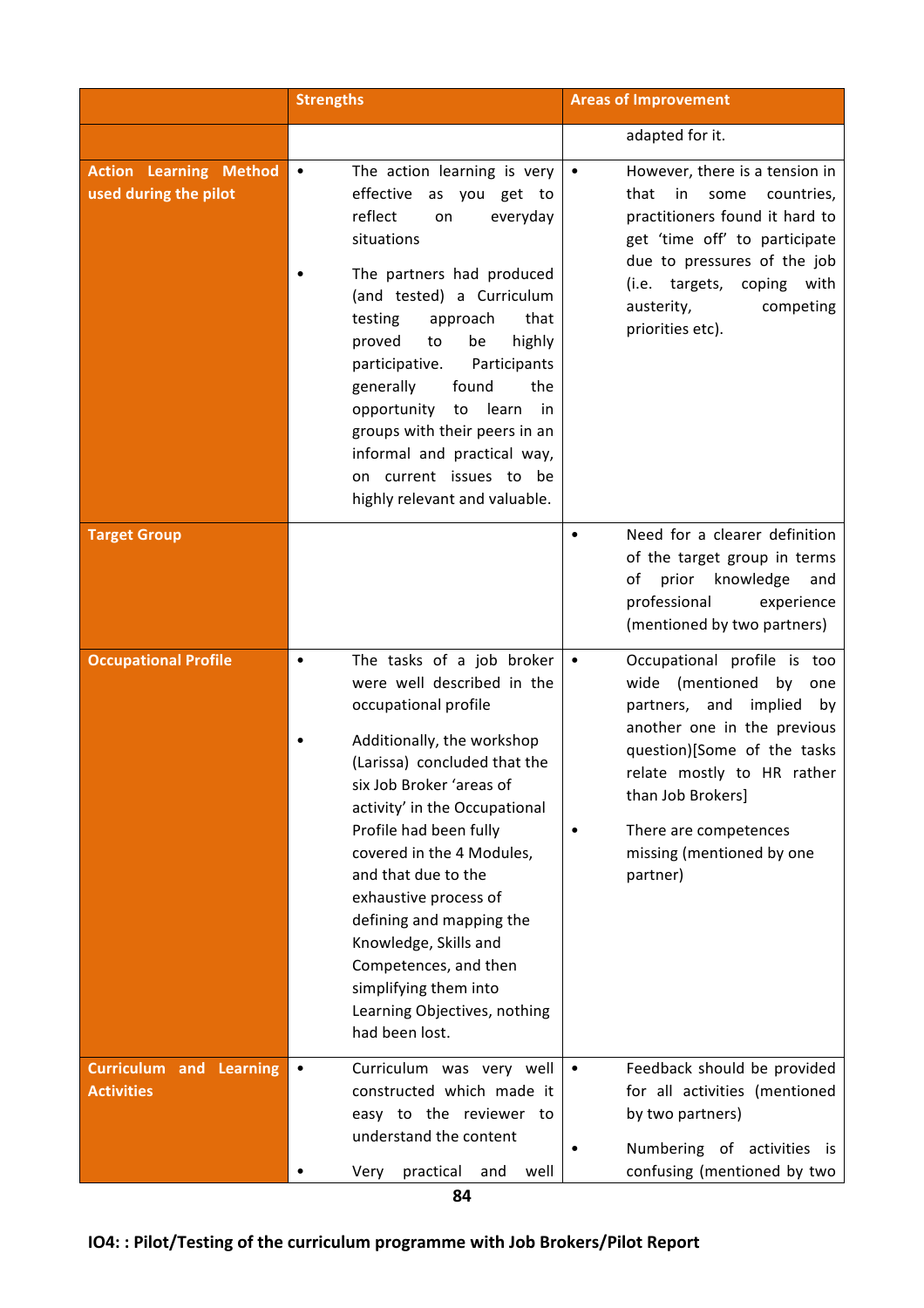|                           | <b>Strengths</b>                                                                                                                                                                                                                                                                                                                                                                                                                                                                                                                              | <b>Areas of Improvement</b>                                                                                                                                            |
|---------------------------|-----------------------------------------------------------------------------------------------------------------------------------------------------------------------------------------------------------------------------------------------------------------------------------------------------------------------------------------------------------------------------------------------------------------------------------------------------------------------------------------------------------------------------------------------|------------------------------------------------------------------------------------------------------------------------------------------------------------------------|
|                           | thought out                                                                                                                                                                                                                                                                                                                                                                                                                                                                                                                                   | partners)                                                                                                                                                              |
|                           | Learning activities have been<br>designed accordingly. The<br>description<br>of<br>work<br>activities, the role of the job<br>broker, related conflicts and<br>the<br>related<br>necessary<br>competencies seem to be<br>appropriate in the opinion of<br>the<br>working<br>group.<br>Material<br>was<br>developed after the research<br>and its development fully<br>skills<br>the<br>depicts<br>and<br>competences of the JOB<br><b>BROKER's</b><br>Occupational<br>profile. Participants<br>also<br>commented on the mix of<br>activities. | There are issues with the<br>term "Area of Activity" and<br>transversal skills should not<br>be included in the area of<br>activity (mentioned only by<br>one partner) |
|                           | Materials were developed<br>by partners from different<br>countries contributed a lot<br>image the JOB<br>to the<br>BROKERS have about their<br>profession                                                                                                                                                                                                                                                                                                                                                                                    |                                                                                                                                                                        |
|                           | The links that were used<br>throughout the curriculum<br>were very useful along with<br>the references and gave the<br>chance to the participants to<br>for<br>further<br>search<br>information                                                                                                                                                                                                                                                                                                                                               |                                                                                                                                                                        |
|                           | The theoretical narrative is<br>well<br>very<br>and<br>complementary<br>the<br>to<br>activities                                                                                                                                                                                                                                                                                                                                                                                                                                               |                                                                                                                                                                        |
|                           | They<br>liked<br>that<br>the<br>curriculum had in account<br>networking with other Job<br><b>Brokers</b><br>but<br>thought<br>it<br>should be highlighted with a<br>module of its own                                                                                                                                                                                                                                                                                                                                                         |                                                                                                                                                                        |
| <b>Possibility</b><br>for |                                                                                                                                                                                                                                                                                                                                                                                                                                                                                                                                               | While the participants found<br>$\bullet$                                                                                                                              |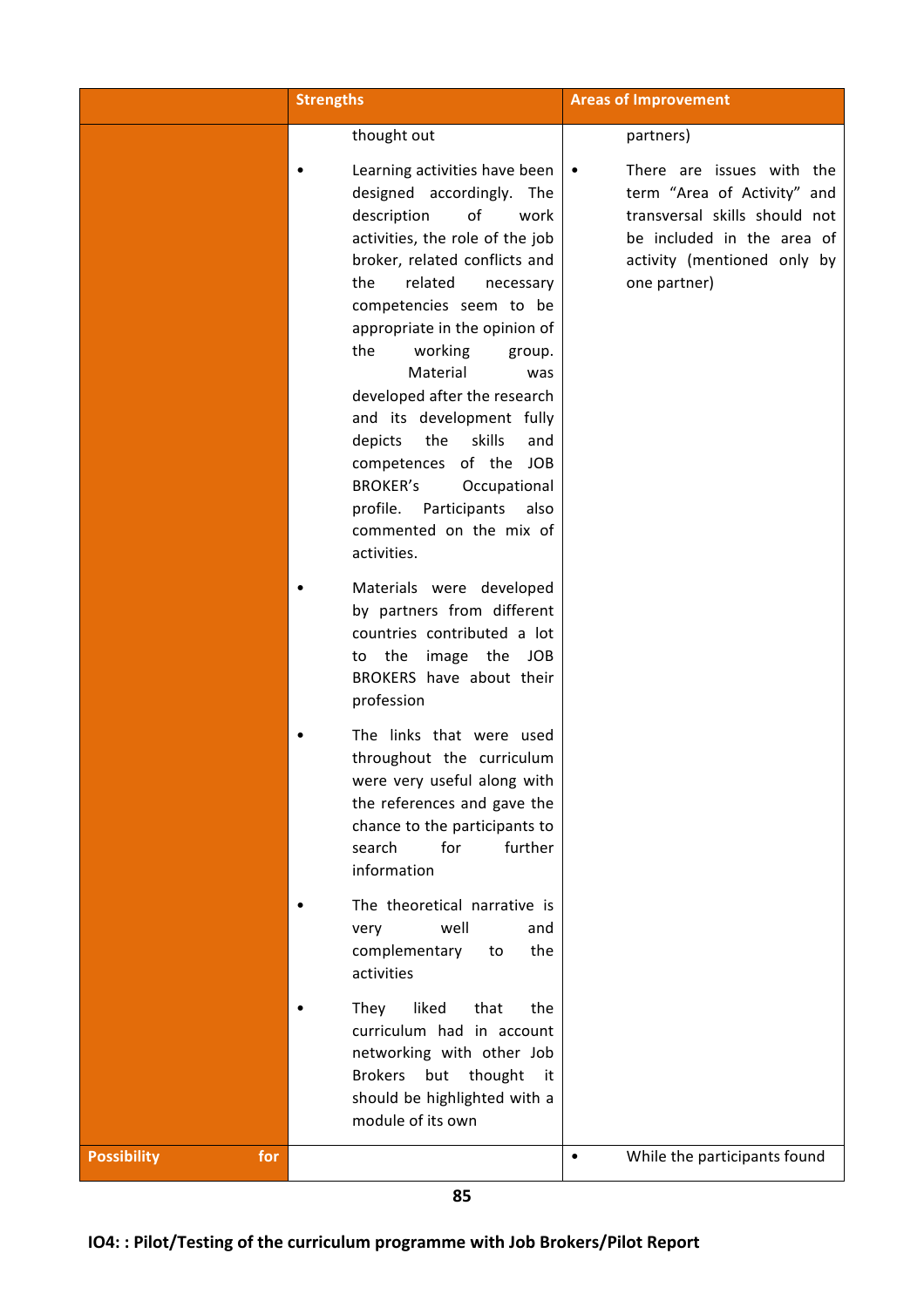|                        | <b>Strengths</b>                                                                                                                                                                                                                                                                                                                                                                                                                                                                                                                                                                                                                                                                                                              | <b>Areas of Improvement</b>                                                                                                                                                                                                                                                                                                                                                                                                                                                                                                                                                                                                                                                                                                                                                                                                                                                                           |
|------------------------|-------------------------------------------------------------------------------------------------------------------------------------------------------------------------------------------------------------------------------------------------------------------------------------------------------------------------------------------------------------------------------------------------------------------------------------------------------------------------------------------------------------------------------------------------------------------------------------------------------------------------------------------------------------------------------------------------------------------------------|-------------------------------------------------------------------------------------------------------------------------------------------------------------------------------------------------------------------------------------------------------------------------------------------------------------------------------------------------------------------------------------------------------------------------------------------------------------------------------------------------------------------------------------------------------------------------------------------------------------------------------------------------------------------------------------------------------------------------------------------------------------------------------------------------------------------------------------------------------------------------------------------------------|
| accreditation          |                                                                                                                                                                                                                                                                                                                                                                                                                                                                                                                                                                                                                                                                                                                               | the non-formal learning<br>approach valuable, they also<br>thought the programme<br>would be enhanced in future<br>versions by an ability to lead<br>to a qualification or<br>accreditation of some form,<br>which in turn would place<br>greater 'strictures' on how<br>the learning could be<br>delivered and the<br>requirements that would be<br>placed on participants.                                                                                                                                                                                                                                                                                                                                                                                                                                                                                                                          |
| <b>Moodle Platform</b> | Moodle<br>Platform<br>JB<br>$\bullet$<br>participants<br>found<br>the<br>platform easy to access and<br>navigate.<br>However,<br>the<br>documents are in English<br>and<br>participants<br>some<br>needed assistant to read<br>through the contents.<br>It<br>originally<br>was<br>an<br>environment through which<br>Curriculum<br>the<br>was<br>uploaded with the learning<br>material, and through which<br>the 'lead' Job Broker pilot<br>group facilitators could liaise<br>together in the common<br>project language (English).<br>In the event, it was noted<br>that a large number of Job<br><b>Brokers</b><br>had<br>fact<br>in<br>registered for the Moodle<br>access and this had been a<br>positive development. | There<br>had<br>been<br>some<br>$\bullet$<br>problems<br>with<br>the<br>login<br>After<br>registration.<br>some<br>discussion it was agreed that<br>each partner will have a 'main<br>editor' who can control login<br>access and nominate users.<br>Each partner is to liaise with<br>MMC to ensure that this<br>'main editor' has the relevant<br>credentials and instructions<br>facilitate<br>to<br>access<br>and<br>control<br>(there<br>users<br>was<br>some concern that, as the<br>process at present is currently<br>automated, there was no<br>control over users accessing<br>the material and using them<br>for other purposes).<br>Some participants expected<br>to see translated versions of<br>the platform<br>It would be good if the users<br>could open a new discussion<br>at the forum in order to<br>communicate for a specific<br>subject with JOB BROKERS all<br>over Europe. |

**Table 5: Comparison of strengths and Areas of Improvements on different dimensions (overall)** 

As far as individual workbooks and activities are concerned the following table presents overall strengths and areas of improvement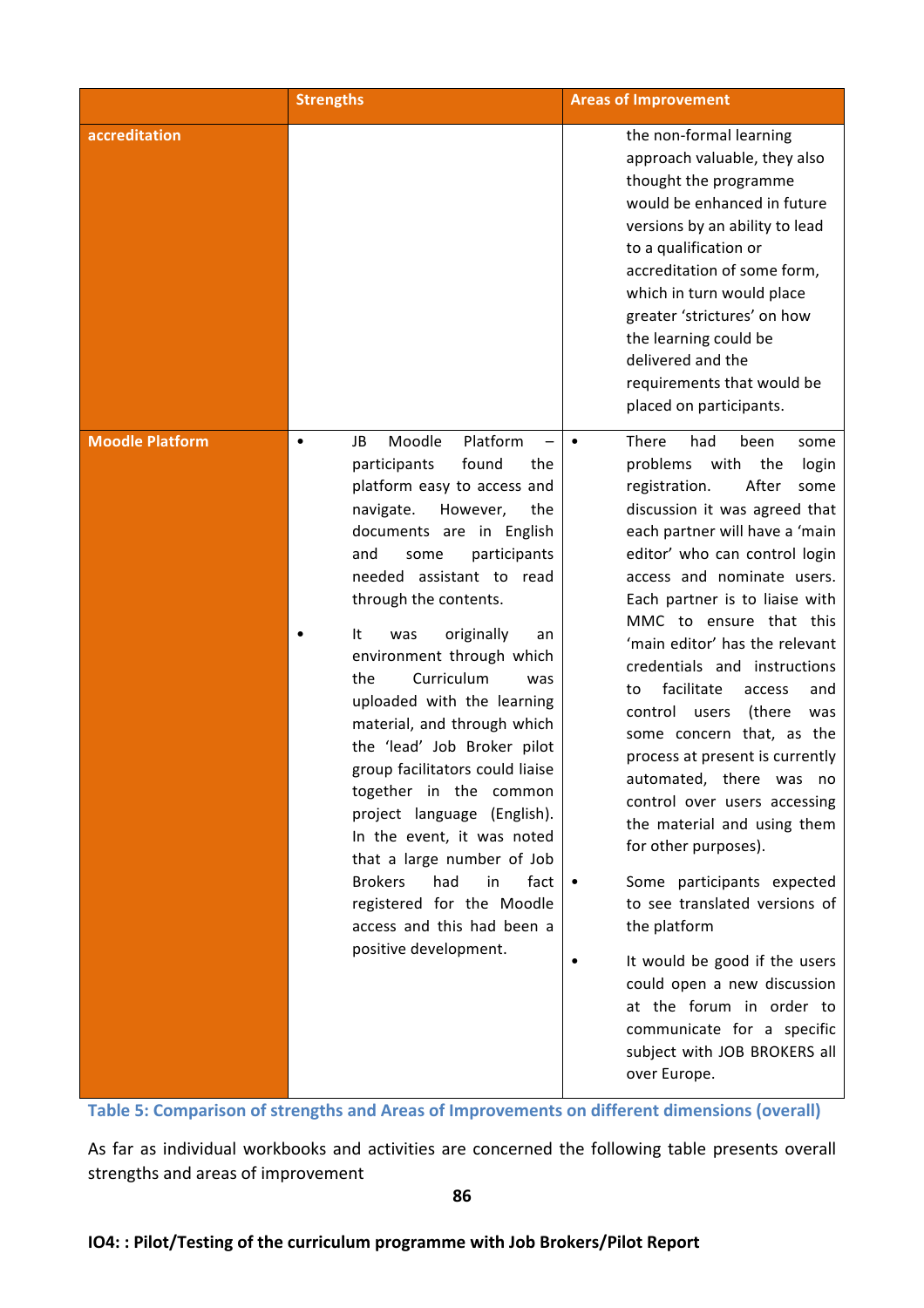| <b>Workbook</b>                                                                                | <b>Strengths</b>                                                                                                          | <b>Areas of improvement</b>                                                                              |
|------------------------------------------------------------------------------------------------|---------------------------------------------------------------------------------------------------------------------------|----------------------------------------------------------------------------------------------------------|
|                                                                                                |                                                                                                                           |                                                                                                          |
|                                                                                                |                                                                                                                           |                                                                                                          |
| <b>Workbook 1</b>                                                                              | Sophisticated TNA tool<br>$\bullet$                                                                                       |                                                                                                          |
| Introduction to the job broker<br>curriculum                                                   | Well<br>expressed<br>and<br>learning<br>relevant<br>objectives<br>Helpful results from the<br>$\bullet$<br>research       |                                                                                                          |
|                                                                                                |                                                                                                                           |                                                                                                          |
| <b>Workbook 2</b><br><b>MODULE 1 Current EU Labour</b>                                         | Highly relevant<br>job<br>$\bullet$<br>to<br>broker work.                                                                 | should<br>Objectives<br>be<br>$\bullet$<br>clearer                                                       |
| <b>Market</b><br><b>Context</b><br>and<br><b>Employment Opportunities</b>                      | Well written                                                                                                              | One learning objective is<br>missing from the workbook                                                   |
|                                                                                                | Individual activities well-<br>٠<br>chosen<br>and<br>comprehensively                                                      | <b>Statistics</b><br>should<br>be<br>updated                                                             |
|                                                                                                | described.<br>Well evaluated activities                                                                                   | with<br>Some<br>issues<br>the<br>sequence of activities                                                  |
|                                                                                                | Activity, 1.4.2/1.4.3                                                                                                     | Specific issues with specific                                                                            |
|                                                                                                | Activity 1.3.2,<br>$\bullet$                                                                                              | activities such as Activity<br>1.6.1 and Activity 1.4.1                                                  |
| <b>Workbook 3</b><br><b>MODULE</b><br><b>WORKING</b><br>2<br><b>EFFECTIVELY WITH EMPLOYERS</b> | Highly relevant to the job<br>$\bullet$<br>broker area of work, good<br>range of activities.<br>Overall this workbook was | An improvement could be<br>$\bullet$<br>activities<br>with<br>more<br>placement<br>concrete<br>examples. |
|                                                                                                | well<br>considered<br>very<br>elaborated.                                                                                 | Some of the learning<br>be<br>objectives<br>must                                                         |
|                                                                                                | <b>Well evaluated activities</b>                                                                                          | rephrased<br>of<br>in<br>terms<br>action<br>verbs<br>(eg                                                 |
|                                                                                                | Activity 2.4.1<br>$\bullet$                                                                                               | demonstrate<br>does<br>not                                                                               |
|                                                                                                | Activity 2.4.2.<br>$\bullet$                                                                                              | work in Italy, it works very<br>well though in Cyprus)                                                   |
|                                                                                                | Activity 2.7.1<br>$\bullet$                                                                                               | Some<br>statements<br>not                                                                                |
|                                                                                                | Activity 2.6.1<br>$\bullet$                                                                                               | gender neutral                                                                                           |
|                                                                                                | Activity 2.5.2<br>$\bullet$                                                                                               | Lack of consistency<br>in                                                                                |
|                                                                                                | Activity 2.7.1<br>$\bullet$                                                                                               | terminology<br>jobseekers,<br>candidates,<br>customers<br>need to be consistent                          |
|                                                                                                |                                                                                                                           | Need<br>for<br>clearer<br>٠                                                                              |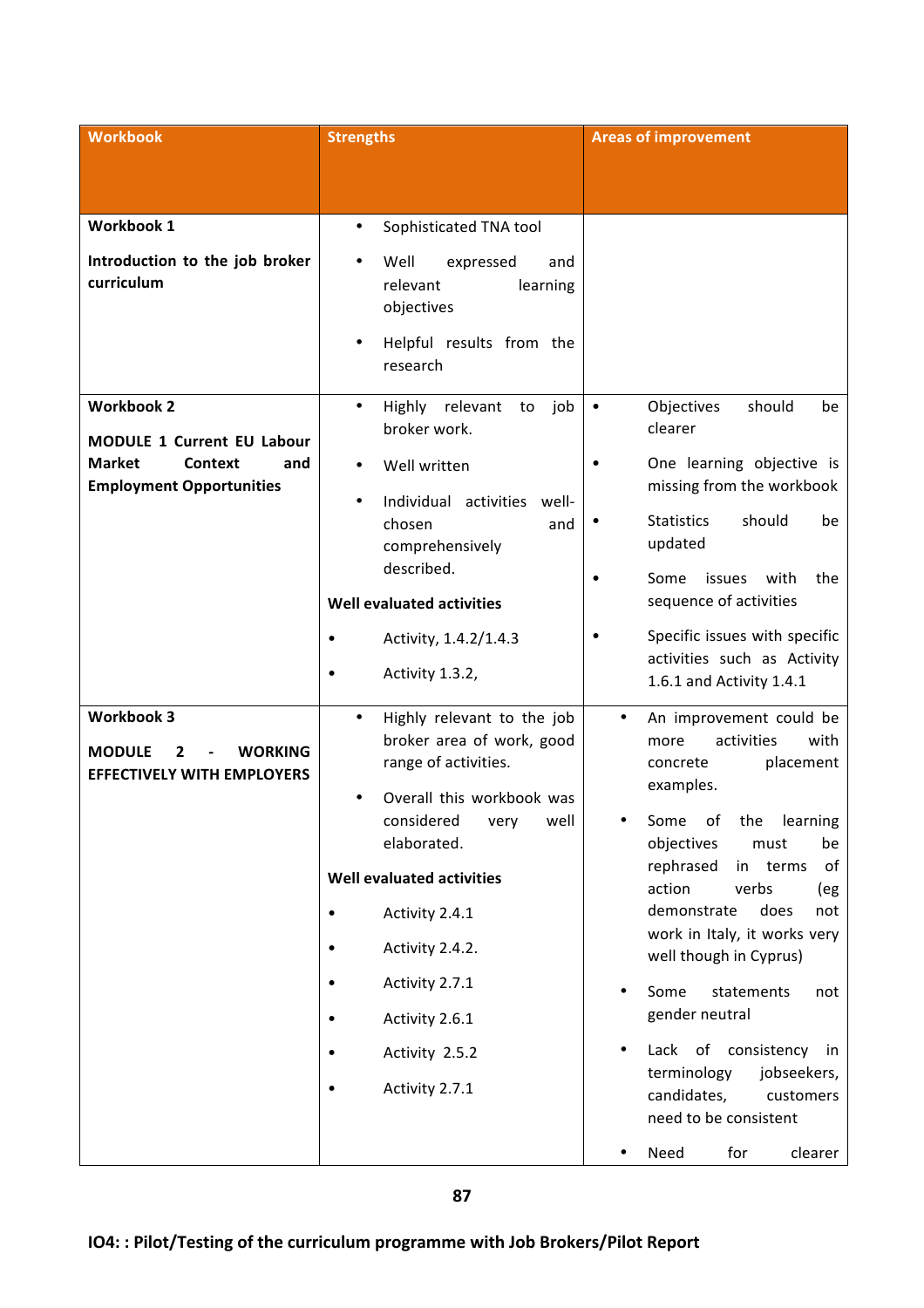| <b>Workbook</b>                                                           | <b>Strengths</b>                                                                                                                                                                                                                                                                        | <b>Areas of improvement</b>                                                                                                                                                                                                                                                                                                                                                                                   |
|---------------------------------------------------------------------------|-----------------------------------------------------------------------------------------------------------------------------------------------------------------------------------------------------------------------------------------------------------------------------------------|---------------------------------------------------------------------------------------------------------------------------------------------------------------------------------------------------------------------------------------------------------------------------------------------------------------------------------------------------------------------------------------------------------------|
|                                                                           |                                                                                                                                                                                                                                                                                         |                                                                                                                                                                                                                                                                                                                                                                                                               |
|                                                                           |                                                                                                                                                                                                                                                                                         | instructions in some of the<br>activities<br>Specific issues with specific<br>activities such as activity<br>2.4.1., Activity 2.2.1.,<br>Activity 2.7.1.                                                                                                                                                                                                                                                      |
| <b>Workbook 4</b><br><b>MODULE 3 - WORKING WITH</b><br><b>JOB-SEEKERS</b> | Good and well described<br>$\bullet$<br>guide for working with job<br>seekers.                                                                                                                                                                                                          | could<br>There<br>be<br>$\bullet$<br>more<br>activities concerning the<br>networking                                                                                                                                                                                                                                                                                                                          |
|                                                                           | a very good explanation of<br>"empowerment"<br>the<br>method<br>Describing the job broker<br>as "carer" was perceived as<br>a striking metaphor.<br><b>Well evaluated activities</b><br>Activity 3.5.1.<br>$\bullet$<br>Activity 3.3.1<br>$\bullet$<br>Activity 3.4.3<br>Activity 3.4.2 | The workbook should focus<br>on how to psychologically<br>support demotivated and<br>frustrated<br>potential<br>employees and what are<br>the paths that should be<br>followed in order to help<br>them.<br>Narrative and explanations<br>did not flow well and were<br>confusing<br>Nothing mentioned in this<br>module about after care or<br>ongoing review<br>process<br>when working with job<br>seekers |
|                                                                           |                                                                                                                                                                                                                                                                                         | Issues with the expression<br>of learning objectives were<br>raised by one partner                                                                                                                                                                                                                                                                                                                            |
|                                                                           |                                                                                                                                                                                                                                                                                         | Specific issues with some<br>of the activities eg Activity<br>3.4.1, Activity<br>3.3.1<br>Activity 3.5.1                                                                                                                                                                                                                                                                                                      |
|                                                                           |                                                                                                                                                                                                                                                                                         | Some<br>activities<br>are<br>complex for the specific<br>EQF level Activities (3.3.2.;<br>$3.5.1$ .; $3.5.3$ ; $3.5.4$ )                                                                                                                                                                                                                                                                                      |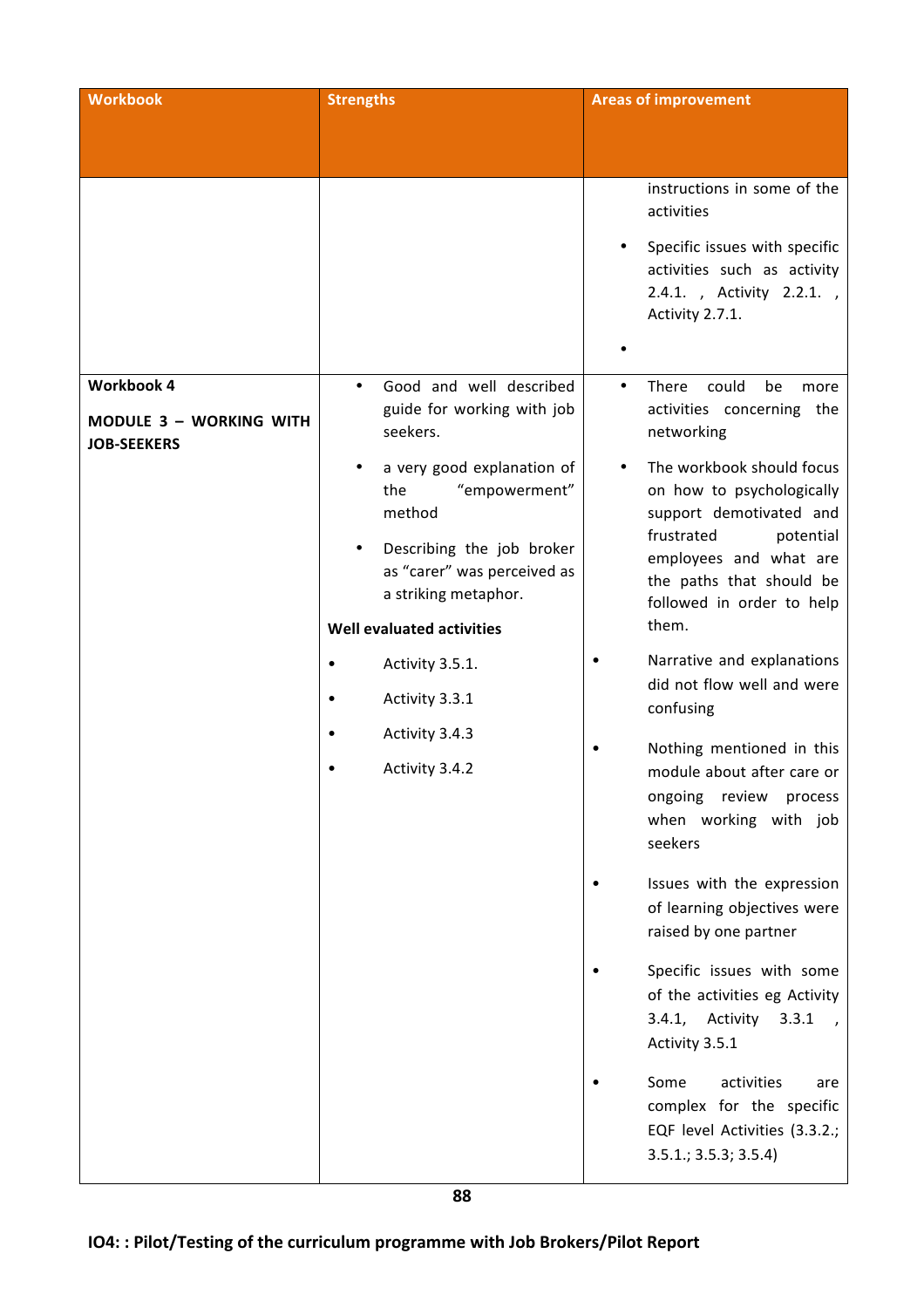| <b>Workbook</b>                                                     | <b>Strengths</b>                                                                                                                                                                                                                                                                                                                                                                                                                                                                                                                                | <b>Areas of improvement</b>                                                                                                                                                                                                                                                                                                                                                                                                                                                                                                                                                                                                                                                                                                                                                                                                                                                                                                                                                                                                                                                                                                                                                   |
|---------------------------------------------------------------------|-------------------------------------------------------------------------------------------------------------------------------------------------------------------------------------------------------------------------------------------------------------------------------------------------------------------------------------------------------------------------------------------------------------------------------------------------------------------------------------------------------------------------------------------------|-------------------------------------------------------------------------------------------------------------------------------------------------------------------------------------------------------------------------------------------------------------------------------------------------------------------------------------------------------------------------------------------------------------------------------------------------------------------------------------------------------------------------------------------------------------------------------------------------------------------------------------------------------------------------------------------------------------------------------------------------------------------------------------------------------------------------------------------------------------------------------------------------------------------------------------------------------------------------------------------------------------------------------------------------------------------------------------------------------------------------------------------------------------------------------|
|                                                                     |                                                                                                                                                                                                                                                                                                                                                                                                                                                                                                                                                 |                                                                                                                                                                                                                                                                                                                                                                                                                                                                                                                                                                                                                                                                                                                                                                                                                                                                                                                                                                                                                                                                                                                                                                               |
| <b>Workbook 5</b><br>MODULE 4 - EFFECTIVE CASE<br><b>MANAGEMENT</b> | Module<br>of<br>high<br>very<br>$\bullet$<br>"brilliantly<br>quality:<br>practical"<br>The terminology used in<br>the criteria was much more<br>appropriate than<br>other<br>modules<br>e.g.<br>describe,<br>demonstrate, identify and<br>evaluate, much more in<br>line with what would be<br>expected in this type of<br>learning and assessment<br>model.<br>Useful and sometimes little<br>complex to understand.<br>Well evaluated activities<br>Activity 4.4.1<br>$\bullet$<br>Activity 4.4.2<br>$\bullet$<br>Activity 4.6.1<br>$\bullet$ | There is some confusion as<br>to the exact meaning and<br>focus of Effective 'Case<br>Management'<br>$\overline{\phantom{a}}$<br>even<br>though many of the actual<br>learning exercises were felt<br>to be very valuable, this<br>(case management) was<br>not a term that had a<br>common meaning across<br>partnership.<br><b>This</b><br>the<br>requires careful review in a<br>future iteration of the<br>curriculum,<br>the<br>accreditation investigation<br>and in the self-directed<br>focus of IO6.<br>introduction<br>Overall<br>(classroom) to the concept<br>"effective<br>of<br>case<br>management" should be<br>provided before starting<br>with<br>the<br>Module<br>4<br>activities<br>should<br><b>There</b><br>be<br>more<br>narrative in order for them<br>to get more prepared and<br>understand<br>better<br>the<br>concept of each unit of the<br>module.<br>Issues with the expression<br>of learning objectives were<br>raised by one partner<br>Some learning objectives<br>cannot be implemented by<br>the job brokers in one of<br>the<br>countries<br>partner<br>(Italy)<br>Module<br>should<br>be<br>in.<br>smaller<br>3<br>separate<br>modules: |